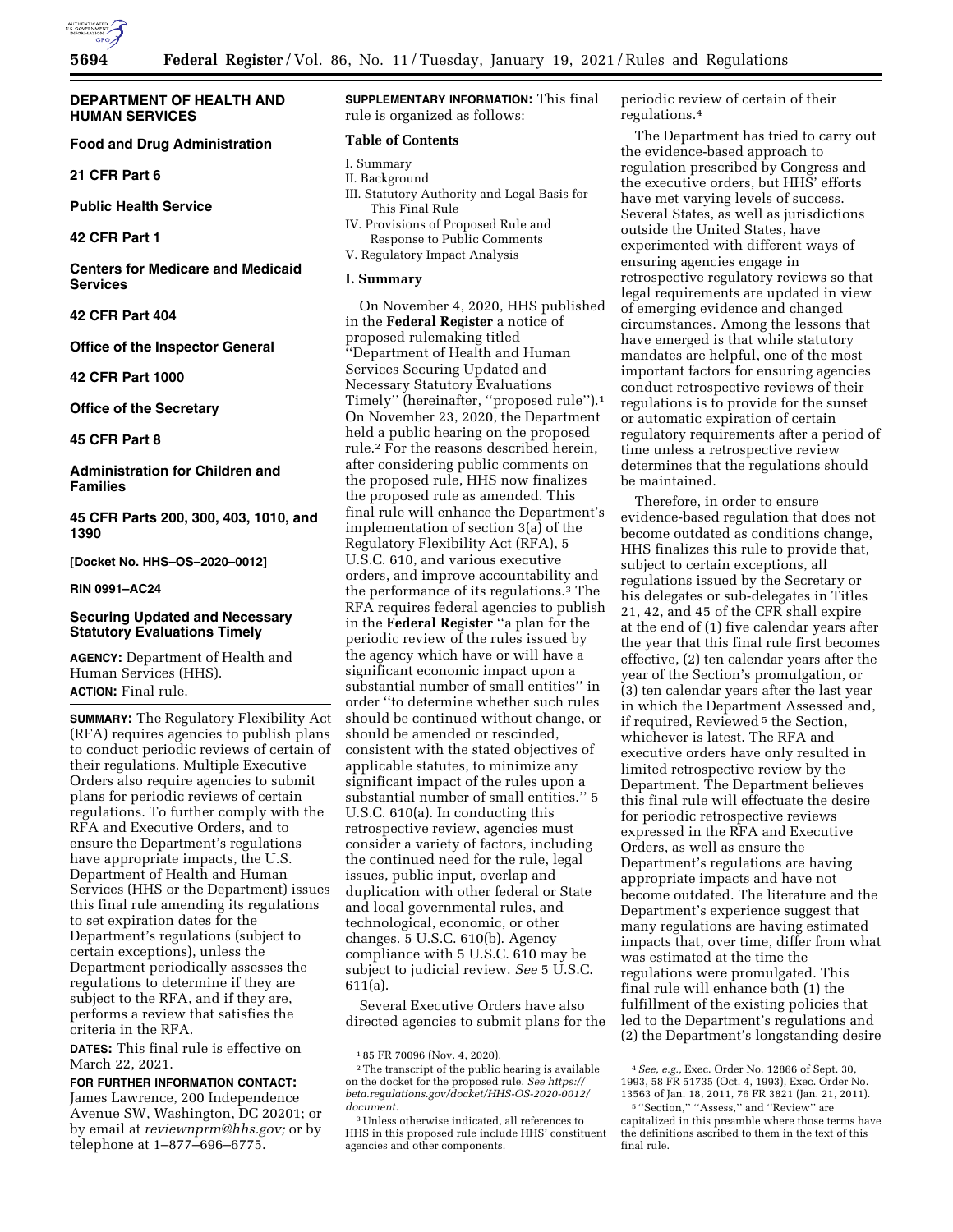to comply with the RFA and periodically review its regulations.

## **II. Background**

### *A. The Regulatory Flexibility Act*

In 1980, Congress enacted the Regulatory Flexibility Act (RFA), Public Law 96–354, 94 Stat. 1164 (1980) (codified as amended at 5 U.S.C. 601– 612). Congress stated that ''the purpose of this Act [is] to establish as a principle of regulatory issuance that agencies shall endeavor, consistent with the objectives of the rule and of applicable statutes, to fit regulatory and informational requirements to the scale of the businesses, organizations, and governmental jurisdictions subject to regulation.'' 94 Stat. at 1165. Consistent with this purpose, section 3(a) of the RFA requires agencies to publish in the **Federal Register** a ''plan for the periodic review of rules which have or will have a significant economic impact upon a substantial number of small entities.'' 5 U.S.C. 610(a). The ''purpose of the review shall be to determine whether such rules should be continued without change, or should be amended or rescinded . . . to minimize any significant economic impact of the rules upon a substantial number of small entities.'' *Id.* In conducting this review, Congress provided that agencies ''shall consider the following factors'':

(a) The continued need for the rule;

(b) The nature of complaints or comments received concerning the rule from the public;

(c) The complexity of the rule;

(d) The extent to which the rule overlaps, duplicates or conflicts with other Federal rules, and, to the extent feasible, with State and local governmental rules; and

(e) The length of time since the rule has been evaluated or the degree to which technology, economic conditions, or other factors have changed in the area affected by the rule.

5 U.S.C. 610(b)(1)–(5). Congress required agencies to conduct an initial review within ten years of the effective date of the RFA, as well as subsequent reviews ''within ten years of the publication of'' future final rules. 5 U.S.C. 610(a).

The retrospective review provided for in 5 U.S.C. 610 is a congressional mandate. Under the plain terms of the Act, having a plan for such reviews is not optional. Congress fashioned a private right of action for small entities to ensure agencies satisfy 5 U.S.C. 610. *See* 5 U.S.C. 611(a)(1) (''For any rule subject to this chapter, a small entity that is adversely affected or aggrieved by final agency action is entitled to judicial

review of agency compliance with the requirements of sections 601, 604, 605(b), 608(b), and 610 in accordance with chapter 7.''). Originally, as one commentator explained, the RFA ''contain[ed] an extremely qualified and ambiguous provision for judicial review.'' 6 In 1996, Congress amended the RFA to more clearly provide for judicial review of violations of 5 U.S.C. 610.7 As one House Committee report explained, the lack of judicial review made ''agencies completely unaccountable for their failure to comply with its requirements,'' a problem the amendment attempted to solve.8

### *B. Executive Orders Directing Agencies To Review Existing Regulations*

Other efforts to conduct retrospective regulatory review both predate and have continued after passage of the RFA. In 1978, President Carter issued an executive order on improving federal regulations.9 The order directed agencies to ''periodically review their existing regulations.'' 10 In determining which existing regulations to review, the order required agencies to consider, among other things, whether ''technology, economic conditions or other factors have changed in the area affected by the regulation.'' 11 The Executive Order considered suggestions from the public that all regulations be reviewed, usually 3–5 years after issuance. But the Carter Administration instead instructed that, due to agency resource limitations, agencies should concentrate their reviews on those regulations which no longer serve their intended purpose, that have caused administrative difficulties, or that have been affected by new developments.12 The executive order also considered, but rejected, the idea of including a sunset provision in regulations on the ground that agencies cannot entirely eliminate regulations unless the law that authorized the regulations allows it.13 However, the Department believes that executive order did not consider that the authorizing statutes for many regulations permit those regulations to be rescinded. Moreover, as discussed below, experience since 1978 has shown it is difficult to adequately conduct retrospective regulatory review if regulations do not contain sunset provisions.

Like the Carter Administration, every subsequent administration has directed agencies to engage in retrospective review of existing regulations. In 1981, President Reagan ordered agencies to ''review[ ] existing regulations'' in view of cost-benefit principles and potential alternatives.14 In 1992, President George H.W. Bush issued a memorandum instructing agencies to conduct a 90-day review ''to evaluate existing regulations and programs and to identify and accelerate action on initiatives that will eliminate any unnecessary regulatory burden or otherwise promote economic growth.'' 15 President Clinton similarly called for review of existing regulations to determine whether they have become ''unjustified or unnecessary as a result of changed circumstances,'' and ''to confirm that regulations are both compatible with each other and [are] not duplicative or inappropriately burdensome in the aggregate.'' 16 Specifically, that Executive Order required agencies to submit to the Office of Information and Regulatory Affairs (OIRA) a program under which the agency ''will periodically review its existing significant regulations to determine whether any such regulations should be modified or eliminated so as to make the agency's regulatory program more effective in achieving the regulatory objectives, less burdensome, or in greater alignment with the President's priorities and the principles set forth in this Executive Order.'' 17 The George W. Bush Administration's Acting OIRA Administrator noted that the Bush Administration was ''in the

15Memorandum on Reducing the Burden of Government Regulation (Jan. 28, 1992).

16Exec. Order No. 12866 of Sept. 30, 1993, 58 FR 51735 (Oct. 4, 1993). 17 *Id.* 

<sup>6</sup>Paul R. Verkuil, *A Critical Guide to the Regulatory Flexibility Act,* 1982 Duke L.J. 213, 259

<sup>&</sup>lt;sup>7</sup> Contract with America Advancement Act of 1996, Public Law 104–121, 110 Stat. 847, 865–66

<sup>&</sup>lt;sup>8</sup> H.R. Rep. No. 104–500, at 3 (1996). 9Exec. Order No. 12044 of Mar. 23, 1978, 43 FR

<sup>12661 (</sup>Mar. 24, 1978) (revoked by Exec. Order No. 12291 of Feb. 17, 1981, 46 FR 13193 (Feb. 19,

 $1043$  FR at 12663.<br>
11 *Id.* 

<sup>12</sup> *Id.* at 12669. As discussed below, the Department is reviewing a different subset of its regulations than was directed by Exec. Order No. 12044, in part because the RFA's directive to review regulations that have a significant economic impact upon a substantial number of small entities had not yet been enacted at the time of Exec. Order No. 12044. Moreover, Exec. Order No. 12044 was responding to suggestions that the review be performed every three to five years. The Department's reviews will be performed every ten years (except for regulations that have already been in effect for ten years), which should lessen the burden on the Department's resources.

<sup>13</sup> *Id.* at 12669.

<sup>14</sup>Exec. Order No. 12291 of Feb. 17, 1981, 46 FR 13193, 13193 (Feb. 19, 1981) (revoked by Exec. Order 12866 of Sept. 30, 1993, 58 FR 51735 (Oct. 4, 1993)); *see also* Exec. Order 12498 of Jan. 4, 1985, 50 FR 1036 (Jan. 8, 1985) (creating annual regulatory planning program), revoked by Exec. Order 12866 of Sept. 30, 1993, 58 FR 51735 (Oct. 4, 1993).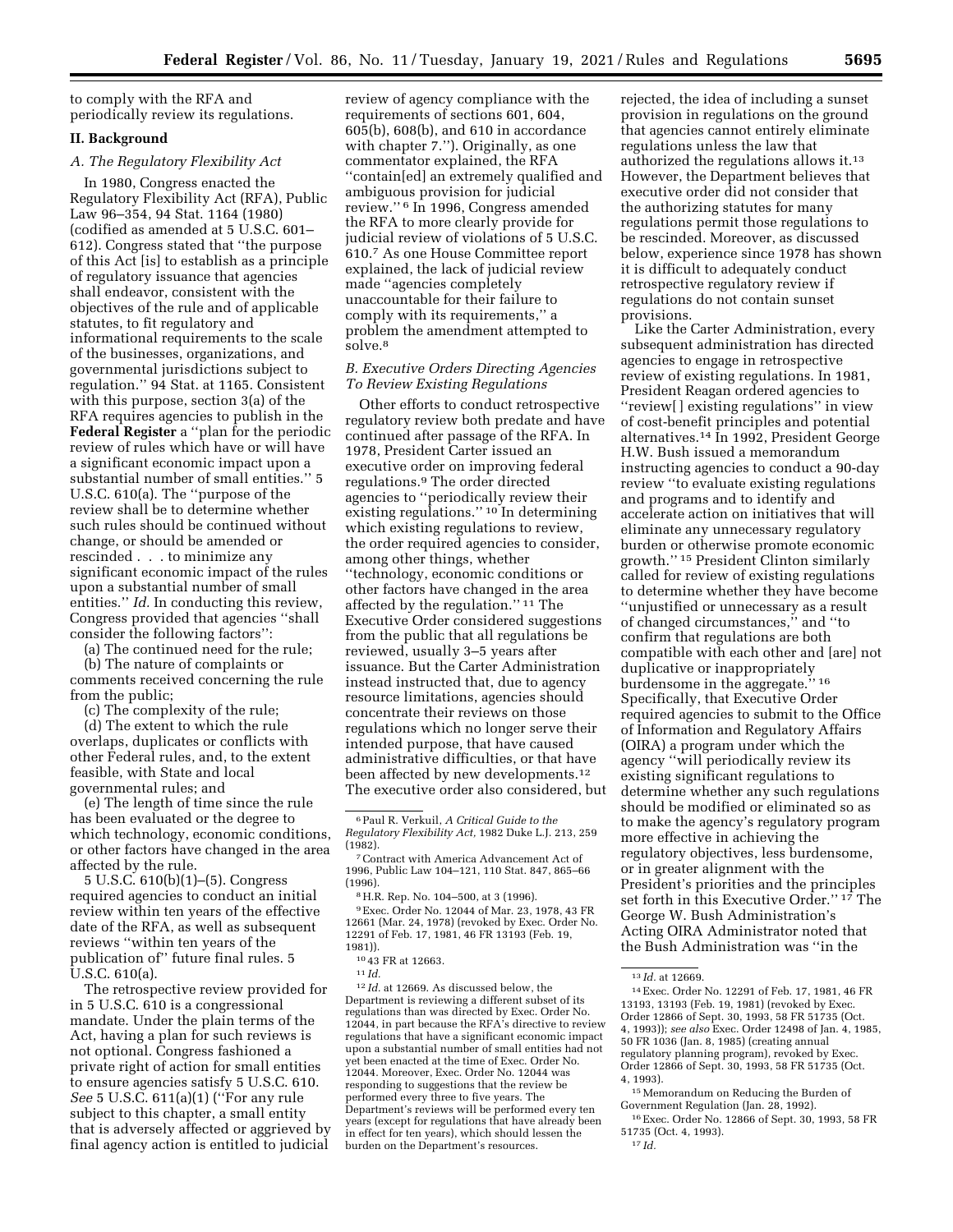process of reviewing a variety of existing regulations and regulatory programs in an effort to identify areas where sensible changes will yield greater benefits for the public at lower costs.'' 18

President Obama also instructed agencies to engage in retrospective regulatory review. In 2011, President Obama issued an executive order ordering agencies ''[t]o facilitate the periodic review of existing significant regulations . . . to promote retrospective analysis of rules that may be outmoded, ineffective, insufficient, or excessively burdensome, and to modify, streamline, expand, or repeal them in accordance with what has been learned.'' 19 Similarly, in 2012, President Obama noted that retrospective review has particular relevance ''[d]uring challenging economic times,'' and that agencies should consider whether regulations ''should be modified or streamlined in light of changed circumstances, including the rise of new technologies.'' 20

President Trump has attempted to identify existing undue regulatory burdens and facilitate retrospective review of regulations. For example, in January 2017, President Trump issued an executive order requiring agencies to identify at least two regulations to be repealed for every one regulation proposed or otherwise promulgated.21 Similarly, a 2017 OIRA report to Congress explained, ''Rules should be written and designed to facilitate retrospective analysis of their effects, including consideration of the data that will be needed for future evaluation of the rules' ex post costs and benefits.'' 22 In May 2020, in response to the COVID– 19 pandemic, President Trump ordered agencies to ''identify regulatory standards that may inhibit economic recovery'' and to ''consider taking appropriate action, consistent with

<sup>19</sup> Exec. Order No. 13563 of Jan. 18, 2011, 76 FR 3821, 3822 (Jan. 21, 2011); *see also* Exec. Order No. 13579 of July 11, 2011, 76 FR 41587, 41587 (July 14, 2011) (applying the same requirement to independent regulatory agencies).

22Office of Mgmt. & Budget, 2017 Report to Congress on the Benefits and Costs of Federal Regulations and Agency Compliance with the Unfunded Mandates Reform Act at 5 (2017), *[https://](https://www.whitehouse.gov/wp-content/uploads/2019/12/2019-CATS-5885-REV_DOC-2017Cost_BenefitReport11_18_2019.docx.pdf) [www.whitehouse.gov/wp-content/uploads/2019/12/](https://www.whitehouse.gov/wp-content/uploads/2019/12/2019-CATS-5885-REV_DOC-2017Cost_BenefitReport11_18_2019.docx.pdf) [2019-CATS-5885-REV](https://www.whitehouse.gov/wp-content/uploads/2019/12/2019-CATS-5885-REV_DOC-2017Cost_BenefitReport11_18_2019.docx.pdf)*\_*DOC-2017Cost*\_ *[BenefitReport11](https://www.whitehouse.gov/wp-content/uploads/2019/12/2019-CATS-5885-REV_DOC-2017Cost_BenefitReport11_18_2019.docx.pdf)*\_*18*\_*2019.docx.pdf; see also id.* at 16 (''[I]t is important to consider retrospective, as opposed to ex ante, estimates of both benefits and costs.'').

applicable law,'' including modifying, waiving, or rescinding those regulatory requirements.23

In addition to the executive orders, other executive branch actions have sought to spur agencies to conduct the reviews called for by 5 U.S.C. 610. One example was the Regulatory Review and Reform (r3) initiative, which the Small Business Administration launched in part to improve compliance with 5 U.S.C. 610 and further the goals of periodic reviews. The r3 initiative was a long-term project to help agencies pinpoint existing federal rules that warrant review—and to revise those rules if they are found to be ineffective, duplicative, out of date, or otherwise deficient.24

Consistent with these actions, HHS has conducted retrospective reviews of some of its regulations. For example, pursuant to Executive Order 13563, HHS published a list of regulations the Department identified as candidates for retrospective review.25 The Department also took action. For example, HHS, citing Executive Order 13563, eliminated certain restrictions on the use of telemedicine in rural areas.26

Nonetheless, the Department has only conducted retrospective review of regulations to a very limited extent. One academic analysis determined that, in response to Executive Order 13563, the Department planned 83 retrospective analyses in 2012 and completed 33 analyses with final action by August 31, 2013.27 By contrast, the Department issued 247 rules between the date Executive Order 13563 was issued and August 31, 2013.28 As of July 2016, the Department had 40 planned

24Testimony of The Hon. Thomas M. Sullivan, Chief Counsel for Advocacy, U.S. SBA, U.S. House of Representatives Comm. on Small Bus. Subcomm. on Reg.'s, Health Care and Trade (July 30, 2008), *[https://www.sba.gov/sites/default/files/files/](https://www.sba.gov/sites/default/files/files/test08_0730.pdf)  test08*\_*[0730.pdf](https://www.sba.gov/sites/default/files/files/test08_0730.pdf)* (''Historically, federal agency compliance with section 610 has been limited.'').

25*See also Retrospective Review of Existing Rules,*  U.S. Dept. of Health & Human Servs., *[https://](https://www.hhs.gov/open/retrospective-review/index.html) [www.hhs.gov/open/retrospective-review/](https://www.hhs.gov/open/retrospective-review/index.html) [index.html.](https://www.hhs.gov/open/retrospective-review/index.html)* 

26*See* Medicare and Medicaid Programs: Changes Affecting Hospital and Critical Access Hospital Conditions of Participation: Telemedicine Credentialing and Privileging, 76 FR 25550 (May 5, 2011); *see also* Medicare and Medicaid Programs; Regulatory Provisions To Promote Program Efficiency, Transparency, and Burden Reduction; Part II, 79 FR 27106 (May 12, 2014) (finalizing several rules to remove unnecessary regulatory and reporting requirements previously imposed on hospitals and other health care providers).

27Connor Raso, *Assessing regulatory retrospective review under the Obama administration,* Brookings Inst., (Jun. 15, 2017), *[https://www.brookings.edu/](https://www.brookings.edu/research/assessing-regulatory-retrospective-review-under-the-obama-administration/) [research/assessing-regulatory-retrospective-review](https://www.brookings.edu/research/assessing-regulatory-retrospective-review-under-the-obama-administration/)[under-the-obama-administration/.](https://www.brookings.edu/research/assessing-regulatory-retrospective-review-under-the-obama-administration/)*  28 *Id.* 

retrospective analyses and by April 2017 had completed analyses with final action on 19 of them.29 These findings are consistent with government assessments that the Department's efforts to comply with 5 U.S.C. 610 have at times been lacking.30

Commenters on the proposed rule listed the following as examples of regulations that they and/or Congress have requested the Department to review, but that the commenters claimed were not reviewed:

• Regulations mandated for review by the 21st Century Cures Act, Public Law 114–255, sec. 2034, 130 Stat. 1033 (2016). Section 2034 of that Act, according to the commenters, requires the Secretary to lead a review by research funding agencies of all regulations and policies related to the disclosure and reporting of financial conflicts of interest to reduce administrative burden on federally funded researchers. It also calls for the Secretary to harmonize the differences between the Basic HHS Policy for the Protection of Human Research Subjects (45 CFR part 46, subpart A) and the FDA regulations for the protection of human subjects (21 CFR parts 50 and 56). Commenters stated that these regulations are well overdue for assessment and review.

• Regulations covering access to skilled therapy services, which commenters say must be updated to reflect the national settlement in the *Jimmo* v. *Sebelius* litigation to codify the fact that skilled services are covered for Medicare beneficiaries not just to improve function, but to maintain or prevent deterioration in function.

• The dockets established by FDA's Center for Food Safety and Applied Nutrition and Center for Veterinary Medicine on Sept. 8, 2017,<sup>31</sup> in which the Centers requested comments and

30*See, e.g.,* Curtis W. Copeland, Cong. Rsch. Serv., RL32801, Reexamining Rules: Section 610 of the Regulatory Flexibility Act 7–8 (2008); U.S. Gov't Accountability Off., GAO/GGD–94–105, Regulatory Flexibility Act: Status of Agencies' Compliance 12 (1994) (quoting a 1983 Small Business Administration report that stated that the Department's section 610 review plan was '' 'very general,' and, as a result, 'it is difficult to measure progress and to make recommendations with respect to future review' ''); *see also* Testimony of The Hon. Thomas M. Sullivan, Chief Counsel for Advocacy, U.S. SBA, U.S. House of Representatives Comm. on Small Bus. Subcomm. on Reg.'s, Health Care and Trade (July 30, 2008), *[https://](https://www.sba.gov/sites/default/files/files/test08_0730.pdf) [www.sba.gov/sites/default/files/files/](https://www.sba.gov/sites/default/files/files/test08_0730.pdf) test08*\_*[0730.pdf](https://www.sba.gov/sites/default/files/files/test08_0730.pdf)* (''Historically, federal agency compliance with section 610 has been limited.'').

31*E.g.,* Nonrulemaking Docket FDA–2017–N– 5093: Review of Existing General Regulatory and Information Collection Requirements of the Food and Drug Administration, *[https://](https://beta.regulations.gov/docket/FDA-2017-N-5093) [beta.regulations.gov/docket/FDA-2017-N-5093.](https://beta.regulations.gov/docket/FDA-2017-N-5093)* 

<sup>18</sup> Draft Report to Congress on the Costs and Benefits of Federal Regulations Introduction, 66 FR

<sup>&</sup>lt;sup>20</sup> Exec. Order No. 13610 of May 10, 2012, 77 FR<br>28469, 28469 (May 14, 2012).

<sup>&</sup>lt;sup>21</sup> Exec. Order No. 13771 of Jan. 30, 2017, 82 FR 9339, 9339 (Feb. 3, 2017).

<sup>23</sup>Exec. Order No. 13924 of May 19, 2020, 85 FR 31353, 31354 (May 22, 2020).

<sup>29</sup> *Id.*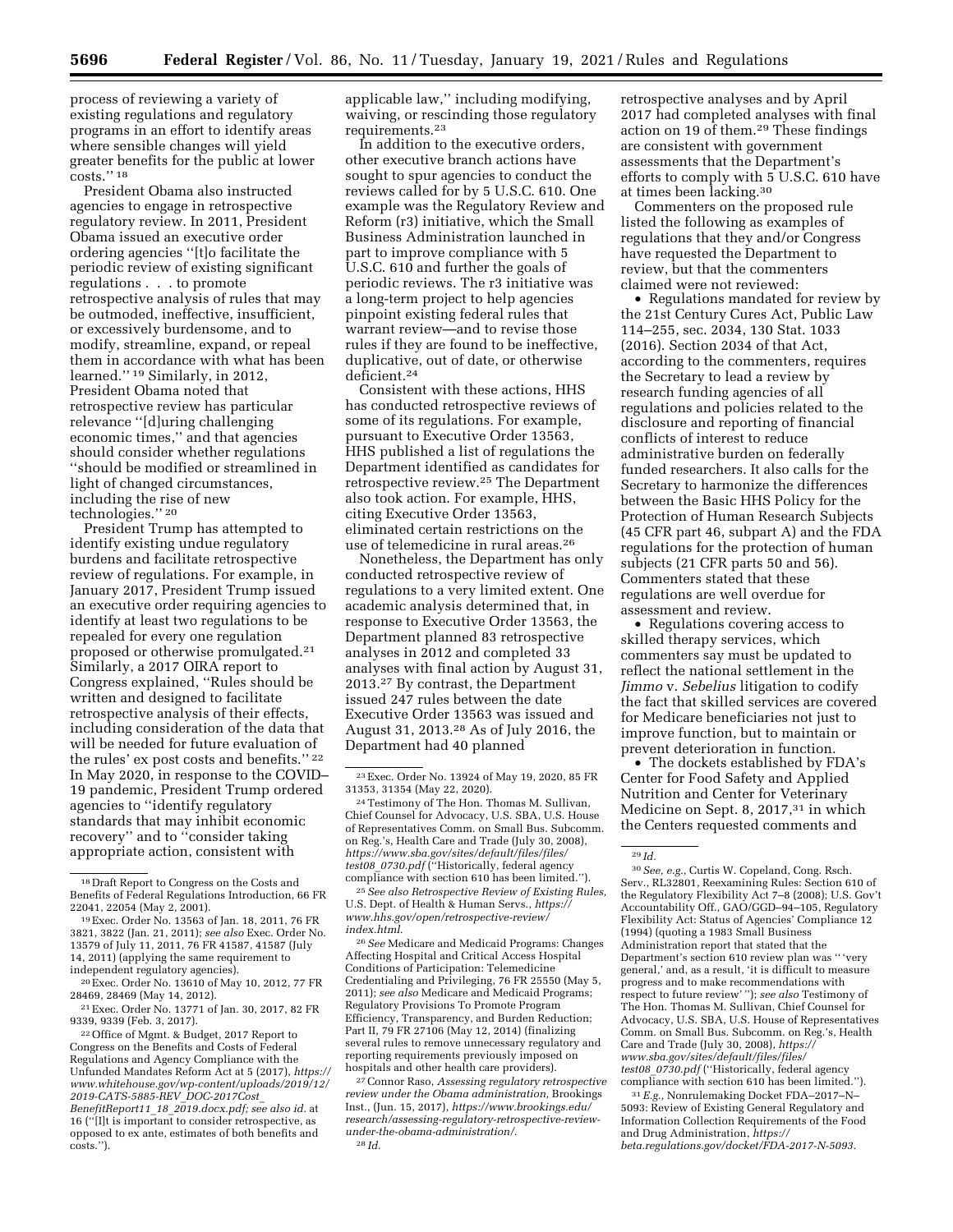information to assist in identifying existing regulations and related paperwork requirements that could be modified, repealed or replaced, consistent with the law, to achieve meaningful burden reduction while allowing FDA to achieve its public health mission and fulfill statutory obligations. The commenters stated these were examples of incomplete regulatory review initiatives.32 Commenters stated that despite submitting extensive comments that detailed numerous regulations that they believe could be modified, repealed or replaced, the agency did not take any further action.

A review conducted for the Department in 2019 (discussed in more detail in Section C) concluded that related good governance stewardship actions were deprioritized and relegated to ''rainy day'' activities that Department operating divisions would get around to when they could.33 However, the rainy day in many cases has never arrived.

Scholars have also posited reasons why agencies may be reluctant to perform retrospective reviews. One administrative law expert now at Northwestern University has written:

[E]ven with sufficient resources, agencies may not be properly incentivized. They are less likely to be found at fault for not conducting rigorous periodic reviews. Many rules, even those with significant effects, are often not on the public's radar once adopted. Challenging agency regulation under the RFA is more difficult than under the Administrative Procedure Act (APA) because there is no comment process and standing is granted to more limited parties. The harm to the public resulting from a cursory analysis is also much less clear. If sufficient interests exist to modify the rule, strong interest groups will directly lobby the agency to modify the rule. But in this case, a brand new rulemaking effort emerges.

There are also political reasons and moral hazard concerns associated with performing retrospective analyses. In most cases, retrospective analyses of existing regulations are routine business matters left to be handled by staff members, rather than political appointees. Political appointees, such as agency heads, tend to come with specific regulatory agendas of their own. By contrast, staff members at regulatory agencies are best viewed as career members who have a vested interest in seeing their agencies continue to exist and thrive. All else equal, they are not inclined to acknowledge that the work of their agency is inefficient or unnecessary, and even less inclined to conduct analyses that may lead to a

32*See* Review of Existing General Regulatory and Information Collection Requirements of the Food and Drug Administration, 82 FR 42506 (Sept. 8, 2017); FDA–2017–N–5093, *[https://](https://beta.regulations.gov/docket/FDA-2017-N-5093)*

curtailing of the agency's authority. Whatever the reasons may be, serious ex post reviews are few and far between. A majority of rules, once adopted, will likely persist without significant ex post modification. As to how many agency rules currently implemented may be costing more resources than yielding benefits is anyone's guess.34

Thus, the Department concludes that it needs to impose a strong incentive on itself to perform retrospective review, given these countervailing incentives to not perform such reviews and the limited number of retrospective reviews that the Department has performed over the last 40 years. As discussed in more detail in the regulatory impact analysis *infra,* the Department has the resources to periodically review the impacts of its regulations.

*C. Limitations in Government Projections Counsel in Favor of Widespread Retrospective Regulatory Review* 

The Congressional and Presidential directives to periodically review existing regulations are sound policy. When the Department first issues a regulation, it makes an educated guess about the regulation's impact. Several years after the regulation is promulgated, the Department has a somewhat greater basis for assessing its real-world impacts and can refine the regulation or agency enforcement practices, as appropriate. This would further democratic values such as accountability, administrative simplification, transparency, and performance measurement and evaluation.

Indeed, the literature indicates that government projections of regulatory impacts would benefit from refinement based on experience after the regulations are implemented. The literature suggests the need for refinement is widespread, so widespread review would yield greater benefits than review of a handful of regulations. In 2005, the Office of Management and Budget (OMB) provided an overview of a sample of retrospective analyses based on an examination of forty-seven case studies.35 OMB considered a preregulation estimate to be accurate if the post-regulation estimate was within  $+/- 25$  percent of the pre-regulation estimate.36 This measure of accuracy reveals the difficulty and uncertainty inherent in prospective cost-benefit analysis. OMB found that agencies often inaccurately estimated the benefits of regulations in its sample of regulations, and agencies were more likely to overestimate benefits than to underestimate them, where benefits were estimated.37 Agencies overestimated benefits in 19 of 39 sampled regulations, whereas they underestimated benefits in only two of the 39 regulations.38 In two cases, agencies overestimated benefits by a factor of 10.39 Second, agencies sometimes overestimated the benefitcost ratio, and in that sense were a bit too optimistic about the consequences of their rules. Agency estimates were accurate in only 11 rules, while the ratio was overestimated in 22 rules and underestimated in 14 rules.<sup>40</sup> Third, agencies also overestimated and, less frequently, underestimated costs in the sampled regulations. Agency cost estimates were accurate for only 12 rules, overestimated for 16 rules, underestimated for 12 rules, and not estimated for seven rules.41

Academic studies have also identified inaccuracies in agency estimates, relative to an ex post re-estimation. For example, one study of sixty-one rules for which benefit-cost ratios could be compared before and after the fact (including some not included in the OMB review) found that the estimated ratios were essentially accurate in only sixteen of the sixty-one cases, though the study found no bias in estimates of benefit-cost ratios.42 In this analysis, Dr. Harrington criticized certain aspects of the OMB analysis. But it is notable that, even though OMB and Dr. Harrington used somewhat differing methods and reviewed samples of regulations that did not completely overlap, they both found ex ante estimates to be in many cases lacking. Dr. Harrington concluded his analysis by noting that ''the results

42Winston Harrington, *Grading Estimates of the Benefits and Costs of Federal Regulation,* Res. for the Future, Discussion Paper 06–39, 2006, at 33, *[http://papers.ssrn.com/sol3/papers.cfm?abstract](http://papers.ssrn.com/sol3/papers.cfm?abstract_id=937357)*\_ *[id=937357.](http://papers.ssrn.com/sol3/papers.cfm?abstract_id=937357)* Dr. Harrington used the same measure of accuracy as OMB. While both OMB and Dr. Harrington noted that using  $+/- 25\%$  as the measure of accuracy could be arbitrary, it is nonetheless informative that in many cases the ex ante estimates in the sampled regulations differed from ex post estimates by more than  $+/-25\%$ .

*[beta.regulations.gov/docket/FDA-2017-N-5093.](https://beta.regulations.gov/docket/FDA-2017-N-5093)*  33*See infra* n.68 and accompanying text.

<sup>34</sup> Yoon-Ho Alex Lee, *An Options Approach to Agency Rulemaking,* 65 Admin. L. Rev. 881, 895– 96 (2013).

<sup>35</sup>Office of Mgmt. & Budget, Validating Regulatory Analysis: 2005 Report to Congress on the Costs and Benefits of Federal Regulations and Unfunded Mandates on State, Local, and Tribal Entities, at 46–47 (2005), *[http://perma.cc/R8LX-](http://perma.cc/R8LX-BQMJ)[BQMJ](http://perma.cc/R8LX-BQMJ)* (collecting studies comparing ex ante and ex post analyses of regulations' costs and benefits, including examples where cost and benefit estimates were off by more than a factor of ten).

<sup>36</sup> *Id.* at 42.

<sup>37</sup> *Id.* at 43–46.

<sup>38</sup> *Id.* at 47.

<sup>39</sup> *Id.* at 43.

<sup>40</sup> *Id.* at 47.

<sup>41</sup> *Id.*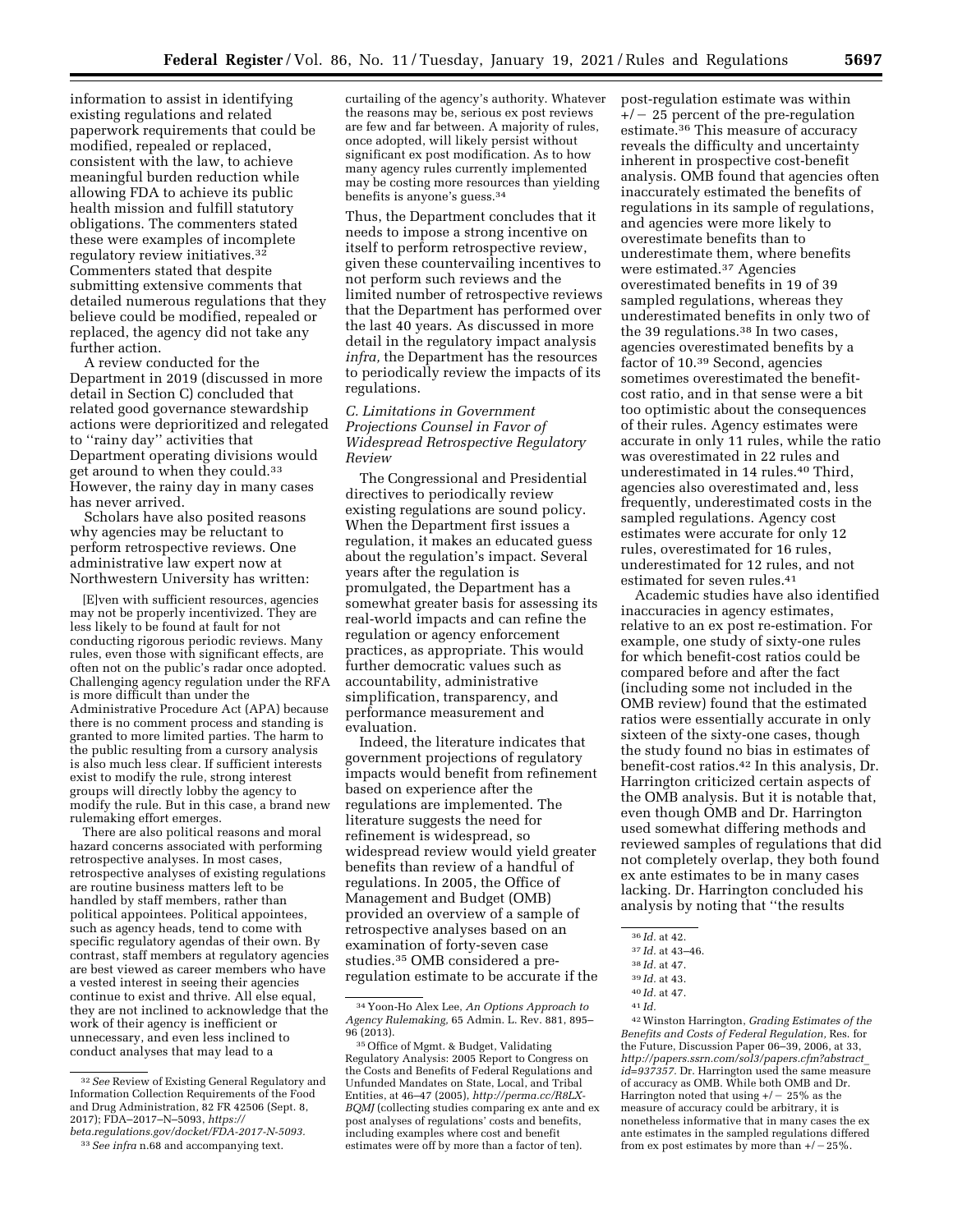demonstrate the value of *ex post*  analysis. It is frustrating that there is so little of it, especially when so many close observers, from all points of view, claim to be in favor of it."  $43$ 

A more recent study of a sample of federal regulations found that of the eight regulations for which the author was able to make ex ante and ex post cost comparisons, six regulations involved overestimates of costs, two involved underestimates of costs, and none were deemed accurate.44 A regulation was deemed accurate if the regulation's regulatory impact analysis fell roughly within  $+2/-5\%$  of the ex post observation.45 Of the 18 regulatory requirements for which the author was able to compare benefits (also referred to as ''effectiveness'' in the study) estimates on an ex ante and ex post basis, he found that 10 involved overestimates, six were underestimates, and two were relatively accurate.46

These studies all found that in most cases the sampled ex ante estimates were not within  $+/-25\%$  of the ex post observations. The studies suggest many federal regulations are estimated after the fact to have real-world impacts that differ from the estimated impacts at the time the regulations were promulgated. Although these samples were not necessarily representative, it would not be unreasonable to think that the Department could make major improvements by conducting widespread review of its regulations, rather than merely reviewing the small number of regulations that interested parties ask the Department to consider revising.47

45 *Id.* 

46 *Id.; see also* Cynthia Morgan & Nathalie B. Simon, *National primary drinking water regulation for arsenic: A retrospective assessment of costs*, 5 J. Benefit Cost Anal. no. 2, 2014, at 259–84, *[https://](https://www.cambridge.org/core/services/aop-cambridge-core/content/view/A7B29CE98E650B424E92FF292A8FFC89/S2194588800000774a.pdf/national_primary_drinking_water_regulation_for_arsenic_a_retrospective_assessment_of_costs.pdf) [www.cambridge.org/core/services/aop-cambridge](https://www.cambridge.org/core/services/aop-cambridge-core/content/view/A7B29CE98E650B424E92FF292A8FFC89/S2194588800000774a.pdf/national_primary_drinking_water_regulation_for_arsenic_a_retrospective_assessment_of_costs.pdf)[core/content/view/A7B29CE98E650B4](https://www.cambridge.org/core/services/aop-cambridge-core/content/view/A7B29CE98E650B424E92FF292A8FFC89/S2194588800000774a.pdf/national_primary_drinking_water_regulation_for_arsenic_a_retrospective_assessment_of_costs.pdf) [24E92FF292A8FFC89/S2194588800000774a.pdf/](https://www.cambridge.org/core/services/aop-cambridge-core/content/view/A7B29CE98E650B424E92FF292A8FFC89/S2194588800000774a.pdf/national_primary_drinking_water_regulation_for_arsenic_a_retrospective_assessment_of_costs.pdf)  national*\_*primary*\_*drinking*\_*water*\_*[regulation](https://www.cambridge.org/core/services/aop-cambridge-core/content/view/A7B29CE98E650B424E92FF292A8FFC89/S2194588800000774a.pdf/national_primary_drinking_water_regulation_for_arsenic_a_retrospective_assessment_of_costs.pdf)*\_*for*\_ *arsenic*\_*a*\_*[retrospective](https://www.cambridge.org/core/services/aop-cambridge-core/content/view/A7B29CE98E650B424E92FF292A8FFC89/S2194588800000774a.pdf/national_primary_drinking_water_regulation_for_arsenic_a_retrospective_assessment_of_costs.pdf)*\_*assessment*\_*of*\_*costs.pdf*  (finding that the EPA methodology overestimated predicted capital costs from its arsenic rule in most studied cases, especially as the size of the system increases (as measured by the design flow rate)).

<sup>47</sup>This is not to suggest that prospective regulatory impact analyses are not helpful. To the contrary, they add tremendous value and greatly improve agency rule makings. But as explained elsewhere herein, even when an agency's costbenefit analysis uses sound science and the best available information to estimate the costs, benefits or other impacts associated with a rule,

Reasons Regulatory Projections Differ From Regulations' Real-World Impacts

There are several reasons why regulations' ex ante cost-benefit estimates tend to be inaccurate. First, changes in the legal landscape can cause government projections to become obsolete. For example, in February 2010, officials in the Centers for Medicare and Medicaid Services' Office of the Actuary (OACT) issued health spending and coverage projections through 2019.48 A month later, Congress enacted the Patient Protection and Affordable Care Act, Public Law 111– 148, 124 Stat. 119 (''ACA''), and the Health Care and Education Reconciliation Act of 2010, Public Law 111–152, 124 Stat. 1029. Largely as a result of the ACA's passage, in October 2010 OACT issued revised projections forecasting that by 2019 the insured share of the population would be 92.7 percent—roughly ten percentage points higher than OACT projected nine months earlier.49

Second, changes in technology can also render projections inaccurate. One study has noted that even when an agency's benefit-cost analysis uses sound science and the best available information to estimate the costs associated with a rule, technological innovation can result in an ex post assessment of costs differing from the agency's cost estimates at the time it promulgated the rule.50 As an example of technology's impact on regulations, in 2019 the Food and Drug Administration (FDA) issued a rule amending requirements for medical device premarket submissions to remove requirements for paper and multiple copies, and replace these

48*See* Truffer CJ, et al. *Health Spending Projections Through 2019: The Recession's Impact Continues,* 29 Health Aff. no. 3, 2010, at 522–29, *[https://www.healthaffairs.org/doi/pdf/10.1377/](https://www.healthaffairs.org/doi/pdf/10.1377/hlthaff.2009.1074) [hlthaff.2009.1074.](https://www.healthaffairs.org/doi/pdf/10.1377/hlthaff.2009.1074)* 

49*See* Sisko, et al., *National Health Spending Projections: The Estimated Impact Of Reforms Through 2019,* 29 Health Aff. no. 10, at 1936, *[https://www.healthaffairs.org/doi/pdf/10.1377/](https://www.healthaffairs.org/doi/pdf/10.1377/hlthaff.2010.0788) [hlthaff.2010.0788.](https://www.healthaffairs.org/doi/pdf/10.1377/hlthaff.2010.0788)* 

50Cynthia Morgan & Nathalie B. Simon, *National primary drinking water regulation for arsenic: A retrospective assessment of costs*, 5 J. Benefit Cost Anal. no. 2, 2014, at 259–84, *[https://](https://www.cambridge.org/core/services/aop-cambridge-core/content/view/A7B29CE98E650B424E92FF292A8FFC89/S2194588800000774a.pdf/national_primary_drinking_water_regulation_for_arsenic_a_retrospective_assessment_of_costs.pdf) [www.cambridge.org/core/services/aop-cambridge](https://www.cambridge.org/core/services/aop-cambridge-core/content/view/A7B29CE98E650B424E92FF292A8FFC89/S2194588800000774a.pdf/national_primary_drinking_water_regulation_for_arsenic_a_retrospective_assessment_of_costs.pdf)[core/content/view/A7B29CE98E650B424E92FF29](https://www.cambridge.org/core/services/aop-cambridge-core/content/view/A7B29CE98E650B424E92FF292A8FFC89/S2194588800000774a.pdf/national_primary_drinking_water_regulation_for_arsenic_a_retrospective_assessment_of_costs.pdf) [2A8FFC89/S2194588800000774a.pdf/national](https://www.cambridge.org/core/services/aop-cambridge-core/content/view/A7B29CE98E650B424E92FF292A8FFC89/S2194588800000774a.pdf/national_primary_drinking_water_regulation_for_arsenic_a_retrospective_assessment_of_costs.pdf)*\_ *primary*\_*drinking*\_*water*\_*[regulation](https://www.cambridge.org/core/services/aop-cambridge-core/content/view/A7B29CE98E650B424E92FF292A8FFC89/S2194588800000774a.pdf/national_primary_drinking_water_regulation_for_arsenic_a_retrospective_assessment_of_costs.pdf)*\_*for*\_*arsenic*\_*a*\_ *[retrospective](https://www.cambridge.org/core/services/aop-cambridge-core/content/view/A7B29CE98E650B424E92FF292A8FFC89/S2194588800000774a.pdf/national_primary_drinking_water_regulation_for_arsenic_a_retrospective_assessment_of_costs.pdf)*\_*assessment*\_*of*\_*costs.pdf.* One example referred to in this study is that technological innovation or regulatory or technical constraints could result in water systems using different treatment technologies for arsenic removal than assumed by the agency when it promulgated a regulation.

requirements with requirements for a single submission in electronic format.51 Changes in technology had rendered the requirement for multiple copies, whether in electronic format or paper form, no longer necessary.52 Had the Department reviewed more of its regulations, it might have learned of additional instances where technological changes counsel in favor of amendment. In addition, some scholars have suggested that in some cases changes in technology can reduce the costs of complying with regulatory mandates.53 If retrospective reviews conclude that technology has reduced compliance costs, that can inform the Department's decision about if or how to amend a regulation.

Yet another reason for potential divergence between prospective and retrospective regulatory impact estimates is non-compliance with the regulation being assessed. One study found differing accuracy for prospective per-unit cost estimates and prospective aggregate cost estimates; where there is substantial non-compliance with the regulation being analyzed, cost estimates per unit can sometimes be reasonably accurate while aggregates are simultaneously overestimated.54 (Noncompliance would, of course, also affect the accuracy of benefits estimates.55) As such, ex post analysis has the potential to inform not just decisions about codified regulatory requirements but also about agency enforcement practices.

Institutionalizing Retrospective Review To Refine Projections That Were Lacking

While the prospective cost-benefit analyses performed in connection with the promulgation of rules are quite useful, former OIRA Administrator Cass Sunstein has explained that ''[w]hen agencies issue rules, they have to speculate about benefits and costs.'' 56 Therefore,[a]fter rules are in place, [agencies] should test those speculations, and they should use what they learn when revisiting a regulation

<sup>54</sup> Winston Harrington, Richard D. Morgenstern and Peter Nelson, *On the Accuracy of Regulatory Cost Estimates,* J. Policy Anal. & Management 2000, 19(2): 297–322. 55*See, e.g.,* Si Kyung Seong and John Mendeloff,

*Assessing the Accuracy of OSHA's Projections of the Benefits of New Safety Standards,* Am. J. Industrial Medicine 2004, 45(4): 313–328.

56Cass R. Sunstein, *The Regulatory Lookback,* 94 B.U. L. Rev. 579, 591 (2014).

<sup>43</sup> *Id.* at 34.

<sup>44</sup>Richard Morgenstern, *Retrospective Analysis of U.S. Federal Environmental Regulation,* 9 J. of Benefit Cost Anal., no. 2, 2018, at 294, *[https://](https://www.cambridge.org/core/services/aop-cambridge-core/content/view/891E36D3DBCEB79C969278488E5E1897/S2194588817000173a.pdf/retrospective_analysis_of_us_federal_environmental_regulation.pdf) [www.cambridge.org/core/services/aop-cambridge](https://www.cambridge.org/core/services/aop-cambridge-core/content/view/891E36D3DBCEB79C969278488E5E1897/S2194588817000173a.pdf/retrospective_analysis_of_us_federal_environmental_regulation.pdf)[core/content/view/891E36D3DBCEB79C9](https://www.cambridge.org/core/services/aop-cambridge-core/content/view/891E36D3DBCEB79C969278488E5E1897/S2194588817000173a.pdf/retrospective_analysis_of_us_federal_environmental_regulation.pdf) [69278488E5E1897/S2194588817000173a.pdf/](https://www.cambridge.org/core/services/aop-cambridge-core/content/view/891E36D3DBCEB79C969278488E5E1897/S2194588817000173a.pdf/retrospective_analysis_of_us_federal_environmental_regulation.pdf)  [retrospective](https://www.cambridge.org/core/services/aop-cambridge-core/content/view/891E36D3DBCEB79C969278488E5E1897/S2194588817000173a.pdf/retrospective_analysis_of_us_federal_environmental_regulation.pdf)*\_*analysis*\_*of*\_*us*\_*federal*\_ *environmental*\_*[regulation.pdf.](https://www.cambridge.org/core/services/aop-cambridge-core/content/view/891E36D3DBCEB79C969278488E5E1897/S2194588817000173a.pdf/retrospective_analysis_of_us_federal_environmental_regulation.pdf)* 

technological innovation or subsequent changes in the law, among other things, can result in an ex post assessment of impacts differing from the agency's estimates at the time it promulgated the rule.

<sup>51</sup>Medical Device Submissions: Amending Premarket Regulations That Require Multiple Copies and Specify Paper Copies To Be Required

in Electronic Format, 84 FR 68334 (Dec. 16, 2019). 52 *Id.* at 68334. 53*See, e.g.,* Cass R. Sunstein, *The Regulatory*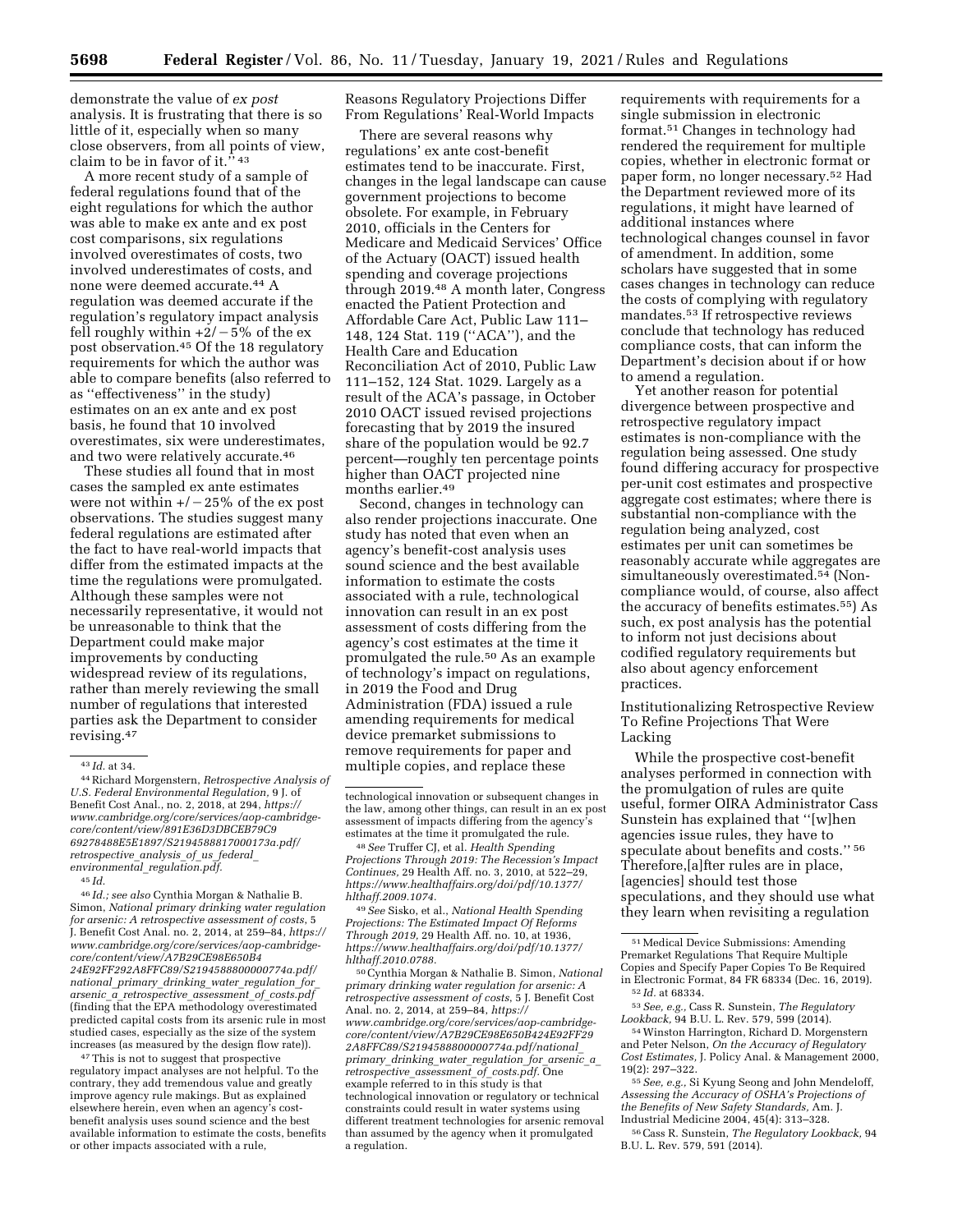or issuing a new one.'' 57 Professor Sunstein described this as ''one of the most important steps imaginable'' for regulatory reform, ''not least because it can reduce cumulative burdens and promote the goal of simplification.'' 58 He has noted that agencies' failure ''until very recently . . . to gather, let alone act on'' retrospective reviews is ''an astonishing fact.'' 59

Michael Greenstone, who served as Chief Economist on the Council of Economic Advisors between 2009 and 2010, similarly concluded that the ''single greatest problem with the current system is that most regulations are subject to a cost-benefit analysis only in advance of their implementation. This is the point when the least is known and any analysis must rest on many unverifiable and potentially controversial assumptions.'' 60 According to Professor Greenstone, the lack of a regulatory lookback created a system ''largely based on faith, rather than evidence,'' where the agency ''all too frequently takes shots in the dark and we all too infrequently fail to find out if we have hit anything—or even worse, we only find out when things have gone horribly wrong.'' 61 As he explained, ''it is nearly

<sup>59</sup> *Id.* at 588. 60Michael Greenstone, *Toward a Culture of Persistent Regulatory Experimentation and Evaluation,* in New Perspectives on Regulation 111, 113 (David Moss & John Cisternino eds., 2009). It should not be inferred, however, that retrospective analysis is free of assumptions (including potentially controversial assumptions) or is generally without challenges, especially with respect to establishing relevant counterfactuals. For discussion and recent examples related to just two of the many areas of Department regulatory activity, *see* Trinided Beleche *et al., Are Graphic Warning Labels Stopping Millions of Smokers? A Comment on Huang, Chaloupka, and Fong,* 15 Econ Journal Watch 129 (2018) and Aaron Kearsley *et al., A Retrospective and Commentary on FDA's Bar Code Rule,* 9 J. Benefit-Cost Analysis 496 (2018). Moreover, to the extent that retrospective analysis is used to inform policy choices going forward, it becomes, or is at least being used as, prospective analysis and thus relies on assumptions about the future, including as regards technology and the legal and regulatory landscape. But since retrospective analysis is conducted after some realworld experience living under the regulation, it can in many cases be an improvement over earlier prospective analysis.

61Michael Greenstone, *Toward a Culture of Persistent Regulatory Experimentation and Evaluation,* in New Perspectives on Regulation 111, 111–12 (David Moss & John Cisternino eds., 2009); *see also Office of Mgmt. & Budget,* 2017 Report to Congress on the Benefits and Costs of Federal Regulations and Agency Compliance with the Unfunded Mandates Reform Act at 5 (2017), *[https://](https://www.whitehouse.gov/wp-content/uploads/2019/12/2019-CATS-5885-REV_DOC-2017Cost_BenefitReport11_18_2019.docx.pdf) [www.whitehouse.gov/wp-content/uploads/2019/12/](https://www.whitehouse.gov/wp-content/uploads/2019/12/2019-CATS-5885-REV_DOC-2017Cost_BenefitReport11_18_2019.docx.pdf) [2019-CATS-5885-REV](https://www.whitehouse.gov/wp-content/uploads/2019/12/2019-CATS-5885-REV_DOC-2017Cost_BenefitReport11_18_2019.docx.pdf)*\_*DOC-2017Cost*\_*Benefit Report11*\_*18*\_*[2019.docx.pdf](https://www.whitehouse.gov/wp-content/uploads/2019/12/2019-CATS-5885-REV_DOC-2017Cost_BenefitReport11_18_2019.docx.pdf)* (''The aim of retrospective analysis is to understand and improve the accuracy of prospective analysis and to provide a basis for potentially modifying rules as a result of *ex post* evaluations.'').

impossible to imagine'' only prospective, and not retrospective, evaluations ''being used in other contexts where people's lives are on the line. For example, I am confident that there would be a deafening uproar of protest if the FDA announced that it would approve drugs without testing them in advance. Yet, this is largely what we do with regulations that affect our health and well-being.'' 62

If retrospective analysis ''could be firmly institutionalized,'' Professor Sunstein observed, then it ''would count as the most important structural change in regulatory policy since the original requirement of prospective analysis during the Reagan Administration." 63

Other administrative law experts have also urged agencies to more robustly institutionalize retrospective review of regulations. The Administrative Conference of the United States (ACUS) has ''urge[d] agencies to remain mindful of their existing body of regulations and the ever-present possibility that those regulations may need to be modified, strengthened, or eliminated in order to achieve statutory goals while minimizing regulatory burdens.'' 64 More recently, the American Bar Association Section of Administrative Law and Regulatory Practice, has ''*urge*[*d*] [*the Administration*] *to build on the efforts of previous administration[s] and take steps to institutionalize careful, in-depth retrospective review of existing rules.*'' 65

The Need for a Greater Incentive To Institutionalize Retrospective Review

Despite these many calls for retrospective review, as noted in section II.B., the Department has had limited success in implementing retrospective review in practice.66 In 2019, the

65ABA Sec. of Admin. Law & Reg. Prac., *Improving the Administrative Process: A Report to the President-Elect of the United States (2016),* 69 Admin. L. Rev. 205, 219 (2017) (emphasis in original).

66*See also* Yoon-Ho Alex Lee, *An Options Approach to Agency Rulemaking,* 65 Admin. L. Rev. 881, 894 (2013), (''one might think that agencies would faithfully take advantage of [] opportunities to conduct rigorous retrospective [cost-benefit analyses] of their existing regulations and test their effectiveness and efficiency. This

Department piloted an approach to augment expert policy insights with artificial intelligence-driven data analysis of its regulations, which showed the need to more firmly institutionalize retrospective review. The artificial intelligence review found that 85% of Department regulations created before 1990 have not been edited; the Department has nearly 300 broken citation references in the CFR (*i.e.* CFR sections that reference other CFR sections that no longer exist); more than 50 instances of regulatory requirements to submit paper documents in triplicate or quadruplicate; and 114 parts in the CFR with no regulatory entity listed, 17 of which may be misplaced.67 The Department concluded that some good governance stewardship recommendations ''were deprioritized and relegated to rainy day activities that [Department operating divisions] would get around to when they could.'' 68 Unfortunately, in many cases the Department has for years not gotten around to addressing these issues.

As one observer recently explained:

Retrospective review of existing regulations . . . is a perennial favorite target for advice on how to improve OIRA's processes. Every administration since President Carter has developed some program to modify, streamline, or expand existing regulations, and there is no shortage of advice on how to make the process run more efficiently. Yet, despite a few notable one-off successes from past retrospective review efforts, no past retrospective review campaign has ever truly succeeded in creating a long-term culture of retrospective review or of prospectively embedding into new regulations a process for data collection and pre-set targets for future lookbacks. Any future efforts around retrospective review, therefore, should be clear-eyed about past failures.69

For the reasons discussed in this final rule, the Department believes a stronger

69 Jason Schwartz, *Enhancing the Social Benefits of Regulatory Review,* Institute for Policy Integrity, at 30 (Oct. 2020), *[https://policyintegrity.org/files/](https://policyintegrity.org/files/publications/Enhancing_the_Social_Benefits_of_Regulatory_Review.pdf)  [publications/Enhancing](https://policyintegrity.org/files/publications/Enhancing_the_Social_Benefits_of_Regulatory_Review.pdf)*\_*the*\_*Social*\_*Benefits*\_*of*\_ *Regulatory*\_*[Review.pdf.](https://policyintegrity.org/files/publications/Enhancing_the_Social_Benefits_of_Regulatory_Review.pdf)* Several weeks after publishing this article, the author submitted a comment opposing the proposed rule. For the reasons discussed in the responses to public comments, the Department did not find those arguments compelling, but believes the quoted passage is a fair description of the problem this final rule aims to solve. The Department is trying to be clear-eyed about past failures, and has concluded that a strong incentive, such as that included in this final rule, is commensurate with the problem to be solved and to more firmly institutionalize retrospective review.

<sup>57</sup> *Id.* 

<sup>58</sup> *Id.* 

<sup>62</sup>Michael Greenstone, *Toward a Culture of Persistent Regulatory Experimentation and Evaluation,* in New Perspectives on Regulation 111, 114 (David Moss & John Cisternino eds., 2009). 63Cass R. Sunstein, *The Regulatory Lookback,* 94

B.U. L. Rev. 579, 589 (2014). 64Administrative Conference of the United

States, Recommendation 2014–5, Appendix— Recommendations of the Administrative Conference of the United States, 79 FR 75114, 75114 (Dec. 17, 2014); *see also* ABA Sec. of Admin. Law & Reg. Prac., Improving the Administrative Process: A Report to the President-Elect of the United States (2016), 69 Admin. L. Rev. 205 (2017).

would be the surest way of incorporating ex post learning in rule implementation. This is far from the truth in practice, however.'').

<sup>67</sup>Regulatory Streamlining & Analysis (Mar. 2019).

<sup>68</sup> *Id.* at 18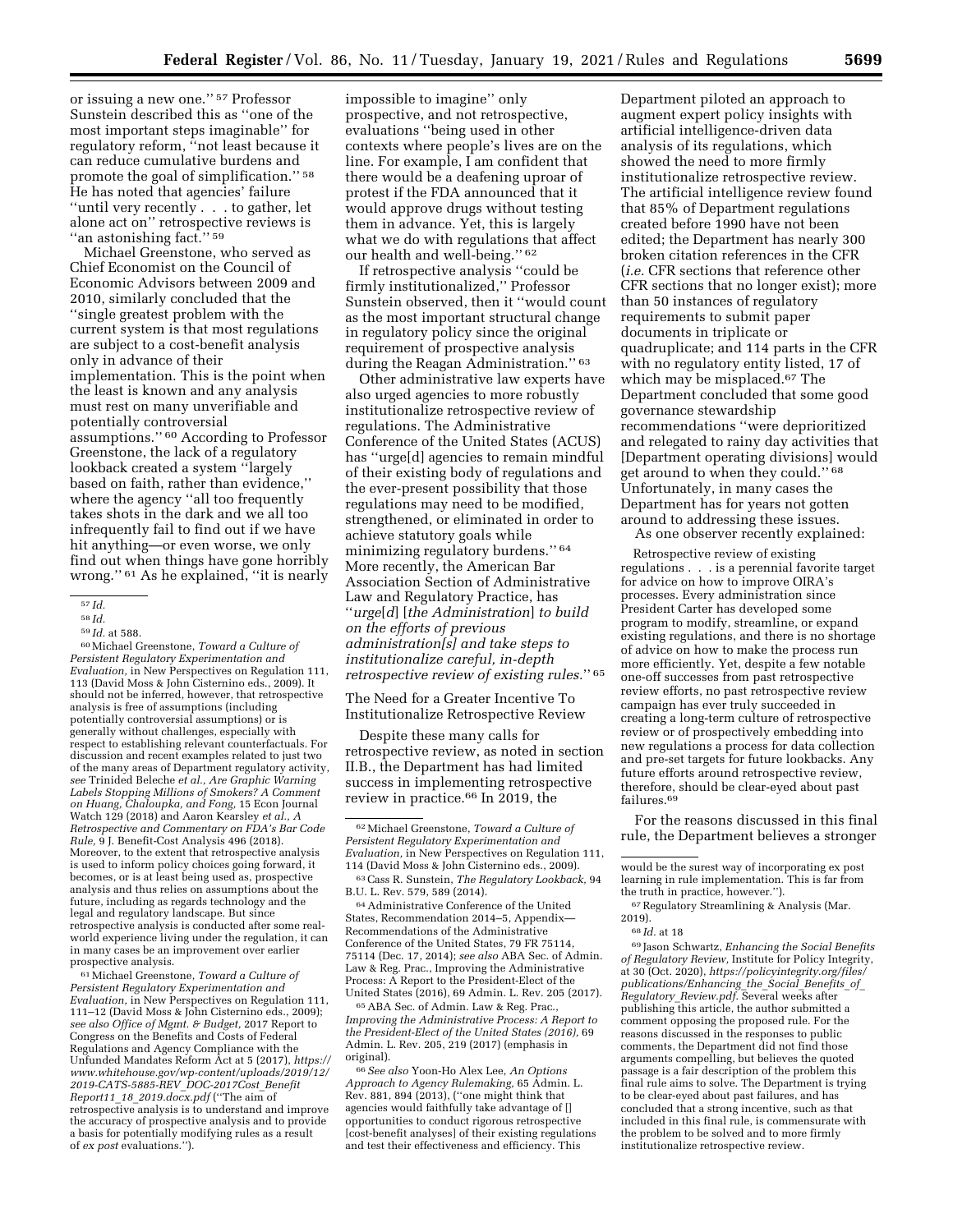incentive is needed to achieve the benefits of retrospective review.70 This final rule creates a mechanism to more firmly institutionalize the retrospective reviews that Professors Sunstein and Greenstone, as well as ACUS and others, have called for.

## *D. The Experiences of States and Other Jurisdictions With Automatic Expiration or* ''*Sunset*'' *Provisions*

This mechanism is based in part on the experiences of States and other jurisdictions. Several States incorporate retrospective regulatory review into their laws. New York, for example, requires retrospective review of regulations ''no later than in the fifth calendar year after the year in which the rule is adopted,'' and requires that rules be ''re-reviewed at five-year intervals'' thereafter. N.Y. A.P.A. Law sec. 207. Similarly, Texas requires State agencies to review rules four years after they go into effect and then subsequently at four-year intervals. Tex. Gov't Code sec. 2001.039. In addition to New York and Texas, State law requires some form of retrospective regulatory review in at least Alabama, Arizona, Illinois, Iowa, Michigan, Missouri, New Jersey, New Mexico, North Carolina, North Dakota, Ohio, Oklahoma, Pennsylvania, Rhode Island, Tennessee, and Washington.71

Some States with retrospective review requirements allow regulations to automatically expire or sunset after a period of time, unless reviewed or readopted. In New Jersey, regulations automatically expire ''seven years following the effective date of the rule'' unless extended by the agency. N.J. Stat. Ann. sec. 52:14B–5.1(b).72 Indiana allows regulations to expire on January 1 following the seven-year anniversary of their effective dates. Ind. Code sec. 4– 22–2.5–2. The Governor of Florida recently instructed Florida government agencies to ''include a sunset provision

72Although the New Jersey law permits the Governor, within five days of the expiration of a rule, to restore it, the Department does not include a similar provision in this proposed rule. That is because the RFA contains no such similar provision and the Department is giving itself ten years, as opposed to seven years, to perform Assessments and (when required) Reviews of Regulations.

in all proposed or amended rules,'' which ''may not exceed five years unless otherwise required by existing statute.'' 73

Experience in the States suggests that sunset provisions can be an important tool to ensure reviews take place. An analysis of regulation in all 50 States found that for a reduction in both regulatory creation and enforcement, ''[t]he single most important policy in a state is the presence of a sunset provision.'' 74 On the other hand, one report stated that, despite their initial popularity in the States,75 sunset provisions fell out of favor, not because they did not produce more costeffective, cost-justified regulation, but because sunset requirements did not provide sufficient legislative control over executive agencies.76 But that observation is inapplicable to the Department, because this final rule concerns the Department's review of its own regulations. Noting the benefits of sunset provisions, the report added that sunset ''provisions have been responsible for the analysis of thousands of state regulations and, on average, the repeal of twenty to thirty percent of existing regulations and the modification of another forty percent.'' 77

74Russell S. Sobel & John A. Dove, *State Regulatory Review: A 50 State Analysis of Effectiveness* 36 (Mercatus Ctr., Working Paper No. 12–18, 2012), *[https://www.mercatus.org/system/](https://www.mercatus.org/system/files/State-Regulatory-Review-50-State-Analysis-Effectiveness.pdf)  [files/State-Regulatory-Review-50-State-Analysis-](https://www.mercatus.org/system/files/State-Regulatory-Review-50-State-Analysis-Effectiveness.pdf)[Effectiveness.pdf.](https://www.mercatus.org/system/files/State-Regulatory-Review-50-State-Analysis-Effectiveness.pdf)* 

75 Jason A. Schwartz, *52 Experiments with Regulatory Review: The Political and Economic Inputs into State Rulemakings,* Inst. for Policy Integrity, Rep. No. 6, at 33 (Nov. 2010), *[https://](https://policyintegrity.org/files/publications/52_Experiments_with_Regulatory_Review.pdf) [policyintegrity.org/files/publications/52](https://policyintegrity.org/files/publications/52_Experiments_with_Regulatory_Review.pdf)*\_ *[Experiments](https://policyintegrity.org/files/publications/52_Experiments_with_Regulatory_Review.pdf)*\_*with*\_*Regulatory*\_*Review.pdf.* 

76*See id.* (noting that ''North Carolina was first to repeal its sunset law, and many other states quickly followed suit'' after concluding that ''sunset provisions quickly proved to be an expensive, cumbersome, and disappointing method for enhancing legislative control'').

77 *Id.* at 23–24. The report added, without citing a great deal of empirical evidence, that ''sunset requirements produce perfunctory reviews and waste resources." This appears to be based on a law review article that noted, not that retrospective reviews were per se perfunctory, but that ''unless adequate resources are provided, the reviews *may be* relatively perfunctory and meaningless, wasting whatever resources are expended.'' *See* Neil R. Eisner & Judith S. Kaleta, *Federal Agency Reviews of Existing Regulations,* 48 Admin. L. Rev. 139, 160 (1996) (emphasis added). But this law review article noted that adding ''sunset'' dates to regulations unless they are reviewed was ''likely to ensure that a review is done.'' *Id.* As explained herein, the Department intends to commit adequate resources to its reviews if this proposed rule were to be finalized. The law review article said that sunset provisions should be used only in narrowly focused situations where it is determined that it is necessary

Experience outside the United States also suggests the utility of sunset provisions. The Office for Economic Co-Operation and Development (OECD) analyzed regulatory practices in the European Union. In a 2010 report, the OECD recommended, for ''[t]he management and rationalization of existing regulations,'' that Germany ''[k]eep up the 'spring cleaning' of legislation at regular intervals'' and ''consider the inclusion of a review mechanism in individual draft regulations, or even [include] a sunset clause (beyond which the law automatically expires) where appropriate."<sup>78</sup> With respect to the United Kingdom's regulatory program, the OECD noted ''sunset clauses are also helpful'' in order ''to remove unnecessary burdens in legislation.'' 79 Throughout the 2010 report, the OECD repeatedly noted the value of retrospective regulatory review.80

In 2019, the OECD published an additional survey regarding regulatory review practices in the European Union. The OECD again noted the utility of sunset provisions, describing them as a ''useful 'failsafe' mechanism to ensure the entire stock of subordinate regulation remains fit for purpose over time.'' 81 The report noted as of its 2019 date that sunset provisions are in place for at least some regulations in nine different countries, including the United Kingdom, France, and Germany.82

In 2009, the Republic of Korea (ROK) enacted a law under which about 20% of the existing regulations are to be reviewed on a regular basis (about every 3 to 5 years) and become invalid if they

to apply some ''pressure'' and only where assessments are made of the available resources and the benefits to be derived from the review. *Id.* But the article was written in 1996. As discussed herein, subsequent experience with efforts short of a forcing mechanism suggest that forcing mechanisms are needed to ensure review of a wide array of Department regulations, and that the benefits from these retrospective reviews would be substantial.

78OECD, *Better Regulation in Europe: Executive Summaries,* GOV/RPC (2010)13, at 113, *[http://](http://www.oecd.org/gov/regulatory-policy/45079126.pdf) [www.oecd.org/gov/regulatory-policy/45079126.pdf.](http://www.oecd.org/gov/regulatory-policy/45079126.pdf)*  79 *Id.* at 46.

80*See, e.g., id.* at 107 (''The *ex post* evaluation of regulations which is provided for in the impact assessment process provides a framework in principle for checking what really happens, and whether regulations have actually achieved the objectives originally set.'').

81OECD, *Better Regulation Practices across the European Union,* at ch. 4, Box 4.1 (2019), *[https://](https://www.oecd-ilibrary.org/sites/9789264311732-en/1/2/4/index.html?itemId=/content/publication/9789264311732-en&_csp_=07701faff9659027b81a5b5ae2ff041c&itemIGO=oecd&itemContentType=book) [www.oecd-ilibrary.org/sites/9789264311732-en/1/2/](https://www.oecd-ilibrary.org/sites/9789264311732-en/1/2/4/index.html?itemId=/content/publication/9789264311732-en&_csp_=07701faff9659027b81a5b5ae2ff041c&itemIGO=oecd&itemContentType=book) [4/index.html?itemId=/content/publication/](https://www.oecd-ilibrary.org/sites/9789264311732-en/1/2/4/index.html?itemId=/content/publication/9789264311732-en&_csp_=07701faff9659027b81a5b5ae2ff041c&itemIGO=oecd&itemContentType=book) [9789264311732-en&](https://www.oecd-ilibrary.org/sites/9789264311732-en/1/2/4/index.html?itemId=/content/publication/9789264311732-en&_csp_=07701faff9659027b81a5b5ae2ff041c&itemIGO=oecd&itemContentType=book)*\_*csp*\_*=07701faff9659027 [b81a5b5ae2ff041c&itemIGO=oecd&item](https://www.oecd-ilibrary.org/sites/9789264311732-en/1/2/4/index.html?itemId=/content/publication/9789264311732-en&_csp_=07701faff9659027b81a5b5ae2ff041c&itemIGO=oecd&itemContentType=book) [ContentType=book.](https://www.oecd-ilibrary.org/sites/9789264311732-en/1/2/4/index.html?itemId=/content/publication/9789264311732-en&_csp_=07701faff9659027b81a5b5ae2ff041c&itemIGO=oecd&itemContentType=book)* 

82 *Id.* at ch. 4, Table 4.1.

<sup>70</sup>Regulatory Streamlining & Analysis (Mar. 2019) (it ''appears the current set of governance structures, incentives and processes to promulgate regulatory reform need strengthening to be more effective'').

<sup>71</sup>Ala. Code 41–22–5.2; Ariz. Rev. Stat. 41–1056; 5 Ill. Comp. Stat. Ann. 100/5–130; Iowa Code Ann. 17A.33; Mich. Comp. Laws 10.151; Missouri Rev. Stat., Title XXXVI § 536.175.5; N.J. Stat. Ann. 52:14B–5.1; N.M. Stat. 14–4A–6; N.C. Gen. Stat. 150B–21.3A; N.D. Cent. Code 28–32–18.1; Ohio Rev. Code Ann. 106.03; Okla. Stat. Ann. tit. 75, 307.1; 71 Pa. Stat. Ann. 745.2; R.I. Gen. Laws Ann. tit. 42, ch. 64.13; Tenn. Code Ann. 4–56–102; Wash Rev. Code Ann. 43.70.041, 43.22.052.

<sup>73</sup>Letter from Gov. Ron DeSantis to Florida Agency Heads (Nov. 11, 2019), *[https://](https://www.floridahasarighttoknow.myflorida.com/content/download/147113/980326/FINAL_Directive_to_Agencies_11.19.pdf) [www.floridahasarighttoknow.myflorida.com/](https://www.floridahasarighttoknow.myflorida.com/content/download/147113/980326/FINAL_Directive_to_Agencies_11.19.pdf)  [content/download/147113/980326/FINAL](https://www.floridahasarighttoknow.myflorida.com/content/download/147113/980326/FINAL_Directive_to_Agencies_11.19.pdf)*\_ *Directive*\_*to*\_*Agencies*\_*[11.19.pdf.](https://www.floridahasarighttoknow.myflorida.com/content/download/147113/980326/FINAL_Directive_to_Agencies_11.19.pdf)*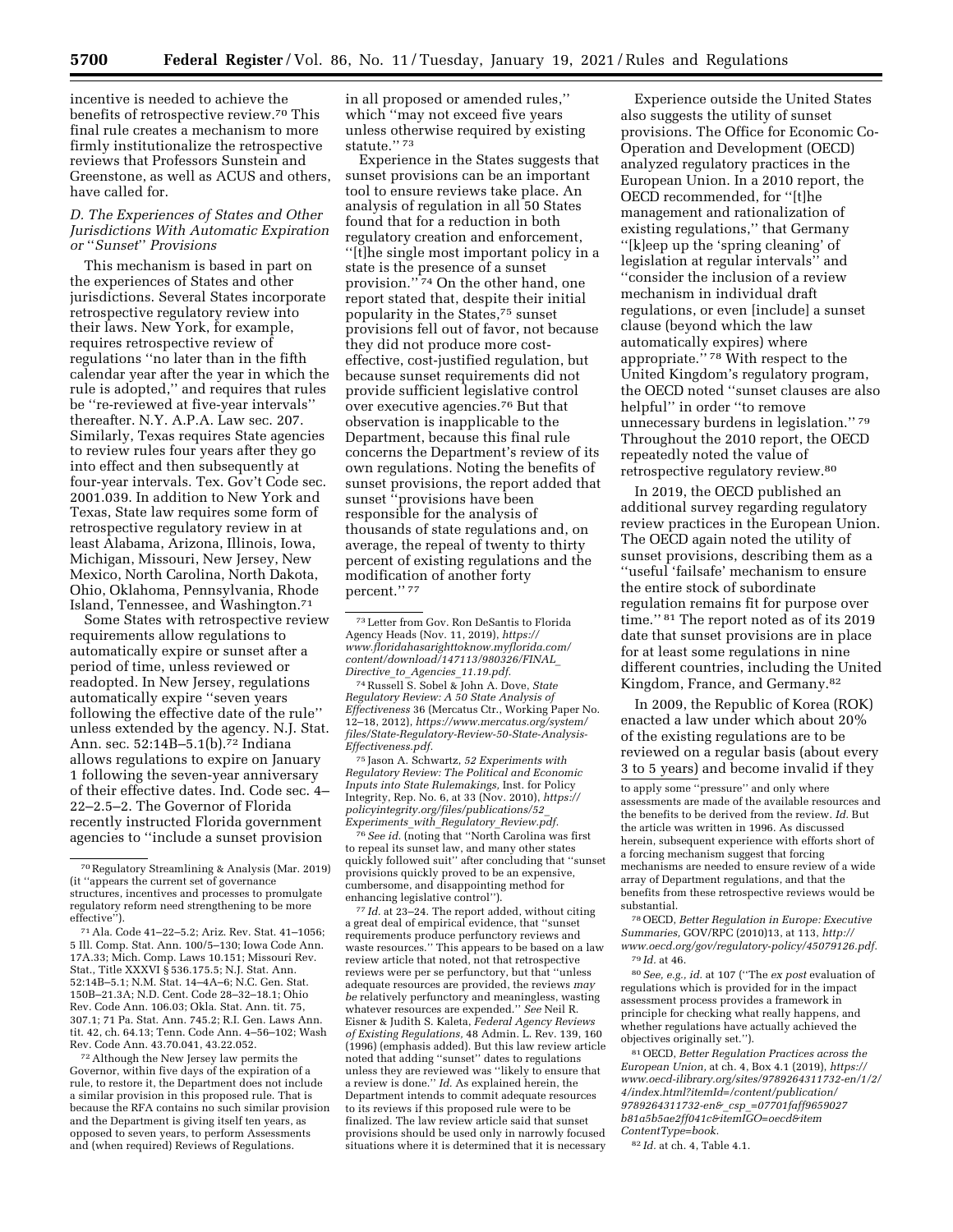are found to lack feasibility.83 Under the ROK's ''review and sunset,'' there is a duty to carry out a review of a regulation on a specified schedule. This sunset clause was established upon the idea that even a rational regulation needs to be examined periodically to determine its grounds for remaining in force, as its validity may be compromised under any change in circumstances or its characteristics.84 An OECD report stated that ''[g]iven such rationale, the sunset clause is considered as a critical component of efforts in regulatory quality improvement."<sup>85</sup>

These authorities indicate an emerging awareness that sunset provisions are useful in ensuring retrospective regulatory review. This is consistent with the Department's experience over the last 40 years, which suggests that, absent a sunset provision or automatic expiration date, Congressional and Presidential directives to perform periodic retrospective reviews of regulations have limited success.

Indeed, previous Administrations have recognized the benefits of sunset provisions. In a June 2015 report, the Department of Treasury's Office of Economic Policy, the Obama Administration's Council of Economic Advisors, and the Department of Labor discussed sunset provisions as applied to occupational licensing.86 That report found evidence that sunset reviews that automatically terminate regulatory boards and agencies absent legislative action assist with ''removing unnecessary licensing.'' 87 The report explained that sunset review can be ''useful because, even if licensing was justified when first introduced, technological and economic changes may have rendered it unnecessary or overly restrictive.'' 88 The report found ''[p]eriodic examination of existing rules

86*Occupational Licensing: A Framework for Policymakers,* The White House, at 48–50 (July 2015), *[https://obamawhitehouse.archives.gov/sites/](https://obamawhitehouse.archives.gov/sites/default/files/docs/licensing_report_final_nonembargo.pdf) [default/files/docs/licensing](https://obamawhitehouse.archives.gov/sites/default/files/docs/licensing_report_final_nonembargo.pdf)*\_*report*\_*final*\_ *[nonembargo.pdf.](https://obamawhitehouse.archives.gov/sites/default/files/docs/licensing_report_final_nonembargo.pdf)* 

87 *Id.* at 48.

is thus helpful in maintaining the quality of occupational regulation.'' 89

Professor Greenstone has similarly recommended the automatic repeal of regulations if their benefits and costs are not periodically assessed:

[Another] step in reforming our regulatory system is to require that all regulations contain rules specifying the date by which the regulatory review board has to assess their costs and benefits. If the regulatory review board fails to meet one of these deadlines, then the regulation should be repealed by default. The purpose of this sunset provision is to ensure that all regulations are evaluated carefully and do not stay on the books just because they have been on the books in the past.90

Professor Greenstone suggested that this review could cause the regulation to be expanded if supported by evidence.<sup>91</sup> According to Professor Greenstone, this would ''ensure that ineffective regulations are removed and that society fully benefits from the effective ones.'' 92

89 *Id.* The report also suggests that to strengthen sunset provisions in the States, sunset commissions responsible for conducting the cost-benefit analysis should be provided adequate resources; the costbenefit review process should be insulated against political interference; a minimum number of votes should be required to overrule the sunrise agency's recommendation; and specialized committees within legislatures be appointed to work with the agency in charge of conducting the review. *See id.*  at 42. As discussed herein, the Department believes it has adequate resources to conduct the required reviews. As discussed in footnote 92, it is not clear that a federal agency can legally completely insulate its reviews from supervision by the agency's leadership, but the Department believes that its retrospective reviews will generally be performed by career civil servants. Lastly, the Department cannot require Congress to appoint committees to work with the Department officials performing the retrospective reviews, but the Department would welcome the opportunity to discuss reviews with Congressional staff if Congress so chose. The report also suggested ''sunrise'' reviews can be more effective than sunset reviews. But for alreadyexisting regulations, the Department cannot perform sunrise reviews, so the Department is has decided to take advantage of the benefits of sunset reviews. Moreover, the Department already engages in ''sunrise review'' to some extent when it develops regulatory flexibility analyses, *see* 5 U.S.C. 603, 604, and regulatory impact analyses (notably, such reviews did not occur for regulations that preceded the RFA, many of which still remain in effect).

90 Greenstone, *Toward a Culture of Persistent Regulatory Experimentation and Evaluation,* in New Perspectives on Regulation 111, 121 (David Moss & John Cisternino eds., 2009).  $91$   $Id.$ 

92 *Id.* at 123. Professor Greenstone made a separate suggestion that a regulatory review board be created with the authority to assess the effectiveness of regulations and repeal regulations deemed ineffective. The Department considered this in the proposed rule. First, the Department is concerned that such a board raises legal concerns, since many Department regulations can only be repealed by the Secretary, not by an independent board. Second, Professor Greenstone proposed the independent review board on the grounds that (1) it would remove the board's functions as much as possible from political control, and (2) those most deeply involved in implementing a regulation are

This final rule seeks to advance democratic values and apply the lessons learned from States, foreign jurisdictions, and the academic community. This final rule would apply the benefits of automatic-expirationabsent-periodic-review to a broader array of regulations than is currently being reviewed by the Department.

## *E. The Need for Widespread Retrospective Review*

The evidence suggests the Department should conduct retrospective review on a broad scale to improve impact estimates and enhance the Department's ability to fulfil the goals motivating its regulations. As explained in Section C, studies of federal regulations consistently find that, in most sampled regulations, the ex ante estimate of costs and benefits is not within  $+/-25\%$  of the ex post observation. Although these samples were not necessarily representative, taken together they suggest that many federal regulations are estimated after the fact to have realworld impacts that differ from the estimated impacts at the time the regulations were promulgated. Therefore, HHS believes that review should be done on a broad scale, rather than reviewing a handful of regulations that happen to be brought to the Department's attention.

The artificial intelligence review described in this final rule also suggests that large numbers of Department regulations would benefit from retrospective review. The artificial intelligence review identified that 85% of Department regulations created before 1990 have not been edited; the Department has nearly 300 broken citation references 93 in the CFR; and there are more than 50 instances of HHS regulatory requirements to submit paper documents in triplicate or quadruplicate.94 This suggests that humans performing a comprehensive review of Department regulations would find large numbers of requirements that

93As discussed below, HHS has roughly 18,000 regulations total.

94 85 FR 70102.

<sup>83</sup>OECD, *Latest Developments on Korea's Regulatory Policy,* at 2, *[https://www.oecd.org/gov/](https://www.oecd.org/gov/regulatory-policy/45347364.pdf)  [regulatory-policy/45347364.pdf.](https://www.oecd.org/gov/regulatory-policy/45347364.pdf)* 

<sup>84</sup>OECD Reviews of Regulatory Reform, Regulatory Policy in Korea, Toward Better Regulation, at 86 (2017), *[https://](https://publicadministration.un.org/unpsa/Portals/0/UNPSA_Submitted_Docs/2019/4cd3e219-c819-40f3-8246-7a024d9a82a9/2020%20UNPSA_the%20Regulatory%20Reform%20Sinmungo_Evaluation%20Report_27112019_032807_e4d166a9-f6ef-4a6c-9aaf-99748fa94284.pdf?ver=2019-11-27-032807-637) [publicadministration.un.org/unpsa/Portals/0/](https://publicadministration.un.org/unpsa/Portals/0/UNPSA_Submitted_Docs/2019/4cd3e219-c819-40f3-8246-7a024d9a82a9/2020%20UNPSA_the%20Regulatory%20Reform%20Sinmungo_Evaluation%20Report_27112019_032807_e4d166a9-f6ef-4a6c-9aaf-99748fa94284.pdf?ver=2019-11-27-032807-637)  UNPSA*\_*Submitted*\_*Docs/2019/4cd3e219-c819- 40f3-8246-7a024d9a82a9/2020%20UNPSA*\_ *[the%20Regulatory%20Reform%20Sinmungo](https://publicadministration.un.org/unpsa/Portals/0/UNPSA_Submitted_Docs/2019/4cd3e219-c819-40f3-8246-7a024d9a82a9/2020%20UNPSA_the%20Regulatory%20Reform%20Sinmungo_Evaluation%20Report_27112019_032807_e4d166a9-f6ef-4a6c-9aaf-99748fa94284.pdf?ver=2019-11-27-032807-637)*\_ *[Evaluation%20Report](https://publicadministration.un.org/unpsa/Portals/0/UNPSA_Submitted_Docs/2019/4cd3e219-c819-40f3-8246-7a024d9a82a9/2020%20UNPSA_the%20Regulatory%20Reform%20Sinmungo_Evaluation%20Report_27112019_032807_e4d166a9-f6ef-4a6c-9aaf-99748fa94284.pdf?ver=2019-11-27-032807-637)*\_*27112019*\_*032807*\_ *[e4d166a9-f6ef-4a6c-9aaf-99748fa94284.](https://publicadministration.un.org/unpsa/Portals/0/UNPSA_Submitted_Docs/2019/4cd3e219-c819-40f3-8246-7a024d9a82a9/2020%20UNPSA_the%20Regulatory%20Reform%20Sinmungo_Evaluation%20Report_27112019_032807_e4d166a9-f6ef-4a6c-9aaf-99748fa94284.pdf?ver=2019-11-27-032807-637) [pdf?ver=2019-11-27-032807-637.](https://publicadministration.un.org/unpsa/Portals/0/UNPSA_Submitted_Docs/2019/4cd3e219-c819-40f3-8246-7a024d9a82a9/2020%20UNPSA_the%20Regulatory%20Reform%20Sinmungo_Evaluation%20Report_27112019_032807_e4d166a9-f6ef-4a6c-9aaf-99748fa94284.pdf?ver=2019-11-27-032807-637)* 

<sup>85</sup> *Id.* 

<sup>88</sup> *Id.* at 49.

likely to see the benefits more clearly than the costs. *Id.* at 119–121. While these concerns are understandable, the Department believes it is capable of performing the Review. As an initial matter, those who conduct the Review would not necessarily be those in the Department who implement the Section being Reviewed. Moreover, as described herein, Reviews must be performed in such a manner that they can withstand judicial review under the arbitrary and capricious standard. This would require the Reviews to meet a minimum standard of rigor and require them to consider relevant factors. Moreover, many regulations legally cannot be amended or repealed without authorization by a political appointee.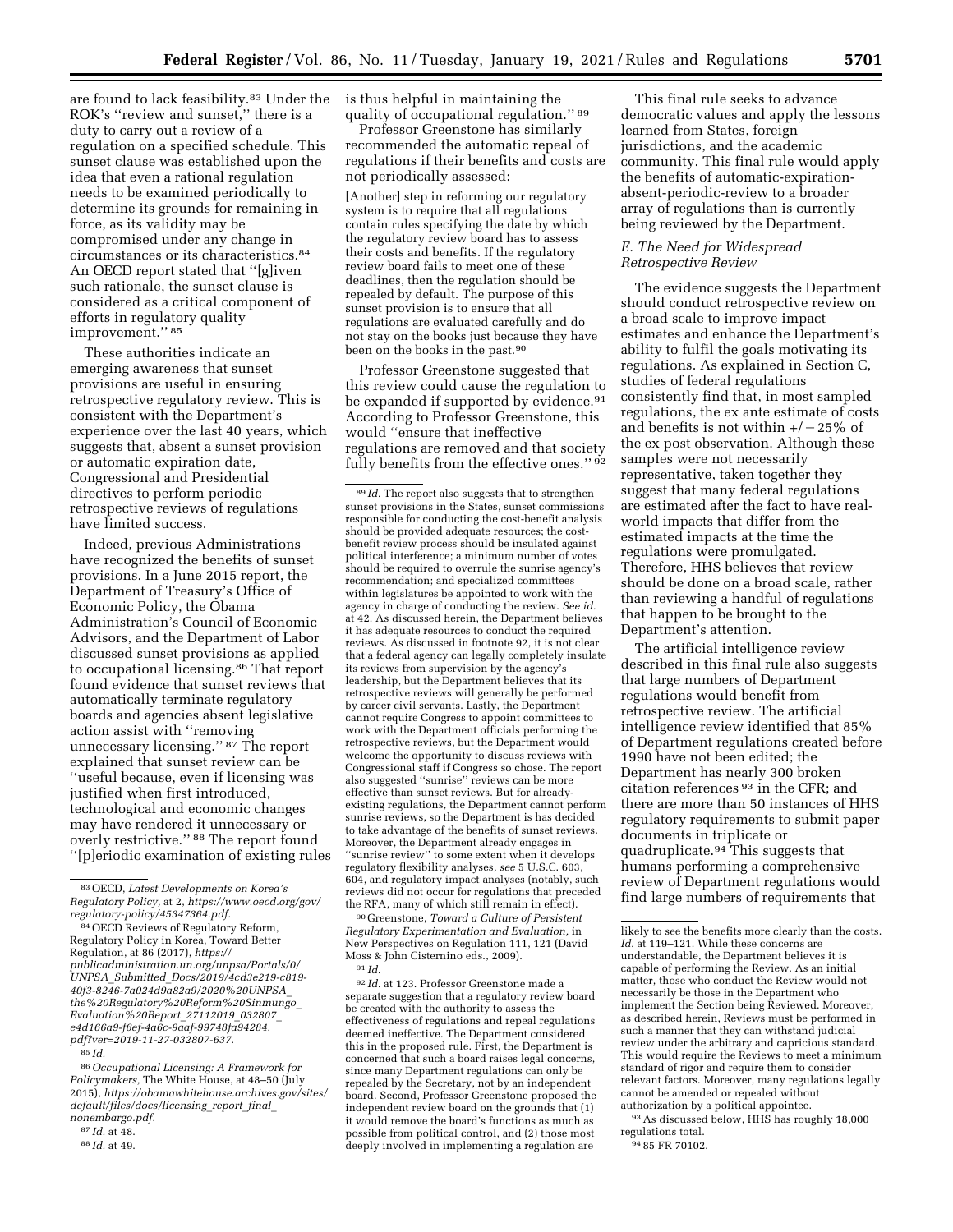would benefit from review, and possibly amendment or rescission.

The HHS response to the COVID–19 pandemic also indicates that the Department should perform widespread retrospective reviews. During the COVID–19 pandemic, the Department's response has largely consisted of waiving regulatory requirements or exercising enforcement discretion to not enforce certain regulatory requirements to enhance the Nation's response to the pandemic. Examples include waivers to increase hospital capacity, ease restrictions on services rendered by medical residents, and allowing patients to seek more services via telehealth.95 On November 25, 2020, the Department published in the **Federal Register** a nonexhaustive list of 382 enforcement discretion announcements, waivers or changes to regulations, agency guidance materials, or compliance obligations made to respond to the COVID–19 pandemic and its impact on the healthcare industry. *See* Regulatory Relief to Support Economic Recovery; Request for Information (RFI), 85 FR 75720 (Nov. 25, 2020) at Attachment A. The Department should learn from the pandemic and conduct widespread reviews to determine whether these or other regulatory requirements could hinder the Nation's response to a future emergency, or otherwise should be amended or rescinded. Determining whether the Department's existing 18,000 regulations are having appropriate impacts is a worthwhile enterprise, even if it somewhat reduces the time spent issuing new regulations. Some commenters at the November 23, 2020 public hearing on the proposed rule suggested that the proposed rule was akin to using a missile to kill a mouse. But the literature and the Department's experience indicate the problem is not a mere mouse.

Thus, there is a need for widespread retrospective review, but it is nearly impossible to see how a satisfyingly comprehensive review could occur without a sunset mechanism. The Department recognizes that in many cases the Department had strong reasons for issuing its regulations. Examples of such motivations might include enhancing food safety,96 increasing access to health insurance,97 or increasing the incentive for Temporary Assistance for Needy Families recipients to work.<sup>98</sup> These are all

important policy goals that the Department wishes to achieve. This final rule is intended to further these goals, as well as the other goals motivating the Department's regulations. The literature and the Department's experience suggest that large numbers of regulations are having impacts that, over time, differ from what was estimated at the time the regulations were promulgated. Therefore, the Department needs to conduct periodic reviews of its regulations to determine whether the policy goals behind the regulations are in fact being effected (and if amending those regulations could more effectively further those goals).

This final rule is not a reversal of a prior Department policy, but in fact an effort to enhance both (1) the fulfillment of the existing policies that led to the Department's regulations and (2) the Department's longstanding desire to comply with the RFA and periodically review its regulations. In any event, this final rule provides the reasoned explanation that would be required if it were a change in policy.99

#### *F. Operationalization of This Final Rule*

In this section, the Department summarizes aspects of how it will operationalize this final rule.

The proposed rule proposed creating a website where the Department would announce when it has commenced Assessments or Reviews. The proposed rule further proposed that the public could comment on regulations and submit comments requesting that the Department Assess or Review a regulation.100

In light of public comments, the Department is making these procedures more robust. Under this final rule, when the Department commences the process of performing an Assessment or Review, it shall state on a Department-managed website the sections of the Code of Federal Regulations whose Assessment or Review it is commencing. The Department shall also announce once a month in the **Federal Register** those new Assessments or Reviews that it has commenced in the last month. Some comments on the proposed rule said

that announcements should be made in the **Federal Register**, which the public already monitors, rather than a separate website. Therefore, in response to these comments, in this final rule the Department commits to announcing once a month in the **Federal Register**  which new Assessments and Reviews it has commenced. The Department will also create a docket on *Regulations.gov*  for each Assessment or Review that the Department is conducting. These docket numbers will be referenced in the **Federal Register** announcements. The public will be able to submit comments to the dockets of each rulemaking being Assessed or Reviewed. Each docket shall specify the date by which comments must be received. There shall also be a general docket on *Regulations.gov* where the public can submit comments requesting that the Department Assess or Review a regulation. This addresses the commenters' concern about commenting on a Department website, rather than via the regular **Federal Register** method. The Department anticipates that the process will be similar to that currently used by the EPA.<sup>101</sup> The Department also intends to publish the results of the Assessments and Reviews in the dockets for the applicable regulations.

To further aid the public and the Department, the Department is placing at *[https://www.hhs.gov/regulations/](https://www.hhs.gov/regulations/federal-registry/index.html) [federal-registry/index.html](https://www.hhs.gov/regulations/federal-registry/index.html)* a list of Department rule makings; the year they were initially promulgated; the last year the rule making was amended; and the **Federal Register** citation from the time the rule making was amended. This list was generated with artificial intelligence and the Department believes it is accurate, but it is conceivable that some Department regulations are not included. This list includes all Department regulations, including those that may be exempt from this final rule. The Department believes it would be informative to the public to provide a list of all Department regulations, as well as their **Federal Register** citations and promulgation dates. The Department intends to update this list annually with newly-issued regulations.

In addition, the Department intends to create on its website a dashboard that shows its progress on its Assessments and Reviews, including when it commenced those Assessments and Reviews; its progress; and when it expects them to be completed. If they so

<sup>95</sup>*See, e.g.,* Coronavirus waivers and flexibilities, *CMS.gov, [https://www.cms.gov/about-cms/](https://www.cms.gov/about-cms/emergency-preparedness-response-operations/current-emergencies/coronavirus-waivers) [emergency-preparedness-response-operations/](https://www.cms.gov/about-cms/emergency-preparedness-response-operations/current-emergencies/coronavirus-waivers)  [current-emergencies/coronavirus-waivers](https://www.cms.gov/about-cms/emergency-preparedness-response-operations/current-emergencies/coronavirus-waivers)*. 96*E.g.,* 21 CFR part 112.

<sup>97</sup>*E.g.,* 45 CFR part 147.

<sup>98</sup> 45 CFR part 261.

<sup>99</sup>*See FCC* v. *Fox TV Stations, Inc.,* 556 U.S. 502, 515–16 (2009) (''[A] reasoned explanation is needed for disregarding facts and circumstances that underlay or were engendered by the prior policy,'' but the agency ''need not demonstrate to a court's satisfaction that the reasons for the new policy are *better* than the reasons for the old one; it suffices that the new policy is permissible under the statute, that there are good reasons for it, and that the agency *believes* it to be better, which the conscious change of course adequately indicates'') (emphasis in original).

<sup>100</sup>*See, e.g.,* 85 FR 70120.

<sup>101</sup>*See, e.g.,* Regulatory Flexibility Act Section 610 Review of the Testing and Labeling Regulations Pertaining to Product Certification of Children's Products, Including Reliance on Component Part Testing, 85 FR 52078 (Aug. 24, 2020).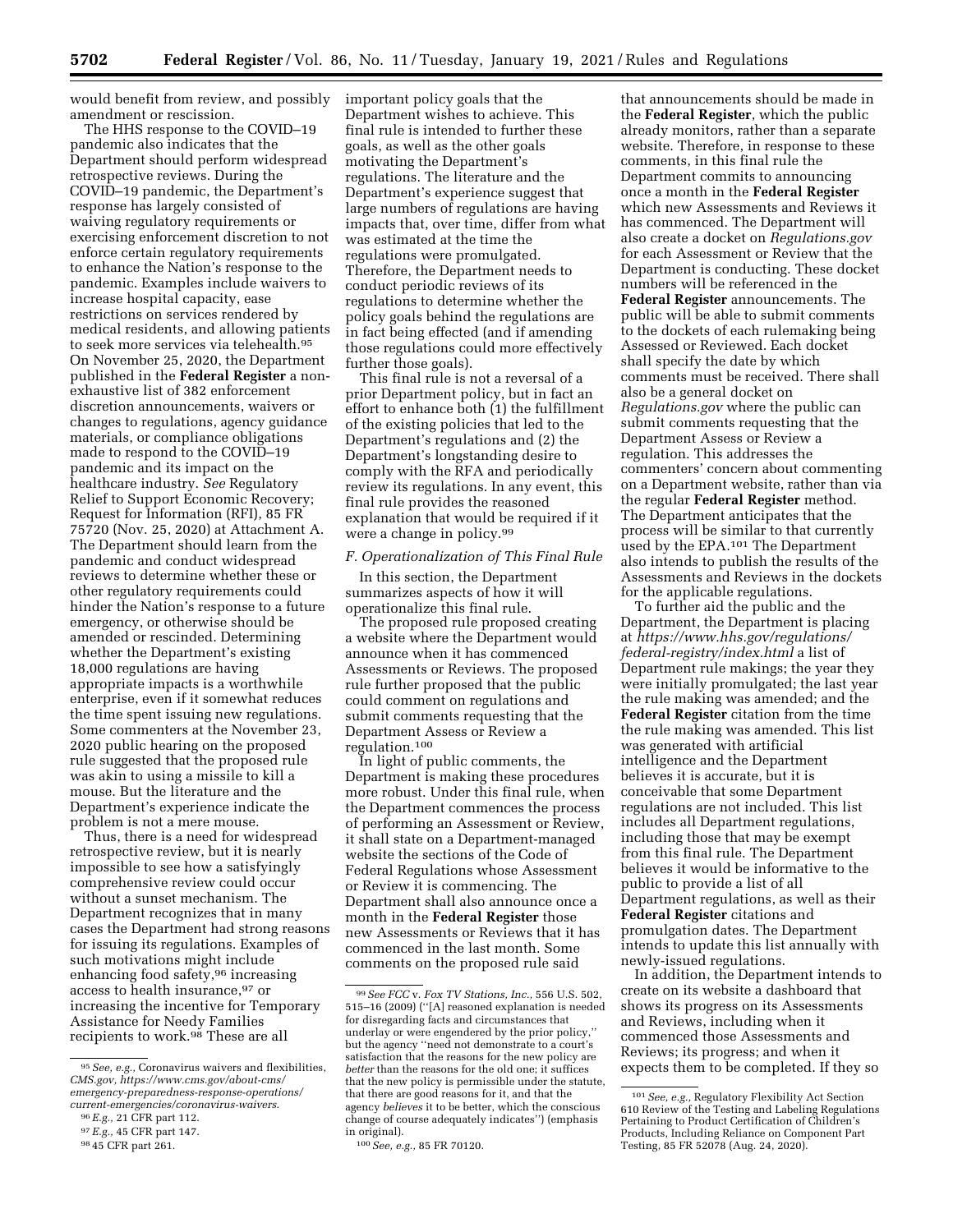choose, the public can view this dashboard to see the Department's progress on its Assessments and Reviews of particular regulations. The dashboard will also help to keep the Department on track to timely complete Assessments and Reviews.102

Finally, the Department will, within nine months of publication of this final rule, publish in the **Federal Register** its schedule for conducting Assessments and Reviews. The Department's goal is to provide the public with more information on which regulations it intends to Assess or Review in the next 24 months, so that the public can plan ahead for any desired engagement on those regulations. The Department will subsequently publish in the **Federal Register** its schedule for conducting Assessments and Reviews of regulations that the Department does not intend to review in the first 24 months. However, the Department expects that this schedule will be aspirational in nature to ensure Departmental flexibility to depart from the plan if needed to respond to changing circumstances. The Department will update the plan at appropriate intervals based on its progress.

## **III. Statutory Authority and Legal Basis for This Final Rule**

The statutory authorities supporting this final rule are the statutory authorities for the Department's existing regulations.103 85 FR 70103. The Department finalizes herein its proposal to amend its regulations to add expiration dates unless the Department periodically conducts the required Assessment or Review of the regulations, or an exception applies. Some of the Department's primary rulemaking authorities include:

• Section 701(a) of the Federal Food Drug and Cosmetic Act (FD&C Act), 21 U.S.C. 371(a), which authorizes the Secretary to ''promulgate regulations for the efficient enforcement of [the FD&C Act], except as otherwise provided in this section'';

• Section 1102 of the Social Security Act, 42 U.S.C. 1302, which provides that the Secretary ''shall make and publish such rules and regulations, not inconsistent with this Act, as may be necessary to the efficient administration of the functions with which [he] is charged under this Act'';

• Section 1871 of the Social Security Act, 42 U.S.C. 1395hh, which provides that ''the Secretary shall prescribe such regulations as may be necessary to carry out the administration of the insurance programs under this title''; and

• 5 U.S.C. 301, which provides that ''[t]he head of an Executive department or military department may prescribe regulations for the government of his department, the conduct of its employees, the distribution and performance of its business, and the custody, use, and preservation of its records, papers, and property. This section does not authorize withholding information from the public or limiting the availability of records to the public.''

It complies with the Administrative Procedure Act (APA) to amend regulations to add dates by which the regulations expire unless a review of the regulation is timely performed. An agency can, through notice-andcomment rulemaking, amend its regulations to provide that they expire at a future date.104 An agency can also provide that its regulations expire when an event occurs or ceases to occur.105 That is what this final rule does.

Moreover, Agencies can—and often do—issue one rule that applies to many other agency rules, rather than amending or rescinding each affected

105*See, e.g.,* Control of Communicable Diseases; Foreign Quarantine, 85 FR 7874, 7874 (Feb. 12, 2020) (providing that, unless extended, interim final rule ''will cease to be in effect on the earlier of (1) the date that is two incubation periods after the last known case of 2019–nCoV, or (2) when the Secretary determines there is no longer a need for this interim final rule''); Medicare and Medicaid Programs, Clinical Laboratory Improvement Amendments (CLIA), and Patient Protection and Affordable Care Act; Additional Policy and Regulatory Revisions in Response to the COVID–19 Public Health Emergency, 85 FR 54820, 54820 (Sept. 2, 2020) (providing that an interim final rule applies ''for the duration of the [public health emergency] for COVID–19''); U.S. Dep't of Transp., Final Regulatory Impact Analysis: Amendment to Federal Motor Vehicle Safety Standard 208 Passenger Car Front Seat Occupant Protection, at XII–35 (July 11, 1984), *[http://www](http://www-nrd.nhtsa.dot.gov/Pubs/806572.pdf)[nrd.nhtsa.dot.gov/Pubs/806572.pdf](http://www-nrd.nhtsa.dot.gov/Pubs/806572.pdf)* (explaining that ''[i]f mandatory use laws are passed that will cover 67 percent of the population effective September 1, 1989, the rule will be rescinded'').

regulation individually. To take one example, in 2008 the Department revised the definition of ''entity'' at 42 CFR 411.351. *See* 73 FR 48434, 48751 (Aug. 19, 2008). The revised definition had the effect of changing the meaning of ''entity'' each time it was used in 42 CFR part 411, subpart J. It would be burdensome to specify the meaning of ''entity'' each time it appears in Subpart J, so the Department issued one definition that broadly applied to all sections of Subpart J.

There are many other examples where an Agency issues a regulation that applies to, amends, rescinds, or supersedes many other regulations.106 This avoids an unnecessarily cumbersome process. A court ruling that agencies must amend each individual regulation would call into question large numbers of agency regulations and impose substantial burdens on agencies (and the Office of the Federal Register, which would be required to print the same text over and over) when promulgating future regulations.

Moreover, in this rule making the Department considered each individual Department regulation, and, as discussed further, decided to exempt certain regulations. The Department concluded that this final rule should apply to and amend its remaining regulations, because this final rule will enhance both (1) the fulfillment of the existing policies that led to those

(''*Notwithstanding any other regulation,* process wastewater flow for the purposes of this subpart does not include wastewaters from the production of intermediate chemicals''); 45 CFR 611.12 (''All regulations . . . heretofore issued by any officer of the Foundation which impose requirements designed to prohibit any discrimination against individuals on the ground of race, color, or national origin under any program to which this part applies, and which authorize the suspension or termination of or refusal to grant or to continue Federal financial assistance to any applicant for or recipient of such assistance for failure to comply with such requirements, *are hereby superseded* to the extent that such discrimination is prohibited by this part,'' with certain exceptions); 7 CFR 3430.1 (''In cases where regulations of this part conflict with existing regulations of NIFA in Title 7 (*i.e.,* 7 CFR parts 3400 through 3499) of the Code of Federal Regulations, *regulations of this part shall supersede*''); 24 CFR 943.118 (''The participating PHAs must adopt the same fiscal year so that the applicable periods for submission and review of the joint PHA Plan are the same. *Notwithstanding any other regulation,* PHAs proposing to form consortia may request and HUD may approve changes in PHA fiscal years to make this possible'') (emphasis added).

<sup>102</sup>The Department's information technology personnel are currently undertaking a large data migration that had been planned for a long time. Therefore, the dashboard will not be active as of the date this final rule is published. But the Department intends for this dashboard to be active well in advance of 2026, when the first Assessments and Reviews must be completed.

<sup>103</sup> Including certain ones inadvertently not listed in the proposed rule.

<sup>104</sup>*See, e.g.,* Amendment to the Interim Final Regulation for Mental Health Parity, 70 FR 42276, 42277 (July 22, 2005) (amending interim final rule to provide that ''the requirements of the MHPA interim final regulation apply to group health plans and health insurance issuers offering health insurance coverage in connection with a group health plan during the period commencing August 22, 2005 through December 31, 2005. Under the extended sunset date, MHPA requirements do not apply to benefits for services furnished after December 31, 2005.''); *see generally Clean Air Council* v. *Pruitt,* 862 F.3d 1, 9 (D.C. Cir. 2017) (an agency can amend or revoke a legislative rule through notice-and-comment rulemaking).

<sup>106</sup>*See, e.g.,* 21 CFR 1.1(b) (''the definitions and interpretations of terms contained in sections 201 and 900 of the Federal Food, Drug, and Cosmetic Act (21 U.S.C. 321 and 387) shall be applicable also to such terms when used in regulations promulgated under that act"); 7 CFR 786.113 (''*Notwithstanding any other regulation,* interest will be due from the date of the disbursement to the producer or other recipient of the funds''); 40 CFR 455.21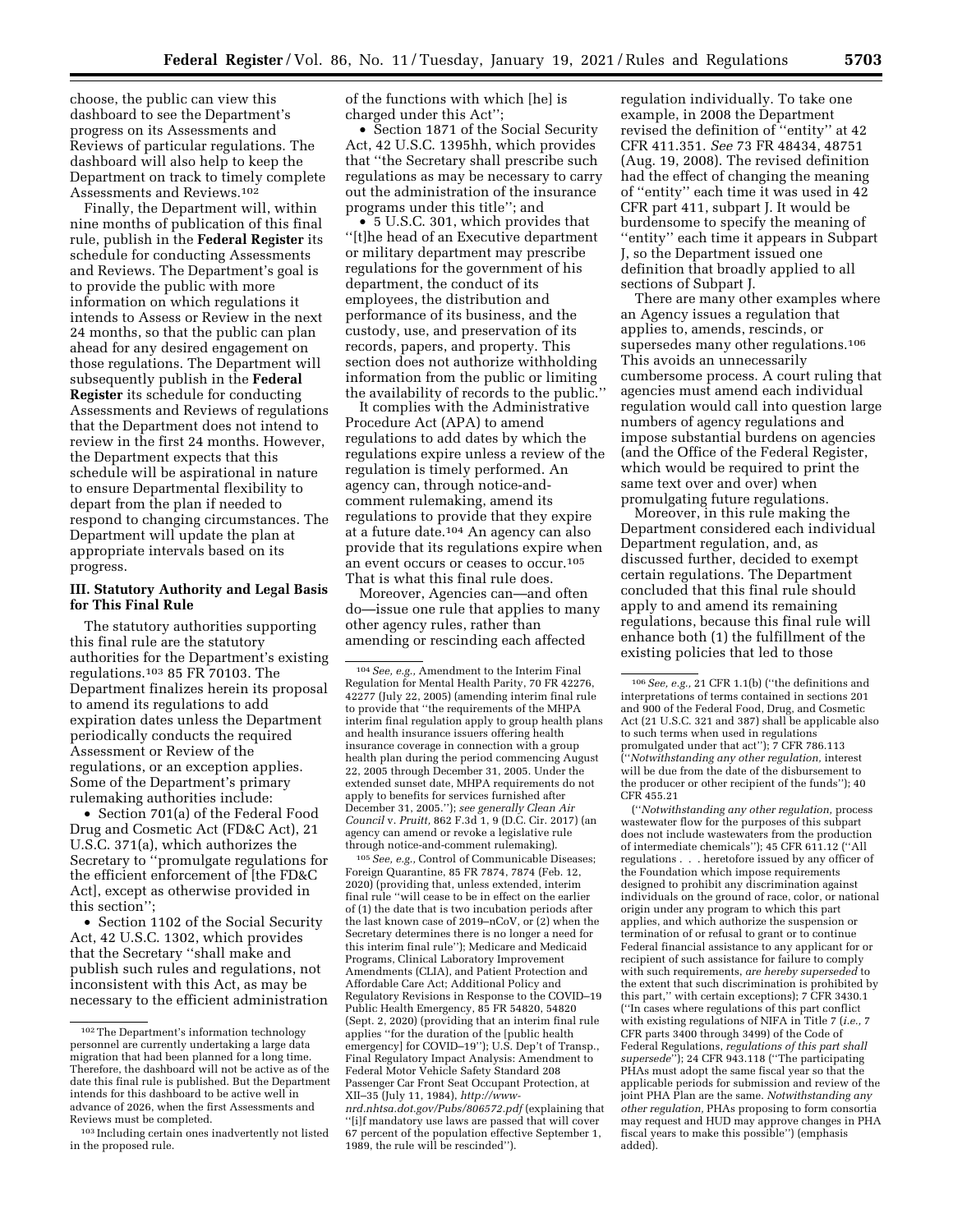regulations and (2) the Department's longstanding desire to comply with the RFA and periodically review its regulations. There is a need for widespread retrospective review, but it is nearly impossible to see how a satisfyingly comprehensive review could occur without a sunset mechanism. The Department recognizes that in many cases the Department had strong reasons for issuing its regulations. Examples of such motivations might include enhancing food safety,107 increasing access to health insurance,108 or increasing the incentive for Temporary Assistance for Needy Families recipients to work.109 These are all important policy goals that the Department wishes to achieve. This final rule is intended to further these goals, as well as the other goals motivating the Department's regulations. The literature and the Department's experience suggest that large numbers of regulations are having impacts that, over time, differ from what was estimated at the time the regulations were promulgated. Therefore, the Department needs to conduct periodic reviews of its regulations to determine whether the policy goals behind the regulations are in fact being effected (and if amending those regulations could more effectively further those goals). The Department concluded that the benefits of retrospective review, and need to more strongly incentivize it, justified this course of action. Forty years of experience since the RFA's enactment; the decades since relevant Executive Orders were enacted; and other Federal government efforts to spur the Department to conduct more retrospective reviews indicate that, absent this final rule's pushing mechanism, the Department will not conduct as many retrospective reviews as desired. In addition, the Department will consider each individual Section when conducting Assessments and (if needed) Reviews.

The Department also notes the text of 5 U.S.C. 610 indicates Congress believed agencies had the authority to periodically review at least those regulations that have a significant economic impact upon a substantial number of small entities (and that the agency had the authority to assess which of its regulations have such an impact).

The Department received comments on the statutory authority for the proposed rule. Below the Department

summarizes these comments and responds to them.

### **IV. Provisions of Proposed Rule and Response to Public Comments** 110

On November 4, 2020, HHS published in the **Federal Register** the proposed rule.111 Part of the proposed rule had a 30-day public comment period, and part of it had a 60-day comment period to comply with 42 U.S.C. 1395hh(b). In response to the publication of that proposed rule, HHS received 486 comments from industry trade organizations, healthcare providers, businesses, legal/policy think tanks, non-profit public interest groups, and members of the U.S. Congress during the initial 30-day public comment period, and 532 comments total throughout the 60-day comment period. Commenters generally opposed the proposed rule, although some commenters supported it. Roughly a quarter of commenters requested that the Department withdraw the proposed rule. Some commenters requested that the Department extend the public comment period.

The Department also held a public hearing on the proposed rule on November 23, 2020. Twenty-one members of the public, all representing either unions, public-interest groups, or industry trade organizations, spoke. The speakers at the public hearing all either expressed concerns about the proposed rule, opposed it, or requested that the Department withdraw it. Both a transcript and recording of the public hearing are available at *[https://](https://beta.regulations.gov/docket/HHS-OS-2020-0012/document) [beta.regulations.gov/docket/HHS-OS-](https://beta.regulations.gov/docket/HHS-OS-2020-0012/document)[2020-0012/document.](https://beta.regulations.gov/docket/HHS-OS-2020-0012/document)* 

In the following sections, HHS includes a summary of the provisions of the proposed rule, the public comments received, HHS's responses to the comments, and any changes made to the regulatory text as a result.

## *General Purpose of the Proposal and General Comments*

5 U.S.C. 610 and Executive Orders 12866 and 13563 direct agencies to devise plans to periodically review certain of their regulations using certain criteria. By requiring the Department to periodically perform such reviews, this final rule implements Congress's and the President's desires for retrospective

review of regulations. This final rule will lead to the amendment or rescission, where appropriate, of Department regulations that have a significant economic impact upon a substantial number of small entities. This final rule also furthers democratic values such as accountability, administrative simplification, transparency, and performance measurement and evaluation.

#### General Comments and Responses

*Comment:* A few commenters stated that the retrospective review of regulations proposed by the rule is an important and necessary tool for improving agency regulation and minimizing unnecessary regulatory burdens. Commenters listed the many benefits of this approach, including the refining of regulations using real-world data and experience, improving government accountability, avoiding the natural tendency of agency officials charged with achieving public benefits to focus on pursuing those benefits and not on reducing the burdens of their regulation to the public, and preventing the continued enforcement of obsolete, outdated, and even unintentionally harmful regulations. Some commenters stated that it is axiomatic that periodic retrospective review is essential to the proper functioning of the executive branch.

*Response:* The Department agrees, and believes this final rule will achieve these benefits.

*Comment:* A few commenters stated that beyond simply cutting regulatory burdens, the scheduled assessments and, when necessary, reviews of existing HHS regulations afford HHS the opportunity to keep regulations up to date with modern trends. Commenters noted that not only will this rule establish an opportunity for the Department to terminate obsolete regulations that are no longer fit for purpose or that are judged to be ineffective, but it will also give HHS and the public a reliable framework and a set of tools to continually keep regulations up to date with evolving circumstances.

*Response:* The Department agrees and emphasizes that the benefits of retrospective review—some of which are cited by these commenters—are substantial. As the proposed rule noted, Professor Cass Sunstein, who served as OIRA Administrator from 2009 to 2012, has observed that ''the requirement of retrospective analysis,'' if ''firmly institutionalized,'' ''would count as the most important structural change in regulatory policy since the original

<sup>107</sup>*E.g.,* 21 CFR part 112.

<sup>108</sup>*E.g.,* 45 CFR part 147.

<sup>109</sup> 45 CFR part 261.

<sup>110</sup>The Department proposed to add substantively identical provisions to Titles 21, 42, and 45. For concision, in this section the Department describes these provisions once, rather than repeating the same substantive provisions several times. The Department uses the phrase ''[XX]'' to refer to the fact that substantively identical provisions will be added to chapters in Titles 21, 42, and 45. 111*See* 85 FR 70096.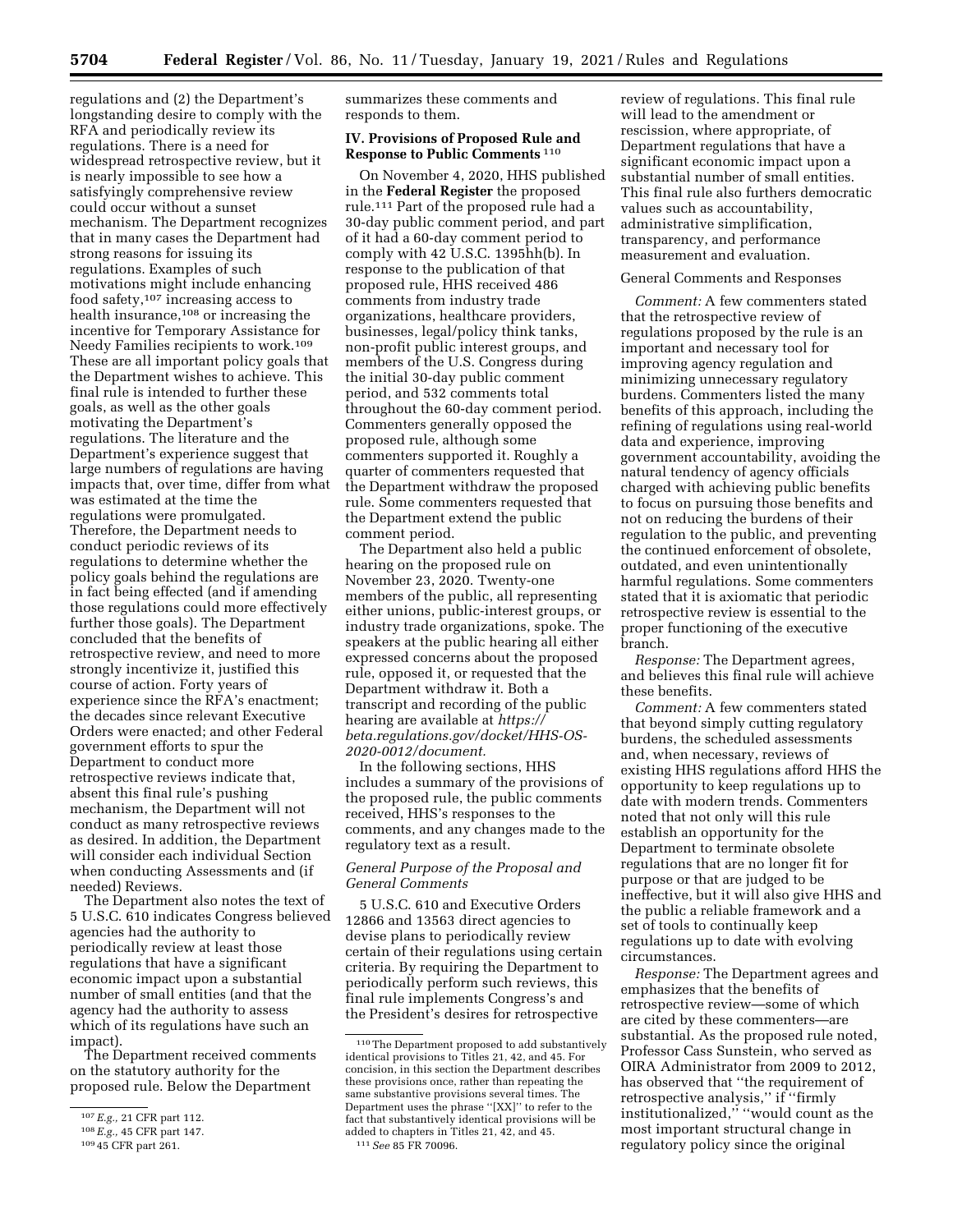requirement of prospective analysis during the Reagan Administration.'' 112

*Comment:* A large number of commenters stated that the proposed rule will cause an additional burden to the Department and a diversion of the Department's personnel resources. Some of these commenters suggested that the regulatory review process could adversely affect the Department's ability to focus on the administration of current programs, to issue new regulations, and to appropriately review current regulations needing modification. Commenters also raised specific concern about the initial review of regulations that are over ten years old within two years after the calendar year in which this rule is finalized. Those commenters expressed concern that HHS would be unable to Assess or Review all 12,400 regulations that the Department estimates will fall under this category because of the high volume of regulations. A number of commenters stated that two years is an arbitrary and inadequate timeline for all 12,400 regulations to be Assessed or Reviewed, and some regulations could expire simply because the Department did not have enough time to conduct an Assessment or Review. Several commenters also stated that they believe the Department's estimate that 12,400 of its regulations are over ten years old is lower than the actual number, although no commenter provided an independent count of HHS regulations to support this assertion. A few commenters pointed out that after an Assessment or Review occurs, there may be additional need for rulemaking or revision of regulations, which is an additional cost the Department does not contemplate in its estimate. A few commenters stated that it was unclear where HHS plans to obtain the funding and personnel resources needed to implement this regulatory review process.

*Response:* The Department has considered the public comments, and decided that, for regulations that are more than ten years old on the effective date of this final rule, the Department shall have five years, rather two as proposed in the proposed rule, to complete the Assessments and (if needed) Reviews. This will spread out the initial burden and provide the opportunity for more robust Assessments and Reviews. The regulatory impact analysis in this final rule explains how HHS has the resources and personnel to perform the Assessments and Reviews called for by this final rule. Moreover, the Regulatory

Flexibility Act already calls for the Department to assess which of its regulations have a significant economic impact upon a substantial number of small entities, and to review those regulations every ten years. Therefore, assuming full compliance with the RFA, this rule does not impose any additional burden on the Department beyond what was already called for in the RFA.

To the extent there are additional burdens resulting from this regulation, HHS believes widespread retrospective review is a worthwhile enterprise. The literature and the Department's experience suggest that large numbers of regulations are having impacts that, over time, differ from what was estimated at the time of promulgation. The Department should conduct periodic reviews to determine whether the policy goals behind the regulations are in fact being effected (and if amending those regulations could more effectively further those goals). Thus, it is sensible to periodically review existing regulations, even if it takes some time away from issuing new regulations (many of which, the literature suggests, would have impacts that differ from their estimated impacts at the time of promulgation).

HHS also notes that courts ''have no basis for reordering agency priorities. The agency is in a unique—and authoritative—position to view its projects as a whole, estimate the prospects for each, and allocate its resources in the optimal way.'' *In re Barr Labs., Inc.,* 930 F.2d 72, 76 (D.C. Cir. 1991). For the reasons discussed herein, the Department has done this, and determined that Reviews and Assessments should be a priority.

Lastly, we note that the COVID–19 pandemic imposed a tremendous, unforeseen burden on the Department, yet there has been no material drop in the Department's ability to promulgate new regulations or enforce existing regulations. This suggests that after the pandemic, the Department will be resourceful enough to perform Assessments and Reviews, as well as promulgate new regulations that need to be promulgated and appropriately enforce existing regulations.

*Comment:* A few commenters stated that the benefits of this final rule are difficult to fully anticipate, and there are a number of reasons to believe that the benefits of this rulemaking will vastly outweigh the costs. For example, if HHS were to find cost savings worth 0.0025 percent of departmental spending or 0.0007 percent of national spending, the regulation would pay for itself and pass a cost-benefit test at the higher end of cost estimates.

*Response:* The regulatory impact analysis for this final rule describes what the Department expects to be the primary impacts resulting from this final rule.

*Comment:* A large number of commenters stated that, as proposed, this rule would divert resources from the Department's COVID–19 pandemic response efforts. Many of these commenters stated that it is irresponsible for the Department to create a retrospective regulatory review process at a time when it should be devoting all of its resources to combatting COVID–19.

*Response:* HHS respectfully disagrees with this comment. Due to the changes made from the proposed rule, under this final rule the first Assessments and Reviews need not be completed until the end of 2026. The Department believes the pandemic will be over by then.

In fact, the COVID–19 pandemic has reinforced the need for this final rule. The Department's response to the pandemic has largely consisted of waiving regulatory requirements or exercising enforcement discretion to not enforce certain regulatory requirements during the pandemic. *See, e.g., Coronavirus waivers and flexibilities, [CMS.gov](http://CMS.gov)*, *[https://www.cms.gov/about](https://www.cms.gov/about-cms/emergency-preparedness-response-operations/current-emergencies/coronavirus-waivers)[cms/emergency-preparedness-response](https://www.cms.gov/about-cms/emergency-preparedness-response-operations/current-emergencies/coronavirus-waivers)[operations/current-emergencies/](https://www.cms.gov/about-cms/emergency-preparedness-response-operations/current-emergencies/coronavirus-waivers)  [coronavirus-waivers;](https://www.cms.gov/about-cms/emergency-preparedness-response-operations/current-emergencies/coronavirus-waivers)* Regulatory Relief to Support Economic Recovery; Request for Information (RFI), 85 FR 75720 (Nov. 25, 2020) at Attachment A (nonexhaustive list of enforcement discretion announcements or changes to regulations, agency guidance materials, or compliance obligations made to respond to the COVID–19 pandemic and its impact on the healthcare industry). The Department should learn from the pandemic and consider whether to retain regulatory requirements that were waived or where flexibility was provided during the Nation's response to COVID–19, as well as consider the impact its regulations could have on the response to a future pandemic or other emergency.

*Comment:* A large number of commenters viewed the 30-day comment period (which began on November 4, 2020, the day that the **Federal Register** published the proposed rule and the day after the rule went on public display) as too short. A large number of these commenters stated that the proposed rule should be withdrawn for various reasons, or in the alternative, requested a longer comment period if the proposed rule was not withdrawn. Commenters' reasons for asking for an extension included lack of

<sup>112</sup>Cass R. Sunstein, *The Regulatory Lookback,* 94 B.U. L. Rev. 579, 584 (2014).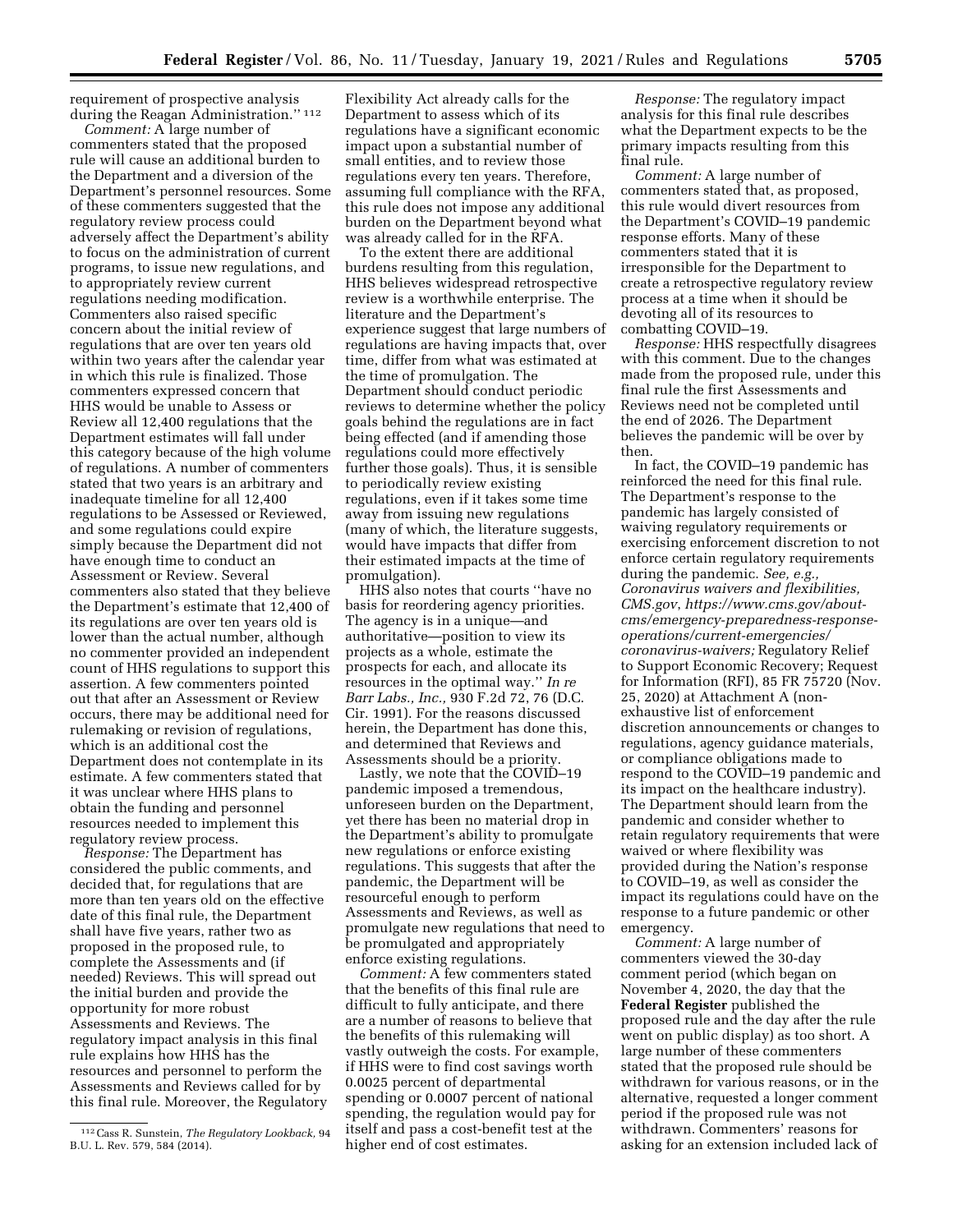advanced notice of the proposed rule, the perceived magnitude of the rule, fewer resources available to commenters due to the COVID–19 pandemic and the Thanksgiving holiday, and the number of topics on which the Department requested comment.

A large number of commenters stated that the 30-day comment period violates the Administrative Procedure Act (''APA'') because it denies meaningful ''opportunity to participate in the rule making" required by  $5$  U.S.C.  $553(c)$ .<sup>113</sup> A few commenters specifically mentioned that while there is no established minimum comment period prescribed by the APA, Executive Order 12866 states that the public's opportunity to comment, ''in most cases should include a comment period of not less than 60 days,'' although shorter comment periods have been upheld in the face of exigent circumstances.114 Other commenters said the Department should not finalize the rule until the next Administration enters office.

*Response:* While HHS understands the commenters' desire for more time, the comment period was adequate. Neither the APA, nor any other statute requires a longer comment period for the proposed rule. Instead, the APA merely requires that ''[a]fter notice required by this section, the agency shall give interested persons an opportunity to participate in the rule making through submission of written data, views, or arguments with or without opportunity for oral presentation.'' 5 U.S.C. 553(c). This occurred here. The comment period provided ample time for the submission of 486 comments by a variety of interested parties, including extensive comments by a number of entities just by the end of the 30-day period. Those comments offer a broad array of perspectives on the proposed rule. The number and comprehensiveness of the comments received disprove commenters' claim that the 30-day comment period was insufficient time for commenters to provide meaningful comment. Accordingly, after reviewing the public comments and the requests for additional time, the Department does not believe that extending the comment period is or was necessary for the public to receive sufficient notice of, and

opportunity to meaningfully comment on, the proposed rule. Nor is there anything that would have required additional outreach outside of the public notice and comment process and the comment period.

Moreover, under this final rule, the public will have a robust opportunity to comment on each regulation during the Assessment or Review process.

HHS respectfully disagrees that Executive Order 12866 requires a 60-day comment period for this rule. Executive Order 12866 repeats the baseline requirement that ''each agency should afford the public a meaningful opportunity to comment on any proposed regulation,'' which ''in most cases should include a comment period of not less than 60 days.'' 115 Neither Executive Order mandates a 60-day comment period. That is why many HHS, and other agency, regulations are issued with shorter comment periods. No commenter pointed to a court decision vacating a rule based on a failure to comply with an Executive Order's supposed 60-day comment period requirement. As explained above, the volume of comments received demonstrates that the public has been afforded a meaningful opportunity to comment.116

Moreover, a portion of the proposed rule had a 60-day public comment period because 42 U.S.C. 1395hh(b) requires a 60-day comment period before issuing or amending certain Medicare regulations. The Department did not finalize this rule until after the 60-day comment period closed, and the Department has considered all comments, including those received throughout the 60-day comment period, before finalizing this rule. In all, the Department received 532 comments by the end of the 60-day comment period.

Lastly, past practice has often been to finalize rules that are ready for finalization without waiting for the incoming Administration to take office. $117$ 

116A commenter pointed to 21 CFR 10.40(b)(2) as counseling in favor of a 60-day comment period. But that provision by its terms applies only to the FDA Commissioner. The proposed rule was issued by the Secretary.

117For example, fifty-six (56) new rules were finalized in the final two (2) full days of the previous Administration. *See* **Federal Register***, [https://www.federalregister.gov/documents/](https://www.federalregister.gov/documents/search?conditions%5Bpublication_date%5D%5Bgte%5D=1%2F18%2F2017&conditions%5Bpublication_date%5D%5Blte%5D=1%2F20%2F2017&conditions%5Btype%5D%5B%5D=RULE) [search?conditions%5Bpublication](https://www.federalregister.gov/documents/search?conditions%5Bpublication_date%5D%5Bgte%5D=1%2F18%2F2017&conditions%5Bpublication_date%5D%5Blte%5D=1%2F20%2F2017&conditions%5Btype%5D%5B%5D=RULE)*\_ *[date%5D%5Bgte%5D=](https://www.federalregister.gov/documents/search?conditions%5Bpublication_date%5D%5Bgte%5D=1%2F18%2F2017&conditions%5Bpublication_date%5D%5Blte%5D=1%2F20%2F2017&conditions%5Btype%5D%5B%5D=RULE)*

*[1%2F18%2F2017&conditions%5Bpublication](https://www.federalregister.gov/documents/search?conditions%5Bpublication_date%5D%5Bgte%5D=1%2F18%2F2017&conditions%5Bpublication_date%5D%5Blte%5D=1%2F20%2F2017&conditions%5Btype%5D%5B%5D=RULE)*\_

*Comment:* A few commenters viewed the 30-day comment period as insufficient because some of the regulations that will be amended by this final rule had a comment period that lasted more than 30 days when they were originally promulgated.

*Response:* HHS respectfully disagrees with these commenters. Not only did the Department not finalize this rule until after the 60-day comment period closed, but the APA does not specify a required length for comment periods when issuing or amending regulations. The APA has already ''established the maximum procedural requirements which Congress was willing to have the courts impose upon agencies in conducting rulemaking procedures.'' *Vt. Yankee Nuclear Power Corp.* v. *Natural Res. Def. Council, Inc.,* 435 U.S. 519, 524 (1978). Neither courts nor regulated entities may ''impose upon [an] agency its own notion of which procedures are 'best' or most likely to further some vague, undefined public good.'' *Id.* at 549. The number and comprehensiveness of the comments received disprove commenters' claim that the comment period was insufficient. A portion of the proposed rule had a 60-day public comment period because 42 U.S.C. 1395hh(b) requires a 60-day comment period before issuing or amending certain Medicare regulations. But for many other Department regulations, Congress has enacted no requirement specifying a particular comment period.

*Comment:* Several commenters stated that they found it unfair that the proposed rule had a 30-day comment period, but parties regulated by CMS have 60 days to comment on the portion of the proposed rule pertaining to certain CMS regulations. Commenters mentioned that they believed this could present a fundamental due process issue.

*Response:* As stated in the proposed rule, Congress required a 60-day public comment period before issuing or amending certain Medicare regulations. *See* 42 U.S.C. 1395hh(b); 85 FR at 70104 n.87. No similar statutory requirement applies to most other Department regulations.

*Comment:* Several commenters stated that seven days' notice prior to the public hearing on the proposed rule was insufficient time to prepare remarks for the public hearing. The same commenters also stated that holding the public hearing 10 days before the close of the comment period on the rule was insufficient time for commenters to

<sup>113</sup>*See N.C. Growers' Ass'n, Inc.* v. *United Farm Workers,* 702 F.3d 755, 770 (4th Cir. 2012) (APA requires ''meaningful'' opportunity to comment); *Petry* v. *Block,* 737 F.2d 1193, 1201 (D.C. Cir. 1984) (relying on Administrative Conference of the United States' view that 30-day comment period is inadequate and 60-day comment period is the reasonable minimum time for comment). 114Exec. Order No. 12866 of Sept. 30, 1993, 58

FR 190 (Oct. 4, 1993).

<sup>115</sup>*See also* Exec. Order No. 13563 of Jan. 18, 2011, 76 FR 3821 (Jan. 21, 2011) (''To the extent feasible and permitted by law, each agency shall afford the public a meaningful opportunity to comment through the internet on any proposed regulation, with a comment period that should generally be at least 60 days.'').

*[date%5D%5Blte%5D=1%2F20%](https://www.federalregister.gov/documents/search?conditions%5Bpublication_date%5D%5Bgte%5D=1%2F18%2F2017&conditions%5Bpublication_date%5D%5Blte%5D=1%2F20%2F2017&conditions%5Btype%5D%5B%5D=RULE)*

*[<sup>2</sup>F2017&conditions%5Btype%5D%5B%5D=RULE.](https://www.federalregister.gov/documents/search?conditions%5Bpublication_date%5D%5Bgte%5D=1%2F18%2F2017&conditions%5Bpublication_date%5D%5Blte%5D=1%2F20%2F2017&conditions%5Btype%5D%5B%5D=RULE)*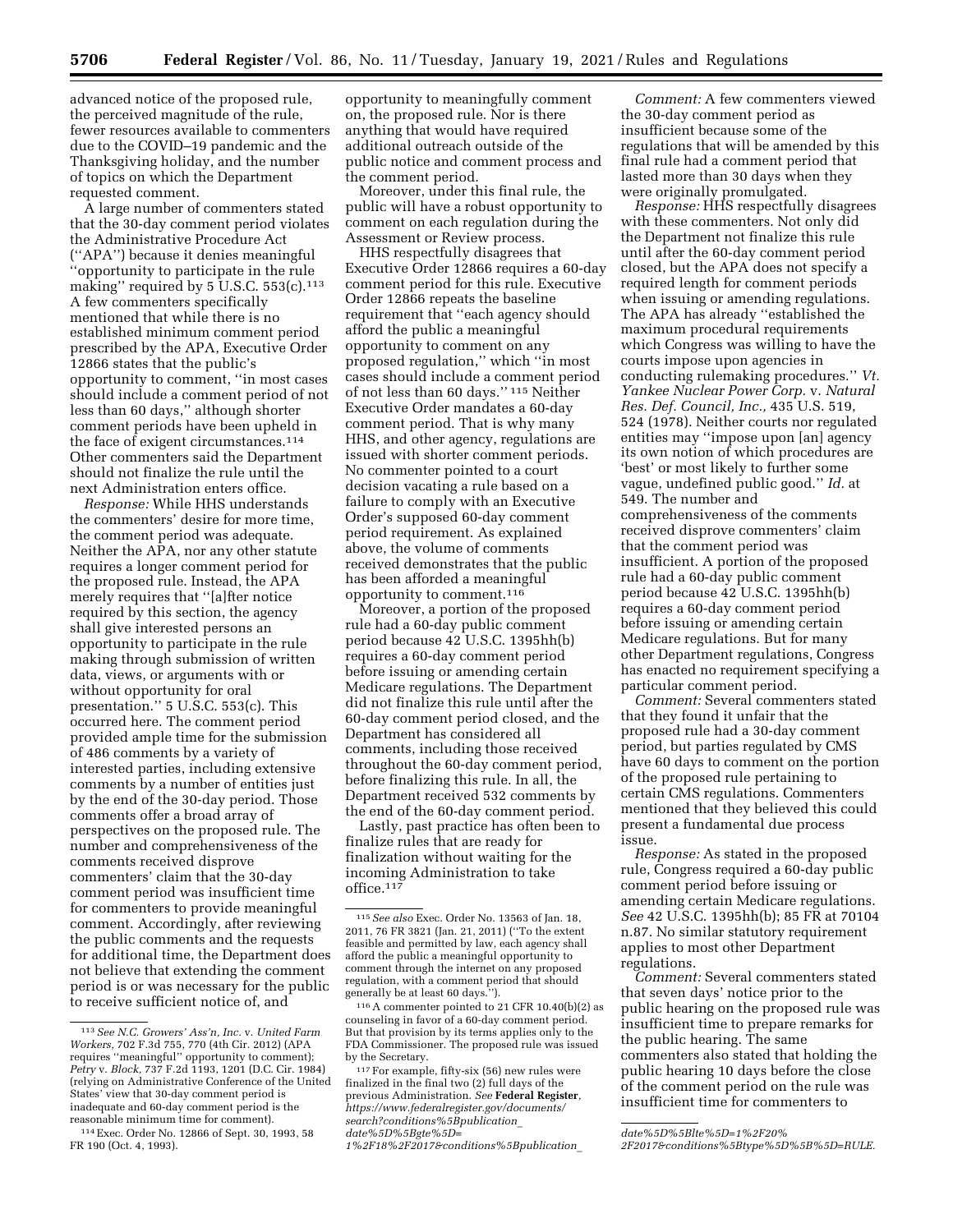meaningfully incorporate the testimony and learnings from the public hearing into their written comments.

*Response:* HHS respectfully disagrees. While the specific date of the hearing (November 23, 2020) was published in the **Federal Register** on November 16, 2020, notice that a hearing would be held was provided in the proposed rule itself.118 Thus, commenters were on notice 19 days (November 4, 2020, to November 23, 2020) prior to the hearing and had 19 days to prepare remarks for the hearing. And as these comments themselves show, choosing the date for the public hearing requires a balance between, first, giving the public sufficient time to review the proposed rule, and second, giving the public adequate time to review comments made at the hearing before submitting written comments. Scheduling the hearing on November 23, 2020 reflected an appropriate balance of these considerations.

*Comment:* Several commenters were supportive of the rule and expressed that the provisions of the Regulatory Flexibility Act should be followed to increase transparency, public participation, and administrative accountability. These commenters appreciated the Department's efforts to ensure recurring attention to the impact of its rules on small and independent businesses, and minimize the regulatory burden it imposes on these entities. These commenters also stated that regulatory review is a laudable goal that administrative agencies should be aiming for.

Several commenters emphasized the importance of periodically reviewing old regulations to determine whether they should be updated to adapt to changing circumstances. For instance, a few commenters stated that the COVID– 19 pandemic drew attention to the fact that many of the Health Insurance Portability and Accountability Act (HIPAA) regulations are out-of-date. Some commenters also stated that the process for developing regulatory impact analyses could be improved if, after each regulation is fully implemented, public comments were solicited on the accuracy of the assumptions underlying the original impact analysis. These commenters appreciated the Department's efforts to consider and update its regulatory review process.

*Response:* HHS agrees with these commenters that the final rule will implement the important goals of the Regulatory Flexibility Act, including transparency, public participation,

administrative accountability, and a more streamlined regulatory structure. The process set out in the proposed rule that is now being finalized will create a structured plan to operationalize the Department's longstanding goals of reviewing and updating its regulations and—where needed—eliminating regulations that no longer serve their intended purpose(s) and unduly burden both small entities or the public at large. Requiring the solicitation of comments on the assumptions in regulatory impact analyses is beyond the scope of this final rule, but the public is welcome to submit such comments to the dockets of regulations being Assessed or Reviewed.

*Comment:* A few commenters stated that the proposed rule does not provide sufficient examples of how this approach has worked in the past. A few commenters point out that the proposed rule cites an article that indicates that states have adopted and then abandoned similar approaches to adding automatic expirations dates. They also state that HHS dismisses this fact in the proposed rule without providing a compelling reason. Commenters stated that the examples where this approach has been used that the Department cites to in the proposed rule (U.S. states, the European Union, and the Republic of Korea) have no bearing or authority over federal rulemaking in the United States, where Congress through the APA has established procedures and standards for promulgating, updating, and rescinding regulations. They also stated that the executive actions reviewing regulations that are cited to in the proposed rule underscore that the Department does not need this rule to compel periodic regulatory review.

*Response:* HHS respectfully disagrees. As explained in the proposed rule, 85 FR at 70102 & nn.66–69, to the extent that states abandoned automatic expiration dates, they did so for reasons that are inapplicable to this situation, namely, the provisions' failure to enhance legislative control. As explained in the regulatory impact analysis, at least one state that undid its sunset provision (North Carolina) subsequently reenacted a sunset process for regulations. The article that one commenter referenced 119 did not cite any empirical support for the proposition that automatic expirations produce ineffective or inadequate retrospective reviews where sufficient

resources and staff are provided (as is the Department's intent here).120

Second, the proposed rule referred to other jurisdictions' sunsets to illustrate that (1) adding sunset provisions does not wreak havoc or cause undue uncertainty and (2) experience shows sunset provisions can be effective in achieving the benefits from robust retrospective review of regulations. The legal framework of federal rulemaking under the APA may differ from other jurisdictions, but that does not detract from the point that other jurisdictions' experience shows that sunset provisions can be effective and do not lead to havoc or tremendous uncertainty. For the reasons explained in the proposed rule and this final rule, this final rule complies with the APA.

The Department also disagrees with the commenters' suggestion that the existence of limited and sporadic instances of retrospective review demonstrate this rule is not necessary. As explained in the proposed rule, the Department has failed to engage in comprehensive retrospective review of its rules notwithstanding the RFA and long-standing Executive Orders calling for such reviews. This history of limited compliance shows that the proposed rule being finalized is appropriate.

*Comment:* Several commenters stated that the proposed rule was a political effort to cause difficulties for the incoming Biden Administration, which will be tasked with implementing this final rule.

*Response:* HHS respectfully disagrees with these commenters because the purpose of this final rule is to require the Department to periodically review its regulations. The rule is not politically motivated, but is instead an effort to ensure the Department periodically reviews its regulations that have a significant economic impact upon a substantial number of small entities. In any event, based in part on comments received on the proposed rule, in this final rule the Department has extended the deadline to five calendar years to complete the Assessments and (if necessary) Reviews of regulations that are more than ten years old. Thus, the initial deadline will not occur in the next Presidential term.

*Comment:* A few commenters stated that this rule is advancing the Trump Administration's conservative agenda at the expense of good regulations that regulate health and safety for patients and consumers. Many of these commenters also indicated that the rule would put the interests of Wall Street ahead of the individual Americans who

<sup>118</sup> 85 FR at 70097.

<sup>119</sup> Jason A. Schwartz, *52 Experiments with Regulatory Review: The Political and Economic Inputs into State Rulemakings, Inst. for Policy Integrity,* Rep. No. 6, at 33 (Nov. 2010), *[https://](https://policyintegrity.org/files/publications/52_Experiments_with_Regulatory_Review.pdf) [policyintegrity.org/files/publications/52](https://policyintegrity.org/files/publications/52_Experiments_with_Regulatory_Review.pdf)*\_ *[Experiments](https://policyintegrity.org/files/publications/52_Experiments_with_Regulatory_Review.pdf)*\_*with*\_*Regulatory*\_*Review.pdf.* 120*See* 85 FR at 70102 n.69.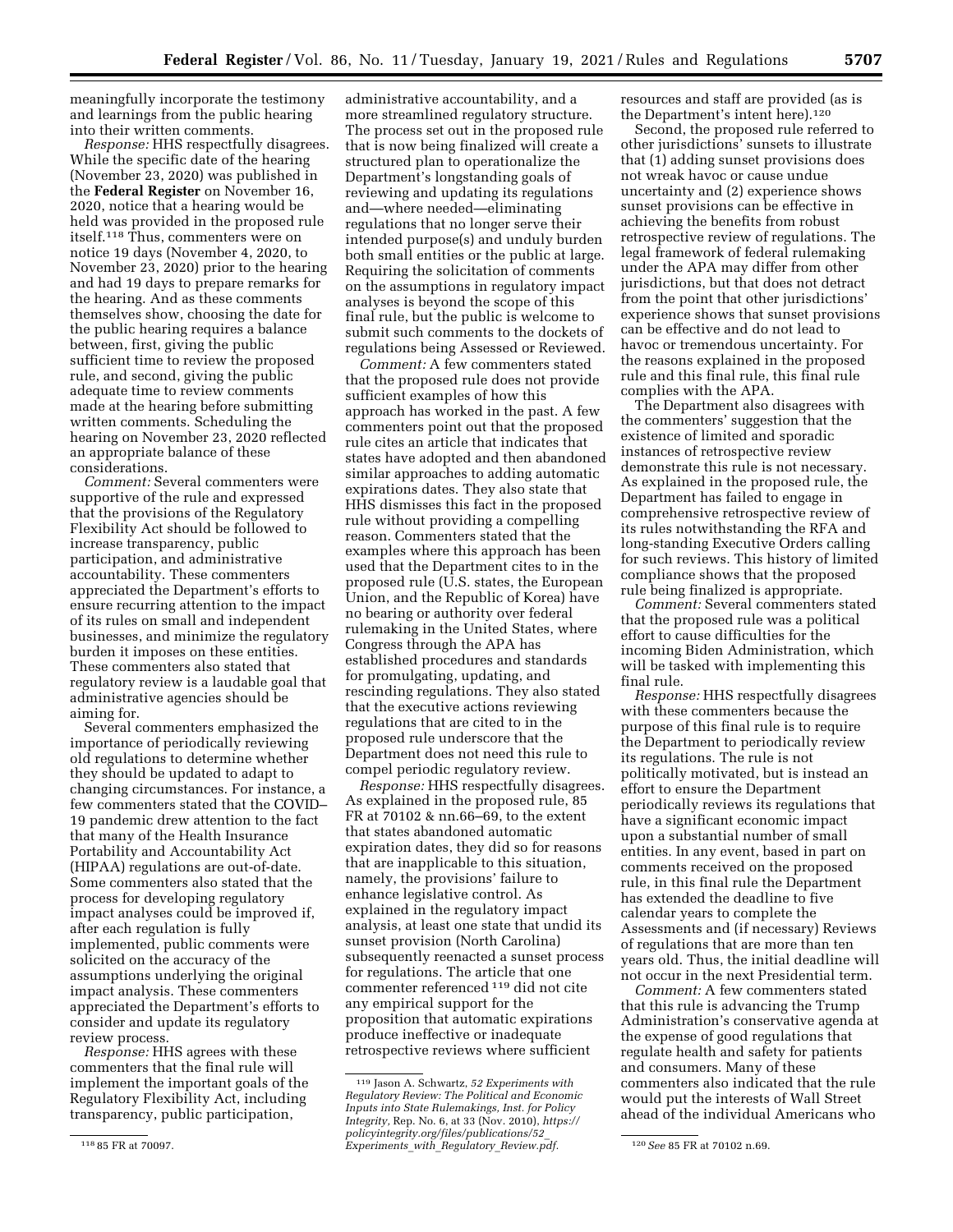are affected by HHS regulations and benefit from the regulatory structures they create.

*Response:* HHS respectfully disagrees. As emphasized in the proposed rule, (and this final rule) the Department intends to timely Assess and Review all covered regulations. Moreover, this final rule does not favor regulations of any particular ideological bent; it applies to all Department regulations, subject to the exceptions listed herein. Regulations that meet the RFA's criteria will not be modified or rescinded. The focus and anticipated result of the proposed rule is to eliminate or streamline unnecessary regulatory burdens on small entities. Retrospective review enjoys bipartisan support and benefits all Americans. Some regulations may bestow privileges upon narrow constituencies by creating barriers to entry in their industry. Such regulations may also disproportionately burden small businesses, because small businesses may be the new entrants such regulations are intended to keep out. If these regulations do not meet the RFA's criteria and are amended, small businesses and consumers may benefit from increased competition.

*Comment:* A few commenters stated that regulations issued after this rule is finalized should include the date of promulgation to make it easy for the public to determine how old the regulation is and when it will be reviewed.

*Response:* Rules already include their date of promulgation. To the extent the commenter requests that amendments to existing rules include the original date of promulgation, the Department may include this date in prospective rulemakings. Moreover, in conjunction with this final rule, the Department is placing at *[https://www.hhs.gov/](https://www.hhs.gov/regulations/federal-registry/index.html)  [regulations/federal-registry/index.html](https://www.hhs.gov/regulations/federal-registry/index.html)* a list of Department rulemakings, the year they were initially promulgated, the last year the rules were amended, and the **Federal Register** citation from the time the rule was last amended. This list was generated with artificial intelligence and the Department believes it is accurate, but it is conceivable that some Department regulations are not included. This list includes all Department regulations, including those that may be exempt from this final rule. The Department believes it would be informative to the public to provide a list of all Department regulations, as well as their **Federal Register** citations and promulgation dates. The Department intends to update this list annually with newly-issued regulations.

*Comment:* One commenter stated that instead of the Department's proposed

schedule of regulatory review, each agency within HHS should include retrospective review compliance into its annual objectives and, perhaps, even into periodic Congressional reports.

*Response:* The Department thanks the commenter for this suggestion, but experience suggests it would not be adequate to solve the problem. As noted in the proposed rule, the failure to adequately review existing significant regulations has already been well documented to Congress.121 It is also public knowledge.122 Nonetheless, such 'public shaming," if that is what the commenter intends, has not resulted in the Department adequately conducting retrospective review.

*Comment:* A large number of commenters stated that the proposed rule would be unnecessary and duplicative of the Department's existing efforts to review its regulations. These commenters stated that the Department already updates some of its rules annually, and has updated other nonannual rules in the past. Other commenters believe that HHS is already doing a fulsome review as required by the RFA. Several commenters stated that in 2011, the Department posted its final plan for retrospective review of existing regulations, and from 2012–2016 it provided semi-annual updates on its website listing the rules undergoing or scheduled for review. Some commenters suggested that previous executive orders that called for periodic review of existing regulations are a sufficient means of ensuring the Department is conducting these periodic reviews. Commenters suggested that the Department continue to conduct retrospective reviews using its already established process and provide regular updates to the public on its progress. Other commenters stated that the Department does not address why it failed to perform the required regulatory reviews in the past, nor how the process

122*See, e.g.,* Connor Raso, *Assessing regulatory retrospective review under the Obama administration,* Brookings Inst., (Jun. 15, 2017), *[https://www.brookings.edu/research/assessing](https://www.brookings.edu/research/assessing-regulatory-retrospective-review-under-the-obama-administration/)[regulatory-retrospective-review-under-the-obama](https://www.brookings.edu/research/assessing-regulatory-retrospective-review-under-the-obama-administration/)[administration/.](https://www.brookings.edu/research/assessing-regulatory-retrospective-review-under-the-obama-administration/)* 

proposed in the proposed rule will make a difference.

A few commenters noted that even though previous executive orders have prioritized regulatory reviews, most observers to date note that these kinds of reviews have failed to be institutionalized by agencies, including HHS. These commenters cited evidence suggesting that despite efforts to review regulations over the years and to reduce regulatory burdens, the total number of regulatory restrictions that have been issued by HHS continues to grow year after year, except for two brief periods around 1980 and during the mid-1990s (perhaps as part of deregulatory efforts).

*Response:* The Department respectfully disagrees that this final rule is unnecessary and duplicative. While commenters are correct that HHS annually updates the annual Medicare payment rules, those rules and certain other rules that are updated annually are exempt from this final rule. This final rule also exempts the rules at 42 CFR part 73, since those are periodically reviewed. Regarding the 2011–2016 retrospective review plan and reviews, that effort was helpful but sporadic, not sustained. As explained in the proposed rule, these efforts only resulted in review of a small fraction of rules. *See*  85 FR at 70099. The failure to institutionalize retrospective review further underscores the need for this final rule and the review process it is implementing. A few instances of the Department taking the initiative to review its regulations cannot reasonably be considered a sufficient regulatory review when thousands of regulations that have been promulgated over the decades have not been touched.123

*Comment:* Many commenters questioned the Department's plan for personnel resources to conduct the Reviews prescribed by this final rule. These commenters believe that the Department underestimated the number of people who would be needed to conduct the Reviews, and stated that the personnel resources would be better utilized on other projects. For example, some commenters stated that the Department is already too slow in promulgating certain regulations, and should task its employees with carrying out the Department's existing duties.

*Response:* The regulatory impact analysis for this final rule describes the personnel resources that the Department envisions being used to conduct Assessments and Reviews. The

<sup>121</sup>*See, e.g.,* Curtis W. Copeland, Cong. Rsch. Serv., RL32801, Reexamining Rules: Section 610 of the Regulatory Flexibility Act 7–8 (2008); U.S. Gov't Accountability Off., GAO/GGD–94–105, Regulatory Flexibility Act: Status of Agencies' Compliance 12 (1994) (quoting a 1983 Small Business Administration report that stated that the Department's section 610 review plan was '' 'very general,' and, as a result, 'it is difficult to measure progress and to make recommendations with respect to future review' ''); *see also* Testimony of The Hon. Thomas M. Sullivan, Chief Counsel for Advocacy, U.S. SBA, U.S. House of Representatives Comm. on Small Bus. Subcomm. on Reg.'s, Health Care and Trade (July 30, 2008),

<sup>123</sup>*See, e.g.,* 85 FR at 70111 (explaining that as of 2019, 85% of Department regulations created before 1990 had not been edited, and the Department had nearly 300 broken citation references in the CFR).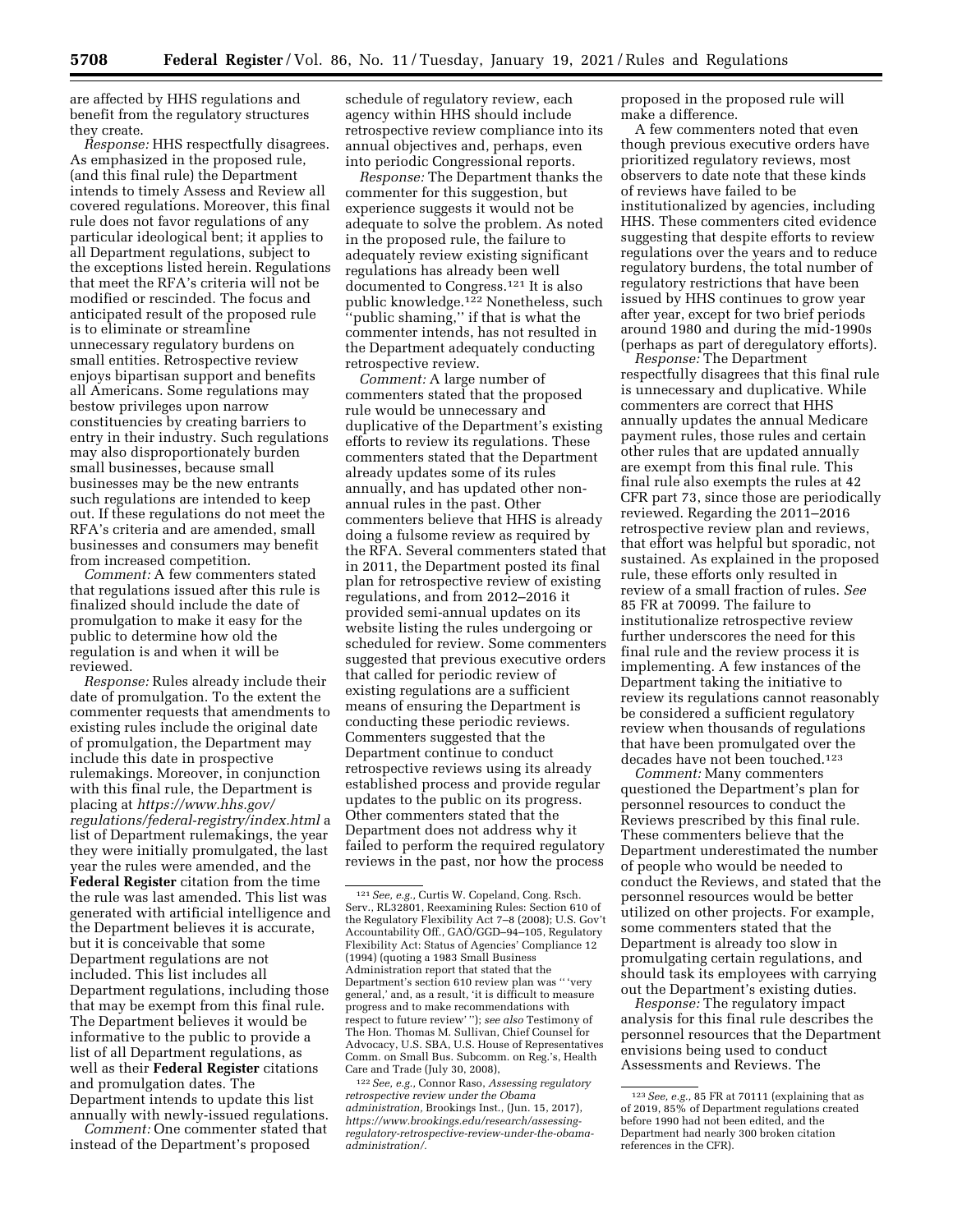sensitivity analysis therein addresses the possibility that costs could be lower than estimated in the proposed rule. Periodically reviewing regulations with a significant economic impact upon a substantial number of small entities is an existing Department duty. Moreover, as discussed elsewhere herein, retrospective review can yield tremendous benefits. The literature and the Department's experience suggest that large numbers of regulations are having impacts that, over time, differ from what was estimated at the time the regulations were promulgated. Therefore, the Department should prioritize conducting periodic reviews of its regulations to determine whether the policy goals behind the regulations are in fact being effected (and if amending those regulations could more effectively further those goals).

*Comment:* A few commenters questioned whether the Department should have employees Assess or Review regulations if those employees are not responsible for implementing them. These commenters stated that if reviewers have not worked on matters connected with the regulations they are Reviewing, those reviewers may not have an adequate understanding of the regulations, which could lead to the expiration of regulations that are essential to the successful operation of the Department's programs.

One commenter also disagreed with the premise of the Department's use of career civil servants to conduct regulatory reviews. This commenter stated that the proposed rule was logically inconsistent because it ''maligned'' career public servants at the Department for not reviewing the Department's regulations, but also proposes to task these same individuals with carrying out the proposed review process.

*Response:* Which Department officials Assess or Review particular regulations will be decided on a case-by-case basis, but those conducting Assessments and Reviews will generally be employees who are familiar with those regulations, as well as technical experts, including economists. The Department strongly disagrees with the comment that the proposed rule ''maligned'' career civil servants. The proposed rule quoted a law professor who was suggesting several reasons why retrospective reviews do not occur as often as desired. The Department believes career civil servants can capably Assess and Review regulations, just as they capably conduct regulatory impact analyses and regulatory flexibility analyses.

*Comment:* Several commenters stated that the two-year timeline for review of

all regulations over ten years old was insufficient. A number of commenters suggested that the timeline be extended to five years.

*Response:* The Department has considered these comments and has decided to revise the rule in light of them. Under this final rule, regulations issued more than ten years prior to the final rule's effective date will not expire if Assessed and (if necessary) Reviewed within five calendar years of the effective date of this final rule. Moreover, under this final rule, if the Secretary makes a written determination that the public interest requires continuation of the Section (as defined in the text of the final rule) in force beyond the date on which the Section otherwise would expire, the Secretary may continue the Section in force one time for a period stated in the determination, which period shall not to exceed one year.

*Comment:* Several commenters stated that the proposed rule would cause significant regulatory uncertainty in the healthcare industry, which would not know which regulations may or may not expire. Some commenters stated that the proposed rule would cause uncertainty for states, which implement Federal programs and rely on Federal regulations and funding. Potential regulatory changes could create additional compliance and regulatory costs for healthcare providers which may be forced to adapt to a changing regulatory framework. Changes may also trigger regulated entities to forgo future investments because they lack regulatory clarity. For example, some commenters stated that the uncertainty created around the expiration of regulations, including those that guide eligibility for Medicaid, Medicare provider reimbursements, or certification of hospitals and clinics, could disrupt the efficient operation of critical safety-net programs, create regulatory gaps and inconsistent application of the law, and make accessing safety-net services for our most vulnerable populations even more complicated and difficult than it is today. Some commenters said the poor, people of color, and/or the LGBTQ community, would be particularly affected. Additionally, some commenters stated that the proposed rule would make it difficult for them to advise clients on how to comply with the Department's regulations. These commenters stated that if HHS determined that a regulation required modification, it should clearly publicize its intention to exercise enforcement discretion in not enforcing the thencurrent iteration of the regulation while

the particular regulation is being modified.

Other commenters stated that the regulatory review process set forth in this rule would ensure that HHS reviews regulations as required by the RFA, which means that if HHS were currently complying with the RFA in a satisfactory manner, there would be little additional uncertainty stemming from the proposed rule.

*Response:* The Department notes that there is always a possibility that regulations could be amended or rescinded, even absent this rule. The Department does not believe uncertainty among the regulated community will add significantly to the costs of this rulemaking for the following reasons. The Department's sporadic use of periodic retrospective review notwithstanding the RFA and Executive Orders—itself leads to ''uncertainty'' about how robustly the Department implements directives that make for good policy.124 To the extent that the Department can maintain compliance with its obligations, this should build trust in the Department and reduce uncertainty (offsetting some or all of the uncertainty discussed by the commenters, if such uncertainty exists). Further, as noted above, the Department plans to release information about the 18,000 regulations under its authority and when they were adopted, such that any uncertainty surrounding the expiration dates of the Department's various rulemakings will be reduced substantially, if not entirely. Additional measures to mitigate private costs are discussed in the ''Operationalization of This Final Rule'' section of this final rule. Second, the Department notes that many states and foreign jurisdictions have sunset provisions that are a routine part of their regulatory processes. If the sunset reviews in these other jurisdictions do not create tremendous uncertainty, it stands to reason that neither will this final rule. The regulatory impact analysis for this final rule describes in more detail the sunset provisions from these other jurisdictions.

Under this final rule, the regulated community has five years to adjust to the changes made by this final rule, so any reliance interests are significantly reduced as compared to the proposed rule. Where appropriate, the Department would announce the regulations for

<sup>124</sup>To the extent this uncertainty has been lessened because the public has seen how the Department has implemented these directives over the course of many years, the same can be said for this final rule once it has been implemented for several years.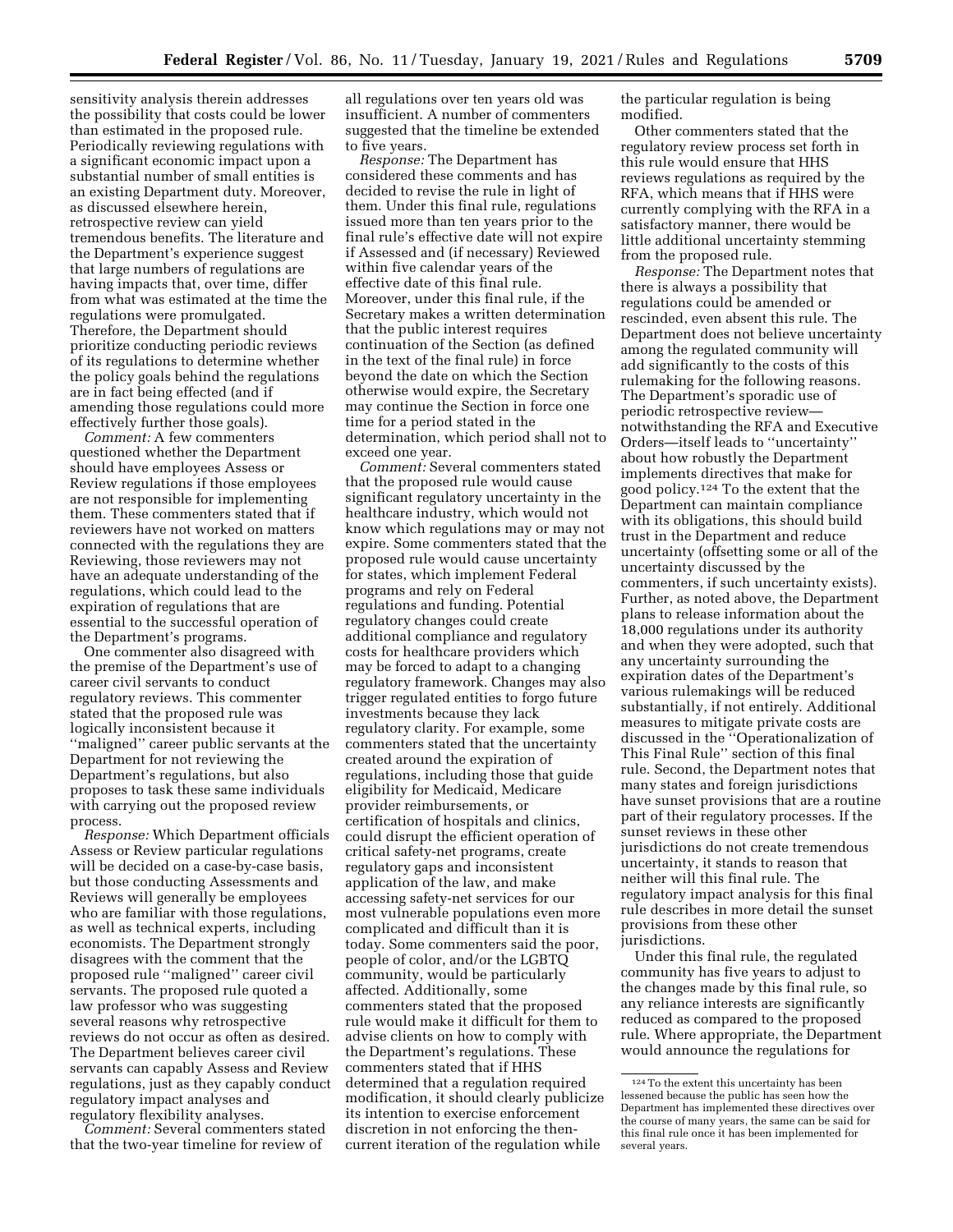which it is exercising enforcement discretion.

*Comment:* A few commenters stated that the Department should allow reasonable reliance on a regulation while that regulation is under review, and for a reasonable time after a decision to amend, rescind or allow a regulation to expire. These commenters also stated that the final rule should allow the Department to extend a regulation for any period of time reasonably necessary for regulated entities relying the regulation to adjust their business practices.

*Response:* HHS appreciates the commenters' concern regarding the reliance interests of regulated entities; however, HHS respectfully disagrees with the premises of these comments. First, HHS does not intend to allow a regulation to simply expire. And as explained in the proposed rule, the public will have the opportunity to provide comments identifying regulations that the public believes need to be Assessed and Reviewed, which mitigates the risk of inadvertent expiration.

Second, with respect to Sections that, after Review, the Department determines should be amended or rescinded, such Sections will be amended or rescinded through a separate notice-and-comment rulemaking process. Considerations about the effective dates of such amendments or rescissions, including the need to allow adequate time for transition, will be taken into account in that separate rulemaking process. Finally, Review under this final rule expressly considers ''the continued need for the Section,'' so regulated entities' reliance interests will be taken into account during Reviews.

*Comment:* Several commenters stated that the use of artificial intelligence and machine learning technology in regulatory review is a novel and innovative approach, and members of the public should have been afforded notice of the Deloitte research project and the opportunity to comment on the use of this technology. In particular, these commenters wanted to understand if and how the technology would be used by HHS to identify the regulations that will be reviewed. Some commenters asked HHS to provide additional information regarding the methodology used, and the underlying algorithm. A few commenters stated that all code should be posted on a publiclyaccessible website, consistent with best practices among academic researchers in data science.

*Response:* The Department agrees that the use of artificial intelligence machine

learning technology in regulatory review is a novel and innovative approach. The technology discussed in the proposed rule was initially used to perform an internal assessment of Department regulations, which is why the Department did not previously notify the public about this research project. Artificial intelligence will not be used to perform Assessments and Reviews pursuant to this final rule. While artificial intelligence can determine if a regulation has been amended in the last thirty years, it cannot at this time easily determine if a regulation satisfies the criteria listed in 5 U.S.C. 610. The artificial intelligence review was useful, because it suggested that large numbers of Department regulations would benefit from retrospective review. The technology identified that 85% of Department regulations created before 1990 have not been edited; the Department has nearly 300 broken citation references in the CFR; and there are more than 50 instances of HHS regulatory requirements to submit paper documents in triplicate or quadruplicate. This suggests humans performing a comprehensive review of Department regulations would find large numbers of requirements that would benefit from review, and possibly amendment or rescission.

Regarding the technology used to perform the 2019 analysis, the analysis was performed using a tool called RegExplorer. RegExplorer is an ''augmented intelligence'' tool, meaning it is designed to use artificial intelligence in conjunction with subject matter experts. While RegExplorer is proprietary technology, some of the models deployed within RegExplorer include keyword technology (a structured and iterative approach to process, analyze, and return keyword search results); a clustering algorithm (a cluster is a machine-generated group of regulatory documents that have been algorithmically gathered together based on a set of similar characteristics, such as the relevant sub-agency, placement of text within the regulatory dataset, similarity of text content, and text format and structure); citation extraction and mapping; and similar section analysis.

*Comment:* A few commenters asked why HHS chose to redact some of the ''Regulatory Streamlining & Analysis'' published by Deloitte in March 2019 that the Department cites in support of the proposed rule. These commenters pointed out that two of three bullet points in the ''executive summary'' slide, and all but 25 of the document's 170 pages are redacted. These commenters asked why this information was not made available to the public, and why HHS did not have a public meeting to discuss the Deloitte findings and solicit feedback on its regulatory reform ideas back in 2019.

*Response:* The Department was transparent by including the Deloitte analysis in the docket for this rulemaking. The redacted information is information protected by applicable privileges, is confidential information, trade secret information, or not relevant to this rulemaking. As can be seen from the Table of Contents for the analysis, the redacted information does not relate to the machine learning analysis that was conducted to enhance regulatory reform that was discussed in the proposed rule. In November 2020, the Department held a public hearing on the proposed rule, which referred to the Deloitte presentation. The public was able to opine on the analysis at that public hearing. The Department did not have a public meeting to discuss the Deloitte findings and solicit feedback in 2019, because the Department was at the time still undergoing its internal deliberative process.

*Comment:* A few commenters stated that ideally the systematic evaluation of regulations should be a regular part of the rulemaking process, with the evaluation criteria and timeline embedded within each new rule so that the regulated community has an opportunity to opine on how and when each regulation will be reviewed. Commenters suggested that HHS identify up front what data it will use to track the progress of the regulation, and commit to continually collecting the same kinds of data over time. Such a process would make future evaluation of regulations and programs easier. It would also improve public accountability because the public would have a clearer sense of what the regulation is designed to achieve, and can monitor HHS's progress.

*Response:* HHS agrees with the commenters' focus on the need to systematically evaluate the effectiveness of agency regulations—indeed, the Department has proposed the instant rule in order to make such evaluations more frequent and comprehensive. The timeline for Review of a given Section is set forth in section [XX](c)(1), and the criteria for Review are set forth in [XX](d). As is current practice, the Department intends to explain in the preambles to future rules what goals the rules are intended to achieve. This will enable the public to know what goals each regulation is designed to achieve. However, the data necessary to evaluate a particular rule will differ from rule to rule, and the Department cannot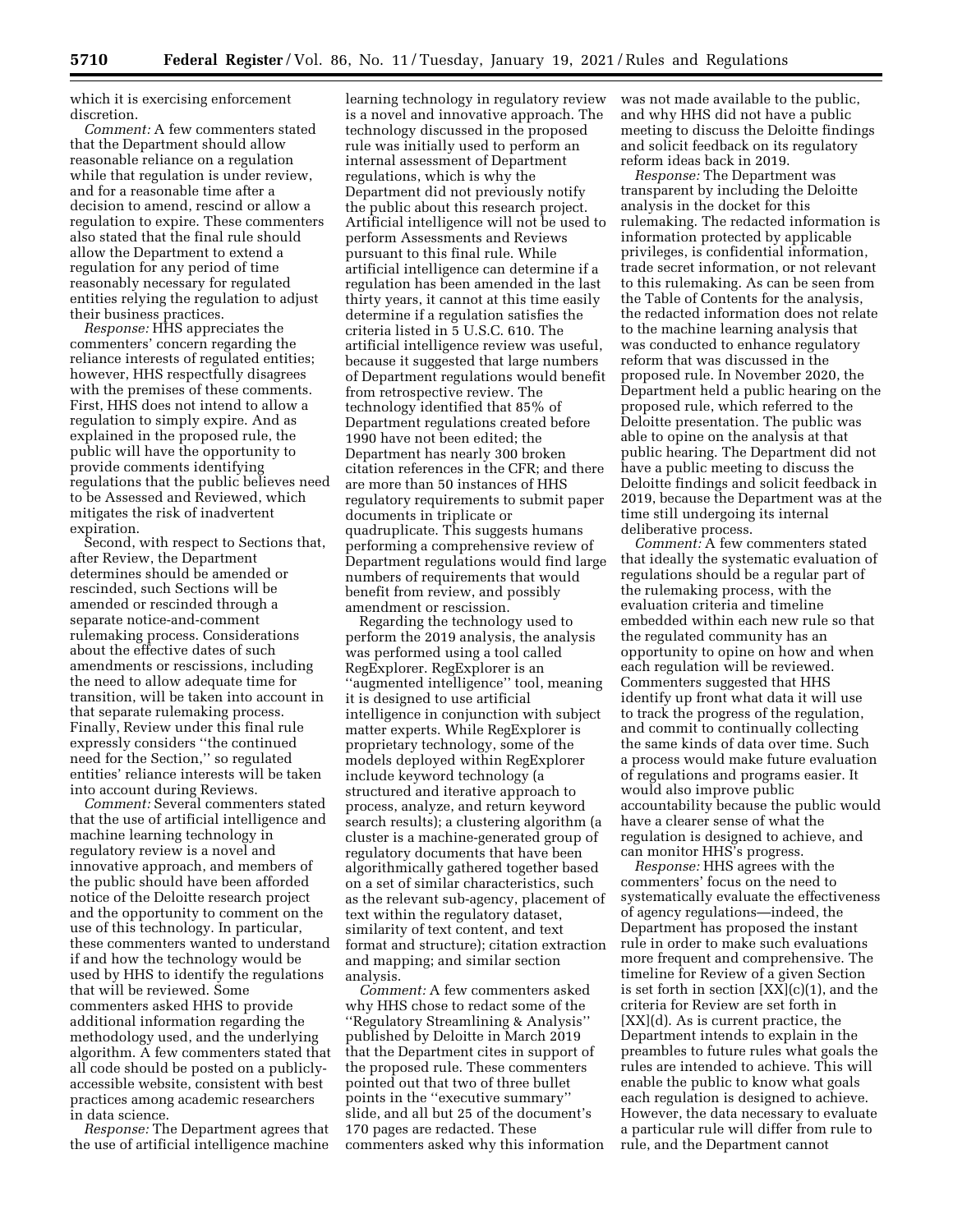generally commit to such collection in advance and in the abstract, although it may be useful to do so in particular cases.

*Comment:* One commenter suggested that HHS consider performing a costsavings analysis for regulations receiving a Review under the proposed rule, or for that subset of Assessed regulations that are deemed significant or economically significant. Such analysis could include estimates of the costs, cost savings, and the net cost savings of the regulation.

*Response:* For purposes of this final rule, the Department has decided to limit the Review criteria to the criteria listed in 5 U.S.C. 610, plus whether the regulation complies with applicable law. These are the criteria that Congress directed the Department to use in its periodic reviews, plus a review for compliance with the law. Determining the regulation's costs, as well as cost savings from amendment or rescission, will often be subsumed in the five criteria listed in 5 U.S.C. 610.

*Comment:* A large number of commenters stated that the proposed rule would negatively impact programs if review efforts are underfunded, or that the proposed rule was costly and unfunded.

*Response:* The Department disagrees that regulatory review efforts would be underfunded. As explained in the regulatory impact analysis, this final rule will impose relatively low costs on the Department.

*Comment:* Several commenters, including Tribal governments and representatives, affiliated groups of Indian Tribes, and the IHS Tribal Self-Governance Advisory Committee, stated that the Department should have consulted with Tribal governments on the rule and failed to notify Tribal leaders and representatives of the proposed rule in violation of HHS's duty as a federal agency to consult with Tribal nations under Exec. Order No. 13175 of Nov. 6, 2000, 65 FR 67249 (Nov. 9, 2000) (E.O. 13175) and the Department's own Tribal consultation policy.

*Response:* The Department and Indian Tribes share the goal to establish clear policies to further the government-togovernment relationship between the Federal Government and Indian Tribes. True and effective consultation shall result in information exchange, mutual understanding, and informed decisionmaking on behalf of the Tribal governments involved and the Federal Government. The importance of consultation with Indian Tribes was affirmed through Presidential

Memoranda in 1994, 2004 and 2009,125 and E.O. 13175. HHS believes that neither the proposed nor the final rule violate the Department's Tribal consultation policy or E.O. 13175. Subject to certain exceptions, the policy and E.O. 13175 require consultation before any action that will significantly affect Indian Tribes, or before promulgating any regulation that has Tribal implications. HHS believes that this final rule does not significantly affect Indian Tribes or have Tribal implications, as those terms are used in the policy and E.O. 13175. This final rule amends existing regulations to provide that the regulations will expire if not Assessed and (if necessary) Reviewed by certain dates. HHS intends that all rules will be Assessed and (if necessary) Reviewed timely. Therefore, this final rule would have no direct impact on Indian Tribes, beyond their costs of participation in the monitoring, Assessment, and Review processes. As explained in this final rule's regulatory impact analysis, the estimated total monitoring costs to the public over ten years is estimated to range from \$52.2 million to \$156.7 million using a 7% discount rate, or \$58.8 million to \$176.3 million over ten years using a 3% discount rate (all figures using \$2020). The U.S. Census estimates that in 2019, 1.7% of the U.S. population was all or partially American Indian or Alaska Native.126 1.7% of the estimated monitoring costs would be roughly \$887,400 to \$2.66 million over ten years using a 7% discount rate, or \$999,600 to roughly \$3 million over ten years using a 3% discount rate (and the cost to Tribes could be less since not every American Indian or Alaska Native is affiliated with a Tribe). Tribes will be able to comment on regulations during the Assessment and Review processes.

*Comment:* A commenter stated that the rule would allow for the sunset of regulations that merely implement statutory requirements, such as Indian preference. The commenter cited as examples 42 CFR 136.41–43, 42 CFR 121, 42 CFR 136a.41–43, all of which, the commenter stated, are mandated by 25 U.S.C. 5117.

*Response:* The Department respectfully disagrees. This final rule exempts from the Assessment and Review requirement ''Sections whose expiration pursuant to this section would violate any other Federal law.'' *See* Section [XX](g). In any event, the Department is not convinced the statutory provision cited by the commenter mandates the cited regulations. There is no obligation imposed on HHS in 25 U.S.C. 5117 to prescribe any particular regulations on Indian preference. Rather, section 5117 provides that ''any employee entitled to Indian preference who is within a retention category established under regulations prescribed under such subsection to provide due effect to military preference shall be entitled to be retained in preference to other employees not entitled to Indian preference who are within such retention category.'' Neither 25 U.S.C. 5117 nor 25 U.S.C. 5116 (which is referenced in 25 U.S.C. 5117) are cited as statutory authorities for the regulations cited by the commenter.

*Comment:* A few commenters stated that agencies (including HHS) have long ignored the retrospective review mandate of the RFA and have failed to perform such reviews. One reason for this, according to the commenters, is that the RFA does not create incentives for federal agencies to review their regulations. These commenters stated that this final rule would solve that problem by providing a clear incentive for agencies within HHS to review their regulations to prevent their automatic expiration. Commenters stated that without such a consequence, agencies will continue to fail to conduct retrospective reviews of their regulations.

*Response:* The Department cannot speak for other federal agencies and would not state that the Department has completely ignored retrospective review. But the Department would agree that it has not performed reviews as often as Congress intended. The Department agrees that this final rule will address this problem by providing an incentive to perform retrospective reviews.

*Comment:* A few commenters stated that the Department failed to analyze the potential costs of rescinding regulations, and only focuses on the costs of conducting voluntary Assessments and Reviews. A few commenters stated that HHS did not assess the potential forgone benefits of expired regulations.

*Response:* This is addressed in the regulatory impact analysis for this final rule.

<sup>125</sup>Presidential Memoranda on Government-to-Government Relations With Native American Tribal Governments, 85 FR 22951 (May 4, 1994), Presidential Memorandum, Government-to-Government Relationship with Tribal Governments, September 23, 2004, *[https://www.govinfo.gov/](https://www.govinfo.gov/content/pkg/WCPD-2004-09-27/pdf/WCPD-2004-09-27-Pg2106.pdf) [content/pkg/WCPD-2004-09-27/pdf/WCPD-2004-09-](https://www.govinfo.gov/content/pkg/WCPD-2004-09-27/pdf/WCPD-2004-09-27-Pg2106.pdf) [27-Pg2106.pdf,](https://www.govinfo.gov/content/pkg/WCPD-2004-09-27/pdf/WCPD-2004-09-27-Pg2106.pdf)* Presidential Memorandum on Tribal Consultation, 74 FR 57879 (Nov. 9, 2009).

<sup>126</sup>*ACS Demographic and Housing Estimates,*  U.S. Census Bureau, *[https://data.census.gov/cedsci/](https://data.census.gov/cedsci/table?q=United%20States&g=0100000US&tid=ACSDP1Y2019.DP05&hidePreview=true)  [table?q=United%20States&g=0100000US&tid=](https://data.census.gov/cedsci/table?q=United%20States&g=0100000US&tid=ACSDP1Y2019.DP05&hidePreview=true) [ACSDP1Y2019.DP05&hidePreview=true.](https://data.census.gov/cedsci/table?q=United%20States&g=0100000US&tid=ACSDP1Y2019.DP05&hidePreview=true)*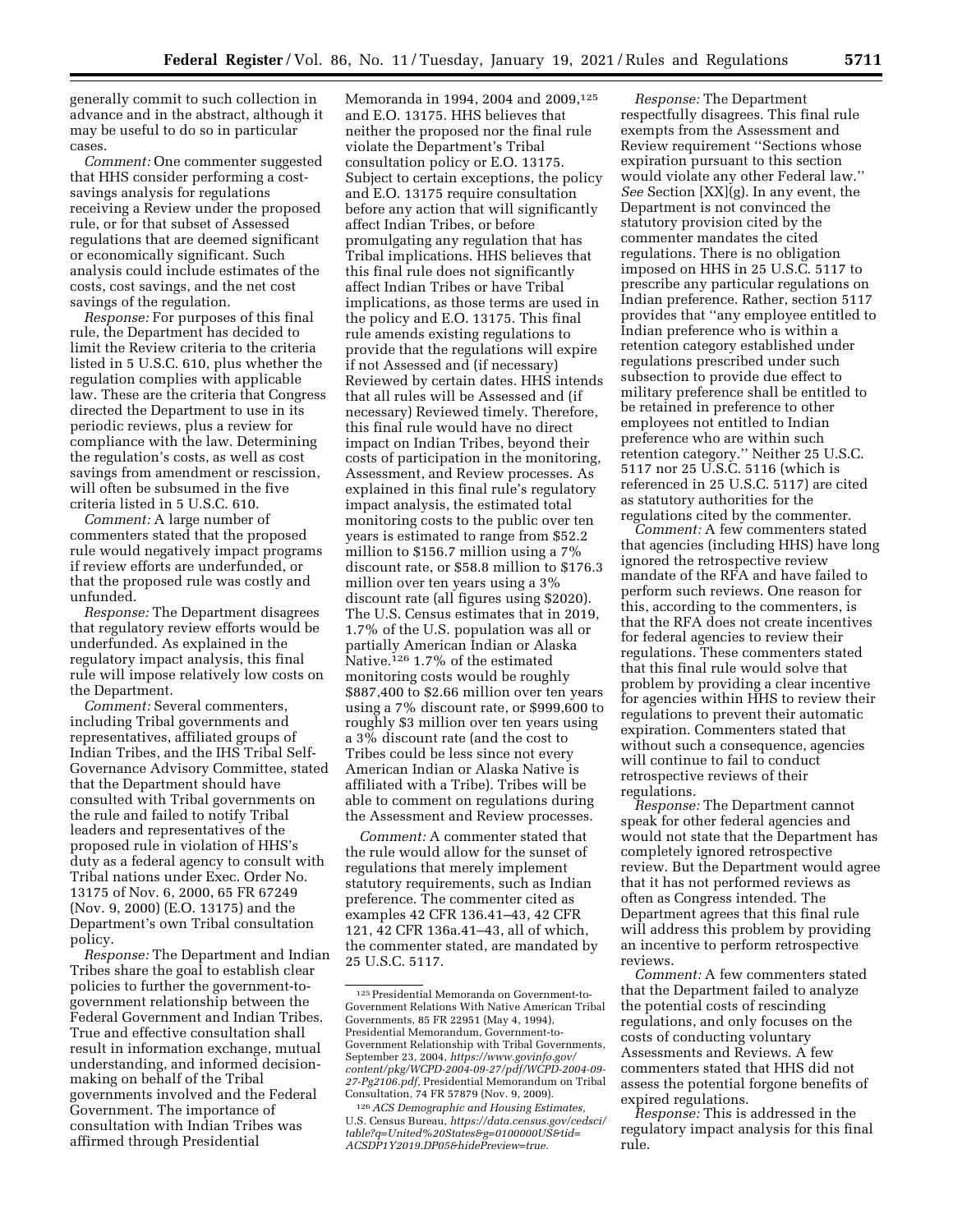*Comment:* A few commenters stated that the Department should consider doing a regulatory impact analysis when reviewing rulemakings that predate the Regulatory Flexibility Act and have a significant economic impact upon a substantial number of small entities (''SEISNOSE''). These commenters also noted that conducting additional regulatory impact analyses would impose an additional cost to the Department, which it should account for if it chooses to do additional analysis on Pre-RFA rulemakings.

*Response:* As explained in the proposed rule, more resources will be required to review regulations that predate the RFA.127 The regulatory impact analysis for this final rule accounts for the additional resources required to conduct Reviews of rule makings that predate the RFA. But the criteria listed in 5 U.S.C. 610 are the criteria that Congress directed the Department to use when reviewing regulations that predate the RFA. Therefore, for rule makings that predate the RFA and have a SEISNOSE, this final rule requires that the Review consider the factors listed in 5 U.S.C. 610, as well as whether the component Sections within those rulemakings comply with applicable law.

*Comment:* A few commenters asked for clarification on whether a regulation that is identified for amendment through the regulatory review process set forth in this final rule would be prioritized over new regulations the Department is promulgating.

*Response:* In the scenario described by commenters, the Department would aim to amend the referenced regulation and also promulgate new regulations that the Department believes should be promulgated. Experience shows the Department is able to amend existing regulations and promulgate new ones at the same time.

*Comment:* A few commenters asked if regulations that are sunset because they were not Assessed or Reviewed by the deadline would have to go through notice-and-comment rule making to be reissued if they were otherwise unchanged. These commenters also asked how these regulations would be prioritized by the Department.

*Response:* As explained throughout the proposed rule (and this final rule), the Department is committed to dedicating adequate resources to timely Assess and Review its regulations. If a regulation did automatically expire, though, the Department would be required to undertake notice-andcomment rule making to reissue the regulation, unless one of the exceptions to notice-and-comment rule making in 5 U.S.C. 553 applies.

Furthermore, allowing for automatic reissuance of an expired regulation threatens to undermine the efficacy of this final rule. If there were no costs or obstacles to simply resurrecting an expired regulation in its original, preexpiration form, then there would be no compelling incentive to timely Assess and Review Department regulations.

It is impossible to say at this point how the Department might ''prioritize'' re-issuance of expired regulations, without knowing which regulation is at issue and what other competing priorities the Department might have at the time. That said, the Department anticipates it will prioritize re-issuance of expired regulations in line with the public need for such regulation, balancing the same considerations it always does in allocating its policymaking resources. As noted above, the risk that important, ''priority'' regulations—those that meaningfully impact regulated entities—will expire is mitigated by the fact that interested members of the public can alert the Department to a needed Assessment or Review. Commenters have also flagged regulations to review during the public comment process on this rule.

*Comment:* A few commenters stated that the Department should clarify how it will reconcile or update applicable guidance documents associated with rescinded regulations. If guidance documents remain in existence or are not updated to account for the regulatory changes resulting from the process established in this final rule, it could lead to confusion for regulated entities. A few commenters asked for clarification on whether the Department is considered to have Reviewed a regulation if the Department issues a guidance document on that particular regulation.

*Response:* The Department may not issue any guidance document that establishes a legal obligation that is not reflected in a duly enacted statute or in a regulation lawfully promulgated under a statute. The Department may not use any guidance document for purposes of requiring a person or entity outside the Department to take any action, or refrain from taking any action, beyond what is required by the terms of an applicable

statute or regulation.<sup>128</sup> Therefore, any guidance document based on an expired regulation has no effect. If a guidance document addresses expired regulations as well as regulations still in effect, the Department would seek to expeditiously revise the guidance document.

The Department is not considered to have Reviewed a Section simply because the Department issues a guidance document concerning that particular Section. The Department is only considered to have Reviewed a Section if, with respect to the Section, the Department has followed the procedures specified in section [XX](f) of this final rule. The Department must publish the results of the Review, including the full underlying analyses and data used to support the results (subject to any applicable privilege, protections for confidential business information, or explicit legal prohibition on disclosure), in the **Federal Register**.

*Comment:* A few commenters asked how other enforcement agencies, such as the Office of the Inspector General or the Department of Justice, and federal healthcare program contractors, would be affected by the proposed rule. Commenters stated that a lack of coordination between agencies and other entities with equities in an expired regulation could lead to different and possibly contrary conclusions about how to proceed. These commenters also stated that this could lead to conflicting requirements, resulting in different rules in different jurisdictions. Commenters asked the Department to clarify how corporate compliance programs should advise their organizations if a regulation expires.

*Response:* This final rule applies to the HHS Office of Inspector General (OIG), which is a component of HHS, although certain regulations for which OIG has enforcement responsibility are exempt, such as 42 CFR 1001.952. For regulations that were issued in coordination with another Agency, that function in concert with another Agency's regulations, or that have a specific, direct impact on regulations issued by another Federal agency, the Department shall consult with that other Agency when undertaking the Assessment or Review, and consider the other Agency's views when considering the factors described in section [XX](d). In addition, when Assessing or Reviewing regulations that require review and approval by the Attorney General under Exec. Order No. 12250 of

<sup>127</sup>*See* 85 FR 70115 (''Of the 273 rulemakings subject to Reviews in the first two years, the Department estimates roughly 16%, or 44, of those rulemakings were promulgated prior to the requirement for prospective regulatory flexibility analyses. As described further below, those 44 Reviews will require more Department resources than the estimated 229 Reviews of rulemakings promulgated after the prospective analysis requirement went into effect'').

<sup>128</sup> Department of Health and Human Services Good Guidance Practices, 85 FR 78785 (Dec. 7, 2020).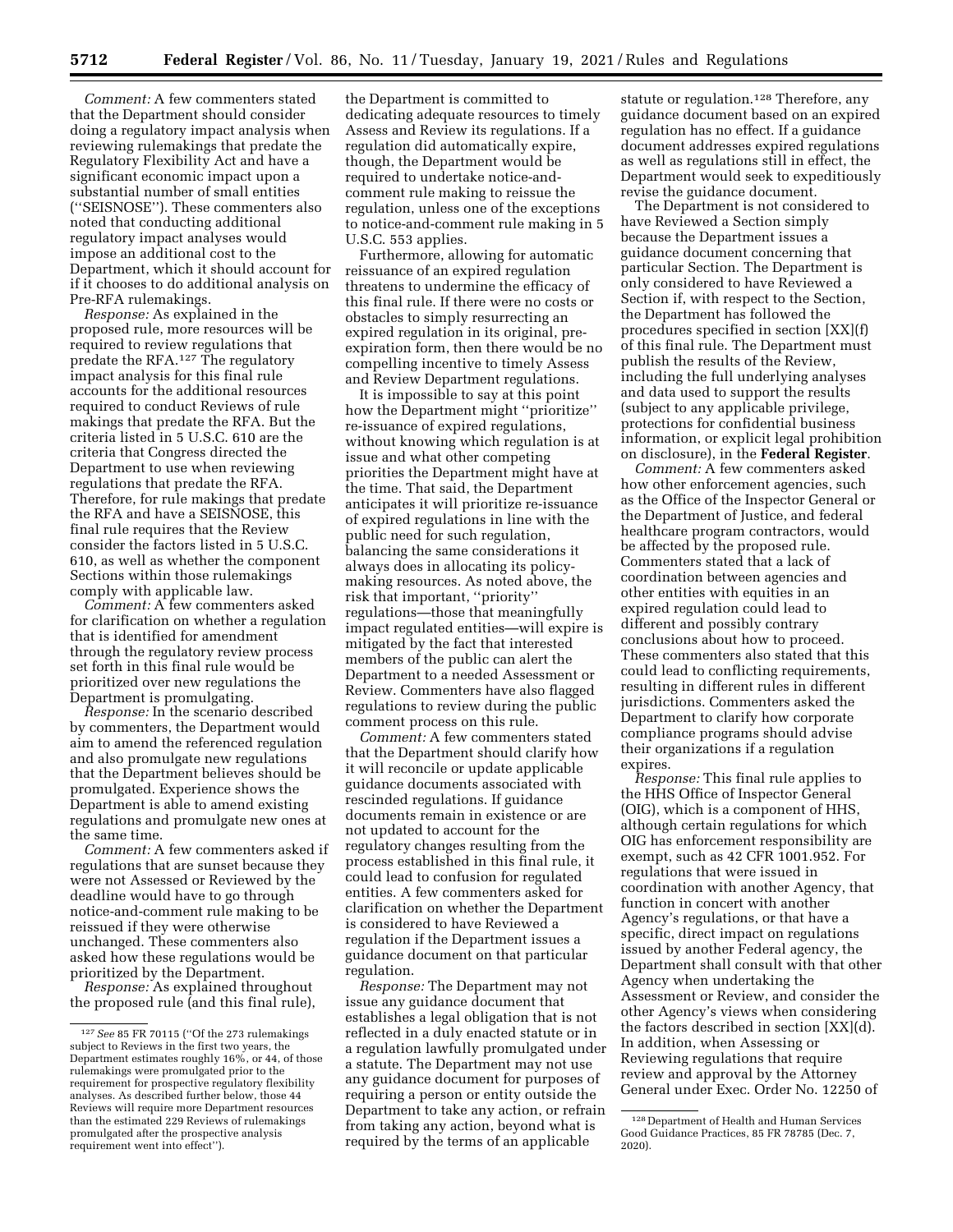Nov. 2, 1980, 45 FR 72995 (Nov. 4, 1980), the Department will consult with the Department of Justice (DOJ) and provide a draft of the findings to DOJ well in advance of the Assessment or Review deadline so DOJ can review and approve prior to the publication of the findings. If an HHS regulation is amended, rescinded, or expires, no other governmental body may take a different view of the regulation's legal effect.

Regarding how corporate compliance programs should advise their organizations if a regulation expires, an HHS regulation that expires no longer has legal effect and cannot be enforced by any governmental body against a regulated entity.

*Comment:* One commenter stated that HHS observes that the proposed rule's review requirements ''do not impose new burdens . . . if incomplete compliance [with the Regulatory Flexibility Act] is not accounted for in the regulatory baseline.'' 129 But HHS's entire rationale for the proposed pule, according to the commenter, is that incomplete compliance with existing review requirements is and will continue to be a problem under the regulatory baseline (*i.e.,* absent the proposed rule).

*Response:* HHS maintains that the proposed rule, as well as this final rule, does not impose new burdens if incomplete compliance with the RFA is not accounted for in the regulatory baseline. HHS recognizes that, after implementation of this final rule, the Department's Assessments and Reviews will likely result in an additional resource expenditure beyond what would occur absent promulgation of this final rule. This was analyzed in the Regulatory Impact Analysis of the proposed rule and in more detail (largely due to comments received) in the Regulatory Impact Analysis of this final rule. It is worth noting, though, that the burdens resulting from this final rule are burdens that Congress already intended for the Department to bear.

*Comment:* A few commenters stated that the Department does not cite any reason why a regulatory review should be triggered by the age of a regulation or why ten years should be the trigger. Some commenters stated that a regulatory review could also be based on the subject matter of the regulation, its economic impact, or the number of people it affects. Other commenters pointed out that the Department also could have used a different time period other than ten years to conduct its reviews. Commenters point to the

Department's citation to a number of foreign and sub-national entities that mandate the reviews of regulations after five or seven years. These commenters stated that since there are other options for the frequency of regulatory review, the proposal to have such rules automatically expire after ten years is arbitrary and capricious.

*Response:* HHS respectfully disagrees. The proposed rule explained why the Department chose ten years:

The Department proposes to perform the Assessment and (if required) the Review on each Regulation every ten years. Some states provide that, unless readopted or rereviewed, their regulations expire in seven years,130 while at least one state uses a tenyear time period.131 The Department proposes to perform the Assessment and (if required) the Review every ten years, because ten years is the period listed in 5 U.S.C. 610. The Department has many Regulations, some of which are complex, so having to perform the Assessment and Review more than once every ten years could unduly burden the Department and increase the likelihood that a Regulation inadvertently expires because it is not Assessed or Reviewed.132

This rationale still holds. In this final rule, the Department decides to Review rules that have a SEISNOSE, because those are the rules that the RFA directed HHS to review.

*Comment:* A few commenters stated that the proposed rule interferes with the RFA's procedure for regulatory review. 5 U.S.C. 610–611. These commenters note that those sections require agencies to publish plans for regulatory review, provide a schedule for revision that varies by agency, give agency heads the right to delay review for one-year periods, up to a maximum of five years, identify multiple factors that must be considered in reviewing each rule, prescribe the terms of public notice via the **Federal Register**, and specify judicial appeal procedures and criteria, including standing rights and remedies. These commenters also stated that the Department's proposed rule would scrap that process and replace it with a default of across-the-board regulatory repeal in case of inaction, without recourse, using a completely different system of judicial review premised on the underlying APA, rather than the RFA. Commenters stated that this would be a usurpation of Congress's role, and would raise constitutional questions involving balance of power between the branches. According to

commenters, the Department must address this issue or else promulgating this final rule would be arbitrary and capricious.

*Response:* HHS respectfully disagrees. This final rule is consistent with the RFA's requirement to publish a plan for periodic review—it *is* such a plan, and the RFA does not prohibit the Department from including expiration dates in its regulations. The Review process considers the five factors enumerated in the RFA. *See* 5 U.S.C. 610(b). This final rule requires publication in the **Federal Register** of the results of Assessments and Reviews under section [XX](f). This final rule does not supplant or purport to foreclose any available judicial review under 5 U.S.C. 611. And with respect to section 610 compliance, the RFA's judicial-review provisions expressly cross-reference the broader APA judicial-review provisions. *See* 5 U.S.C. 611(a)(1) (''For any rule subject to this chapter, a small entity that is adversely affected or aggrieved by final agency action is entitled to judicial review of agency compliance with the requirements of sections 601, 604, 605(b), 608(b), and 610 *in accordance with chapter 7.*'') (emphasis added). Because this rule is consistent with the RFA, it does not usurp Congress's role or raise constitutional separation-ofpower concerns. To the contrary, it implements Congressional intent for periodic review of regulations. Section II.F of this final rule further addresses the commenters' concerns in discussing how the Department will operationalize this final rule.

*Comment:* Several commenters stated that the proposed rule violates the RFA's intent as expressed by Congress. In passing the RFA, Congress expressly made the following finding: ''the practice of treating all regulated businesses, organizations, and governmental jurisdictions as equivalent may lead to inefficient use of regulatory agency resources, enforcement problems and, in some cases, to actions inconsistent with the legislative intent of health, safety, environmental and economic welfare legislation.'' 133 These commenters stated that the proposed rule departs from the Congressional intent in passing the RFA because the proposed rule would subject every regulation to mandatory review as well as repeal by default. In this way, the proposed rule ''treats all regulated businesses, organizations, and governmental jurisdictions as equivalent'' by terminating all

<sup>129</sup> 85 FR 70112.

<sup>130</sup>*See, e.g.,* N.J. Admin. Code § 1:30–6.4 (2020) (regulations expire every seven years unless readopted, subject to certain exceptions); Ind. Code 4–22–2.5–2 (imposing seven-year expiration date on regulations unless readopted).

<sup>131</sup>N.C. Gen. Stat. 150B–21.3A.

<sup>132</sup> 85 FR at 70106.

<sup>133</sup>Public Law 96–354, 94 Stat. 1164, 1164 (1980) (as amended 1996).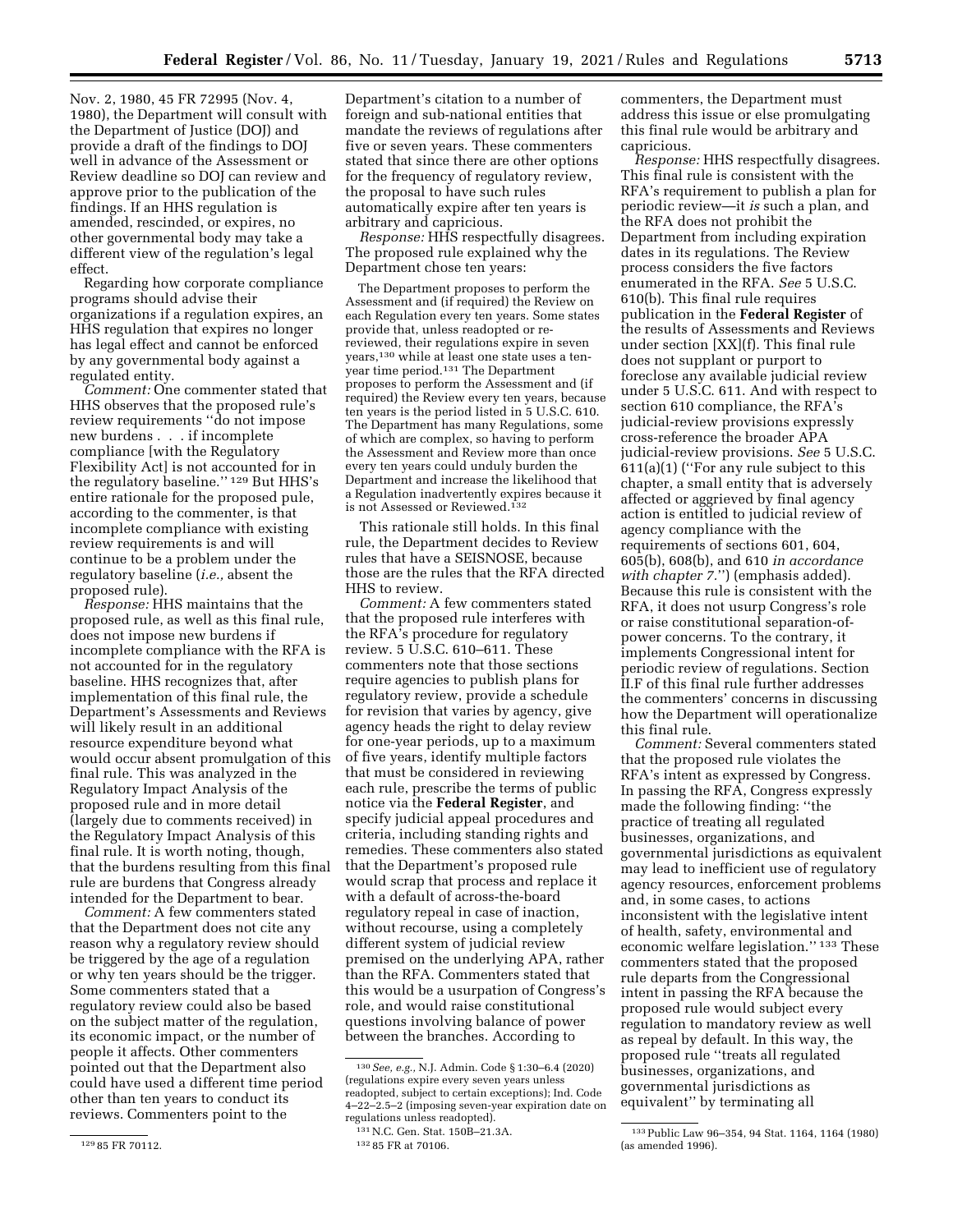regulations, without considering the unique set of stakeholders affected by each regulation.

*Response:* HHS respectfully disagrees with these comments because these commenters fundamentally misunderstand the operation of this final rule, as well as the Congressional finding they quote. This final rule does not repeal regulations by default. As explained in this final rule, the Department intends to timely complete the necessary Assessments and Reviews and has built in safeguards to mitigate the risk of inadvertent expiration. Under this final rule, the Department must Assess which of its rule makings have a significant economic impact upon a substantial number of small entities, and then perform the more robust Reviews on those rule makings. Therefore, the Department is paying special attention to those regulations which have a significant economic impact upon a substantial number of small entities. As explained in the proposed rule, the Department cannot know which regulations currently have a SEISNOSE without Assessing its regulations.134 This process is consistent with the RFA, which instructs agencies to review ''the rules issued by the agency which have or will have a significant economic impact upon a substantial number of small entities.''

Reviews consider the five factors expressly included within the RFA, as well as an additional factor that is indisputably beneficial and appropriate: ''Whether the rulemaking complies with applicable law.'' *See* Section [XX](d). Subjecting regulations with a SEISNOSE to Review does *not* ''treat all regulated businesses, organizations, and governmental jurisdictions as equivalent'' because the findings of the Review will be tailored to the regulation.135

The commenters also quote the language from the Congressional findings and declaration of purpose out of context. Congress was clearly focused on agencies ignoring the distinction between ''large scale entities'' and small entities.136 Given that this rule closely

tracks the RFA's goal of minimizing undue burden on small entities, it aligns with the Congressional intent behind the RFA.

*Comment:* A commenter stated that automatic expiration of Department regulations could frustrate the RFA's purpose by inappropriately sunsetting rules that increase economic benefits for small entities. This commenter stated that the proposed rule does not sufficiently address this concern. This commenter also stated that the proposed rule undermines congressional intent because the proposed rule does not consider that the Department may be impeding its ability to conduct reviews under the RFA by instituting added procedural requirements and broadly applicable regulatory sunsets. This commenter further stated that expiration dates are particularly contrary to effectuating RFA compliance because the Department will need to prioritize assessing rules without any impact on small entities simply due to their imminent expiration, rather than using Department resources efficiently to focus on rules requiring the Department's review under the RFA.

*Response:* The Department respectfully disagrees. The RFA calls on the Department to periodically review regulations that have a significant economic impact upon a substantial number of small entities. This final rule intends to increase the number of such reviews that occur, and directs the Department to review using the criteria specified in 5 U.S.C. 610(b) (plus whether the rule making complies with applicable law). As for Assessing regulations not previously determined to have a SEISNOSE, implicit in 5 U.S.C. 610 is the requirement to determine which regulations have a SEISNOSE.137 Without performing the Assessment, the Department may not know which regulations have or will have a significant economic impact upon a substantial number of small entities. Due to changed circumstances, a regulation that did not have such an impact at the time it was promulgated may now have such an impact.138 The Department does not intend for any regulations to inadvertently sunset, and it is unlikely that any regulations with significant benefits would slip through

the cracks. The regulatory impact analysis addresses this in more detail.

*Comment:* A few commenters stated that beyond simply cutting regulatory burdens, the scheduled regulatory review of existing HHS regulations will afford HHS the opportunity to keep regulations up to date with modern trends. These commenters noted that not only will this rule establish an opportunity for the Department to terminate obsolete regulations that are no longer fit for purpose or that are judged to be ineffective, but it will also give HHS and the public a reliable framework and a set of tools to continually keep regulations up to date with evolving circumstances.

*Response:* The Department agrees with these comments and emphasizes that the benefits of retrospective review—some of which are cited by these commenters—are substantial. As the proposed rule noted, Professor Cass Sunstein, who served as OIRA Administrator from 2009 to 2012, has observed that ''the requirement of retrospective analysis,'' if ''firmly institutionalized,'' ''would count as the most important structural change in regulatory policy since the original requirement of prospective analysis during the Reagan Administration."<sup>139</sup>

*Comment:* A few commenters stated that regulatory review does not create as much benefit to regulated entities as the proposed rule suggests, because many of the costs of regulatory compliance have already been factored into the cost of doing business, and are essentially evanescent over time.

*Response:* While some costs of regulatory compliance may have been factored into the cost of doing business, this comment overlooks many of the benefits of retrospective review. For example, economic, technological, or legal changes can make a regulation obsolete over time. Retrospective review is widely acknowledged to be beneficial by scholars across the ideological spectrum, many of whom are cited in the proposed and this final rule.

*Comment:* A commenter asked for greater detail on the Assessment and Review process, especially planning of what is to be included and excluded in the retrospective review process. The commenter also asked for greater explanation of how the Department will provide notification of what rules have been Assessed. The commenter also asked what would happen if a part of a rule was reviewed but not other parts of it.

<sup>134</sup>*See* 85 FR 70107.

<sup>135</sup>Under the commenters' argument, the fact that the RFA sets forth five factors to be considered (*see*  5 U.S.C. 610(b)) would also supposedly be inconsistent with Congressional intent.

<sup>136</sup>*See* Public Law 96–354, 94 Stat. 1164, 1164 (1980) (as amended 1996), Sec. 2(a)(2) (''laws and regulations designed for application to large scale entities have been applied uniformly to small businesses, small organizations, and small governmental jurisdictions even though the problems that gave rise to government action may not have been caused by those smaller entities''); Sec. 2(b) (''It is the purpose of this Act to establish

as a principle of regulatory issuance that agencies shall endeavor, consistent with the objectives of the rule and of applicable statutes, to fit regulatory and informational requirements to the scale of the businesses, organizations, and governmental jurisdictions subject to regulation.'').

<sup>137</sup> 85 FR 70112.

<sup>138</sup> 85 FR 70107.

<sup>139</sup>Cass R. Sunstein, *The Regulatory Lookback,* 94 B.U. L. Rev. 579, 584 (2014).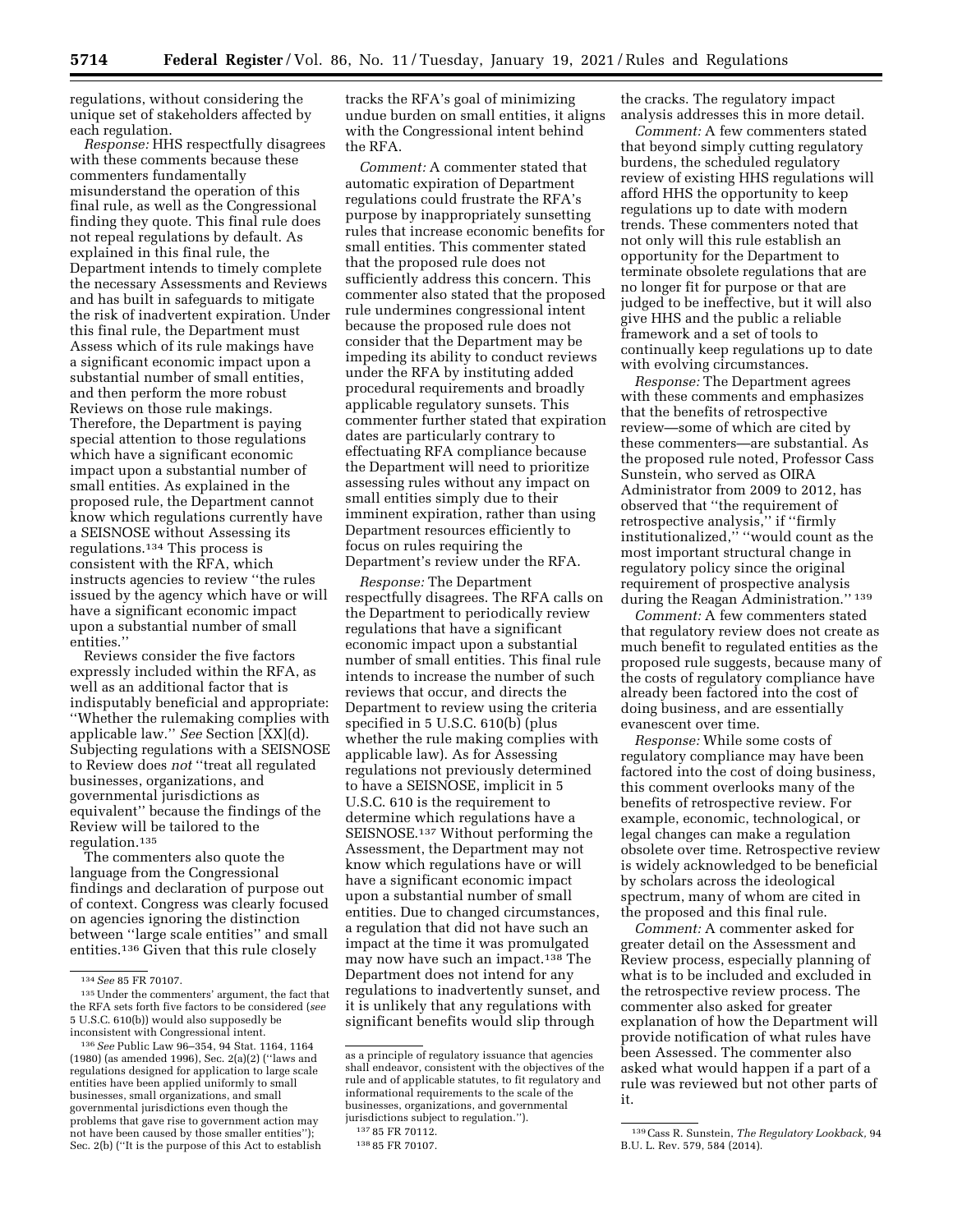*Response:* Section II.F of this final rule's preamble provides greater detail on the Assessment and Review process and the Department's planning for Assessments and Reviews. Examples of Section 610 reviews conducted by the EPA are instructive on how the Department anticipates the five factors set forth in 5 U.S.C. 610(b) will be analyzed.140 The results of all Assessments and Reviews conducted in a calendar year will be published in a single document in the **Federal Register**  during that calendar year. The Department also intends to place the results of an Assessment or Review in the docket for the rule on *Regulations.gov*. Lastly, this final rule defines ''Assess'' as a determination as to whether the ''Sections issued as part of the same rulemaking (and any amendments or additions that may have been added thereafter)'' currently have a significant economic impact upon a substantial number of small entities. This final rule defines ''Review'' as a process the purpose of which is to determine whether ''Sections that were issued as part of the same rulemaking (and any amendments or additions that may have been issued thereafter)'' should be continued without change, amended, or rescinded. Thus, while Sections are what expire if they are not timely Assessed or Reviewed, the Department should be Assessing or Reviewing all Sections that were part of the same rulemaking (and any amendments or additions that may have been issued thereafter), not just some of them.

*Comment:* One commenter stated that it previously advocated for the review and modernization of some of the Department's regulations covering Medicare health and safety standards. For example, according to the commenter, the Medicare Conditions of Participation regulations for psychiatric hospitals do not align their requirements with modern psychiatric care. However, the commenter stated that no substantive revisions to the

provisions have occurred since the requirements for psychiatric hospitals were first implemented, meaning that a comprehensive review of these regulations has not occurred for at least 40 years, when psychiatric care was delivered much differently. This commenter stated that this is a clear example of why regular regulatory reviews are necessary.

*Response:* The Department thanks the commenter for identifying these regulations. The Department intends to timely Assess and (if necessary) Review these regulations. If the Assessments and Reviews suggest these regulations should be amended or rescinded, the Department will commence rulemaking to amend or rescind them.

*Comment:* A few commenters applauded the Department for continuing the bipartisan work on regulatory review to ensure federal agencies are continually held accountable to taxpayers and that regulations remain relevant and updated to innovation and changes in market conditions. The commenters also asked when the planning and drafting of the proposed rule began, any recent regulatory actions that would demonstrate the effects that regulatory reviews, suspensions, or updates can have on the health care industry, or the economy more broadly, and a list of Department regulations suspended during the pandemic.

*Response:* The Department thanks the commenters for the first part of this comment. Second, for a non-exhaustive list of 382 enforcement discretion announcements, waivers or changes to regulations, agency guidance materials, or compliance obligations made to respond to the COVID–19 pandemic and its impact on the healthcare industry, *see* Regulatory Relief to Support Economic Recovery; Request for Information (RFI), 85 FR 75720 (Nov. 25, 2020) at Attachment A. The planning and drafting of the proposed rule is subject to the deliberative process privilege, but evolved out of the 2019 regulatory streamlining analysis discussed in the proposed rule.

#### Technical Legal Comments

*Comment:* A large number of commenters stated that the proposed rule would violate the Administrative Procedure Act (APA), because it would allow the Department to revise or rescind thousands of regulations at one time instead of conducting notice and comment rulemaking on each existing individual rule it chooses to repeal. Some of these commenters also mentioned that the APA requires agencies to use substantially the same

process to repeal a rule as they used to promulgate a rule, so a process that allows for automatic expiration of a rule would not meet this statutory requirement. A commenter stated that ''Revocation constitutes a reversal of the agency's former views as to the proper course'' and ''[w]hile the agency is entitled to change its view on [a matter], it is obligated to explain its reasons for doing so. . . . [A]n agency changing its course by rescinding a rule is obligated to supply a reasoned analysis for the change'' and ''[g]enerally, one aspect of that explanation would be a justification for rescinding the regulation . . .'' (quoting *Motor Vehicles Mfrs. Ass'n of U.S., Inc.* v. *State Farm Mut. Auto. Ins. Co.,* 463 U.S. 29, 41, 42, 52, 56 (1983)). Commenters stated that this rule would be arbitrary and capricious on these grounds. One commenter stated that if the Department does not perform an affirmative action to prevent expiration of a regulation, the Department would fail to articulate a satisfactory explanation for its expiration, making the agency action arbitrary and capricious.

*Response:* This final rule complies with the APA. The APA generally requires, with certain exceptions, notice and comment prior to finalizing a ''rule making,'' 5 U.S.C. 553, which is defined as ''formulating, amending, or repealing a rule.'' 551(5). *See Motor Vehicles Mfrs. Ass'n of U.S.* v. *State Farm Mut. Auto. Ins. Co.,* 463 U.S. 29, 41 (1983) (''We believe that the recession or modification of an [agency rule] is subject to the same test.''). The APA has already ''established the maximum procedural requirements which Congress was willing to have the courts impose upon agencies in conducting rulemaking procedures.'' *Vt. Yankee Nuclear Power Corp.* v. *Nat. Res. Def. Council, Inc.,* 435 U.S. 519, 524 (1978). Neither courts nor regulated entities may ''impose upon [an] agency its own notion of which procedures are 'best' or most likely to further some vague, undefined public good.'' *Id.* at 549.

The Department agrees with commenters who stated the APA generally requires agencies to use substantially the same process to amend or repeal a rule as they used to promulgate a rule. The Department is complying with this requirement. *See Clean Air Council* v. *Pruitt,* 862 F.3d 1, 9 (2017) (an agency can amend or revoke a legislative rule through noticeand-comment rulemaking). In this rule making, the Department has gone through notice-and-comment rule making to amend its regulations by establishing conditions under which the regulations will either be Assessed and/

<sup>140</sup>*See Results of EPA's Section 610 Review of the Final Rule for Control of Emissions of Air Pollution from Nonroad Diesel Engines and Fuel,* EPA Off. of Transp. & Quality (Sept. 2014), *[https://](https://www.regulations.gov/document?D=EPA-HQ-OAR-2013-0642-0003) [www.regulations.gov/document?D=EPA-HQ-OAR-](https://www.regulations.gov/document?D=EPA-HQ-OAR-2013-0642-0003)[2013-0642-0003;](https://www.regulations.gov/document?D=EPA-HQ-OAR-2013-0642-0003) Regulatory Flexibility Act Section 610 Review of the National Pollutant Discharge Elimination System (NPDES) Permit Regulation and Effluent Limitation Guidelines and Standards for Concentrated Animal Feeding Operations (CAFOs),*  EPA Off. of Water (June 3, 2014), *[https://](https://www.regulations.gov/document?D=EPA-HQ-OW-2012-0813-0216) [www.regulations.gov/document?D=EPA-HQ-OW-](https://www.regulations.gov/document?D=EPA-HQ-OW-2012-0813-0216)[2012-0813-0216;](https://www.regulations.gov/document?D=EPA-HQ-OW-2012-0813-0216) Results of EPA's Section 610 Review of the Final Rule for Lead; Renovation, Repair, and Painting Program,* EPA Off. of Pollution Prevention and Toxics (Apr. (April 2018), *[https://](https://www.regulations.gov/document?D=EPA-HQ-OPPT-2016-0126-0019)  [www.regulations.gov/document?D=EPA-HQ-OPPT-](https://www.regulations.gov/document?D=EPA-HQ-OPPT-2016-0126-0019)[2016-0126-0019.](https://www.regulations.gov/document?D=EPA-HQ-OPPT-2016-0126-0019)*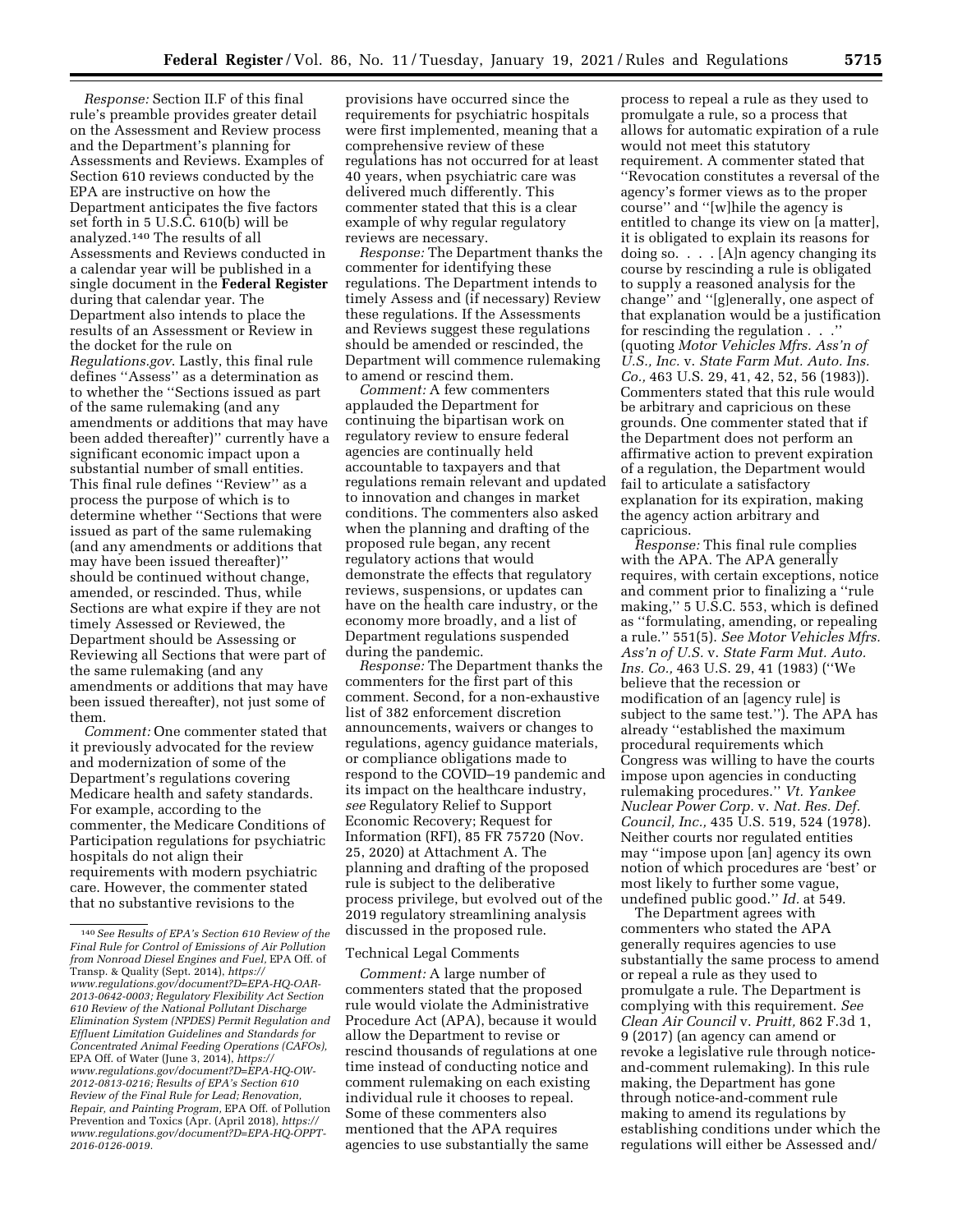or Reviewed or expire. This is permissible. The Department is going through notice-and-comment rule making to amend its regulations to apply expiration dates unless certain conditions are satisfied. Agencies already promulgate regulations that expire upon the satisfaction of a future event or non-event.141 Nothing in the APA forecloses agencies from including conditional expirations dates in regulations. It would call into question many rules—and be extremely disruptive—if courts held that conditional expiration dates violate the APA.

The Department also rejects the argument that it cannot revise many regulations in one rule making, but instead must conduct notice-andcomment rule making on each individual regulation it seeks to amend or rescind. The APA does not include such a requirement. When 5 U.S.C. 551(5) defines ''rule making'' as an ''agency process for formulating, amending, or repealing *a rule*'' (emphasis added), that includes formulating, amending, or repealing ''rules.'' *See* 1 U.S.C. 1 (''In determining the meaning of any Act of Congress, unless the context indicates otherwise words importing the singular include and apply to several persons, parties, or things''). Agencies can—and often do issue one rule that applies to many other agency rules, rather than amending or rescinding each affected regulation individually. To take one example, in 2008 the Department revised the definition of ''entity'' at 42 CFR 411.351. *See* 73 FR 48434, 48751 (Aug. 19, 2008). The revised definition had the effect of changing the meaning of ''entity'' each time it was used in 42 CFR part 411, subpart J. It would be burdensome to specify the meaning of ''entity'' each time it appears in subpart

*[nrd.nhtsa.dot.gov/Pubs/806572.pdf](http://www-nrd.nhtsa.dot.gov/Pubs/806572.pdf)* (explaining that ''[i]f mandatory use laws are passed that will cover 67 percent of the population effective September 1, 1989, the rule will be rescinded'').

J, so the Department issued one definition that broadly applied to all sections of subpart J. There are many other examples where an Agency issues a regulation that applies to, amends, rescinds, or supersedes many other regulations.142 This avoids an unnecessarily cumbersome process. A court ruling that Agencies must amend each individual regulation would call into question large numbers of Agency regulations and impose substantial burdens on agencies (and the Office of the Federal Register, which would be required to print the same text over and over) when promulgating future regulations. In addition, the Department will consider each individual regulation when conducting Assessments and (if needed) Reviews.

Moreover, in this rule making the Department considered each individual Department regulation, and, as discussed further, decided to exempt certain regulations from this final rule. The Department concluded that the benefits of retrospective review, and need to more strongly incentivize it, justified applying this final rule to the Department's remaining regulations. In this rule making, the Department is considering the important factors. It issues this final rule because, for the reasons described herein, the Department believes the benefits of retrospective review, and the need to strongly incentivize it, are so great that the risk of a regulation inadvertently expiring is justified by the benefit of institutionalizing retrospective review in this manner. Forty years of experience since the RFA's enactment; the decades since relevant Executive

Orders were enacted; and other Federal government efforts to spur the Department to conduct more retrospective reviews indicate that, absent such a pushing mechanism, the Department will not conduct as many retrospective reviews as desired. Indeed, this final rule, rather than being a revocation of prior regulations, will enhance the fulfillment of the existing policies that led to the Department's regulations subject to this final rule.

*Comment:* Many commenters stated that the proposed rule could create legal uncertainty regarding the validity and enforceability of regulations that the Department, after conducting a Review, determines should be amended or rescinded. Commenters stated this could have negative effects on the HHS programs, the healthcare industry, and states which administer Medicaid and CHIP. Some of these commenters stated that HHS admits that enforcing a Regulation deemed to require amendment or rescission in some cases could raise concerns about whether such enforcement is arbitrary and capricious. Continuing to enforce the regulation (or portions thereof) could arguably run counter to the evidence before the agency. However, these commenters stated that, HHS provides no insight or explanation on how it would address this conundrum.

*Response:* The Department respectfully disagrees. The commenters' concerns only apply where the Department has announced, after Review, that a regulation should be amended or rescinded. Where that is the case, the announced results will suggest what portions of the regulation may need revision and the Department anticipates that commenters will generally be able to participate in subsequent rule making regarding amending or rescinding the regulation. The basis for amendment or rescission will suggest the extent to which continued enforcement in the interim is appropriate. That is why the proposed rule states the Department would exercise enforcement discretion ''on a case-by-case basis as appropriate.'' 143 Consistent with Department practice, the Department would announce if it is exercising enforcement discretion to not enforce a regulation.

*Comment:* Several commenters stated that if Congress's intent was to effectuate results similar to those in the proposed rule, it could have included sunset provisions in its statutes. By not including sunsets in its statutes, Congress must not have perceived a need for Congressionally-directed

<sup>141</sup>*See, e.g.,* Control of Communicable Diseases; Foreign Quarantine 85 FR 7874, 7874 (Feb. 12, 2020) (providing that, unless extended, interim final rule ''will cease to be in effect on the earlier of (1) the date that is two incubation periods after the last known case of 2019–nCoV, or (2) when the Secretary determines there is no longer a need for this interim final rule''); Medicare and Medicaid Programs, Clinical Laboratory Improvement Amendments (CLIA), and Patient Protection and Affordable Care Act; Additional Policy and Regulatory Revisions in Response to the COVID–19 Public Health Emergency, 85 FR 54820, 54820 (Sept. 2, 2020) (providing that an interim final rule applies ''for the duration of the [public health emergency] for COVID–19''); U.S. Dep't of Transp., Final Regulatory Impact Analysis: Amendment to Federal Motor Vehicle Safety Standard 208 Passenger Car Front Seat Occupant Protection, at XII–35 (July 11, 1984), *[http://www-](http://www-nrd.nhtsa.dot.gov/Pubs/806572.pdf)*

<sup>142</sup>*See, e.g.,* 21 CFR 1.1(b) (''the definitions and interpretations of terms contained in sections 201 and 900 of the Federal Food, Drug, and Cosmetic Act (21 U.S.C. 321 and 387) shall be applicable also to such terms when used in regulations promulgated under that act")."); 7 CFR 786.113 (''*Notwithstanding any other regulation,* interest will be due from the date of the disbursement to the producer or other recipient of the funds''); 40 CFR 455.21 (''*Notwithstanding any other regulation,*  process wastewater flow for the purposes of this subpart does not include wastewaters from the production of intermediate chemicals''); 7 CFR 3430.1 (''In cases where regulations of this part conflict with existing regulations of NIFA in Title 7 (*i.e.,* 7 CFR parts 3400 through 3499) of the Code of Federal Regulations, *regulations of this part shall*  supersede''); 45 CFR 611.12 ("All regulations heretofore issued by any officer of the Foundation which impose requirements designed to prohibit any discrimination against individuals on the ground of race, color, or national origin under any program to which this part applies, and which authorize the suspension or termination of or refusal to grant or to continue Federal financial assistance to any applicant for or recipient of such assistance for failure to comply with such requirements, *are hereby superseded* to the extent that such discrimination is prohibited by this part,'' with certain exceptions).

<sup>.</sup> 143 85 FR 70108.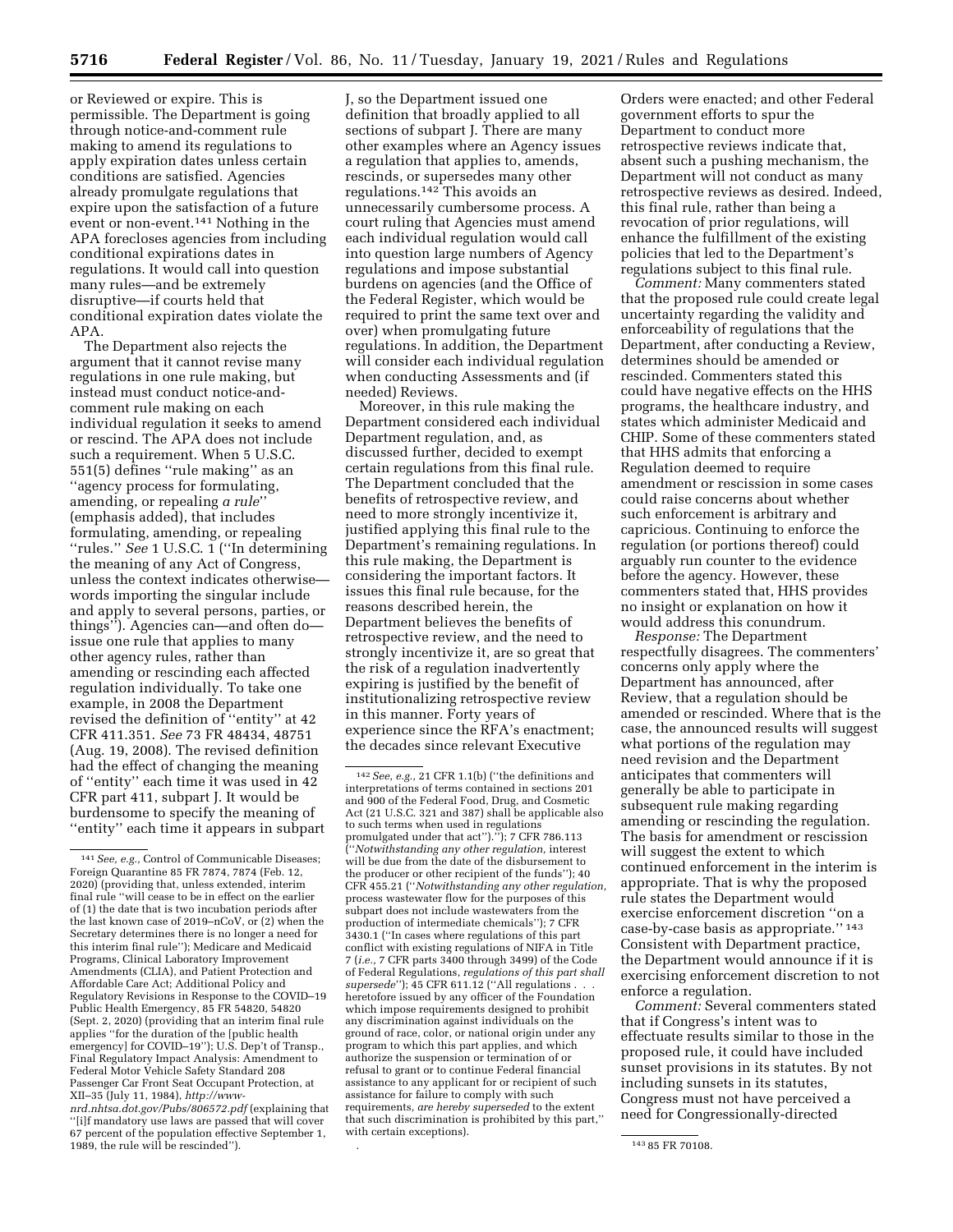rulemaking to expire in the foreseeable future, or at least not automatically.

*Response:* HHS disagrees that Congress's choice to not include automatic sunset provisions in its statutes undercuts or forecloses the proposed rule. The RFA requires the Department to develop ''a plan for the periodic review of the rules issued by the agency which have or will have a'' SEISNOSE, but leaves the details of said plan to the Department. 5 U.S.C. 610(a). The RFA demonstrates Congress's intent that agencies conduct retrospective review, and the Department has determined, for the reasons explained in the proposed rule, that sunset provisions are a practical and effective way to ensure that Congressional intent is honored. The commenters' position suggests it is improper to take steps to effectuate Congressional intent if Congress itself has not expressly legislated such steps—but, of course, agencies frequently fill in the details of a statutory regime implemented by Congress.

*Comment:* One commenter stated that the proposed rule is misleading, which thwarts public comment and violates the APA. This commenter stated that it was misleading and irrational for HHS to suggest that it is hypothetical whether any regulation would sunset under the rule, because every regulation would sunset unless a timely Assessment or Review occurs. This commenter suggested that the rule's description is inadequate to meet the notice standard required by the APA. This commenter reasoned that the Department's explanation of the proposed rule and its reasoning did not provide the public with a meaningful opportunity to participate in rulemaking through the submission of comments, which violates the notice and comment requirement of the APA. 5 U.S.C. 553.

*Response:* HHS respectfully disagrees. ''The APA requires that the notice of proposed rulemaking contain 'reference to the legal authority under which the rule is proposed' and 'either the terms or substance of the proposed rule or a description of the subjects and issues involved.' '' *Little Sisters of the Poor Saints Peter and Paul Home* v. *Pa.,* 140 S. Ct. 2367, 2384 (2020) (quoting 5 U.S.C. 553(b)(2)–(3)). The notice of proposed rulemaking, which spanned 29 pages of the **Federal Register**, did just that. The adequacy of the notice is demonstrated by the fact that the agency received 532 comments—both critical and in support of the proposed rule that raised general issues as well as commented on specific provisions of the proposed rule. The volume of comments also demonstrates that the public had

ample, meaningful opportunity to participate in this rulemaking. There is nothing misleading in the Department's statement that it intends to timely Assess and (where required) Review its Sections. The proposed rule and this final rule adequately explain the basis for this final rule.

*Comment:* One commenter stated that the proposed rule is arbitrary and capricious because the stated rationale of incentivizing retrospective regulatory review is implausible. This commenter stated that it is wrong to think that the Department is incentivized to Assess or Review its regulations, because the Department may want its regulations to expire. The commenter said that the penalty for failure to review regulations actually falls on the regulated industry, not the Department. The commenter stated that HHS unlawfully ignored the predictable effects of the proposed rule on third parties.

*Response:* HHS respectfully disagrees. The proposed rule amply explained the benefits of retrospective review. It also explained why sunset deadlines were necessary to incentivize retrospective review (including, for example, the Department's experience with underutilization of retrospective review). This rationale is not implausible because of the speculative possibility that the Department will intentionally forego Assessments and Reviews. If the Department wanted its regulations to expire, it would have conducted rulemakings to rescind its regulations. The proposed rule and this final rule demonstrate the Department's commitment to timely Assess and (where necessary) Review its regulations. For example, the proposed rule and final rule include (among other things) a clear-eyed analysis of the resources and staff time required to conduct Assessments and Reviews, and provide a mechanism for the public to request the Department to conduct Assessments and Reviews on certain regulations.

*Comment:* A few commenters stated that the proposed regulatory review process is arbitrary and capricious, because it elevates the need to undertake RFA reviews above any other purpose served by the Department's regulations, which commenters state is disproportionate to the problem at hand. These commenters state that since HHS estimates that only 11% of its regulations have a SEISNOSE and would be subject to the RFA, it is arbitrary and capricious to subject the other 89% of regulations to possible rescission.

*Response:* HHS respectfully disagrees. As explained in the proposed rule and

this final rule's preamble, there is a need for widespread retrospective regulatory review. It is nearly impossible to see how a satisfyingly comprehensive review could occur without a sunset mechanism. The Department recognizes that in many cases the Department had strong reasons for issuing its regulations. Those regulations were motivated by important policy goals that the Department wishes to achieve. This final rule will further these goals. The literature and the Department's experience suggest that large numbers of regulations are having impacts that, over time, differ from what was estimated at the time the regulations were promulgated. Therefore, the Department needs to conduct periodic reviews of its regulations to determine whether the policy goals behind the regulations are in fact being effected (and if amending those regulations could more effectively further those goals). Therefore, this final rule is in fact an effort to enhance both (1) the fulfillment of the existing policies that led to the Department's regulations and (2) the Department's longstanding desire to comply with the RFA and periodically review its regulations.

As for conducting Assessments on many regulations, and not just Reviewing those regulations previously determined to have a SEISNOSE, the proposed rule explained that ''[w]ithout performing the Assessment, the Department may not know which regulations have or will have a significant economic impact upon a substantial number of small entities. Due to changed circumstances, a regulation that did not have such an impact at the time it was promulgated may now have such an impact.'' 144

*Comment:* One commenter stated that the Department may not finalize the proposed rule without conducting a review under the National Environmental Policy Act (NEPA) or considering how the proposed rule is consistent with Executive Orders 13045 or 12898.

This commenter stated that HHS violated its obligations under NEPA because commenters believe the rule is a major federal action. According to the commenter, the proposed rule stated that it ''will not have a significant impact on the environment'' without providing additional explanation.145 The commenter stated that the FDA's own NEPA regulations require it to conduct *at least* an environmental assessment before promulgating certain

<sup>144</sup> 85 FR 70107.

<sup>145</sup> 85 FR 70118.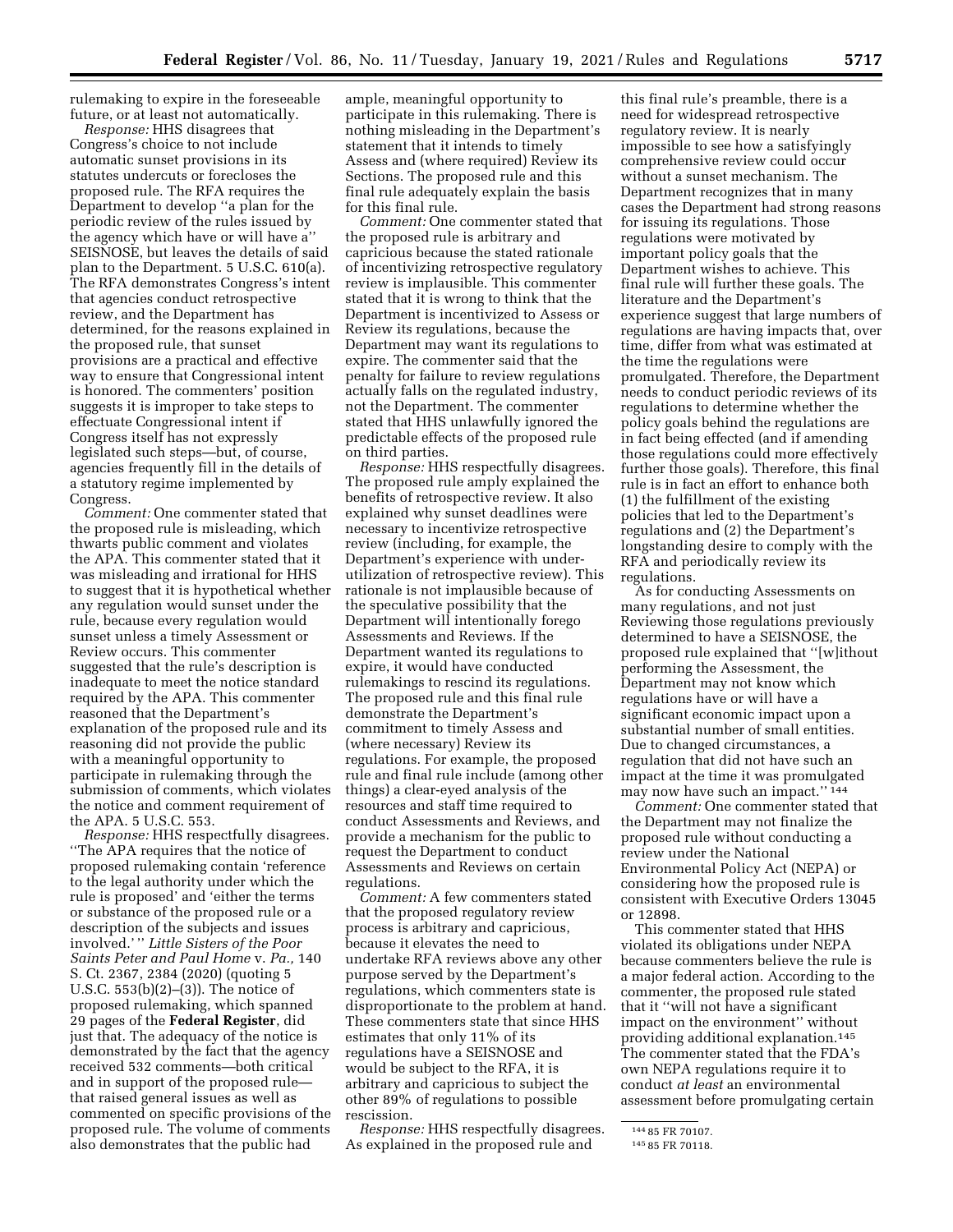regulations, and FDA cannot rescind those regulations without conducting NEPA review. *See* 21 CFR 25.20.

This commenter also stated that the proposed rule does not adequately consider Executive Orders 13045 or 12898. Executive Order 13045 imposes requirements on agencies to protect children from environmental health risks and safety risks.146 The commenter stated that because the Department did not mention Executive Order 13045 in its proposed rule, it must have failed to consider it. Executive Order 12898 directs federal agencies to make environmental justice part of their mission, and to identify and address the disproportionate environmental and health effects of their activities.147 This commenter expressed that HHS did not consider whether the proposed sunset rule will cause ''disproportionately high and adverse human health or environmental effects . . . on minority populations and low-income populations'' 148 even though the commenter believes there is every reason to think that the sunset rule will cause such adverse effects.

*Response:* HHS respectfully disagrees that further analysis under NEPA, E.O. 12898 (''Federal Actions To Address Environmental Justice in Minority Populations and Low-Income Populations''), and/or E.O. 13045 (''Protection of Children From Environmental Health Risks and Safety Risks''), is required. The commenter's position is based on a fundamental misunderstanding of how the final rule functions. As explained in the notice of proposed rulemaking, this rule does not in and of itself rescind any regulations; it provides that certain regulations will expire if not Assessed and (if required) Reviewed by certain dates.

Thus, there is no basis to say that this final rule itself ''significantly affect[s] the quality of the human environment,'' 42 U.S.C. 4332(C); may cause ''disproportionately high and adverse human health or environmental effects . . . on minority populations and lowincome populations,'' E.O. 12898, Sec. 1–101; or ''concern[s] an environmental health risk or safety risk that an agency has reason to believe may disproportionately affect children,'' E.O. 13045 Sec. 2–202(b).149

The commenter says an

environmental assessment may be

necessary, including consideration of alternatives as required by section 102(2)(E) of NEPA, 40 CFR 1501.5(c)(2), if it is unclear whether the rule will significantly affect the environment. But it is clear that this rule alone does not have a significant environmental impact. Any rescissions or amendments pursuant to Assessments and Reviews will be effected through notice-andcomment rulemaking independent of this rule and include any required environmental (and other) analyses. In any event, the Department adequately explained the alternatives it considered in its proposed rule,150 as well as in the regulatory impact analysis for this final rule.

*Comment:* A few commenters stated that HHS mistakenly exempts the proposed rule from the regulatory review process it creates. The proposed rule states that it ''cannot, absent other actions, directly impose on the public costs that exceed benefits . . . [o]nly the failure to perform an Assessment or Review in the future could theoretically impose on the public costs that exceed benefits.'' 151 These commenters stated that it was a mistake for HHS to assume that the proposed rule will not ''directly impose on the public costs that exceed benefits'' because costs would be imposed on the public unless Assessment or Review of Regulations take place. These commenters took the position that the Department's regulations would expire by default, and that expiration would impose a cost that would exceed benefits.

*Response:* HHS respectfully disagrees. This final rule would not become obsolete due to economic, technological, or legal changes the way that many other rules can. For the reasons discussed herein, the Department believes the process set forth in this final rule will enable the Department to Assess and (where required) Review its regulations. It is a mistake, and bereft of evidence, to assume that the Department's regulations would expire by default.

*Comment:* Several commenters stated that the Department did not adequately explain its reasoning for the proposed rule. Some of these commenters stated that HHS did not acknowledge the facts and circumstances that motivated the initial promulgation of its regulations, nor did HHS discuss in the proposed rule the serious reliance interests that have been created by some of these regulations. Commenters asserted that the Department claims that it ''is considering the important factors''—

without articulating what those factors are—and asserts that it ''believes the benefits of retrospective review, and the need to strongly incentivize it, are so great that the risk of a Regulation inadvertently expiring is outweighed by

retrospective review in this manner.'' 152 A few commenters asked HHS to identify the regulations that are

the benefit of institutionalizing

provides additional explanation for why the Department is issuing this final rule and the factors it considered. The Department recognizes that in many cases the Department had strong reasons for issuing its regulations. Examples of such motivations might include enhancing food safety,153 increasing access to health insurance,154 or increasing the incentive for Temporary Assistance for Needy Families recipients to work.155 These are all important policy goals that the Department wishes to achieve. This final rule is intended to further these goals, as well as the other goals motivating the Department's regulations. The literature and the Department's experience suggest that large numbers of regulations are having impacts that, over time, differ from what was estimated at the time the regulations were promulgated. Therefore, the Department needs to conduct periodic reviews of its regulations to determine whether the policy goals behind the regulations are in fact being effected (and if amending those regulations could more effectively further those goals). Outside of the exempted regulations, no particular regulations are more ''vulnerable to rescission'' than others under this final rule. This final rule is agnostic as to all Department regulations. They must all be Assessed and, if they have a SEISNOSE, Reviewed using the criteria specified in section [XX](d).

<sup>146</sup>Exec. Order No. 13045 of Apr. 21, 1997, 62 FR 19885 (Apr. 23, 1997) (E.O. 13045).

<sup>147</sup>Exec. Order No. 12898 of Feb. 11, 1994, 59 FR 7629 (Feb. 16, 1994) (E.O. 12898).

<sup>148</sup> *Id.* 

<sup>149</sup>*See also* 85 FR 70118 (''HHS has determined that the proposed rule will not have a significant impact on the environment.'').

<sup>150</sup>*See* 85 FR 70116–17. 151 85 FR 70109.

vulnerable to rescission under the rule, and to describe the nature and magnitude of the harm that might result from their expiration. *Response:* The Department believes the proposed rule adequately explained the facts and circumstances that motivated issuing the proposed rule, and adequately showed that the Department considered the relevant factors. The same is true for the preamble to this final rule, which

<sup>152</sup> 85 FR 70106.

<sup>153</sup>*E.g.,* 21 CFR part 112.

<sup>154</sup>*E.g.,* 45 CFR part 147.

<sup>155</sup> 45 CFR part 261.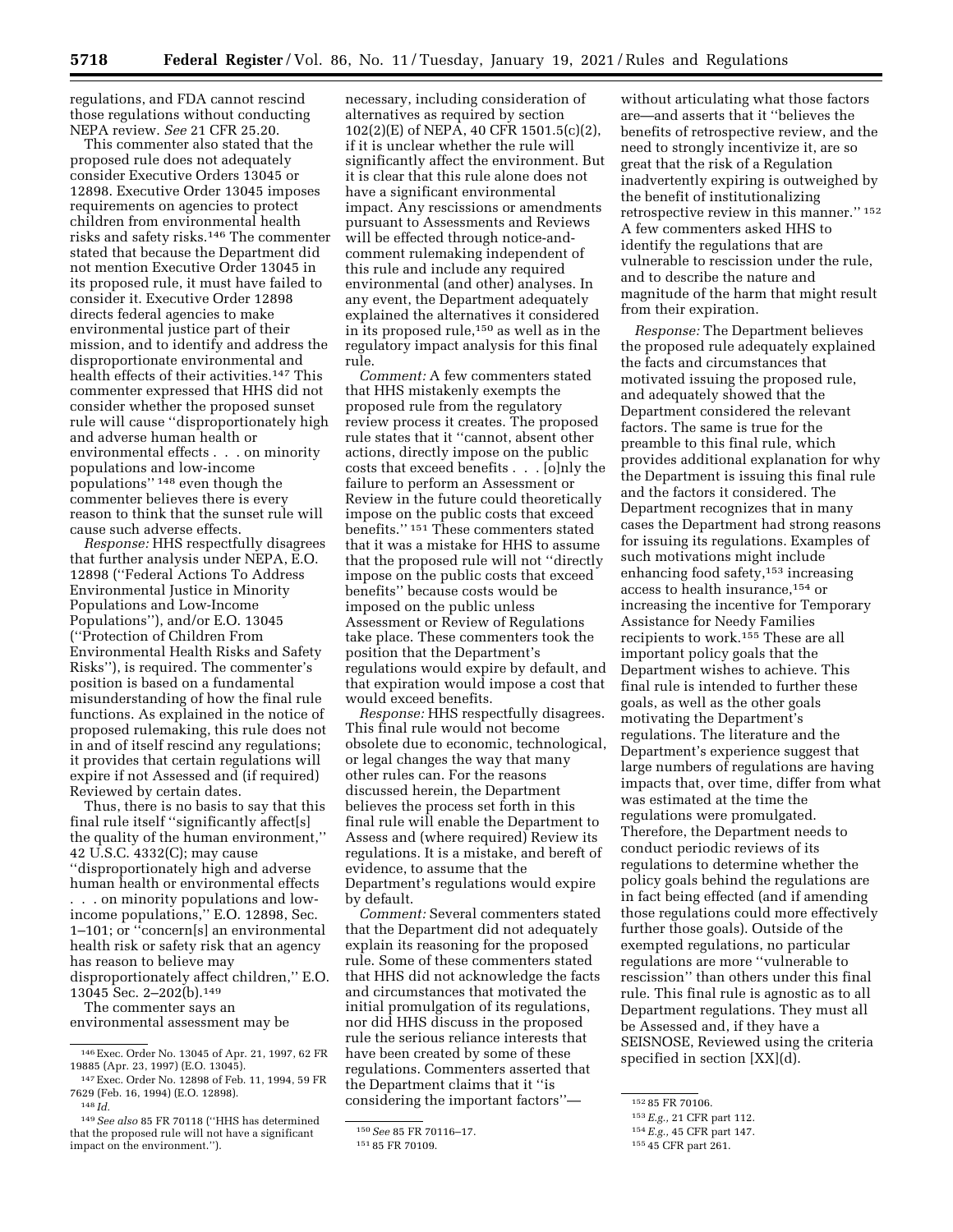Comments on the Statutory Authority for This Final Rule

*Comment:* Several commenters stated that the Department does not have the authority to propose automatic expiration of its regulations. Some commenters stated that HHS fails to explain how Congress's grants of authority to the Department to ''promulgate,'' 21 U.S.C. 371(a), to "make and publish," 42 U.S.C. 1302(a), or to ''prescribe,'' 42 U.S.C. 1395hh(a), regulations also give it the authority to rescind those regulations, with that rescission subject to future reversal at the Department's discretion. Other commenters stated that the proposed rule not only falls outside these grants of rulemaking authority, but squarely contradicts Congress's instructions that HHS ''shall'' promulgate certain regulations. *E.g.,* 21 U.S.C. 371, 42 U.S.C. 1395hh(a). Some commenters cited to section 1102 of the Social Security Act, which directs the Secretary of HHS to issue regulations ''not inconsistent with this Act'' to implement the Medicaid and CHIP programs but does not provide specific statutory authority for the Secretary to write automatic expiration dates into regulations.

*Response:* The Department respectfully disagrees. As explained in the proposed rule, the statutory authorities supporting this rule making are the statutory authorities for the Department's existing regulations.156 Moreover, the Department believes that the relevant portions of the proposed rule, as finalized herein, are fully consistent with 42 U.S.C. 1302(a). Indeed, it specifically cited this provision as one source of statutory authority for promulgating the proposed rule (85 FR at 70103), and does so in this final rule. The commenters' position is incorrect for multiple reasons. First, the commenters' assertion seems to suggest that *any* action by the Department to repeal or amend Medicaid or CHIP regulations, by the mere act of amendment or rescission, is ''inconsistent'' with those programs. That position is untenable.157 In fact,

this final rule is the promulgation of a regulation that will contribute to ''the efficient administration of '' the Department's functions under the Social Security Act, because the Reviews called for by this final rule will take into account both the continued need for particular regulations, as well as whether the burden of those regulations on small entities can be minimized (among several other factors that will enhance efficiency, such as the complexity of the Regulation or whether it is duplicative). For the same reasons, this final rule is the promulgation of a regulation for ''the efficient enforcement'' of the Federal Food Drug, and Cosmetic Act and necessary to carry out the administration of the Medicare program. *See* 21 U.S.C. 371(a); 42 U.S.C. 1395hh(a)(1). This final rule will enhance the fulfillment of the policies that motivated the regulations issued pursuant to 42 U.S.C. 1302, 42 U.S.C. 1395hh, and 21 U.S.C. 371.

*Comment:* Several commenters stated that the proposed rule exceeds the statutory authority of the RFA, because the RFA only affects regulations that ''have a significant economic impact upon a substantial number of small entities.'' 5 U.S.C. 602, 604, 605. However, according to the commenters, the proposed rule does not limit its reach to those regulations covered by the RFA because it adds expiration dates to *all* HHS regulations, not just those that ''have a significant economic impact upon a substantial number of small entities.'' 158 These commenters added that the RFA also does not mandate the automatic expiration of regulations that have not undergone agency review.

*Response:* The primary statutory authorities for this final rule are the statutory authorities for the Department's existing regulations. The Department also notes, though, that the text of 5 U.S.C. 610 indicates Congress believed agencies have the authority to periodically review at least those regulations that have a significant economic impact upon a substantial number of small entities (and that agencies have the authority to assess which of their regulations have such an impact). *See* 5 U.S.C. 610(a)–(b). The commenters are correct that the RFA does not mandate the automatic expiration of rules; however, the RFA also does not foreclose this final rule's approach. As explained throughout the

proposed rule and in this final rule, decades of experience, empirical evidence, and scholarly commentary all support the Department's view that this final rule will enhance compliance with the RFA's directive to periodically review regulations with a SEISNOSE.

*Comment:* A few commenters stated that the proposed rule does not cite the RFA (5 U.S.C. 610) as a source of its statutory authority. These commenters stated that they believe the Department omitted the RFA it its list of statutory authority because the rule is contrary to the statute.

*Response:* The proposed rule cited 5 U.S.C. 610 as one of the statutory bases for the proposed rule.159 The statutory bases for this rulemaking also include the existing statutory authorities for the Department's regulations. This final rule is consistent with the RFA, because it sets forth a plan for the periodic review of the regulations issued by the Department which have or will have a significant economic impact upon a substantial number of small entities. *See*  5 U.S.C. 610(a). Moreover, this final rule requires such review to consider the factors set forth in 5 U.S.C. 610(b). The text of 5 U.S.C. 610 indicates Congress believed agencies have the authority to periodically review at least those regulations that have a significant economic impact upon a substantial number of small entities (and that agencies have the authority to assess which of their regulations have such an impact). *See* 5 U.S.C. 610(a)–(b).

Specific Provisions of the Proposed Rule and Final Rule

### Section [XX](a)

In the proposed rule, HHS proposed to add Section [XX](a), which provided that the proposed rule would apply to and amend all Regulations issued by the Secretary or his delegates or subdelegates in this title. HHS received no comments specific to Section [XX](a). However, in this final rule HHS replaces ''this title'' with ''this chapter,'' and amends the relevant chapters of Titles 21, 42, and 45, rather than amending all regulations that were issued by the Secretary (or his delegates or subdelegates) in the titles. HHS makes this change to increase clarity and precision. For example, certain chapters in Title 21 contain Drug Enforcement Administration, not HHS or FDA regulations. Although the proposed rule's use of the language ''Regulations issued by the Secretary or his delegates or sub-delegates in this title'' addressed this by limiting the scope of the

<sup>156</sup> 85 FR 70103.

<sup>157</sup>*See, e.g.,* Medicare and Medicaid Programs; Regulatory Provisions To Promote Program Efficiency, Transparency, and Burden Reduction; Part II, 79 FR 27106, 27153 (May 12, 2014) (citing 42 U.S.C. 1302 as statutory authority for the removal of certain regulatory text); Medicare Program; Amendment to Payment Policies Under the Physician Fee Schedule and Other Revisions to Part B for CY 2011 76 FR 1366, 1367 (Jan. 10, 2011) (relying on 42 U.S.C. 1302 and 42 U.S.C. 1395hh, among other statutory provisions, to amend or remove regulatory text); Color Additives; D&C Green No. 6; Uniform Specifications, 51 FR 37908, 37909 (Oct. 27, 1986) (citing 21 U.S.C. 371 as

statutory authority for amending and removing regulatory text).

<sup>158</sup>*See* 85 FR 70123; *id.* at 70104–05 (defining ''Regulations'' as ''a section of the Code of Federal

<sup>159</sup> See 85 FR 70119, 70120, 70121, 70123.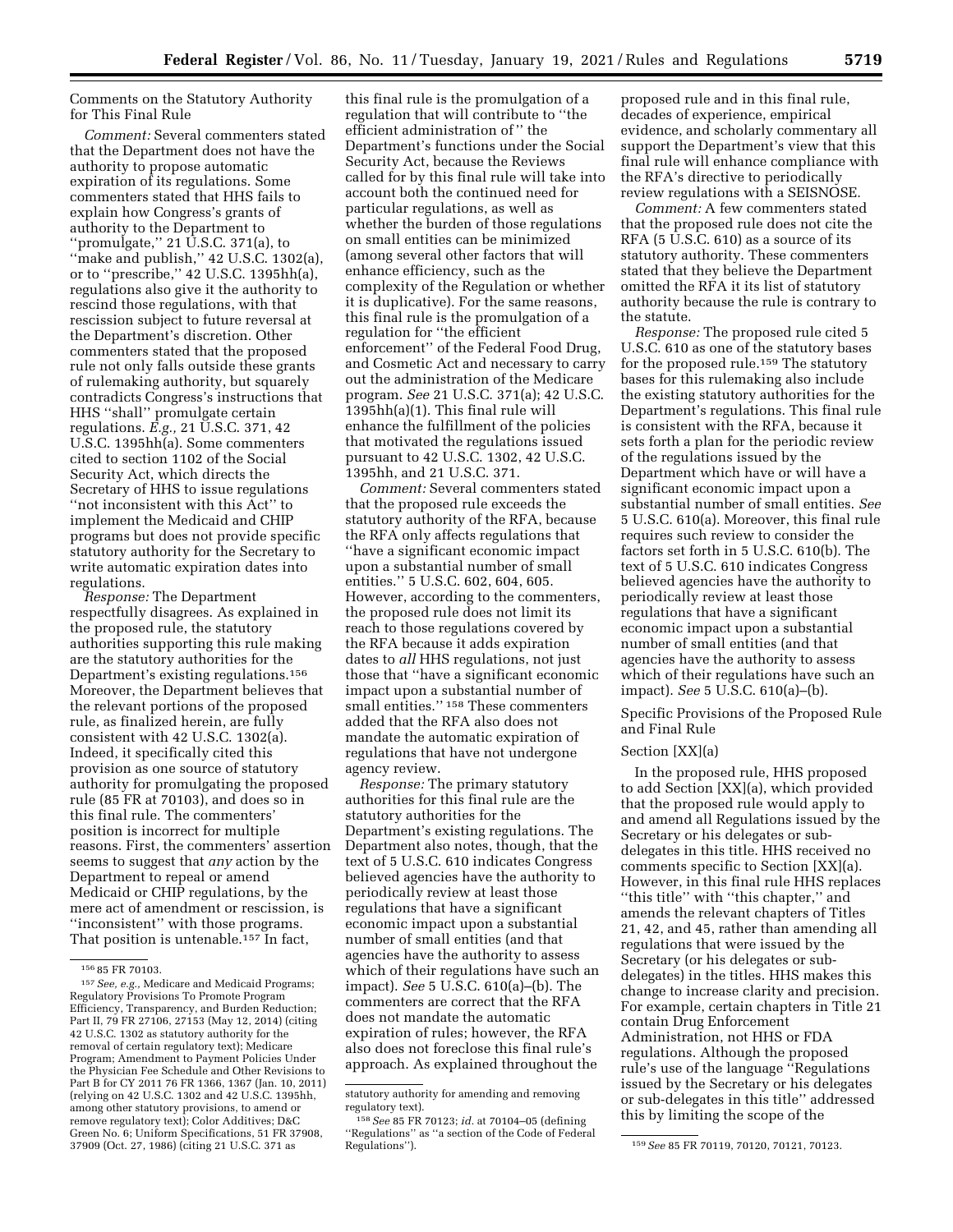proposed rule to regulations issued by the *HHS* Secretary or his delegates or sub-delegates, HHS in this final rule amends the chapters belonging to HHS, rather than the entirety of the titles. This is not a substantive change and does not cause the application of the final rule or the rights and obligations it creates to differ from the proposed rule.<sup>160</sup>

Similarly, HHS clarifies that it is amending its other regulations through the provisions in this final rule by generally applying an expiration date to those regulations, if certain conditions are not met, rather than asking the Office of the Federal Register to literally amend each other regulation, which would be unnecessarily burdensome and resource intensive. Accordingly, this final rule states that it applies to and ''shall be deemed to amend'' all regulations issued by the Secretary or his delegates or sub-delegates in the applicable chapters. This is not a substantive change and does not affect the application of the final rule or the rights and obligations it creates.

HHS received no comments specific to section [XX](a) of the proposed rule.

Accordingly, HHS finalizes section [XX](a) to read, ''[t]his section applies to and shall be deemed to amend all regulations issued by the Secretary or his delegates or sub-delegates in this chapter.''

### Section [XX](b)

HHS proposed to add section [XX](b), which defined several terms used in the proposed rule.

### i. Section [XX](b)(1)

HHS proposed to define ''Assess'' as ''a determination by the Department, in consultation with other Federal agencies as appropriate, as to whether the Regulations issued as part of the same rulemaking (and any amendments or additions that may have been added thereafter) currently have a significant economic impact upon a substantial number of small entities.''

5 U.S.C. 610 directs agencies to have plans to periodically review those regulations that have or will have a significant economic impact upon a substantial number of small entities. Accordingly, in order to determine which regulations to periodically review using 5 U.S.C. 610's criteria, the Department must first determine which

rules have a significant economic impact upon a substantial number of small entities. When promulgating regulations, the Department is required to determine whether a rule will have a significant economic impact on a substantial number of small entities. *See*  5 U.S.C. 605(b).161 The Assessment refers to an essentially identical determination. In making the Assessment, the Department can look to the determination of the regulation's impact on small entities made at the time of promulgation, as well as experience since promulgation.

### Comments on Section [XX](b)(1)

HHS received the following comment on the proposed definition of ''Assess.''

*Comment:* A few commenters stated that HHS should clarify that periodic Assessments *must* look to the determination of the regulation's impact on small entities made at the time of promulgations, *as well as* experience since promulgation.<sup>162</sup> These commenters stated that HHS should clarify that any Assessment that only contemplates the former and ignores the latter will be deficient.

*Response:* Assessments must analyze the regulation's impact on small entities at the time the regulation is being Assessed. The Department believes this is clear from the text of the proposed rule, which defined ''Assess'' as ''a determination by the Department, in consultation with other Federal agencies as appropriate, as to whether the Regulations issued as part of the same rulemaking (and any amendments or additions that may have been added thereafter) *currently* have a significant economic impact upon a substantial number of small entities'' (emphasis added). Accordingly, the Department adopts in this final rule the definition of ''Assess'' from the proposed rule, except that the term ''Regulations'' in the proposed rule is changed to ''Sections'' in this final rule. The determination made at the time of promulgation about whether a rulemaking had a SEISNOSE may be a useful data point in assessing

the regulation's current impact on small entities.

Accordingly, HHS is finalizing the definition of ''Assess'' as proposed, with the technical amendment just mentioned.

### ii. Section [XX](b)(2)

HHS proposed to define ''Review'' as a process conducted by the Department, in consultation with other Federal agencies as appropriate, the purpose of which shall be to determine whether the Regulations that were issued as part of the same rulemaking (and any amendments or additions that may have been issued thereafter) should be continued without change, or should be amended or rescinded, consistent with the stated objectives of applicable statutes, to minimize any significant economic impact of the Regulations upon a substantial number of small entities.

HHS received no comments specific to the proposed definition of ''Review.''

Accordingly, HHS is finalizing the definition of ''Review'' as proposed, except that it replaces the term ''Regulations'' with ''Sections,'' to conform this provision to the rest of this final rule.

#### iii. Section [XX](b)(3)

HHS proposed to define ''Regulation'' as ''a section of the Code of Federal Regulations. For example, 42 CFR 2.13 is a Regulation, and 42 CFR 2.14 is another Regulation.'' This definition was proposed to make clear that a section of the CFR, as opposed to a part, subpart, or paragraph within a section, is the unit that must be Assessed and (if required) Reviewed, or will otherwise expire. Defining ''Regulation'' in this objective way makes it easier for the Department and the public to know what exactly has to be Assessed or Reviewed by the dates listed in the proposed rule. Had the Department used the Administrative Procedure Act's (APA's) definition of ''rule,'' 163 it could be unclear in certain circumstances what precisely needed to be reviewed.

In the final rule, HHS changes the term ''Regulation'' to ''Section'' for the reasons previously discussed.

<sup>160</sup> In addition, whereas the proposed rule added certain regulatory text to Title 45, Part 6, this final rule adds the text to Title 45, Part 8. This is not a substantive change. Since the Department anticipates that, for good governance and streamlining reasons, Part 6 soon may soon be subsumed into Part 5, the Department in this final rule adds the relevant text to Part 8.

<sup>161</sup> 5 U.S.C. 605(b) refers to rules that have a ''significant economic impact *on* a substantial number of small entities,'' whereas 5 U.S.C. 610 refers to rules that have ''significant economic impact *upon* a substantial number of small entities.'' This does not appear to be a material difference.

<sup>162</sup>*See A Guide for Government Agencies: How To Comply With The Regulatory Flexibility Act,*  U.S. SBA Off. of Advoc., at 80–81 (2017), *[https://](https://cdn.advocacy.sba.gov/wp-content/uploads/2019/06/21110349/How-to-Comply-with-the-RFA.pdf)  [cdn.advocacy.sba.gov/wp-content/uploads/2019/](https://cdn.advocacy.sba.gov/wp-content/uploads/2019/06/21110349/How-to-Comply-with-the-RFA.pdf) [06/21110349/How-to-Comply-with-the-RFA.pdf,](https://cdn.advocacy.sba.gov/wp-content/uploads/2019/06/21110349/How-to-Comply-with-the-RFA.pdf)* (''If Congress meant to limit periodic reviews, it would have simply required agencies to review rules that originally had a significant impact, rather than rules that now have a significant impact.'').

<sup>163</sup> 5 U.S.C. 551(4) (providing that '' 'rule' means the whole or a part of an agency statement of general or particular applicability and future effect designed to implement, interpret, or prescribe law or policy or describing the organization, procedure, or practice requirements of an agency and includes the approval or prescription for the future of rates, wages, corporate or financial structures or reorganizations thereof, prices, facilities, appliances, services or allowances therefor or of valuations, costs, or accounting, or practices bearing on any of the foregoing'').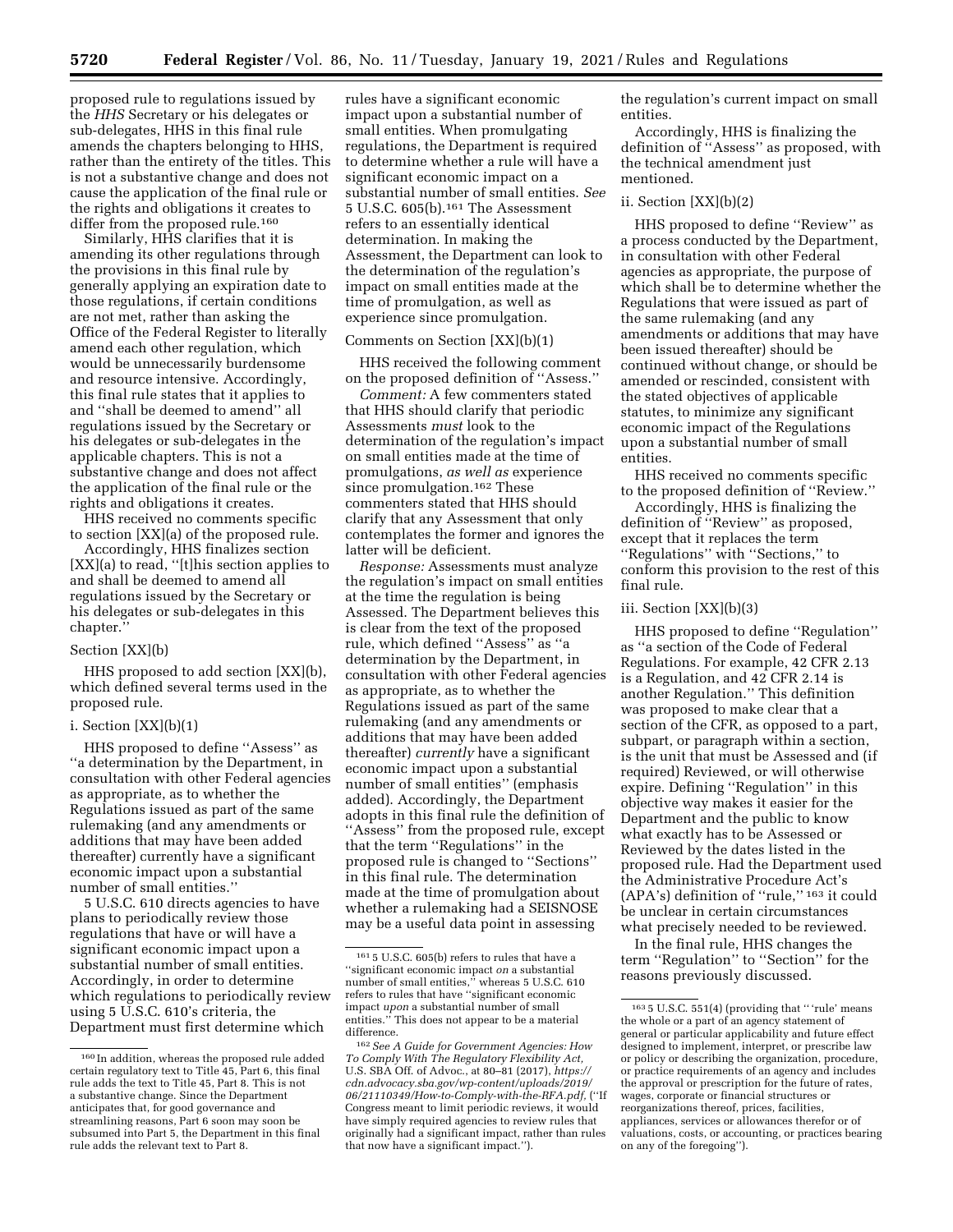# Comments on Section [XX](b)(3)

HHS received the following comments on the proposed definition of ''Regulation.''

*Comment:* A few commenters stated that HHS arbitrarily chose to reject the APA's definition of ''Regulation'' and adopted its own definition of ''Regulation'' for the purposes of this rule, defining regulation as ''a section of the Code of Federal Regulations.'' Some commenters stated that using a different definition in this rule from the definition in the APA (and incorporated in Executive Order 12866 and Executive Order 13771) is confusing. Commenters stated that the Department's explanation that it used a special definition of ''Regulation'' to avoid confusion that could be created by using the APA's definition was insufficient and lacked statutory basis.

*Response:* To avoid any confusion, HHS uses ''Section,'' rather than ''Regulation,'' in this final rule to refer to a section of the Code of Federal Regulations. It is crucial to the proper function of this final rule that the Department and public clearly understand the scope and timing of the Assessment and Review process. Such understanding is made easier with a bright-line definition of the agency issuances that are subject to Assessment and Review. The Department's use of ''Section'' endeavors to provide such clarity by using a readily available and well-established system of organization, the Code of Federal Regulations. It is clear when a section of the Code of Federal Regulations was first promulgated.

The use of "Section," rather than ''Regulation,'' in this final rule is not a substantive change from the proposed rule. Rather, it is an attempt to bring additional clarity by using ''Section'' to refer to a section of the Code of Federal Regulations, rather than using the term ''Regulation.''

*Comment:* One commenter expressed concern over the proposed rule's definition of ''Regulation,'' stating that the definition is too narrow. This commenter stated that under the proposed rule, each Regulation would be Assessed or Reviewed without the context of the preamble language that was included in the rulemaking.

*Response:* HHS respectfully disagrees. ''Assessment'' and ''Review'' are defined in this final rule as determinations with respect to ''Sections that were issued as part of the same rulemaking (and any amendments or additions that may have been issued thereafter).'' In the proposed rule, ''Regulation'' was defined as a section of

the Code of Federal Regulations so the Department and public can know what units would expire absent Assessment or (if needed) Review. But the text of the final rule makes clear that a single Assessment or Review should be performed on all Sections that were issued as part of the same rulemaking (and any amendments or additions that may have been issued thereafter). The Department disagrees with the commenters who stated that, under the proposed rule, each Regulation would be Assessed or Reviewed without the context of the preamble language that was included in the rulemaking. Under this final rule, the Department may consider this information when conducting Assessments and Reviews.

Accordingly, HHS is finalizing the definition proposed, except that it defines the term ''Section'' rather than ''Regulation.''

### iv. Section [XX](b)(4)

HHS proposed to define ''Year of the Regulation's Promulgation'' to mean the calendar year the Regulation first became effective, irrespective of whether it was subsequently amended. The purpose of this proposed definition was to provide clarity to the Department and the public. If a regulation were amended, questions could arise whether the clock for re-reviewing the rule making in which the regulation was first promulgated begins on the date the rule making was first promulgated; the date it was last amended; or whether the clock for reviewing the amended portion begins on a different date than the portion that was initially enacted. The proposed definition is more clear for the Department and the public, because this definition, in conjunction with section [XX](c) of the proposed rule, makes clear that the clock starts for the retrospective review of a regulation on the date that the rule making from which the regulation originates was first promulgated, even if it is subsequently amended.

If, for example, the Department issues a regulation as a part of a rule making and amends it nine years later, the Department may wish to conduct the regulatory review of the entire rule making at the time of amendment of a specific regulation initially promulgated in that rule making, particularly since the Department is presumably already performing a regulatory impact analysis with regard to the amendment. Since the Department is already conducting a regulatory impact analysis, performing the regulatory review at that time may save Department resources and spare the Department from having to perform the Review on the regulation the next

year. In fact, any time the Department amends a regulation, it could perform the regulatory review at that time, thereby conserving Department resources.

HHS received no comments specific to the proposed definition of ''Year of the Regulation's Promulgation.''

Accordingly, HHS is finalizing the definition of ''Year of the Regulation's Promulgation'' as proposed, except that it changes the term ''Regulation'' to ''Section.''

### v. Section [XX](b)(5)

HHS proposed to define ''[s]ignificant economic impact upon a substantial number of small entities'' as having the meaning ascribed to that term in the Regulatory Flexibility Act, Public Law 96–354, 94 Stat. 1164 (Sept. 19, 1980) (as amended 1996).

HHS received the following comments on the proposed definition of ''Significant economic impact upon a substantial number of small entities.''

*Comment:* A few commenters stated that neither the proposed rule, nor the RFA gives a clear definition of ''significant impact'' or of ''small entity,'' and asked that HHS clarify the definition of these terms in the final rule.

*Response:* HHS declines to add definitions of these terms within this final rule. ''Significant economic impact'' and ''small entity'' are terms within the RFA, which has been in existence for over forty years. These terms have been applied by the Department and other agencies since the RFA's enactment. Definitions pertinent to ''small entity'' appear at 5 U.S.C. 601. As explained in the proposed rule, the Department has considered a rule to have a significant impact on a substantial number of small entities if it has at least a three percent impact on revenue on at least five percent of small entities.164

*Comment:* One commenter stated that the citation in the definition of ''Significant economic impact upon a substantial number of small entities'' found at 21 CFR 6.1(b)(5), 42 CFR 1.1(b)(5), 42 CFR 404.1(b)(5), and 45 CFR 6.1(b)(5) was incorrect. The proposed rule cited the Regulatory Flexibility Act, Public Law 96–354, 94 Stat. 1164 (Sept. 19, 1980) (as amended 1996). This commenter stated that because the definition in the RFA appears in section 610 of title 5 of the U.S. Code, the correct citation is to the code. This commenter also stated that the definition of ''Significant economic impact upon a substantial number of

<sup>164</sup>*See* 85 FR at 70117.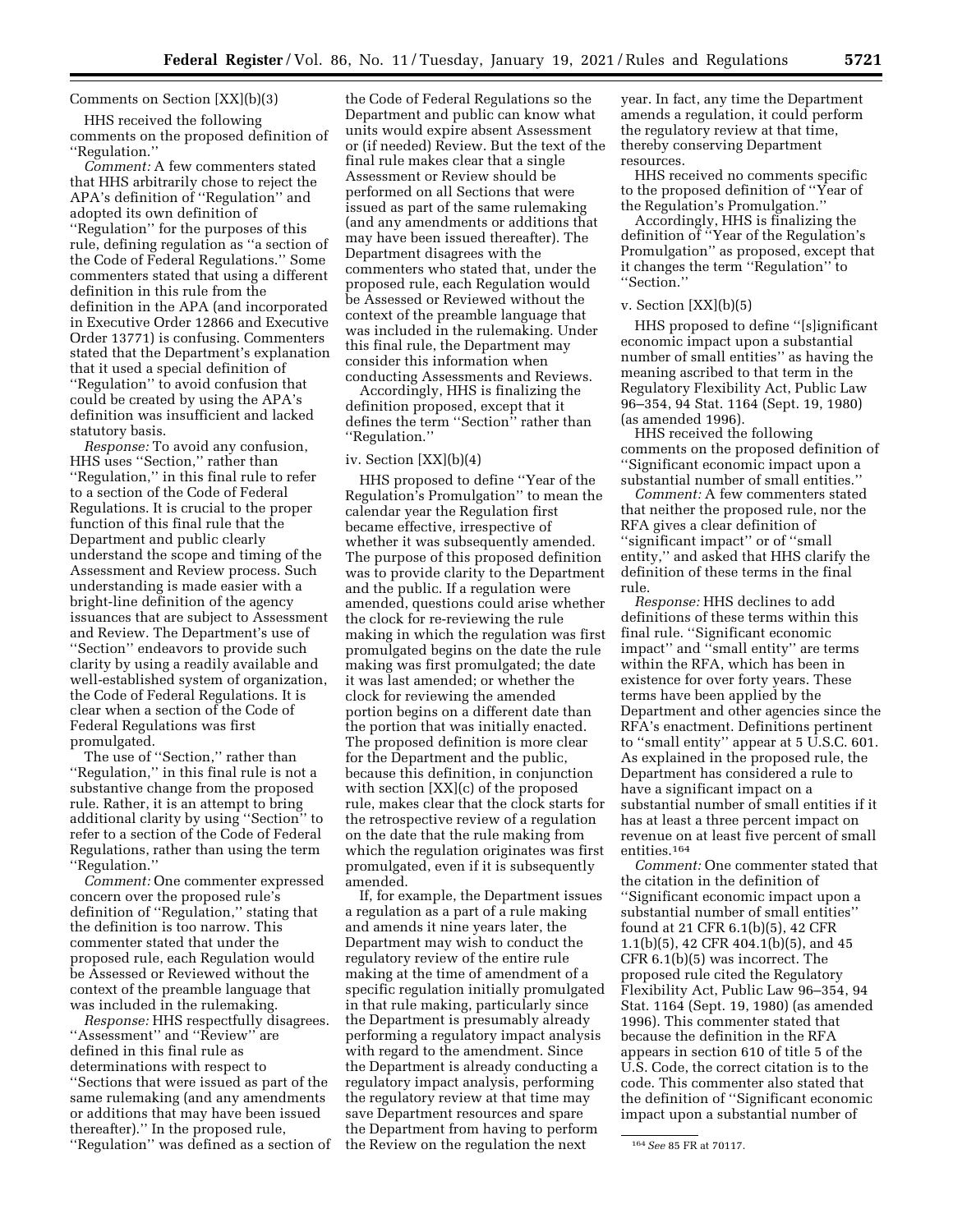small entities'' shall be defined to have the meaning ''of'' that term in 5 U.S.C. 610, rather than the meaning ''ascribed to'' that term in 5 U.S.C. 610.

*Response:* HHS appreciates the comments and agrees that citation to the Code is proper. This final rule incorporates this suggestion, and replaces the citation in the proposed rule with ''5 U.S.C. 610.'' It also incorporates the comment to use ''of'' instead of ''ascribed to.'' This revised definition may provide increased clarity.

Accordingly, in this final rule HHS is finalizing the definition of ''[s]ignificant economic impact upon a substantial number of small entities'' to provide that this term shall have the meaning of that term in section 610 of title 5 of the United States Code.

### Section [XX](c)

### i. Section  $[XX](c)(1)–(2)$

In the proposed rule, HHS proposed that unless a Regulation contains an earlier expiration date or is rescinded earlier, all Regulations issued by the Secretary or his delegates or subdelegates in this title shall expire at the end of either (1) two calendar years after the year that this rule first becomes effective, (2) ten calendar years after the Year of the Regulation's Promulgation, or (3) ten calendar years after the last year in which the Department Assessed and (if Review of the Regulation is required pursuant to paragraph (d)) Reviewed the Regulation, whichever is latest. The last year in which the Department Assessed and (if Review of the Regulation is required) Reviewed the Regulation shall be the year during which the findings of the Assessment and, if required, the Review of the Regulation are published in the **Federal Register** pursuant to paragraph (f) of this section.

In other words, under the proposed rule the Department must Review all its regulations (subject to the exceptions listed below) that have a significant economic impact upon a substantial number of small entities every ten years, or such regulations shall expire. To determine which regulations have a significant economic impact upon a substantial number of small entities, the proposed rule stated that the Department must Assess all its regulations (subject to the exceptions listed below) every ten years, or such regulations shall expire if not Assessed. The Department believes all of its regulations (subject to the exceptions) should be Assessed and, if they have a significant economic impact upon a substantial number of small entities,

Reviewed. The proposed rule stated that Assessments and Reviews should not be performed only on those regulations issued after the proposed rule goes into effect. After all, it is likely that some regulations promulgated decades ago may have become outdated.165

Section [XX](c) of the proposed rule made clear that Department regulations (subject to the exceptions listed below) shall expire if their Assessment and (if required) Review are not timely performed. Both 5 U.S.C. 610 and executive orders by multiple presidents over several decades direct the Department to devise plans to periodically review many of its regulations.166 Although the Department retrospectively reviewed a very limited number of its regulations, observers have over the decades noted that the Department has not always performed retrospective review to a satisfactory extent, and many of its regulations have not been reviewed. Therefore, the Department concluded in the proposed rule that it was appropriate to impose

166The RFA and the Executive Orders direct agencies to review overlapping, but not identical, sets of regulations. The RFA directs agencies to have plans to review regulations that have a ''significant economic impact upon a substantial number of small entities.'' 5 U.S.C. 610. By contrast, Executive Order 12866 directed agencies to submit to OIRA programs to periodically review ''significant regulations.'' Exec. Order 12866, Sec. 5(a). ''Significant regulations'' are not necessarily those that have a ''significant economic impact upon a substantial number of small entities.'' *Id.* at Sec. 3(f) (defining ''significant regulatory action'' as any regulatory action that is likely to result in a rule that may: (1) Have an annual effect on the economy of \$100 million or more or adversely affect in a material way the economy, a sector of the economy, productivity, competition, jobs, the environment, public health or safety, or State, local, or tribal governments or communities; (2) Create a serious inconsistency or otherwise interfere with an action taken or planned by another agency; (3) Materially alter the budgetary impact of entitlements, grants, user fees, or loan programs or the rights and obligations of recipients thereof; or (4) Raise novel legal or policy issues arising out of legal mandates, the President's priorities, or the principles set forth in this Executive order.''). Executive Order 13563 also directed agencies to review ''significant regulations.'' Exec. Order 13563, Sec. 6. The Department has proposed to Review those regulations that satisfy the RFA criteria, since those are the regulations that Congress directed agencies to have plans to review. The Department requested comment on whether additional regulations, such as significant regulations, should also be Reviewed.

on itself a stronger incentive to ensure it complies with the purposes animating the RFA and the executive orders, as well as to ensure its regulations are not unduly burdening the public. As a CRS report put it, ''[w]ithout some type of enforcement of the review requirement, agencies are unlikely to conduct many more reviews than have occurred pursuant to Section 610.'' 167 This is one reason why analyses have found that sunset provisions are an effective way to improve governance and reduce undue regulatory burdens.168 States have imposed similar expiration dates for many of their regulations unless they are reviewed or readopted.

It complies with the APA to amend regulations to specify dates by which regulations expire unless the Assessment and/or Review is timely performed. An agency can, through notice-and-comment rulemaking, amend its regulations to provide that they expire at a future date.169 An agency can also provide that its regulations expire upon the occurrence of a condition.170 That is what the Department proposed

168Russell S. Sobel & John A. Dove, *State Regulatory Review: A 50 State Analysis of Effectiveness* 36 (Mercatus Ctr., Working Paper No. 12–18, 2012), *[https://www.mercatus.org/system/](https://www.mercatus.org/system/files/State-Regulatory-Review-50-State-Analysis-Effectiveness.pdf)  [files/State-Regulatory-Review-50-State-Analysis-](https://www.mercatus.org/system/files/State-Regulatory-Review-50-State-Analysis-Effectiveness.pdf)[Effectiveness.pdf;](https://www.mercatus.org/system/files/State-Regulatory-Review-50-State-Analysis-Effectiveness.pdf)*); *Occupational Licensing: A Framework for Policymakers,* The White House, at 48–50 (July 2015), *[https://obamawhitehouse.](https://obamawhitehouse.archives.gov/sites/default/files/docs/licensing_report_final_nonembargo.pdf) [archives.gov/sites/default/files/docs/licensing](https://obamawhitehouse.archives.gov/sites/default/files/docs/licensing_report_final_nonembargo.pdf)*\_ *report*\_*final*\_*[nonembargo.pdf.](https://obamawhitehouse.archives.gov/sites/default/files/docs/licensing_report_final_nonembargo.pdf)* 

169*See, e.g.,* Amendment to the Interim Final Regulation for Mental Health Parity, 70 FR 42276, 42277 (July 22, 2005) (amending interim final rule, to provide that ''the requirements of the MHPA interim final regulation apply to group health plans and health insurance issuers offering health insurance coverage in connection with a group health plan during the period commencing August 22, 2005 through December 31, 2005. Under the extended sunset date, MHPA requirements do not apply to benefits for services furnished after December 31, 2005.''); *see generally Clean Air Council,* 862 F.3d at 9 (an agency can amend or revoke a legislative rule through notice-andcomment rulemaking).

170*See, e.g.,* Control of Communicable Diseases; Foreign Quarantine 85 FR 7874, 7874 (Feb. 12, 2020 (providing that, unless extended, interim final rule ''will cease to be in effect on the earlier of (1) the date that is two incubation periods after the last known case of 2019–nCoV, or (2) when the Secretary determines there is no longer a need for this interim final rule''); Medicare and Medicaid Programs, Clinical Laboratory Improvement Amendments (CLIA), and Patient Protection and Affordable Care Act; Additional Policy and Regulatory Revisions in Response to the COVID–19 Public Health Emergency, 85 FR 54820, 54820 (Sept. 2, 2020) (providing that an interim final rule applies ''for the duration of the [public health emergency] for COVID–19'').

<sup>165</sup>*See, e.g.,* Office of Mgmt. & Budget, Validating Regulatory Analysis: 2005 Report to Congress on the Costs and Benefits of Federal Regulations and Unfunded Mandates on State, Local, and Tribal Entities, at 46–47 (2005), *[http://perma.cc/R8LX-](http://perma.cc/R8LX-BQMJ)[BQMJ;](http://perma.cc/R8LX-BQMJ)* Cynthia Morgan & Nathalie B. Simon, *National primary drinking water regulation for arsenic: A retrospective assessment of costs, 5 J. Benefit Cost Anal.* no. 2, 2014, at 259–84, *[https://](https://www.cambridge.org/core/services/aop-cambridge-core/content/view/A7B29CE98E650B424E92FF292A8FFC89/S2194588800000774a.pdf/national_primary_drinking_water_regulation_for_arsenic_a_retrospective_assessment_of_costs.pdf) [www.cambridge.org/core/services/aop-cambridge](https://www.cambridge.org/core/services/aop-cambridge-core/content/view/A7B29CE98E650B424E92FF292A8FFC89/S2194588800000774a.pdf/national_primary_drinking_water_regulation_for_arsenic_a_retrospective_assessment_of_costs.pdf)[core/content/view/A7B29CE98E650B424E92FF292](https://www.cambridge.org/core/services/aop-cambridge-core/content/view/A7B29CE98E650B424E92FF292A8FFC89/S2194588800000774a.pdf/national_primary_drinking_water_regulation_for_arsenic_a_retrospective_assessment_of_costs.pdf) [A8FFC89/S2194588800000774a.pdf/national](https://www.cambridge.org/core/services/aop-cambridge-core/content/view/A7B29CE98E650B424E92FF292A8FFC89/S2194588800000774a.pdf/national_primary_drinking_water_regulation_for_arsenic_a_retrospective_assessment_of_costs.pdf)*\_ *primary*\_*drinking*\_*water*\_*[regulation](https://www.cambridge.org/core/services/aop-cambridge-core/content/view/A7B29CE98E650B424E92FF292A8FFC89/S2194588800000774a.pdf/national_primary_drinking_water_regulation_for_arsenic_a_retrospective_assessment_of_costs.pdf)*\_*for*\_*arsenic*\_*a*\_ *[retrospective](https://www.cambridge.org/core/services/aop-cambridge-core/content/view/A7B29CE98E650B424E92FF292A8FFC89/S2194588800000774a.pdf/national_primary_drinking_water_regulation_for_arsenic_a_retrospective_assessment_of_costs.pdf)*\_*assessment*\_*of*\_*costs.pdf.* 

<sup>167</sup>Curtis W. Copeland, Cong. Rsch. Serv., RL32801, Reexamining Rules: Section 610 of the Regulatory Flexibility Act 11 (2008); *see also* Yoon-Ho Alex Lee, *An Options Approach to Agency Rulemaking,* 65 Admin. L. Rev. 881, 895–96 (2013) (setting forth possible reasons why agencies, even when they have adequate resources, may be reluctant to perform retrospective reviews).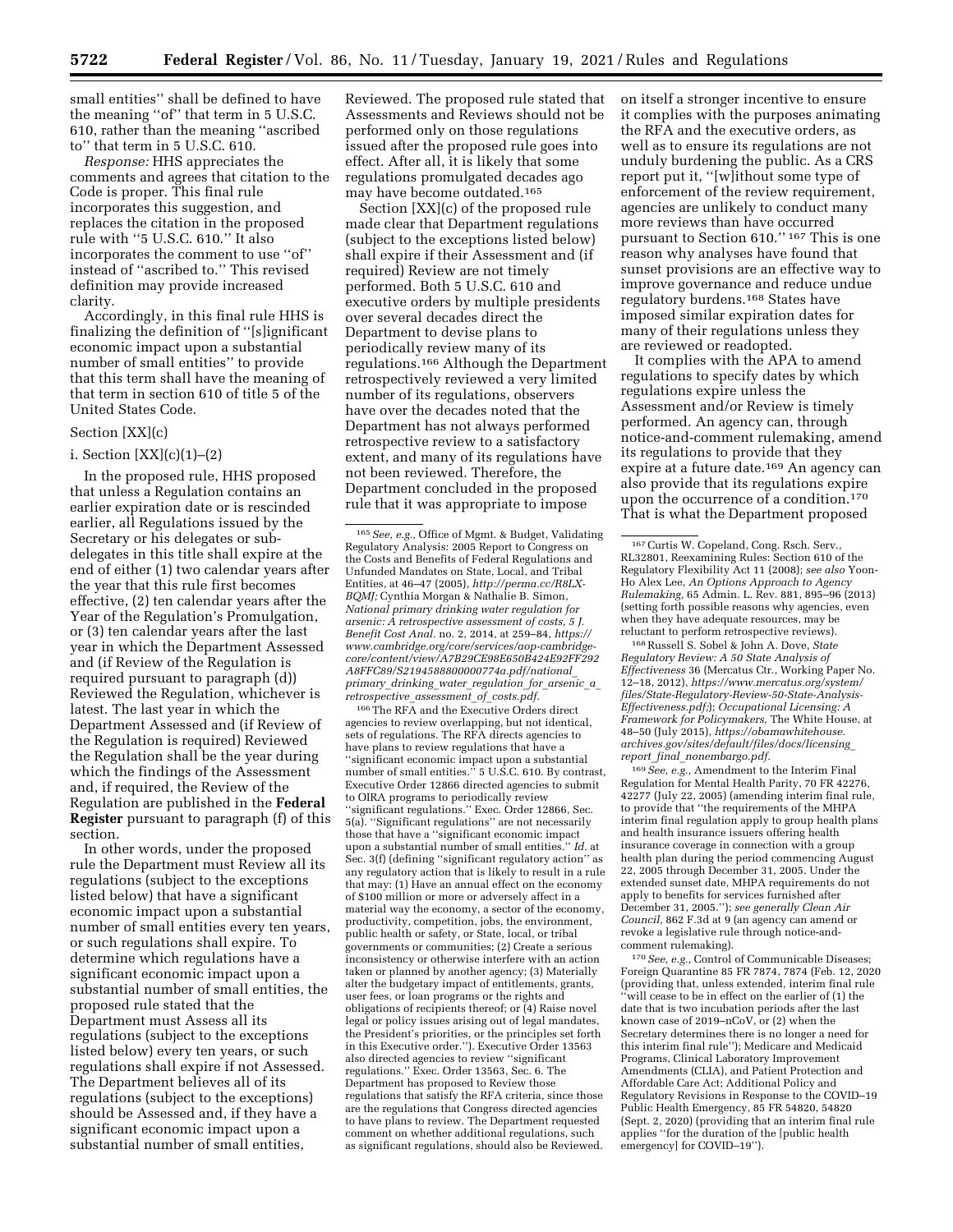in the proposed rule. To be sure, an agency generally must ''articulate a satisfactory explanation'' for its action, ''including a rational connection between the facts found and the choice made,'' and cannot ''entirely fail[] to consider an important aspect of the problem.'' 171 The Department anticipates that if a regulation expires because the Department does not timely complete its regulatory review, a litigant might object to the expiration on the grounds that the Department by definition did not ''articulate a satisfactory explanation'' or ''failed to consider an important factor,'' because in not performing an Assessment or Review, the Department failed to consider any factors. The Department rejects such arguments. In this rulemaking, the Department is considering the important factors. For the reasons described in the proposed rule and in this final rule, the Department believes the benefits of retrospective review, and the need to strongly incentivize it, are so great that the risk of a regulation inadvertently expiring is justified by the benefit of institutionalizing retrospective review in this manner. Forty years of experience since the RFA's enactment; the decades since relevant Executive Orders were enacted; and other Federal government efforts to spur the Department to conduct more retrospective reviews indicate that, absent such a forcing mechanism, the Department will not conduct as many retrospective reviews as desired.

The Department will mitigate this risk by setting up two web pages on the Department's website by the date this final rule is published; one that lists the dates of promulgation of all of its rulemakings, and a second that lists the rulemakings that contain regulations (called ''Sections'' in this final rule) that the Department has decided to Assess or Review. The Department will regularly update the web page listing the rulemakings containing Sections that it has decided to Assess or Review with all additional rulemakings containing Sections that it begins to Assess or Review. The Department will also create a docket on *Regulations.gov*, to which the public may direct any comments requesting that the Department begin the Assessment or Review of regulations. This requirement is described in more detail in the discussion of section [XX](h).

Therefore, in this rulemaking process, which amends Department regulations through the notice-and-comment process, the Department is considering the important factors. In addition, the Department intends to create on its website a dashboard that shows its progress on its Assessments and Reviews, including when it commenced those Assessments and Reviews, its progress, and when it expects them to be completed. The Department also intends to create a dashboard showing its progress on conducting Assessments and Reviews. *See* Section II.F. for more detail on the dashboard.

The Department proposed to perform the Assessment and (if required) the Review on each regulation every ten years. Some states provide that, unless readopted or re-reviewed, their regulations expire in seven years,<sup>172</sup> while at least one state uses a ten-year time period.173 The Department proposed to perform the Assessment and (if required) the Review every ten years, because ten years is the period listed in 5 U.S.C. 610.

The proposed rule provided that regulations promulgated more than ten years ago will expire at the end of two calendar years from the date the proposed rule, if finalized, became effective, unless an Assessment and (if required) the Review is performed on them. In the proposed rule, the Department requested public comment on whether two years is an appropriate time period to Assess and (if required) Review Regulations promulgated more than ten years ago.

The Department has decided that all of its regulations (subject to the exceptions listed below) should be periodically Assessed to determine whether they have a significant economic impact upon a substantial number of small entities. Without performing the Assessment, the Department may not know which regulations have or will have a significant economic impact upon a substantial number of small entities. Due to changed circumstances, a regulation that did not have such an impact at the time it was promulgated may now have such an impact. The Department is also aware of literature suggesting that agencies have not been consistent in deciding which rules have a significant economic impact on a substantial number of small entities, or have avoided such a finding in order to

173N.C. Gen. Stat. 150B–21.3A (2020).

avoid complying with the RFA's requirements.174 By Assessing all of its regulations (subject to the exceptions described herein) and publishing the results of the Assessments, the Department can avoid concern that the Department is failing to Assess or Review regulations that have a significant economic impact upon a substantial number of small entities.

The Department should in many cases perform a single Assessment (and, where required, a single Review) that considers all regulations issued as part of the same rulemaking. That would generally make sense from an economic perspective, for the same reasons that the Department in many cases does a single regulatory impact analysis on all regulations that are issued as part of the same rulemaking. That is why the proposed rule and this final rule define ''Assess'' and ''Review'' as determinations regarding ''Regulations issued as part of the same rulemaking (and any amendments or additions that may have been added thereafter)'' (except that the term ''Regulations'' is replaced with ''Sections'' in this final rule). Indeed, 5 U.S.C. 605(c) provides that ''[i]n order to avoid duplicative action, an agency may consider a series of closely related rules as one rule for the purposes of sections 602, 603, 604 and 610 of this title.'' Thus, if a series of regulations were issued as part of the same rulemaking and one of those regulations was subsequently amended, the Department would in many cases take the view that the series of regulations could be Assessed or Reviewed together for purposes of this final rule.

The same is true for the converse. Consider, for example, the 2015 rulemaking Preventive Controls for Human Food that established 21 CFR part 117 and also amended or revised individual regulations in Parts 1, 106, 110, 114, 120, 123, 129, 179, and 211 that were originally issued before 2015.175 If the Department so chose, when the deadline approaches for Assessing and (if required) Reviewing the amended regulations in 21 CFR part

<sup>171</sup> *Little Sisters of the Poor Saints Peter and Paul Home* v. *Pa.,* 140 S. Ct. 2367, 2383–84 (2020) (quoting *Motor Vehicle Mfrs. Assn. of U.S., Inc.* v. *State Farm Mut. Auto. Ins. Co.,* 463 U.S. 29, 43 (1983)).

<sup>172</sup>*See, e.g.,* N.J. Admin. Code § 1:30–6.4 (2020) (regulations expire every seven years unless readopted, subject to certain exceptions); Ind. Code 4–22–2.5–2 (2020) (imposing seven-year expiration date on regulations unless readopted).

<sup>174</sup>*See, e.g.,* Connor Raso, *Agency Avoidance of Rulemaking Procedures,* 67 Admin. L. Rev. 65, 93– 95, 99–101 (2015); Michael R. See, *Willful Blindness: Federal Agencies' Failure to Comply with the Regulatory Flexibility Act's Periodic Review Requirement—And Current Proposals to Reinvigorate the Act,* 33 Fordham Urb. L. J. 1199, 1222–25 (2006).

<sup>175</sup>Current Good Manufacturing Practice, Hazard Analysis, and Risk-Based Preventive Controls for Human Food, 80 FR 55,907 (Sept. 17, 2015). *[https://](https://www.federalregister.gov/documents/2015/09/17/2015-21920/current-good-manufacturing-practice-hazard-analysis-and-risk-based-preventive-controls-for-human)  [www.federalregister.gov/documents/2015/09/17/](https://www.federalregister.gov/documents/2015/09/17/2015-21920/current-good-manufacturing-practice-hazard-analysis-and-risk-based-preventive-controls-for-human)  2015-21920/current-good-manufacturing-practice[hazard-analysis-and-risk-based-preventive-controls](https://www.federalregister.gov/documents/2015/09/17/2015-21920/current-good-manufacturing-practice-hazard-analysis-and-risk-based-preventive-controls-for-human)[for-human](https://www.federalregister.gov/documents/2015/09/17/2015-21920/current-good-manufacturing-practice-hazard-analysis-and-risk-based-preventive-controls-for-human).*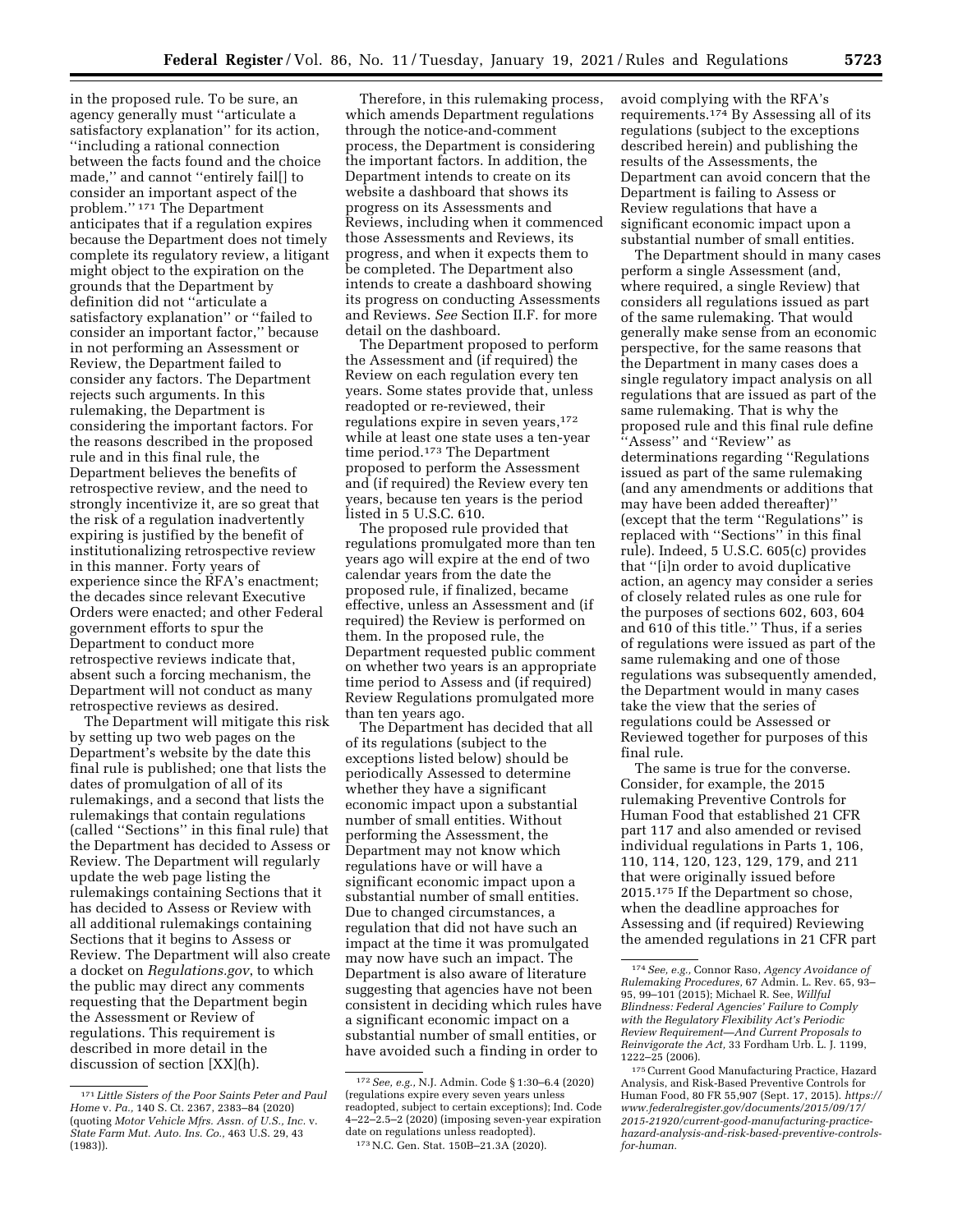106, the Department could, as part of the same Assessment or Review, also assess or review the other regulations that were amended in this rulemaking.

For regulations that were issued in coordination with another Agency, that function in concert with another Agency's regulations, or that have a specific, direct impact on regulations issued by another Federal agency, the proposed rule proposed that the Department would consult with that other Agency when undertaking the Assessment or Review, and consider the other Agency's views when considering the factors described in section [XX](d). An example of regulations that have a specific, direct impact on regulations issued by another Federal agency are the Department's ACA regulations concerning the operation of Exchanges that affect eligibility for the advance premium tax credit. Such regulations have a specific, direct impact on Department of the Treasury regulations.176

The Department's understanding is that the decisions based upon Reviews, including the amendment, repeal, or continuance of regulations without change, will constitute final agency action. First, the decisions will mark the consummation of the agency's decisionmaking process with respect to whether a regulation satisfies the criteria described in section [XX](d). Second, the decisions constitute action by which rights or obligations have been determined, or from which legal consequences will flow. This is because if the Review is not performed, the regulation would expire.177 Therefore, because the decisions based upon Reviews constitute final agency action, they must be performed in such a manner that they would withstand judicial review under the arbitrary and capricious standard.178

Similarly, if an Assessment concludes that a regulation does not have a significant economic impact upon a

178*See* 5 U.S.C. 704 (final agency action is reviewable); 5 U.S.C. 706 (a reviewing court shall hold unlawful and set aside agency action, findings, and conclusions found to be arbitrary, capricious, an abuse of discretion, or otherwise not in accordance with law).

substantial number of small entities, that would mark the consummation of the Department's decisionmaking process with respect to whether a Review must be performed on the regulation. Such an Assessment's findings would also constitute action by which rights or obligations have been determined, or from which legal consequences will flow, because if the Assessment is not performed, the regulation would expire. Therefore, Assessments must also be performed in such a manner that they would withstand judicial review under the arbitrary and capricious standard.

The Department proposed to perform the Assessment and (if required) the Review on each Regulation every ten years. Some states provide that, unless readopted or re-reviewed, their regulations expire in seven years,<sup>179</sup> while at least one state uses a ten-year time period.<sup>180</sup> The Department proposed to perform the Assessment and (if required) the Review every ten years, because ten years is the period listed in 5 U.S.C. 610. The Department has many regulations, some of which are complex, so having to perform the Assessment and Review more than once every ten years could unduly burden the Department and increase the likelihood that a Regulation inadvertently expires because it is not Assessed or Reviewed.

## Comments and Responses Regarding Section [XX](c)

HHS received the following comments on Section [XX](c) of the proposed rule.

*Comment:* Several commenters asked the Department to extend, from two years to five years, the timeframe for Assessment or Review of regulations that are over ten years old.

*Response:* The Department considered this comment, and has decided to make this change. Under this final rule, regulations that are more than ten years old when this final rule becomes effective shall expire if not Assessed and (if needed) Reviewed within five calendar years of the year that this final rule becomes effective. This will spread out the initial burden on the Department and provide the opportunity for more robust Assessments and Reviews. It also reduces any harm to reliance interests, since the public will now be on notice further in advance of the initial Assessment and Review deadlines.

*Comment:* Several commenters stated that the final rule should provide the Secretary with the authority to make

*Response:* HHS appreciates this comment and has decided to include within this final rule a provision that allows the Secretary—on a nondelegable basis—to extend on a onetime, case-by-case basis the automatic expiration date of a Section by one year. The Department shall promptly publish in the **Federal Register** any such determination by the Secretary to extend the expiration date.

*Comment:* A large number of commenters stated that the process established in the proposed rule could result in important regulations slipping through the cracks and expiring, which could have implications for other rules. These commenters stated that the Assessment and Review process established in the proposed rule would be complicated and time-consuming to put into practice, which could result in the automatic expiration of some regulations. A large number of commenters specifically mentioned regulations at 42 CFR 435.603, on which multiple insurance affordability programs, including Medicaid and CHIP, rely to determine financial eligibility using Modified Adjusted Gross Income (MAGI) methodologies. According to the commenters, the expiration of that regulation would allow programs to redefine MAGI household and income counting rules, with no standards, consistency, or accountability, which commenters fear could wreak havoc in HHS programs. Another commenter stated that if some critical regulations, such as the Medicare health and safety standards which provide a baseline for patient safety sunset, this could threaten patient safety. A large number of commenters suggested that safeguards be put in place to ensure that regulations that are critical to the operation of safety net providers do not simply expire because an Assessment or Review was not completed in time.

*Response:* HHS appreciates the theoretical possibility raised by these commenters that important regulations (such as MAGI methodologies or Medicare health and safety standards) could expire inadvertently. But as explained throughout the proposed rule and in this final rule, the Department intends to timely complete the required Assessments and Reviews. As noted in the proposed rule, as an additional safeguard, in the unlikely event it appears HHS has overlooked an impending deadline, interested members of the public can raise the need to Assess or Review specific regulation through public comment. As

<sup>176</sup>*See, e.g.,* 45 CFR 155.340 (regarding administration of advance payments of the premium tax credit and cost-sharing reductions and requiring the Exchange to comply with Treasury regulations).

<sup>177</sup>*See U.S. Army Corps of Engineers* v. *Hawkes Co., Inc.,* 136 S. Ct. 1807, 1813 (2016) (to have final agency action, ''First, the action must mark the consummation of the agency's decisionmaking process—it must not be of a merely tentative or interlocutory nature. And second, the action must be one by which rights or obligations have been determined, or from which legal consequences will flow'' (quoting *Bennett* v. *Spear,* 520 U.S. 154, 177– 78 (1997)).

<sup>179</sup> 85 FR 70,105. 180 *Id.* 

one-time, case-by-case exceptions to the automatic expiration of a rule.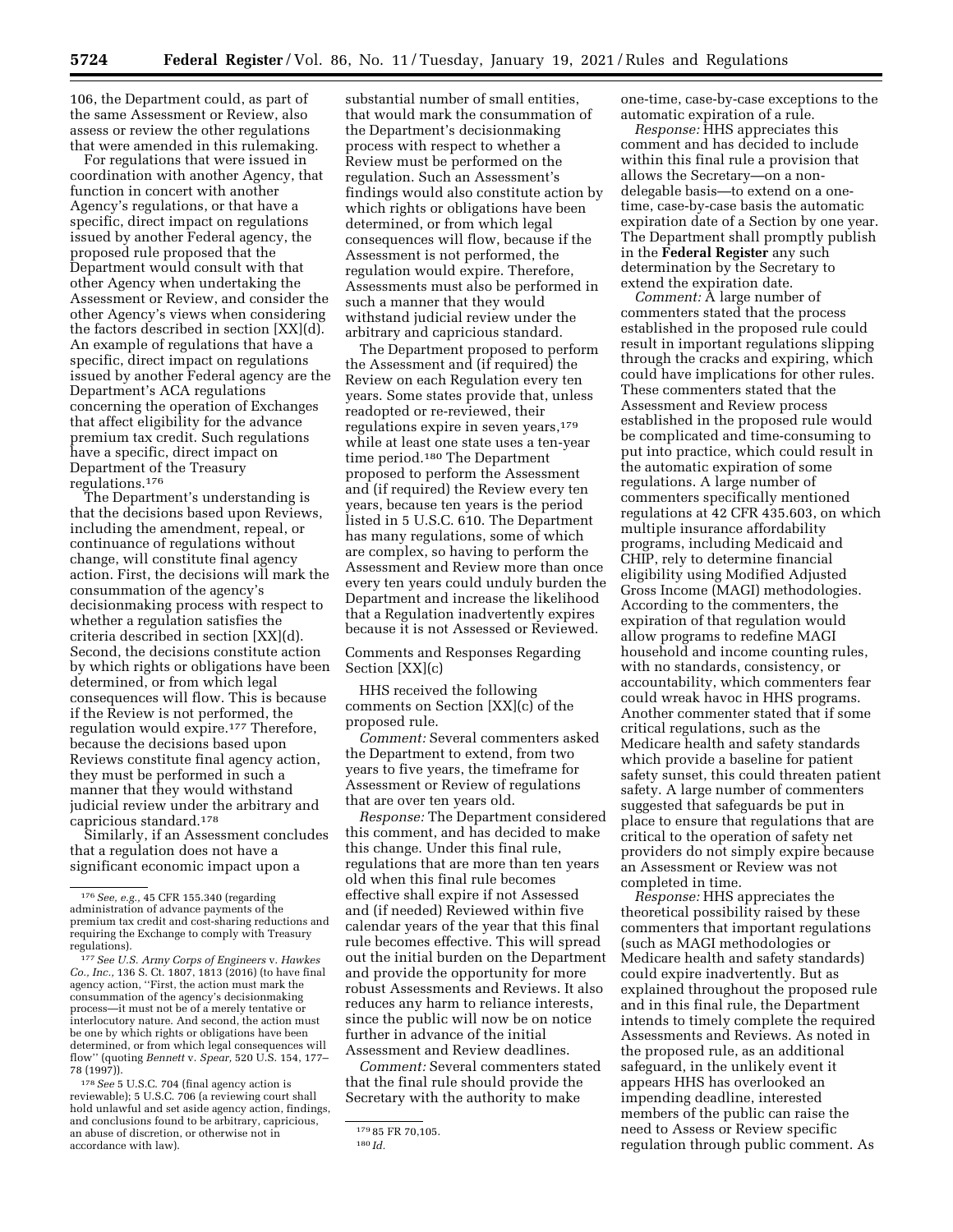an additional safeguard, the Department adds in this final rule that if, prior to the expiration of a Section, the Secretary makes a written determination that the public interest requires continuation of the Section in force beyond the date on which the Section would otherwise expire under this final rule, the Secretary may continue the Section in force one time for a period stated in the determination, which period shall not exceed one year.

*Comment:* Several commenters expressed concern about the precedent created by an automatic expiration date, which they believe could allow future administrations to reject regulations by simply letting them lapse. These commenters stated that this scenario would allow the Department to bypass the regulatory process and deprive the American people of the opportunity for comment and input.

*Response:* HHS respectfully disagrees that this is a significant enough risk to outweigh the tremendous benefits from retrospective review. The commenters' concerns assume a lack of good faith by future administrations. There would also likely be a tremendous public outcry if many beneficial regulations were permitted to expire.

This final rule does not bypass the regulatory process or deprive the American people of the opportunity for comment and input. In this rulemaking, the Department is going through the APA's ordinary notice-and-comment process. This final rule reflects that the Department accepted and considered over 500 public comments on the proposed rule. The Department also held a public hearing on the proposed rule and considered the comments made there in promulgating this final rule. In addition, this final rule institutionalizes an ongoing opportunity for public comment during this regulatory review process.

*Comment:* Several commenters stated that public harm could result from removing regulations that protect the public health and consumers. A few commenters suggested that the Assessments and Reviews conducted by the Department should specifically consider consumer protection.

*Response:* For the reasons explained in the preamble and regulatory impact analysis for this final rule, this final rule implements a process by which the Department will Assess and Review its regulations. HHS intends to undertake a careful Assessment, and (if necessary) Review of each regulation subject to this final rule to determine if the regulation should be continued without change, amended, or rescinded. HHS has no intention to rescind regulations that

appropriately protect the public health or consumers. Reviews will consider the factors described in 5 U.S.C. 610(b) (as well as whether the regulation complies with applicable law). These are the factors that Congress directed the Department to consider when periodically reviewing regulations that have a SEISNOSE. Considerations with respect to consumer protection will often be subsumed in this analysis.

*Comment:* A few commenters suggested that instead of the proposed timeframe for review, the Department should instead Review regulations on a rolling basis but not less than 10 years from the date of first promulgation or substantial amendment.

*Response:* HHS respectfully disagrees. Clear and specific deadlines are needed to ensure the efficacy of this rule and to secure robust retrospective review of agency regulations. Moreover, the commenters' suggestion that review occur no *less* than 10 years from the date of promulgation or substantial amendment is, in the Department's view, an undue time lapse. It threatens to leave long outdated and burdensome regulations in place for too long.

*Comment:* One commenter stated that the proposed timeline for reviewing regulations is inconsistent with the proposed rule's goal of reviewing regulations based on the likelihood of their obsolescence. This commenter stated that the proposed rule assumes that the passage of time increases the likelihood of regulatory obsolescence, but the proposed rule defines a Regulation's age based on the date on which it was originally promulgated, regardless of subsequent amendments. Therefore, some regulations that have been subsequently amended could reach their time for review earlier than regulations that were promulgated and never amended. For example, a Medicaid regulation first adopted in 1968 but revised repeatedly and as recently as 2020 would need to be Assessed, possibly Reviewed, and possibly revised again even though it was just amended.

This commenter said this timing is also incongruent with specific provisions in the RFA. The RFA defines a ''rule'' to include ''any rule for which the agency publishes a general notice of proposed rulemaking pursuant to section 553(b),'' which explicitly includes regulatory amendments. *See* 5 U.S.C. 553(b) and 551(5). The commenter stated that this statutory provision requires the proposed rule's ''clock'' for 10-year review to be reset based on the most recent regulatory amendment that went through APA notice and comment procedures.

*Response:* HHS respectfully disagrees. As an initial matter, 5 U.S.C. 610 refers to review ''within'' ten years; it does not foreclose reviewing regulations sooner. Second, this rule seeks to balance the desire to review older regulations first, while also specifying clear, easilyascertainable deadlines for Assessments and Reviews. It would be harder for the Department and the public to determine the Assessment and Review deadlines if the deadlines changed each time a regulation were amended. Providing that the ''clock'' begins to run from the year a Section was first promulgated is a reasonable way to balance these considerations. Tying deadlines to the amendments of Sections threatens to make the rule completely unwieldy leaving an open question of when certain parts of a rule are up for Assessment and Review.

Also, as explained in the proposed rule, if the Department is amending a regulation close in time to its ten-year Assessment or Review date, then the Department can conduct Assessment and Review alongside the amendment, thereby restarting the ten-year clock if it publishes the findings in the **Federal Register** in the manner specified in this final rule.181

#### Amendments to Section [XX](c)

After considering the public comments on the two year time period to Assess and (if required) Review regulations that are more than ten years old, the Department has decided to extend this time period to five calendar years after the year that this section first becomes effective. Furthermore, in this final rule the Department amends section [XX](c) to read "this chapter," rather than ''this title,'' as was used in the proposed rule. The Department makes this change to conform to the fact that this final rule amends certain chapters, rather than entire titles. The Department finalizes sections [XX]  $(c)(1)$ – $(2)$  as amended.

#### ii. Section [XX](c)(3)

After considering the public comments received on the proposed rule, the Department decided to add a new Section [XX](c)(3) to this final rule.

Section [XX](c)(3) states that if, prior to the expiration of a Section under paragraph (c)(1) of this section, the Secretary makes a written determination that the public interest requires continuation of the Section in force beyond the date on which the Section would otherwise expire under paragraph (c)(1), the Secretary may continue the Section in force one time

<sup>181</sup> 85 FR 70105.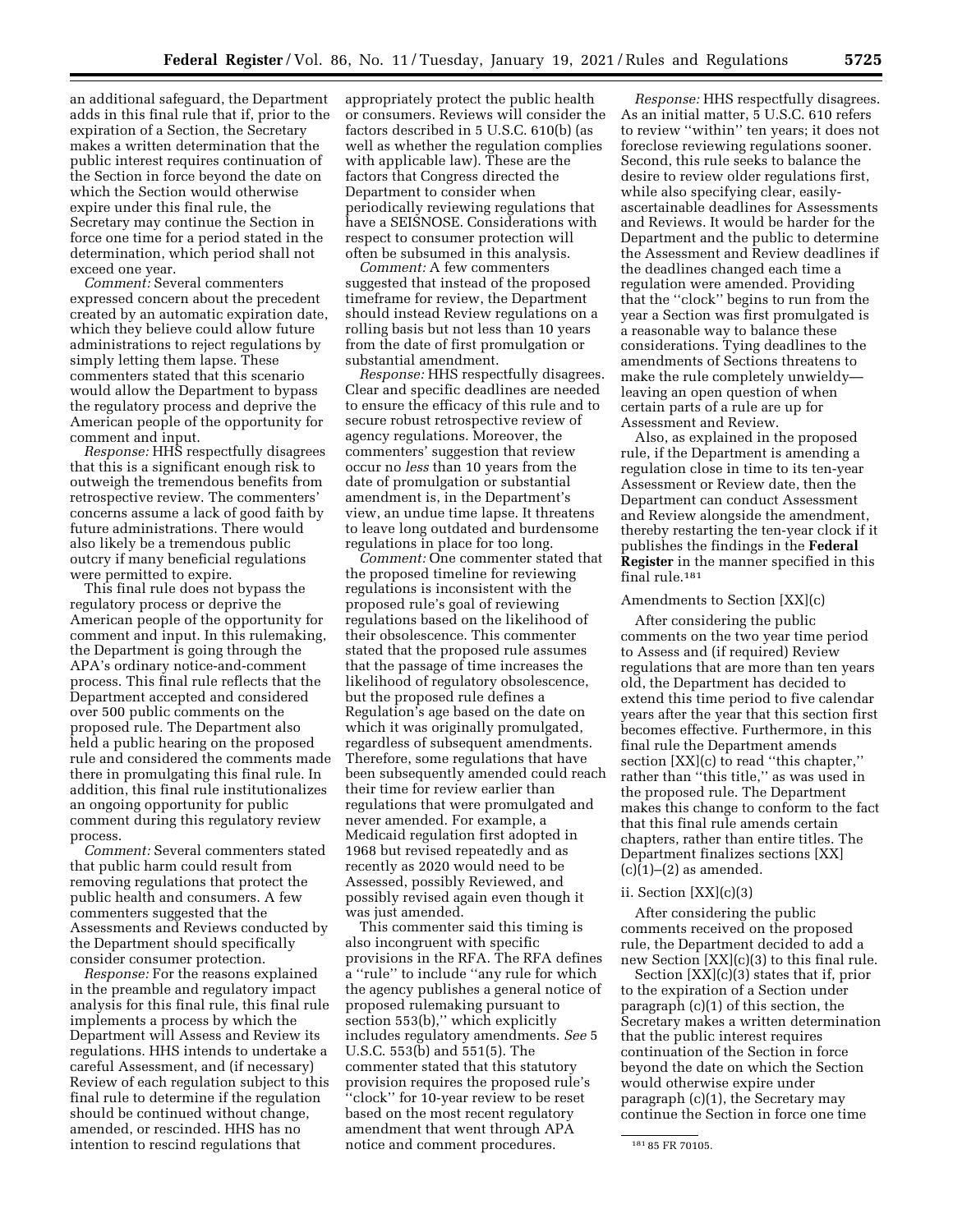for a period stated in the determination, which shall not exceed one calendar year. This final rule requires the Department to promptly publish any such written determination in the **Federal Register**. The authority of the Secretary to make this written determination is not delegable and may be exercised only by the Secretary or, when the office of the Secretary is vacant or the Secretary has become unable to perform the functions and duties of the office of the Secretary, by the individual acting as Secretary in accordance with the law. This provision, like other provisions of this final rule, is severable.

The Department adds this provision so that, if a pandemic, emergency, or other development arises that prevents the Department from timely Assessing or Reviewing certain Sections and the public interest requires their continuation, the Department can have additional time to Assess and (if needed) Review those Sections.

### A. Section [XX](d)

HHS proposed in Section [XX](d) of the proposed rule that the Department would be required to Review those Regulations that the Department Assesses have a significant economic impact upon a substantial number of small entities. In reviewing Regulations to minimize any significant economic impact of the Regulation on a substantial number of small entities in a manner consistent with the stated objectives of applicable statutes, the proposed rule stated that the Department's Review shall consider (1) the continued need for the Regulation, consideration of which shall include but not be limited to the extent to which the Regulation defines terms or sets standards used in or otherwise applicable to other Federal rules; (2) the nature of complaints or comments received concerning the Regulation from the public; (3) the complexity of the Regulation; (4) the extent to which the Regulation overlaps, duplicates or conflicts with other Federal rules, and, to the extent feasible, with State and local governmental rules; (5) the degree to which technology, economic conditions, or other factors have changed in the area affected by the regulation since the Regulation was promulgated or the last time the Regulation was Reviewed by the Department; (6) whether the Regulation complies with applicable law; and (7) other considerations as required by relevant executive orders and laws.

This largely mirrors the review described in 5 U.S.C. 610. It is also consistent with ACUS' recommendation

that agencies ''consider whether the [existing] regulations are accomplishing their intended purpose or whether they might, to the extent permitted by law, be modified, strengthened or eliminated in order to achieve statutory goals more faithfully, minimize compliance burdens on regulated entities, or more effectively confer regulatory benefits."<sup>182</sup> Prior to finalization, OIRA may review Reviews, including to coordinate inter-agency participation in the Review process where there are significant inter-agency equities or as otherwise appropriate.183 For example, when Assessing or Reviewing regulations that require Executive Order 12250 review and approval by the Attorney General, the Department will consult with the Department of Justice (DOJ) and provide a draft of the findings to DOJ well in advance of the Assessment or Review deadline, so that DOJ can review and approve prior to the publication of the findings. It may be appropriate for OIRA to coordinate this process.

Proposed section [XX](d) of the proposed rule provided that the Department shall consider the continued need for the Regulation, ''consideration of which shall include but not be limited to the extent to which the Regulation defines terms or sets standards used in or otherwise applicable to other Federal rules.'' The quoted phrase is not found in 5 U.S.C. 610, but the Department included it in the proposed rule to clarify that determining the continued need for a regulation includes determining the extent to which it defines terms or sets standards used in or otherwise applicable to other Federal rules. However, this was not meant to be the only factor the Department should consider when determining the continued need for a regulation. Under the proposed rule, the Department shall consider any factors that, for a particular regulation, are relevant to determining whether there is a continued need for the regulation.

In addition to this phrase, two factors listed in section [XX](d) of the proposed rule were not found in 5 U.S.C. 610. The first is that section [XX](d) of the proposed rule stated that the Review should take into account ''whether the Regulation complies with applicable

law.'' Since applicable law may have changed since a regulation was promulgated, the Department wants to ensure that its regulations are regularly reviewed to ensure that they comply with applicable law.

Second, section [XX](d) of the proposed rule stated that the Review should take into account ''other considerations as required by relevant executive orders and laws.'' The proposed rule stated that to the extent Executive Orders or laws enacted since the RFA require the Department to consider additional factors when performing retrospective review of particular regulations, the Department wishes to comply with those Executive Orders and laws. A recent Department of Transportation rule similarly required that agency, when periodically reviewing its regulations, to consider ''[o]ther considerations as required by relevant executive orders and laws.'' *See*  49 CFR 5.13(d)(2)(vi). Upon further consideration, the Department has decided not to finalize this seventh factor. First, this factor is not included in the RFA.184 Second, this factor is potentially unclear and could be open to multiple interpretations. Third, this final rule already requires the Department to consider whether the rulemaking complies with applicable law. Thus, the seventh factor is not only susceptible to multiple interpretations, but seems largely (if not entirely) subsumed by other factors in this final rule.

The Department anticipates that the Reviews would be similar to the section 610 analyses currently performed by agencies. The Reviews would benefit from real-world data and information gathered since the regulations were promulgated to potentially discern the impact of the regulation on small entities and on society more generally.

Section [XX](d) of the proposed rule requires that only regulations that have a significant economic impact upon a substantial number of small entities be Reviewed, because those are the regulations that 5 U.S.C. 610 requires agencies have a plan to periodically review.

#### Comments on Section [XX](d)

HHS received the following comments on Section [XX](d) of the proposed rule.

*Comment:* Several commenters suggested that HHS consult with trade

<sup>182</sup>Administrative Conference of the United States, Recommendation 2014–5, 79 Fed. App'x— Recommendations of the Administrative Conference of the United States, 79 FR 75114, 75117 (Dec. 17, 2014).

<sup>183</sup>OIRA may also coordinate inter-agency participation in the Assessment process where there are significant inter-agency equities or as otherwise appropriate.

<sup>184</sup>The RFA also does not include ''whether the Regulation complies with applicable law'' as a factor. But it seems uncontroversial to require the Department to consider whether its regulations comply with applicable law, and this phrase has a clear meaning.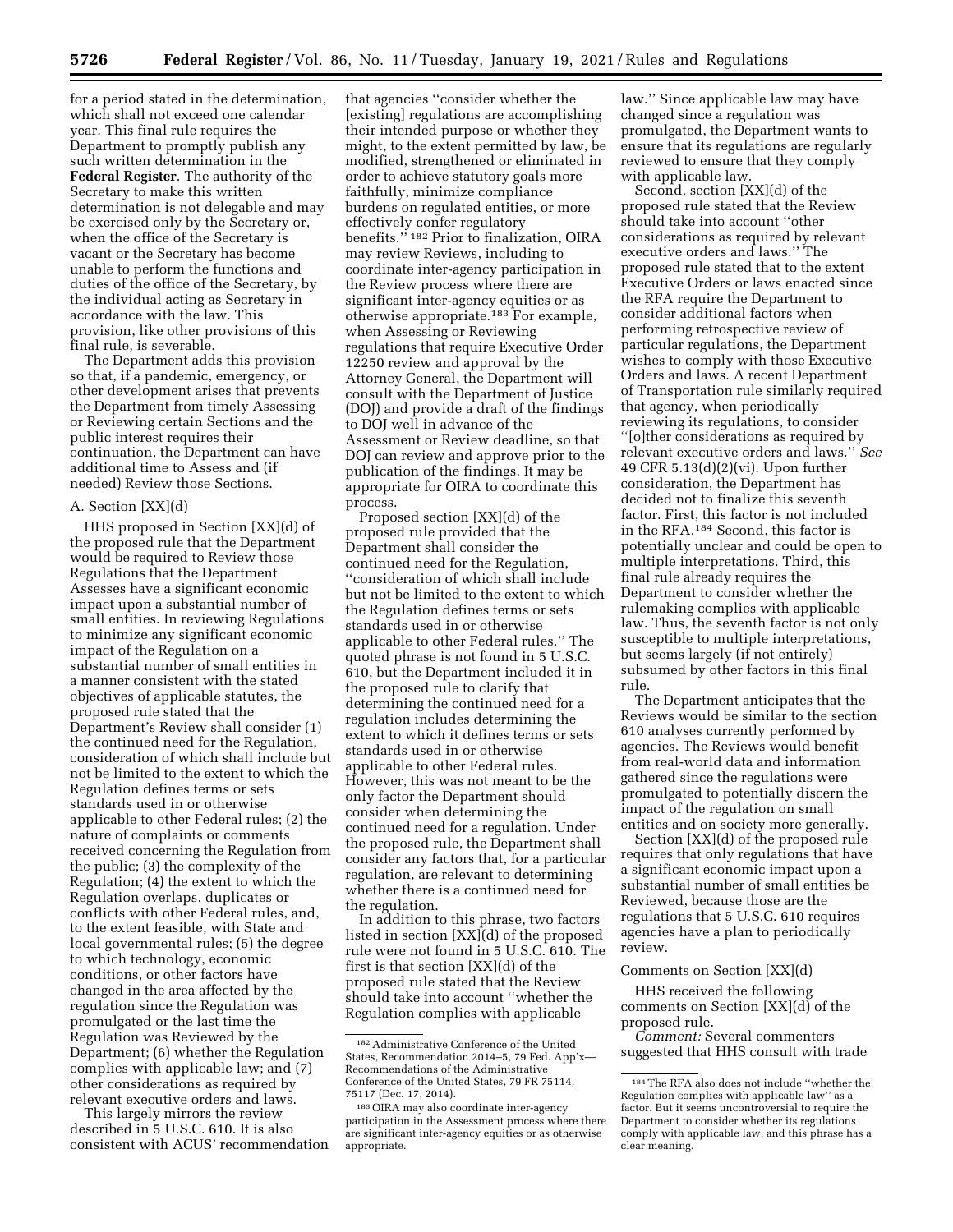groups and other specialty societies to consider the policy recommendations of providers and others in the healthcare industry to understand the implications of modifying or rescinding existing regulations. Some of these commenters brought up certain regulations for which they care deeply and would like to see rescinded or maintained.

*Response:* HHS appreciates these comments and wishes for the public to have the opportunity to provide meaningful feedback on regulatory changes that the Department may consider as it conducts its Assessments and Reviews. To achieve that goal, the proposed rule, as finalized, includes a process of soliciting robust public comments and feedback, which HHS will consider and incorporate into its Assessment and Review decisions. As stated in [XX](d)(2), ''[t]he nature of complaints or comments received concerning the Regulation from the public'' is one of the factors that the Department is required to consider under this rule when it conducts its Assessments and Reviews. HHS is committed to ensuring that the public has ample opportunity to opine on its regulations, and looks forward to thoughtfully considering public comments during the regulatory review process resulting from this final rule.

*Comment:* A few commenters stated that the Department's process for reviewing regulations that have a SEISNOSE was unclear from the proposed rule. These commenters asked that the Department provide at least one example of how factors would be considered and how HHS would conduct its decision-making process.

*Response:* Based in part on these comments, in this final rule the Department removes the final factor specified in the proposed rule (''other considerations as required by relevant executive orders and laws''). The Department does so because this factor's meaning could be unclear, it is not in the RFA, and it adds little beyond what is already more clearly stated in other factors, such as whether the rulemaking complies with applicable law. Beyond removing this factor, HHS respectfully declines to provide additional clarity within this final rule as to the exact contours of the Review process. As explained in the proposed rule, the Review takes into account factors that already exist under 5 U.S.C. 610(b), along with a consideration of whether the rulemaking complies with applicable law, a factor whose meaning is clear and uncontroversial. It is anticipated that the Review process will track the Department's and other agencies' past practice with respect to

Section 610 analyses. In particular, examples of Section 610 reviews conducted by the EPA are instructive on how the Department anticipates the five factors set forth in 5 U.S.C. 610(b) will be analyzed.<sup>185</sup> The Review decisionmaking process will be implemented in a manner appropriate for the regulation in question, including but not limited to input from subject-matter experts within the Department and the public.

*Comment:* A few commenters asked for clarification regarding the Department's decision-making process as to whether a regulation would be identified as requiring a rescission or amendment based on the factors provided. For example, if HHS were to identify overlap or duplication between a regulation under Review and other Federal regulations, how would HHS assess the factors to make a decision to rescind or amend? These commenters also asked for clarification on how the Department would determine that a regulation is duplicative.

*Response:* The factors specified in the final rule will be balanced, and a determination as to whether to amend or rescind a Section will be made on a case-by-case basis. No one factor by itself is dispositive (unless the Section does not comply with applicable law). The balancing of a series of considerations, sometimes complex and wide-ranging, is inherent in the Department's policy-making functions, even beyond the context of the Review process set out in this final rule. In the prior comment, the Department provided examples of how the Reviews will consider the relevant factors. The concept of regulatory duplication, which has been in the RFA, 5 U.S.C. 610(b)(4) for over forty years, is largely self-explanatory. A regulation may be considered duplicative, if, for instance, it serves the same function or overlaps with another regulation.<sup>186</sup> Amending or rescinding duplicative regulations

186 *Duplicative,* Black's Law Dictionary (11th ed. 2019) (defining ''duplicative'' as ''Having or characterized by having overlapping content,

can reduce complexity and regulatory burden.

*Comment:* Some commenters asked HHS to clarify how it would consider public comments about a regulation, and whether there would be numerical or content benchmarks that HHS would use to guide its decision-making regarding the public feedback it receives.

*Response:* The Department will create dockets on *Regulations.gov* for its Assessments and Reviews, and the public may submit comments to those dockets in the same manner as it can submit comments on notices of proposed rulemaking. The Department's Reviews will be holistic and consider the five factors specified in 5 U.S.C. 610(b), as well as compliance with applicable law. No one factor by itself is dispositive (unless the Section does not comply with applicable law). The weight that the Department gives to comments will be a case-by-case determination. For example, fifty complaints about a major rule that also had 500 supportive comments might not counsel in favor of amending or rescinding the rule. But fifty complaints about a rule that had no comments supporting it might weigh in favor of amendment or rescission, particularly if the other section 610 factors do not counsel strongly in favor of continuing the regulation without change. The public-comment process, and how much weight to give to various comments, is familiar to the Department and the public from the many instances of public comment on Department policymaking actions. A similar standard will be applied here.

Accordingly, the Department finalizes section [XX](d) of the proposed rule as proposed, except that it removes (d)(7), which proposed that Reviews consider ''[o]ther considerations as required by relevant executive orders and laws.'' Moreover, in the finalized section [XX](d), the Department replaces the term ''Regulation'' with ''rulemaking.'' This is in response to comments previously discussed expressing concerning about potential ambiguity caused by the use of the term ''Regulation.'' This change is also made to conform section [XX](d) to the fact that ''Reviews'' are defined as determinations as to ''whether Sections 187 that were issued as part of the same rulemaking (and any amendments or additions that may have been issued thereafter)'' should be continued without change, amended, or rescinded. Reviews are therefore not of individuals sections but of the sections

<sup>185</sup>*See Results of EPA's Section 610 Review of the Final Rule for Control of Emissions of Air Pollution from Nonroad Diesel Engines and Fuel,* EPA Off. of Transp. & Quality (Sept. 2014), *[https://](https://www.regulations.gov/document?D=EPA-HQ-OAR-2013-0642-0003) [www.regulations.gov/document?D=EPA-HQ-OAR-](https://www.regulations.gov/document?D=EPA-HQ-OAR-2013-0642-0003)[2013-0642-0003;](https://www.regulations.gov/document?D=EPA-HQ-OAR-2013-0642-0003) Regulatory Flexibility Act Section 610 Review of the National Pollutant Discharge Elimination System (NPDES) Permit Regulation and Effluent Limitation Guidelines and Standards for Concentrated Animal Feeding Operations (CAFOs),*  EPA Off. of Water (June 3, 2014), *[https://](https://www.regulations.gov/document?D=EPA-HQ-OW-2012-0813-0216) [www.regulations.gov/document?D=EPA-HQ-OW-](https://www.regulations.gov/document?D=EPA-HQ-OW-2012-0813-0216)[2012-0813-0216;](https://www.regulations.gov/document?D=EPA-HQ-OW-2012-0813-0216) Results of EPA's Section 610 Review of the Final Rule for Lead; Renovation, Repair, and Painting Program, EPA Off. of Pollution Prevention and Toxics* (Apr. (April 2018), *[https://](https://www.regulations.gov/document?D=EPA-HQ-OPPT-2016-0126-0019)  [www.regulations.gov/document?D=EPA-HQ-OPPT-](https://www.regulations.gov/document?D=EPA-HQ-OPPT-2016-0126-0019)[2016-0126-0019.](https://www.regulations.gov/document?D=EPA-HQ-OPPT-2016-0126-0019)* 

<sup>&</sup>lt;sup>187</sup> "Regulations" in the proposed rule.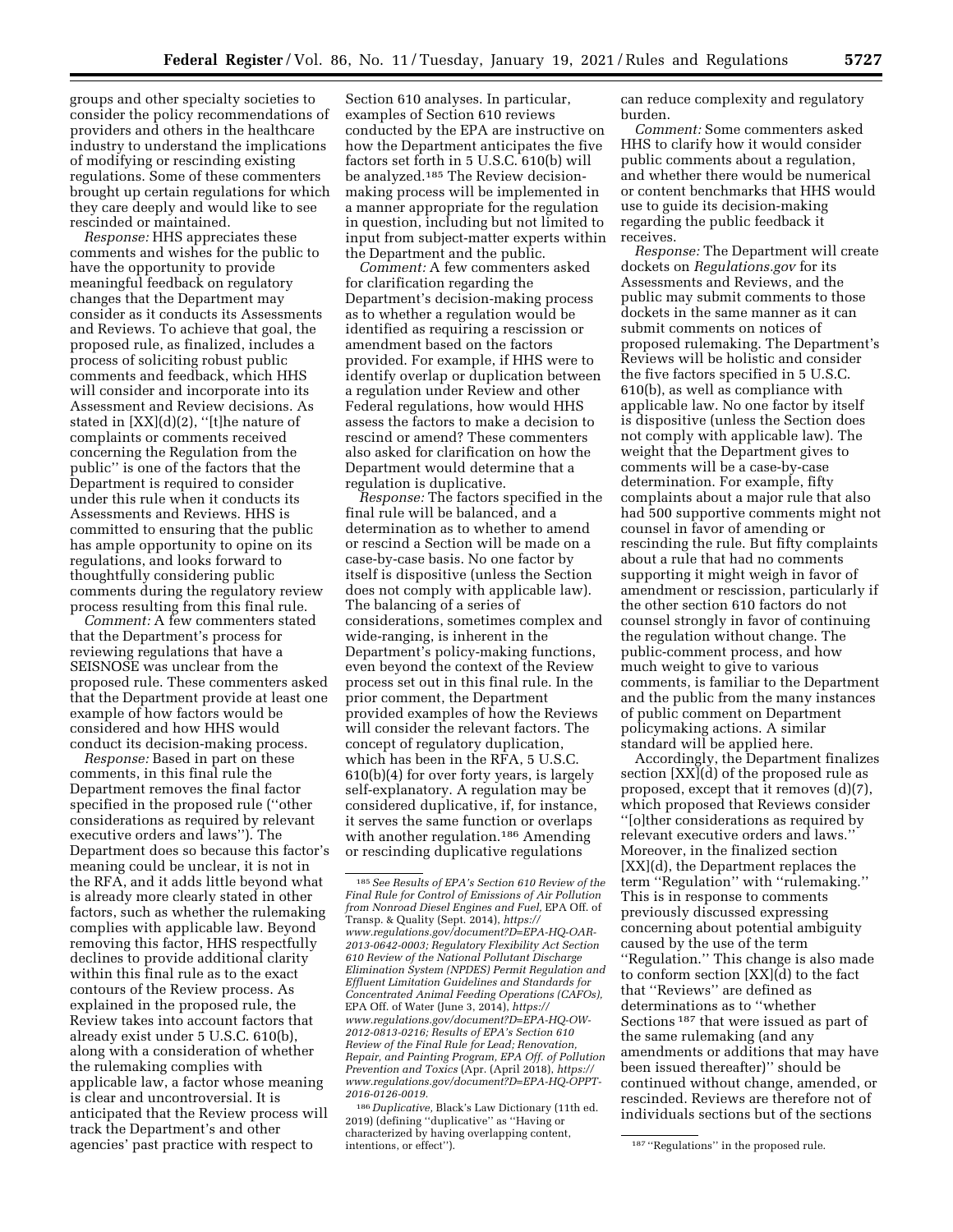issued as part of the same rulemaking. Thus, this revision to section [XX](d) is made for clarity but is not a substantive change from the proposed rule.

### Section [XX](e)

In the proposed rule, HHS proposed that if the Review concludes that a Regulation should be amended or rescinded, the Department shall have two years from the date that the findings of the Review are published in the **Federal Register** pursuant to paragraph (f) to amend or rescind the Regulation. The proposed rule further stated that if the Secretary determines that completion of the amendment or rescission is not feasible by the established date, he shall so certify in a statement published in the **Federal Register** and may extend the completion date by one year at a time for a total of not more than five years.

The Department included this provision in the proposed rule because, if the Review concludes that a Regulation should be amended or rescinded, the Regulation should in fact be amended or rescinded. The Department believes that two years will generally be an adequate amount of time to amend or rescind a Regulation, since the Department will have already conducted a Review of the Regulation. In circumstances where amendment is not feasible within that time period, the proposed rule stated that the Secretary could so certify in a statement published in the **Federal Register** and extend the completion date by one year at a time for a total of not more than five years.

As stated in the proposed rule, when the Review determines that a regulation should be amended or rescinded, the Department would, on a case-by-case basis as appropriate, use enforcement discretion to not enforce the regulation or a portion of the regulation until it is amended or rescinded. This is because in many cases the Department would not want to enforce regulations (or portions of regulations) that it determines should be amended or rescinded. The Department noted that enforcing a regulation deemed to require amendment or rescission in some cases raises concerns about whether such enforcement is arbitrary and capricious. Continuing to enforce the regulation (or portions thereof) would arguably ''run[ ] counter to the evidence before the agency.'' 188

## Comments on Section [XX](e)

HHS received the following comments on Section [XX](e) of the proposed rule.

*Comment:* Some commenters stated that the Department should limit the length of time for amending or rescinding a Regulation from two years with three one-year extensions for a total of not more than five years to two years with the possibility to extend for one year (for a total of not more than three years). One commenter also stated that the current text is ambiguous as to whether it is a maximum of five years (two years plus three one-year extensions) or a maximum of seven years (two years plus five one-year extensions).

*Response:* HHS appreciates these comments and, in this final rule, modifies the rule's text to clarify that, if a Review concludes that a Section should be amended or rescinded, the maximum time for amending or rescinding the Section (including all possible extensions) is five years. That is, there is a two-year period to amend or rescind, which can be extended no more than three times for one year each time.

The Department believes the two-year default period is appropriate and declines to further limit the number of possible extensions. If the Department concludes that a regulation should be amended or rescinded, it does not want to unduly delay doing so. The Department believes that two years will generally be an adequate amount of time to amend or rescind such regulations, since the Department has already Reviewed them. However, given the complexity of some Department regulations and competing priorities, in some circumstances it may not be feasible to amend or rescind a regulation within two years. In circumstances where amendment or rescission is not feasible within that time period, the Secretary can so certify in a statement published in the **Federal Register** and extend the completion date by one year at a time no more than three times, for a total of not more than five years (inclusive of the initial two-year period).

Accordingly, after considering the public comments, the Department chose to clarify the language in section [XX](e) of the proposed rule with respect to the time period for extension of the completion of an amendment or rescission. Where the proposed rule stated that the Secretary ''may extend the completion date by one year at a time for a total of not more than five years,'' the final rule clarifies that the Secretary ''may extend the completion

date by one year at a time, *no more than three times,* for a total of not more than five years *(inclusive of the initial twoyear period)*'' (emphasis added). This change does not alter the time period for extending the completion date of an amendment or rescission, but HHS believes that this language clarifies the length of time that the completion may be extended. The Department finalizes Section [XX](e) of the proposed rule, with this clarifying language.

### Section [XX](f)

Section [XX](f) of the proposed rule provided that the results of all Assessments and Reviews conducted in a calendar year, including the full underlying analyses and data used to support the results (subject to any applicable privilege, protections for confidential business information, or explicit legal prohibition on disclosure), shall be published in a single document in the **Federal Register** during that calendar year. The proposed rule stated that the document shall be organized in a manner that enables both the Department and the public to readily determine which Assessments and Reviews were conducted during that calendar year. It further proposed that the document shall also specify the year by which the next Assessment (and, if required, the next Review) of the Regulation shall be completed.

The Department included this requirement in the proposed rule so that both the Department and the public could readily know which Regulations were Assessed and Reviewed each year. If Assessments and Reviews were published in disparate places throughout the year, it could become extraordinarily difficult for both the Department and the public to know which Regulations were Assessed and Reviewed each year. Section [XX](f) was proposed to enable both the Department and the public to look in one place to know which Assessments and Reviews were conducted each calendar year, and know the findings of those Assessments and Reviews.

The proposed rule stated that when publishing the findings of an Assessment or Review, the Department should include the full underlying analyses and data used to support the results, subject to any applicable privilege, protections for confidential business information, or explicit prohibition on disclosure. This will increase transparency and permit the public to see how the Department reached its conclusion. By requiring publication of the Reviews and the underlying analyses and data, the Department also incorporated ACUS'

<sup>188</sup> *Motor Vehicle Mfrs. Ass'n of U.S., Inc.* v. *State Farm Mut. Auto. Ins. Co.,* 463 U.S. 29, 43 (1983).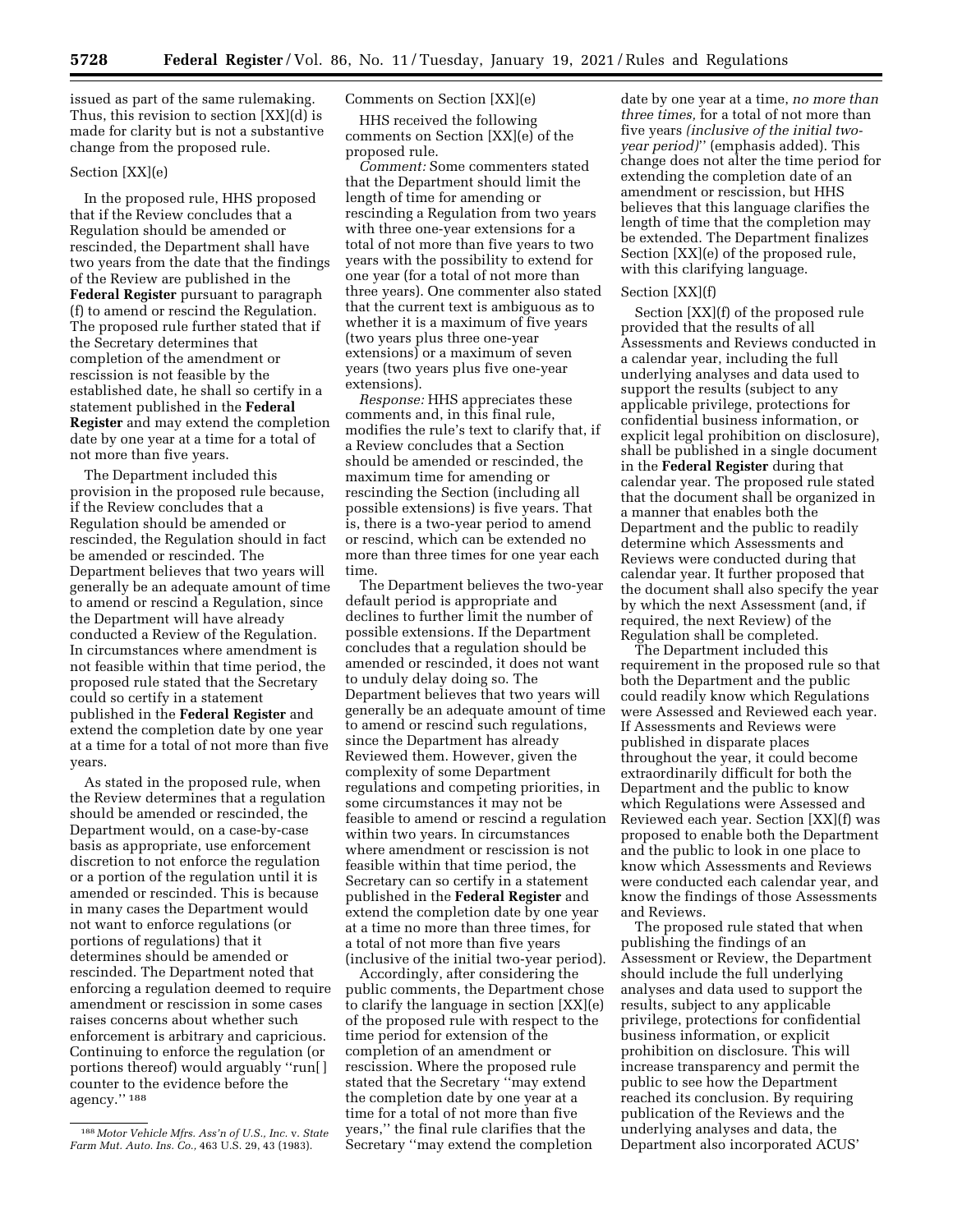suggestion that ''[a]gencies should disclose relevant data concerning their retrospective analyses'' so as to ''allow private parties to recreate the agency's work and to run additional analyses concerning existing rules' effectiveness.'' 189 The Department does not believe that the deliberative process privilege would generally bar disclosing the final underlying analyses and data referred to in section [XX](f).190

Section [XX](f) of the proposed rule also provides that the document published in the **Federal Register** shall specify the year by which the next Assessment (and, if required, the next Review) of the Regulation shall be completed. This can be particularly helpful if the Department conducts an Assessment or Review of a Regulation prior to the deadline year.

### Comments on Section [XX](f)

HHS received the following comments on Section [XX](f) of the proposed rule.

*Comment:* A few commenters suggested that the results of each Assessment and Review should be published separately in the **Federal Register** as they are completed, with a title clearly identifying the affected regulation and the Department's responses to the public comments received.

*Response:* HHS respectfully disagrees that the results should be published on a rolling basis. Announcing the results of all Assessments and Reviews within a single document makes it easier for the public (and the Department) to determine (1) which Sections were Assessed and Reviewed, (2) the dates by which they were Assessed and Reviewed, and (3) when they next need to be Assessed and (if needed) Reviewed. Interested parties need only refer to a single source of information for a given year. Publishing all Assessments and Reviews for a given year in a single document also reduces the risk that a Section will inadvertently expire.

The commenters' concerns about the Reviews including the Department's responses to public comments was already addressed in the proposed rule. Section [XX](d) of the proposed rule directed the agency to consider, as part of Reviews, ''the nature of complaints or comments received concerning the Regulation from the public.'' And the document published in the **Federal Register** shall include the ''full underlying analyses and data used to support the results (subject to any applicable privilege, protections for confidential business information, or explicit legal prohibition on disclosure.'' Section [XX](d)'s requirement to consider the nature of complaints or comments only applies to Reviews, not Assessments. Assessments are preliminary determinations that only focus on whether a rule making has a SEISNOSE, and do not require as extensive an analysis as Reviews. If the Department receives comments during the Assessment process, it would endeavor to take them into account in determining whether a rule making has a SEISNOSE. Moreover, as the proposed rule proposed,191 the document published in the **Federal Register** will be organized in a manner that enables both the Department and the public to readily determine which Assessments and Reviews were conducted during each calendar year.

*Comment:* Some commenters stated that the Department should commit to publishing results of Reviews as they are completed, or on no less than a monthly basis, so that the interested public can truly contemplate each regulation now in question.

*Response:* The Department intends to publish the results of the Assessments and Reviews in the dockets for the applicable regulations. However, as compared to publishing Assessments and Reviews in the **Federal Register** on a rolling basis, announcing the results of all Assessments and Reviews within a single document makes it easier for the public (and the Department) to determine (1) which Sections were Assessed and Reviewed, (2) the dates by which they were Assessed and Reviewed, and (3) when they next need to be Assessed and (if needed) Reviewed. Interested parties need only refer to a single source of information for a given year. Publishing all Assessments and Reviews for a given year in a single document also reduces the risk that a Section will inadvertently expire. The Department will announce on a periodic basis when it has

commenced the process of performing an Assessment or Review.

*Comment:* A few commenters asked what role the Office of Information and Regulatory Affairs (OIRA) within the Office of Management and Budget (OMB) would have in reviewing the reports, and any proposed revisions to standing regulations.

*Response:* As noted in the proposed rule, ''Prior to finalization, OIRA may review Reviews, including to coordinate inter-agency participation in the Review process where there are significant inter-agency equities or as otherwise appropriate.'' 192

Accordingly, after considering the public comments, HHS finalizes section [XX](f) as proposed.

### Section [XX](g)

HHS proposed in Section [XX](g) of the proposed rule that paragraph (c) of the proposed rule would not apply to Regulations that are prescribed by Federal law, such that the Department exercises no discretion as to whether to promulgate the Regulation and as to what is prescribed by the Regulation. For such Regulations that are adopted after the effective date of this section, the proposed rule stated that the Federal law described shall be cited in the notice of adoption. Section [XX](g) of the proposed rule also provided that paragraph (c) of the proposed rule would not apply to (1) Regulations whose expiration pursuant to this section would violate any other Federal law; (2) this section; (3) Regulations that involve a military or foreign affairs function of the United States; (4) Regulations addressed solely to internal agency management or personnel matters; (5) Regulations related solely to Federal Government procurement; and (6) Regulations that were issued jointly with other Federal agencies, or that were issued in consultation with other agencies because of a legal requirement to consult with that other agency.

Section[XX](g)(1) of the proposed rule excepted Regulations that are prescribed by Federal law, such that the Department exercises no discretion as to whether to promulgate the Regulation and as to what is prescribed by the Regulation. This is only the case in rare circumstances. Because the Department lacks discretion over what is contained in these Regulations and cannot rescind them, they are exempted from section [XX](c). For such Regulations that are promulgated after the effective date of this final rule, the Department shall describe in the Regulation's notice of adoption the Federal law that results in

<sup>189</sup> 79 FR 75114, 75117 (Dec. 17, 2014); *see also*  Exec. Order 13563, Sec. 6(a) (Jan. 18, 2011) (''retrospective analyses, including supporting data, should be released online whenever possible" Although this final rule incorporates several ACUS' recommendations, it does not incorporate all of them. This final rule does not set forth a prioritization scheme, although the Department intends to subsequently set forth a schedule for conducting Assessments and Reviews.

<sup>190</sup>*See, e.g., Coastal States Gas Corp.* v. *Dep't of Energy,* 617 F.2d 854, 866 (D.C. Cir. 1980) (''[E]ven if the document is predecisional at the time it is prepared, it can lose that status if it is adopted, formally or informally, as the agency position on an issue or is used by the agency in its dealings with

<sup>&</sup>lt;sup>191</sup> See, e.g., 85 FR 70121. <sup>192</sup> 85 FR 70108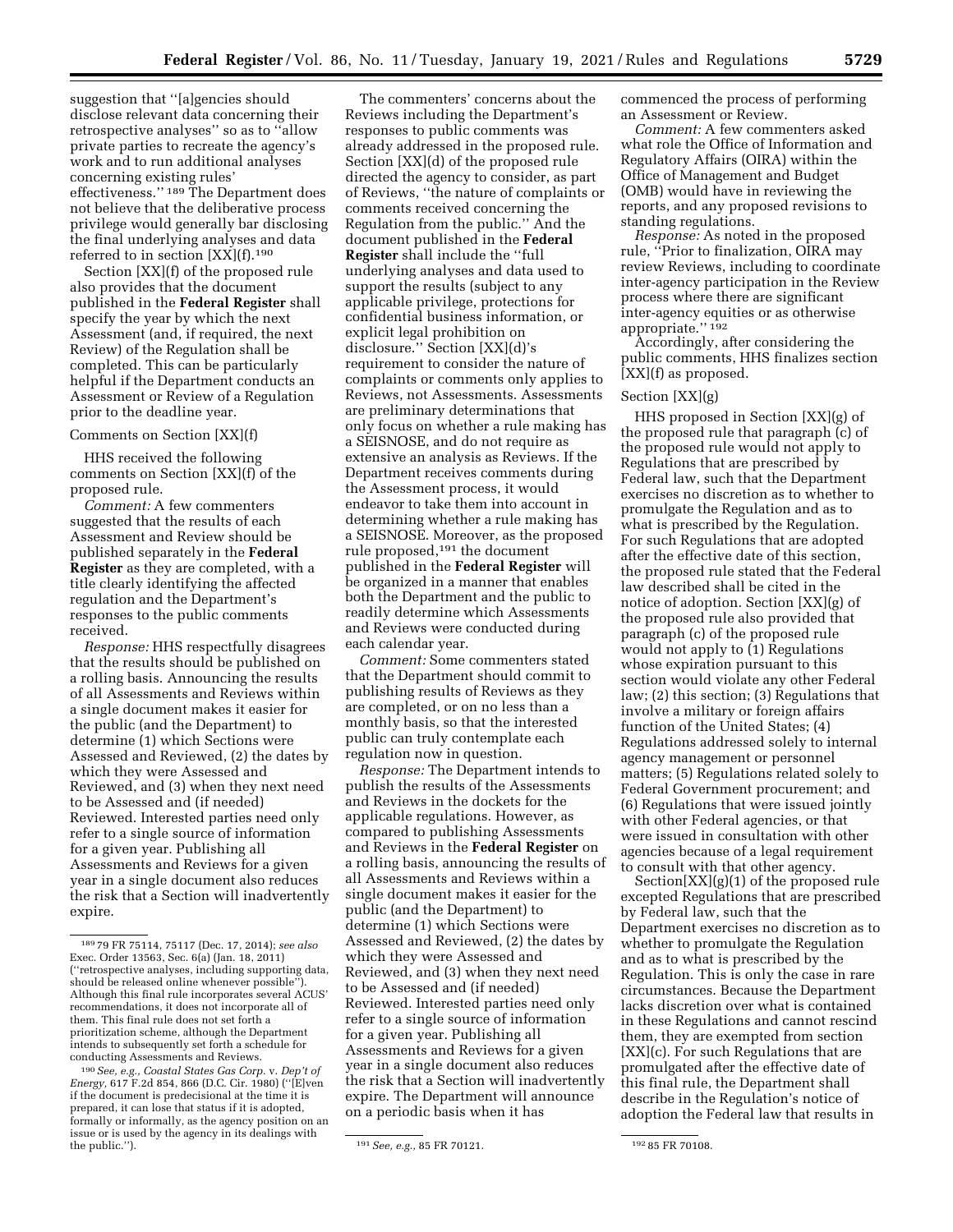the Department having no discretion as to whether to promulgate the Regulation and what is prescribed by the Regulation. The proposed rule included this requirement so the public has notice that such Regulations are exempt from section [XX](c).

Section [XX](g) of the proposed rule likewise also exempted from section [XX](c) any Regulation whose expiration pursuant to this section would violate any other Federal law. The exceptions listed in sections [XX](g)(1) and [XX](g)(2) of the proposed rule are not satisfied simply because the statutory authority for the regulation provides that the Secretary ''shall'' prescribe regulations. For example, section 804(b) of the Federal Food Drug & Cosmetic Act, 21 U.S.C. 384(b), provides that the ''Secretary, after consultation with the United States Trade Representative and the Commissioner of U.S. Customs and Border Protection, *shall* promulgate regulations permitting pharmacists and wholesalers to import prescription drugs from Canada into the United States'' (emphasis added). However, although the statute was enacted in 2003, as of January 1, 2020 the Department had not issued any regulations implementing it, indicating the Department's view that section 804(b) did not require the Department to issue regulations. Similarly, Section 1102 of the Social Security Act, 42 U.S.C. 1302, provides that the Secretary ''*shall* make and publish such rules and regulations, not inconsistent with this Act, as may be necessary to the efficient administration of the functions with which [he] is charged under this Act'' (emphasis added). But the Department does not believe every regulation promulgated pursuant to section 1102 is required to have been issued, or that it would violate Federal law to rescind such regulations.

Section [XX](g) of the proposed rule also exempted the proposed rule from section [XX](c). Assuming that no rules expire due to lack of Assessment or Review, the proposed rule stated that this rule cannot, absent other actions, directly impose on the public costs that exceed benefits, since the proposed rule merely would require the Department to periodically Assess and, in some cases, Review its Regulations. Only the failure to perform an Assessment or Review in the future could theoretically impose on the public costs that exceed benefits (assuming expired Regulations were on balance benefiting the public). The proposed rule stated that it would improve the Department's regulations by requiring the Department to evaluate the impact of its regulations and amend or rescind those regulations with a

significant economic impact upon a substantial number of small entities that the Department determines should be amended or rescinded. Therefore, the rationale for periodic review would not apply to the proposed rule to the extent it applies to other Department regulations. The Department realizes that certain members of the regulated community might rely on particular regulations, but the Department proposed that it would take that into account when performing Assessments and Reviews. The Department proposed that it would only determine that a regulation should be amended or rescinded if the regulation's burdens outweigh these reliance interests and the other benefits of the regulation or if other factors, such as a change in law, might compel amendment or rescission. The Department stated in the proposed rule that it does not intend to avoid Assessing or, if required, Reviewing any regulation and does not anticipate that an important regulation would expire due to failure to Assess or Review it. Accordingly, the Department proposed to exempt the proposed rule from Section [XX](c).

The Department also proposed in Section [XX](g) of the proposed rule to exempt Regulations that involve a military or foreign affairs function of the United States. For purposes of the proposed rule (as well as in this final rule), ''a military or foreign affairs function of the United States'' has the same meaning as that phrase has under 5 U.S.C. 553(a). Regulations that involve a military or foreign affairs function of the United States were exempted from the proposed rule for the same reasons that Congress exempted them from the requirements of 5 U.S.C. 553.

Section [XX](g) of the proposed rule also exempted Regulations addressed solely to internal agency management or personnel matters and Regulations related solely to Federal Government procurement. Because such Regulations do not directly impact the public, the rationale for retrospective review is weaker with respect to these Regulations.

The portion of the proposed rule applying to Title 42 also exempted 42 CFR 1001.952 from expiration. 42 CFR 1001.952 provides a safe harbor for various payment and business practices that, although they potentially implicate the Federal anti-kickback statute, are not treated as offenses under the statute. The Department proposed to exempt this regulation because it was concerned that certain otherwise permissible behavior could become criminal simply because the Department did not Review this Regulation. The portion of the

proposed rule applying to Title 42 also exempted 42 CFR part 73. 42 U.S.C. 262a provides that, with respect to Part 73, the ''Secretary shall review and republish [a list of certain biological agents and toxins] biennially, or more often as needed, and shall by regulation revise the list as necessary in accordance with such paragraph.'' Since those regulations are already being reviewed biennially, there was no need for the proposed rule to apply to 42 CFR part 73. Similarly, the portion of the proposed rule applying to Title 42 also exempted the annual Medicare Part A and Part B payment methodology update rules. Since these rules are amended annually, it does not make sense to Review them every ten years. Lastly, the portion of the proposed applying to Title 42 also exempted 42 CFR 100.3, since the statutory basis for this regulation provides that it cannot be amended unless (1) a proposed regulation is provided to the Advisory Committee on Childhood Vaccines (ACCV) and the ACCV is provided at least 90 days to make recommendations and comments, and (2) there is subsequently a 180-day public comment period. *See* 42 U.S.C. 300aa–14(c). For these reasons, these regulations are also exempted from this final rule.

Section [XX](g) of the proposed rule also exempted any Regulations that were issued jointly with other Federal agencies, or that were issued in consultation with other agencies because of a legal requirement to consult with that other agency. This is because the Department cannot on its own rescind or amend a Regulation issued jointly with another Federal agency. An example of regulations issued with other agencies because of a legal requirement to consult with those other agencies are the regulations issued jointly by the Department and the Departments of Labor and the Treasury in accordance with section 104 of the Health Insurance Portability and Accountability Act (HIPAA). This provision directs the Secretaries of HHS, Labor and the Treasury to ensure that regulations issued pursuant to provisions where the Secretaries share interpretive jurisdiction (which includes many of the provisions in Title XXVII of the Public Health Service (PHS) Act) are administered to have the same effect at all times.<sup>193</sup> An example of jointly-issued regulations are regulations governing State innovation waivers under section 1332 of the

<sup>193</sup>*See* Health Insurance Portability and Accountability Act of 1996, Public Law 104–191, 110 Stat. 1936 (1996).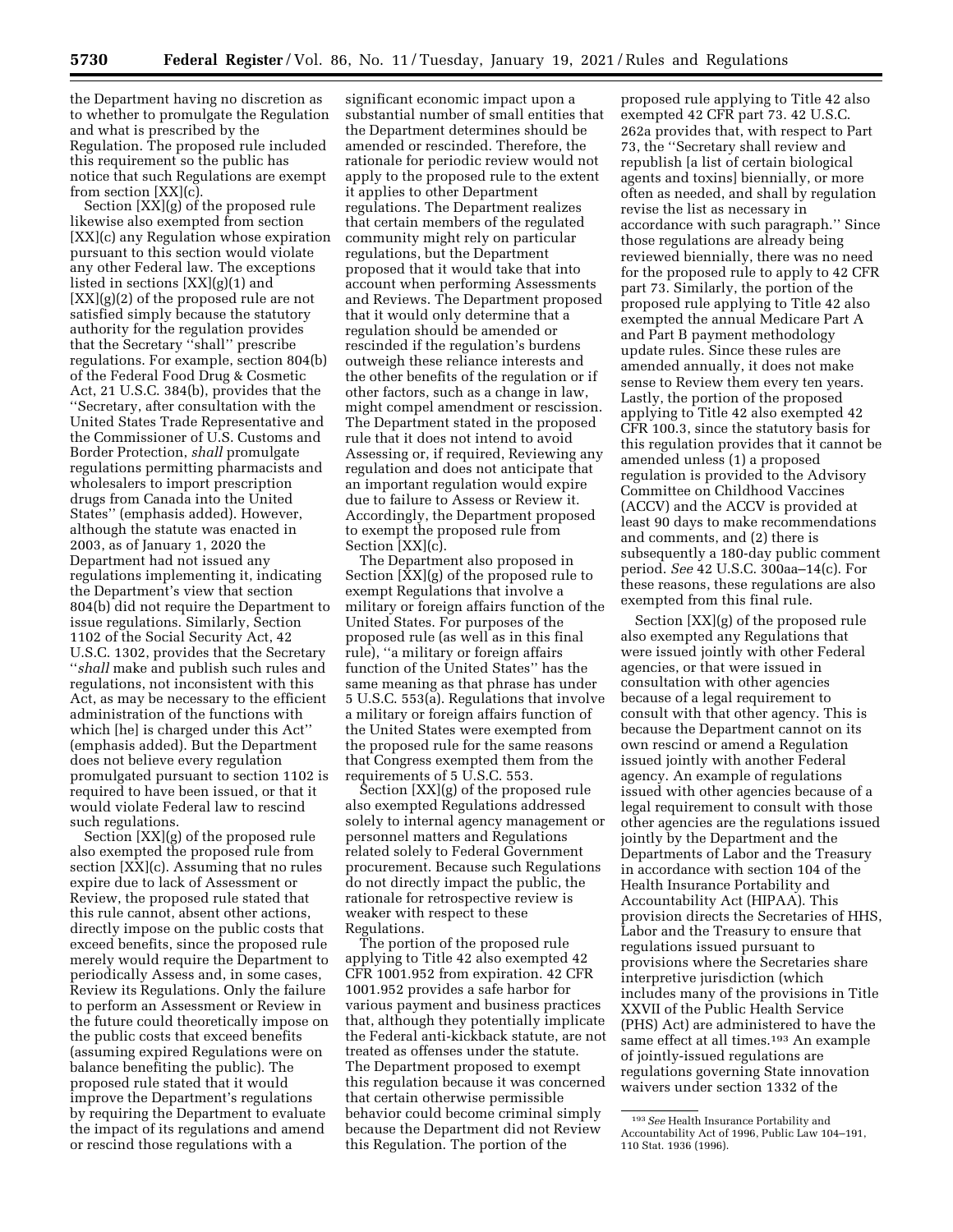Patient Protection and the Affordable Care Act.194

The Department retains these exemptions for the reasons discussed in the proposed rule. For the reasons discussed below, this final rule also exempts certain other regulations from this final rule.

### Comments on Section [XX](g)

HHS received the following comments on Section [XX](g) of the proposed rule.

*Comment:* Several commenters asked for further clarity on the proposed exemptions from the proposed rule. These commenters stated that it is unclear how the public would know which regulations are eligible for an exemption under the proposed rule. They suggested that the Department may be interpreting ''Regulations that are prescribed by Federal law, such that the Department exercises no discretion as to whether to promulgate the Regulation and as to what is prescribed in the Regulation'' very narrowly, because the proposed rule stated that it is ''rare'' that the Department has ''no discretion as to whether to promulgate [a] regulation and what is prescribed by the regulation.'' 195 These commenters stated that the examples given in the proposed rule were insufficient and open to interpretation, and members of the public should not be expected to be able to conduct their own statutory analysis. Some commenters specifically asked for at least one example of a regulation that would be exempted under this rule. Commenters also asked for examples of regulations that ''were issued in consultation with other agencies because of a legal requirement to consult with that other agency.''

*Response:* The Department thanks these commenters for their comments. Regulations that ''involve a military or foreign affairs function of the United States'' are regulations that would satisfy that standard under 5 U.S.C. 553(a)(1). ''Regulations addressed solely to internal agency management or personnel matters'' refers to regulations that would satisfy the ''matter relating to agency management or personnel'' standard under 5 U.S.C. 553(a)(2).196

An example of regulations issued with other agencies because of a legal

requirement to consult with those other agencies are the regulations issued jointly by the Department and the Departments of Labor and the Treasury in accordance with section 104 of HIPAA. This provision directs the Secretaries of HHS, Labor and the Treasury to ensure that regulations issued pursuant to provisions where the Secretaries share interpretive jurisdiction (which includes many of the provisions in Title XXVII of the PHS Act) are administered to have the same effect at all times.197 Such regulations constitute a small percentage of the Department's overall number of regulations (although they may have an outsize impact), and the Department is not aware of many regulations outside those promulgated pursuant to the relevant HIPAA provisions that would satisfy this exception. Regulations that are prescribed by Federal law, such that the Department exercises no discretion as to whether to promulgate the regulation and as to what is prescribed in the regulation is also a very small category.

*Comment:* A few commenters stated that it was disingenuous for HHS to specifically decide to exempt this rule from the assessment and review process. These commenters stated that this decision is at best disingenuous or at worst an attempt to permanently impose a rigid review structure.

*Response:* HHS respectfully disagrees. This final rule does not permanently impose a rigid review structure, because this rule can be amended or rescinded under the APA. As explained in the notice of proposed rulemaking, the nature of this rule means that ''the rationale for periodic review does not apply to this proposed rule to the extent it applies to other Department regulations.'' 198 This final rule would not become obsolete due to economic, technological, or legal changes the way that many other rules can.

*Comment:* Several commenters stated that they do not want the annual Notice of Benefits and Payment Parameters (NBPP) rule to be subject to this rule.

*Response:* The Department agrees and has decided to exempt the annual Notice of Benefit and Payment Parameters update rules. Just as the proposed rule exempted the annual Medicare payment rules, this final rule need not apply to NBPP rules that are already reviewed and updated annually. The 2021 NBPP annual rules can be found at 85 FR 29164 (May 14, 2020).

These and the equivalents for other years are exempt from this final rule.

## Final Section [XX](g)

Based in part on comments, the Department has decided in the portion of the final rule applying to Title 21, Chapter I to also exempt the following provisions from this final rule:

• 21 CFR parts 131, 133, 135–137, 139, 145, 146, 150, 152, 155, 156, 158, 160, 161, 163–166, 168, 169.

• 21 CFR parts 331–333, 335–336, 338, 340–341, 343–344, 346–350, 352, 355, 357, 358.

• 21 CFR parts 862, 864, 866, 868, 870, 872, 874, 876, 878, 880, 882, 884, 886, 888, 890, 892, 895, 898.

Based in part on comments, the Department decided in the portion of the file rule applying to Title 45, Subchapter A, to also exempt the annual Notice of Benefit and Payment Parameters update rules.

The first three bullets encompass FDA's food standard, device-specific, and over-the-counter drug regulations that specify characteristics of certain foods, devices, and over-the-counter drugs. These are regulations that specify the characteristics of particular foods, devices, and over-the-counter drugs. Many of the device regulations are already required to be reviewed in some way every five years.199 Similarly, FDA is already undergoing a process to establish a set of general principles for food standards for FDA to use when considering whether to establish, revise, or eliminate a food standard.200 Thus, there is less need to review these regulations every ten years, since these are being reviewed, or new processes for reviewing these regulations are being established. In addition, the exempt food standard, device, and OTC drug regulations simply create product identities.

As explained *supra,* the annual Notice of Benefit and Payment Parameters update rules are also now being exempt because those are already updated

200*Se[e https://www.federalregister.gov/](https://www.federalregister.gov/documents/2020/04/20/2020-08182/food-standards-general-principles-and-food-standards-modernization-extension-of-comment-period)  [documents/2020/04/20/2020-08182/food](https://www.federalregister.gov/documents/2020/04/20/2020-08182/food-standards-general-principles-and-food-standards-modernization-extension-of-comment-period)[standards-general-principles-and-food-standards](https://www.federalregister.gov/documents/2020/04/20/2020-08182/food-standards-general-principles-and-food-standards-modernization-extension-of-comment-period)[modernization-extension-of-comment-period.](https://www.federalregister.gov/documents/2020/04/20/2020-08182/food-standards-general-principles-and-food-standards-modernization-extension-of-comment-period)* 

<sup>194</sup>*See, e.g.,* 77 FR 11700 (Feb. 27, 2012).

<sup>195</sup> 85 FR 70109.

<sup>196</sup>*See, e.g.,* regulations amended in Update of Organizational References, 50 FR 8993 (Mar. 6, 1985) (''Because these amendments related to internal agency management and personnel and because the amendments are not substantive, the rule is exempt from the notice and comment and delayed effective date requirements of section 553(b) and (d)(3) of the Administrative Procedure Act'').

<sup>197</sup>*See* Health Insurance Portability and Accountability Act of 1996, Public Law 104–191, 110 Stat. 1936 (1996). *See also* 85 FR 70110. 198 85 FR at 70109.

<sup>199</sup>*See, e.g.,* 21 U.S.C. 360(l) (providing that ''at least once every 5 years thereafter, as the Secretary determines appropriate, the Secretary shall identify, through publication in the **Federal Register**, any type of class I device that the Secretary determines no longer requires a report under subsection (k) to provide reasonable assurance of safety and effectiveness''; 21 U.S.C.(m) (providing that the Secretary, ''at least once every 5 years thereafter, as the Secretary determines appropriate [ ] publish in the **Federal Register** a notice that contains a list of each type of class II device that the Secretary determines no longer requires a report under subsection (k) to provide reasonable assurance of safety and effectiveness'').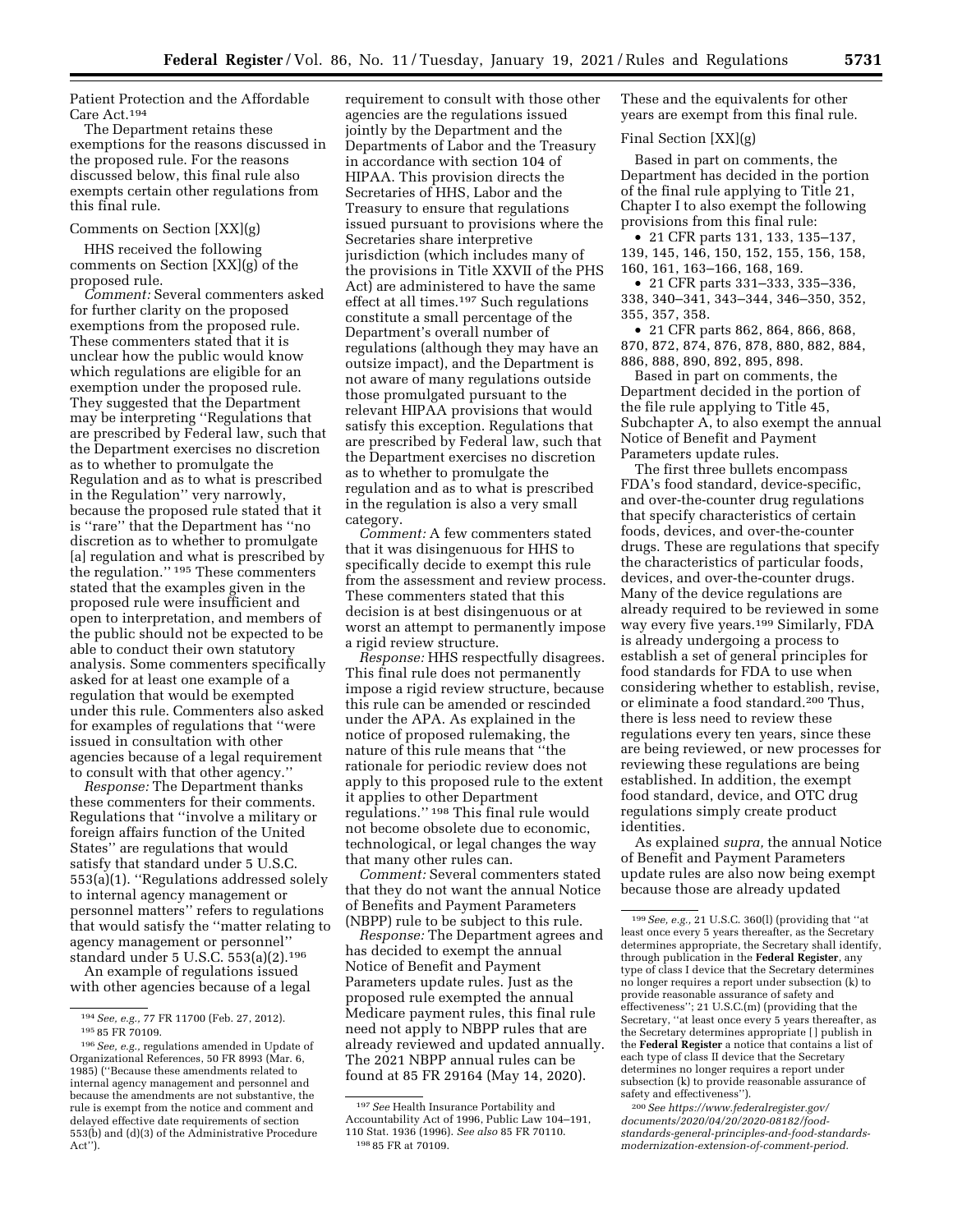annually. Thus, there is no need to Assess or Review them every ten years.

In addition, whereas the proposed rule exempted in Title 42 the ''annual Medicare Part A and Part B payment methodology update rules,'' this final rule exempts the ''annual Medicare payment update rules.'' All annual Medicare payment update rules are revised annually, so there is no need to require Assessment or Review of them every ten years.

Other than adding or revising these exemptions and changing the term ''Regulation'' to ''Section,'' the Department finalizes Section [XX](g) as proposed.

#### Section [XX](h)

HHS proposed in Section [XX](h) of the proposed rule that when the Department commences the process of performing an Assessment or Review, it shall state on a Department-managed website the Regulation(s) whose Assessment or Review it is commencing. As proposed, the public would be able to submit comments regarding these Regulation(s) in the manner specified on this website. HHS proposed that members of the public could also submit comments in the manner specified on the website requesting that the Department begin the Assessment or Review of a Regulation, particularly if they are concerned that the deadline is nearing and the Department has not stated that it has commenced the Assessment or Review.

The Department included this provision in the proposed rule so that, when the Department is Assessing or Reviewing a regulation, the public can submit comments for the Department's consideration. The Department stated in the proposed rule that it believes this will maximize transparency, public participation, and the Department's knowledge of the real-world impacts of its regulations.

The Department also proposed in this provision to allow the public to submit comments on the Department website requesting that the Department begin the Assessment or Review of a regulation. The Department stated that it considered the risk that a regulation could expire because the Department inadvertently did not Assess or Review it. The Department proposed to mitigate this risk by allowing members of the public to submit comments requesting that the Department commence the Assessment or Review of a regulation. If a person is concerned that the Department has not announced the Assessment or Review of a Regulation and the deadline is nearing, the person

can request that the Department to conduct the Assessment or Review.

The Department stated in the proposed rule that it intends to timely Assess and, where required, Review all its regulations. The Department noted, however, that if it has not announced that it is Assessing or Reviewing a Regulation, and the deadline is nearing, those who rely on the regulation are on notice that it might expire, just as the public is on notice that a regulation might be rescinded when an agency issues a notice of proposed rulemaking to rescind the Regulation.

### Comments on Section [XX](h)

HHS received the following comments on section [XX](h) of the proposed rule.

*Comment:* Several commenters questioned the adequacy of the proposed process for soliciting comments on the regulations that are reaching their time for Assessment or Review. Some of these commenters stated that the public should be given ample notice of upcoming Assessments and Reviews, and a clear and adequate timeframe for providing comments. Other commenters expressed concern about the process of posting information regarding Assessments and Reviews to a Department-managed website. Some commenters stated that instead of providing notice of Assessments and Reviews and instructions on how to submit public comments exclusively on a Department-managed website, the Department should also put this information on the **Federal Register**.

Several commenters stated that members of the public should not be responsible for monitoring an HHS website to see if Assessment or Review of a particular regulation is commencing. Some commenters cited the added expense on the regulated industry that would be created if an additional review process is created by this rule, which would disproportionately fall on small businesses. One commenter even suggested this was a purposeful decision by the Department to create a system that favors well-funded special interests that can afford lawyers and lobbyists to advocate for their favored policies. Commenters stated that although HHS proposes to create a website to enable the public to comment and request a review when the deadline for assessing a rule is approaching, this website would not be governed by APA rules and the Department would not be required to meaningfully respond to those comments. Commenters stated that, as a result, rules that govern the administration of Medicaid and CHIP

and affect access to care for millions of beneficiaries could automatically expire without public comment.

A potential solution suggested by one commenter is that the Department could include in the final rule a requirement that it include a notice of all regulations scheduled for review during the next 12 months in its semi-annual regulatory agendas published in the **Federal Register**. This commenter also suggested that HHS publish semi-annually in the **Federal Register** a list of regulations that are scheduled to expire in the next 12 months if they are not Assessed and Reviewed.

Other commenters requested clarification on how HHS will treat the comments it receives. For example, some commenters asked whether the comments would be included as a part of the public record. Other commenters mentioned that the proposed rule does not clarify whether HHS will be required to respond to all comments made by the public. These commenters asked the Department to ensure that it publicly display the comments it receives.

*Response:* The Department appreciates these comments and seeks to minimize costs for the public. Accordingly, this final rule makes some revisions in response to these comments. Under this final rule, when the Department commences the process of performing an Assessment or Review, it shall state on a Department-managed website the Section(s) whose assessment or Review it is commencing. It shall also announce once a month in the **Federal Register** those new Assessments or Reviews that it has commenced in the last month. The Department will create a docket on *Regulations.gov* for each Assessment or Review that the Department is conducting. These docket numbers will be referenced in the **Federal Register** announcements. The public will be able to submit comments to the dockets of each rule making being Assessed or Reviewed. Each docket shall specify the date by which comments must be received. There shall also be a general docket on *Regulations.gov* where the public can submit comments requesting that the Department Assess or Review a regulation. These changes address the concern about putting the information on a Department website, rather than in the **Federal Register**. The Department anticipates that the process will be similar to that currently used by the EPA.201 The Department also intends to

<sup>201</sup>*See, e.g.,* Regulatory Flexibility Act Section 610 Review of the Testing and Labeling Regulations Pertaining to Product Certification of Children's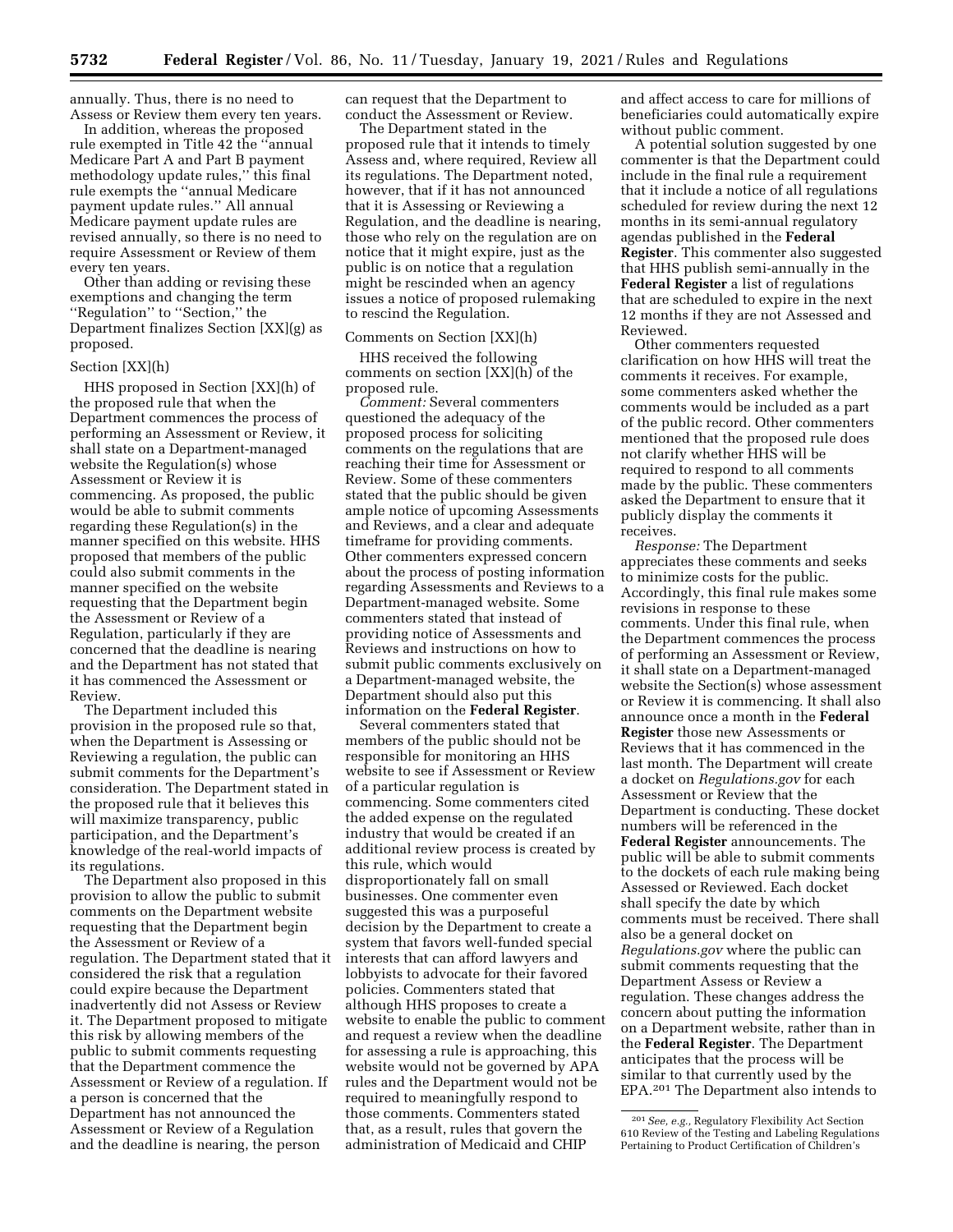publish the results of the Assessments and Reviews in the dockets for the applicable regulations.

Separately, in conjunction with this final rule, the Department is placing at *[https://www.hhs.gov/regulations/](https://www.hhs.gov/regulations/federal-registry/index.html) [federal-registry/index.html](https://www.hhs.gov/regulations/federal-registry/index.html)* a list of Department rule makings, the year they were initially promulgated, the last year the rule making was amended, and the **Federal Register** citation from the time the rule making was last amended. This list was generated with artificial intelligence and the Department believes it is accurate, but it is conceivable that some Department regulations are not included. This list includes all Department regulations, including those that may be exempt from this final rule. The Department believes it would be informative to the public to provide a list of all Department regulations, as well as their **Federal Register** citations and promulgation dates. The Department intends to update this list annually with newly-issued regulations. The schedule for Assessment and Review is discussed in Section II.F.

HHS disagrees that this final rule is for the benefit of well-financed special interests. As the Department observed in the proposed rule, empirical evidence confirms that, due to the inherent advantage from economies of scale, large, well-capitalized entities are better positioned to absorb compliance costs than small entities.202 By announcing Assessments and Reviews on *Regulations.gov*, and putting the dockets for Assessments and Reviews on *Regulations.gov*, this final rule reduces the costs associated with having to monitor two separate websites. The regulatory impact analysis for this final rule addresses the estimated impacts for this final rule, including monitoring and comment costs.

*Comment:* A few commenters suggested that instead of the process set forth in the proposed rule, HHS should provide a means of soliciting public comment at least every ten years on the Department's existing rules, which the Department would then be required to consider.

*Response:* The Department is incorporating aspects of this suggestion. This final rule makes the nature of complaints or comments on a regulation one of the factors to be considered when performing Reviews. But the commenters' suggestion by itself would not be adequate to address the problem. The Department's rules have always

been open for public comment under 5 U.S.C. 553(e), yet only limited retrospective review has taken place, contrary to Congressional intent. The suggestion that the Department take a passive role in retrospective review is inconsistent with the RFA, which intends for HHS to engage in this analysis on its own initiative.

*Comment:* Several commenters stated that, according to the process set forth in the proposed rule, it would be difficult, if not impossible, for the public to accurately determine whether a regulation is subject to an Assessment, and if so, the deadline for informing the agency and commenting. These commenters surmise that there could be scenarios where a regulation was not Assessed, but it is unclear whether it has expired or was exempt from the regulatory review process and is still in place. This could leave regulated entities subject to the regulation without guidance on what is expected of them, or could result in regulations being inadvertently removed with negative impacts on beneficiaries, consumers, and the public in general.

*Response:* The Department respectfully disagrees. Again, as stated above, the Department intends to timely Assess and (if needed) Review its regulations. This final rule provides that un-Reviewed and un-Assessed Sections expire based on the time elapsed since the Year of the Section's promulgation. To aid the public, in conjunction with this final rule the Department is placing at *[https://www.hhs.gov/regulations/](https://www.hhs.gov/regulations/federal-registry/index.html) [federal-registry/index.html](https://www.hhs.gov/regulations/federal-registry/index.html)* a list of Department rule makings, the year they were initially promulgated, the last year the rule making was amended, and the **Federal Register** citation from the time the rule making was last amended. This list was generated with artificial intelligence and the Department believes it is accurate, but it is conceivable that some Department regulations are not included. This list is meant to be an aid to the public and the Department, but the **Federal Register**  and Code of Federal Regulations are what have legal force and determine the dates of promulgation. Moreover, a regulated entity can use the **Federal Register** and Code of Federal Regulations to determine the year in which a Section was promulgated. From there, the regulated entity can determine the year by which a Section must be Assessed and (if needed) Reviewed. The regulated entity can consult the **Federal Register** document containing the findings of the Department's Assessments and Reviews from that year to determine if the Section was timely Assessed and (if needed) Reviewed.

This is less burdensome than many legal research activities that regulated entities need to do to determine whether they are in compliance with the law. Regulated entities frequently must determine whether a particular statute or regulation is still in effect, has been amended, or whether there is a proposed change to the statute or regulation before Congress or in front of an agency.

*Comment:* Several commenters had comments related to APA petitions. A commenter stated that the APA also includes a process for the public to petition for retrospective review of existing rules. *See* 5 U.S.C. 553(e). Other commenters noted the APA does not specify the process for receiving petitions. As a result, according to the commenters, how petitions are received and treated varies across—and even within—agencies. These commenters stated that to date, HHS has not adopted any particular regulations concerning the form that petitions under section 553(e) must take. Nor has HHS adopted recommendations by the Administrative Conference of the United States for receiving, processing, and responding to petitions. A few commenters noted that they had submitted petitions but no action had been taken to date on their request. For example, one commenter stated that it filed citizen petitions in August 2016 and February 2017 asking the agency to remove outdated recordkeeping requirements. Another commenter stated that in February 2018 it commented to the Food and Drug Administration Center for Veterinary Medicine (CVM) on regulations that the commenter claimed are outdated or needing improvement.

*Response:* The Department respectfully disagrees with the commenters' suggestion that the petition mechanism in 5 U.S.C. 553(e) somehow undercuts or forecloses this final rule. Indeed, the substantive point of these comments—that the agency should retrospectively review its rules to determine whether amendment or rescission is necessary, especially where pressed to do so by the public—is fully consistent with this final rule. The commenters who stated they petitioned the Department to amend or rescind regulations, yet the Department took no action, further supports why this final rule is needed (although the Department takes no position in this final rule on whether any particular commenters' petition had merit).203 The comments

Products, Including Reliance on Component Part Testing, 85 FR 52078 (Aug. 24, 2020). 202 85 FR 70118 & n.145.

<sup>203</sup>*See also* Maeve P. Carey, Cong. Rsch. Serv., R46190, Petitions for Rulemaking: An Overview 1 (2020) (describing § 553(e) as ''arguably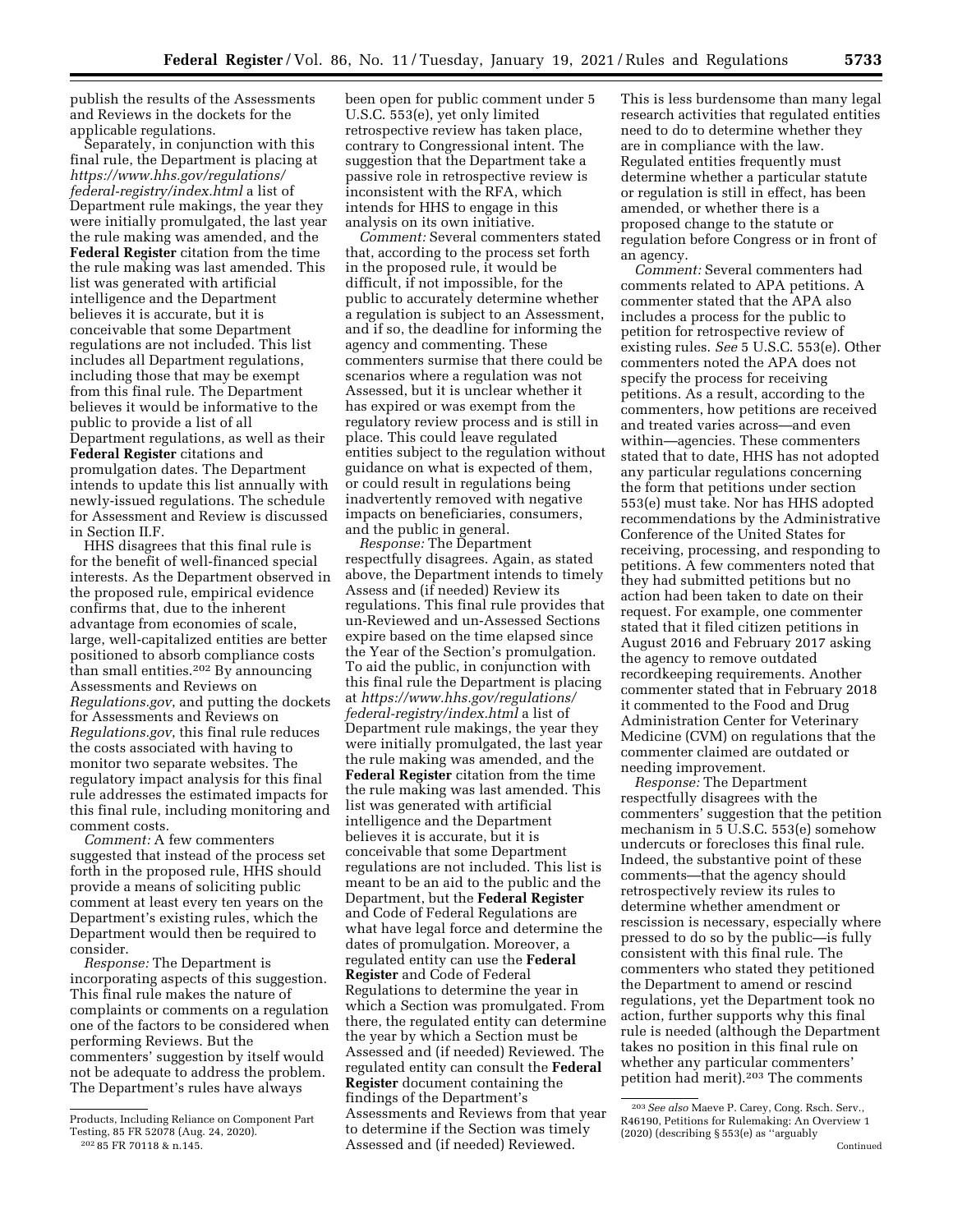suggest the Department is not examining its existing regulations as often as is desired. Moreover, 5 U.S.C. 553(e)'s petition process does not make this final rule unnecessary, because there is reason to believe that even some rules that have not been the subject of any petitions would benefit from amendment or rescission.204 The literature and the Department's experience suggest that large numbers of regulations are having impacts that, over time, differ from what was estimated at the time of promulgation.

Some HHS components have regulations governing petitions.205 But whether the Department should have additional or different petition procedures is outside the scope of this final rule, which, like 5 U.S.C. 610, operates independently of 5 U.S.C. 553(e)'s petition process.

*Comment:* Some commenters stated that it was arbitrary for HHS to not meaningfully consider other ''strong incentives'' to revisit its own rules besides the process it proposes. For example, commenters suggested that HHS could have explored creating a petition process whereby parties could request review of certain rules, or could have convened a Federal Advisory Committee to advise the Department on which rules merit review. In both these scenarios, HHS could incentivize itself to act by giving parties a right of judicial review if the Department failed to respond to a petition or a Committee recommendation.

*Response:* HHS respectfully disagrees. The APA itself already affords a process for petitioning for review of rules. 5 U.S.C. 553(e) (''Each agency shall give an interested person the right to petition for the issuance, amendment, or repeal of a rule.''). And denials of such petitions may be subject to the APA's judicial review procedures.206 Notwithstanding the existence of section 553(e), comprehensive retrospective review of agency rules has not taken hold. The literature suggests large numbers of Department regulations are having impacts that differ from their estimated impacts. It is unlikely that a Federal Advisory

Recommendations,'' 79 FR 75114, 75117–18 (describing long-standing problems in agencies' handling of § 553(e) petitions).

206*See, e.g., Am. Horse Protection Assoc.* v. *Lyng,*  812 F.2d 1 (D.C. Cir. 1987). Case law also suggests that an agency's failure to respond may also be subject to judicial redress. *See* Jason A. Schwartz and Richard L. Revesz, ''Petitions for Rulemaking— Final Report to the Administrative Conference of the United States'' at 13 & n.55, 28–29 (Nov. 5,

Committee could undertake the scale of review needed to comprehensively advise on which regulations merit review.

*Comment:* Some commenters stated that the Department should provide clear notice to the public of when a Regulation may be about to expire, and provide actual notice of rescissions.

*Response:* The Department reiterates its previous response to a similar comment. The Department intends to timely Assess and, where required, Review all its regulations. However, if the Department has not announced that it is Assessing or Reviewing a regulation, and the deadline is nearing, the public is on notice that it might expire, just as the public is on notice that a regulation might be rescinded when an agency issues a notice of proposed rulemaking to rescind the regulation.207 Moreover, section [XX](f) requires that the Department, in announcing the results of Assessments and Reviews, ''shall also specify the year by which the next assessment (and, if required, the next review) of the Section shall be completed.''

The Department plans to periodically announce in the **Federal Register**  regulations that have expired, and have the Code of Federal Regulations revised accordingly.

### Final Section [XX](h)

Accordingly, based on public comments, HHS finalizes section [XX](h) to provide that when the Department commences the process of performing an Assessment or Review, it shall state on a Department-managed website the Section(s) whose Assessment or Review it is commencing. It shall also announce once a month in the **Federal Register**  those new Assessments or Reviews that it has commenced in the last month. The Department will create a docket on *Regulations.gov* for each Assessment or Review that the Department is conducting. The public will be able to submit comments to the dockets of each rule making being Assessed or Reviewed. Each docket shall specify the date by which comments must be received. There shall also be a general docket on *Regulations.gov* where the public can submit comments requesting that the Department assess or review a Section.

#### Section [XX](i)

Lastly, the proposed rule included a severability clause. The Department stated in the proposed rule that it believes the proposed rule fully

complies with applicable law, but does not wish to see the entire proposed rule vacated in the event that a portion of it is vacated. For example, the Department does not wish to see the entire final rule vacated because one of the exceptions listed in section [XX](g) is invalidated. However, the Department requested comment in the proposed rule on whether the amendments to add expiration dates should be severable from other portions of the proposed rule, including the requirements to perform Assessments and Reviews. The Department stated that it was requesting comments on this because it is not clear that the proposed rule could properly function without the expiration dates.

HHS received no comments specific to Section [XX](i) of the proposed rule.

Accordingly, for the reasons stated in the proposed rule, HHS finalizes the provisions of Section [XX](i) as proposed.

Additional Comments on Particular Regulations

*Comment:* Commenters identified certain regulations that they would not want to expire under the proposed rule. These regulations include, but are not limited to:

• Regulations implementing Medicare, Medicaid, CHIP, and other large programs that HHS administers.

• Regulations implementing the Affordable Care Act (ACA).

• Regulations that operate Temporary Assistance for Needy Families (TANF) program, the Child Care and Development Fund (CCDF) program, Head Start and Early Head Start Programs, and the Family Violence Prevention and Services (FVPSA) Program.

• FDA Regulations at 21 CFR Chapter 1.

• Provisions at 42 CFR 435.603 which determine financial eligibility using the Modified Adjusted Gross Income (MAGI) methodologies.

• Regulations implementing Income and Eligibility Verification requirements at 42 CFR 435.940–435.965.

• 42 CFR 435.907, related to Medicaid application requirements.

• Medicaid cost-sharing regulations.

• Regulations governing Medicaid waivers, including Section 1115 and Section 1332 waivers and Home & Community-Based Services (HCBS) waivers.

• Fair Hearings for Applicants and Beneficiaries requirements in 42 CFR 431 Subpart E.

• Confidentiality regulations in 42 CFR part 431 Subpart F.

• Regulations relating to

comparability or services for groups of

underused''); ACUS, ''Adoption of

<sup>204</sup>*See* Section II, *supra.* 

<sup>205</sup>*See, e.g.,* 21 CFR 10.20, 10.30, 10.33.

<sup>207 85</sup> FR 70110.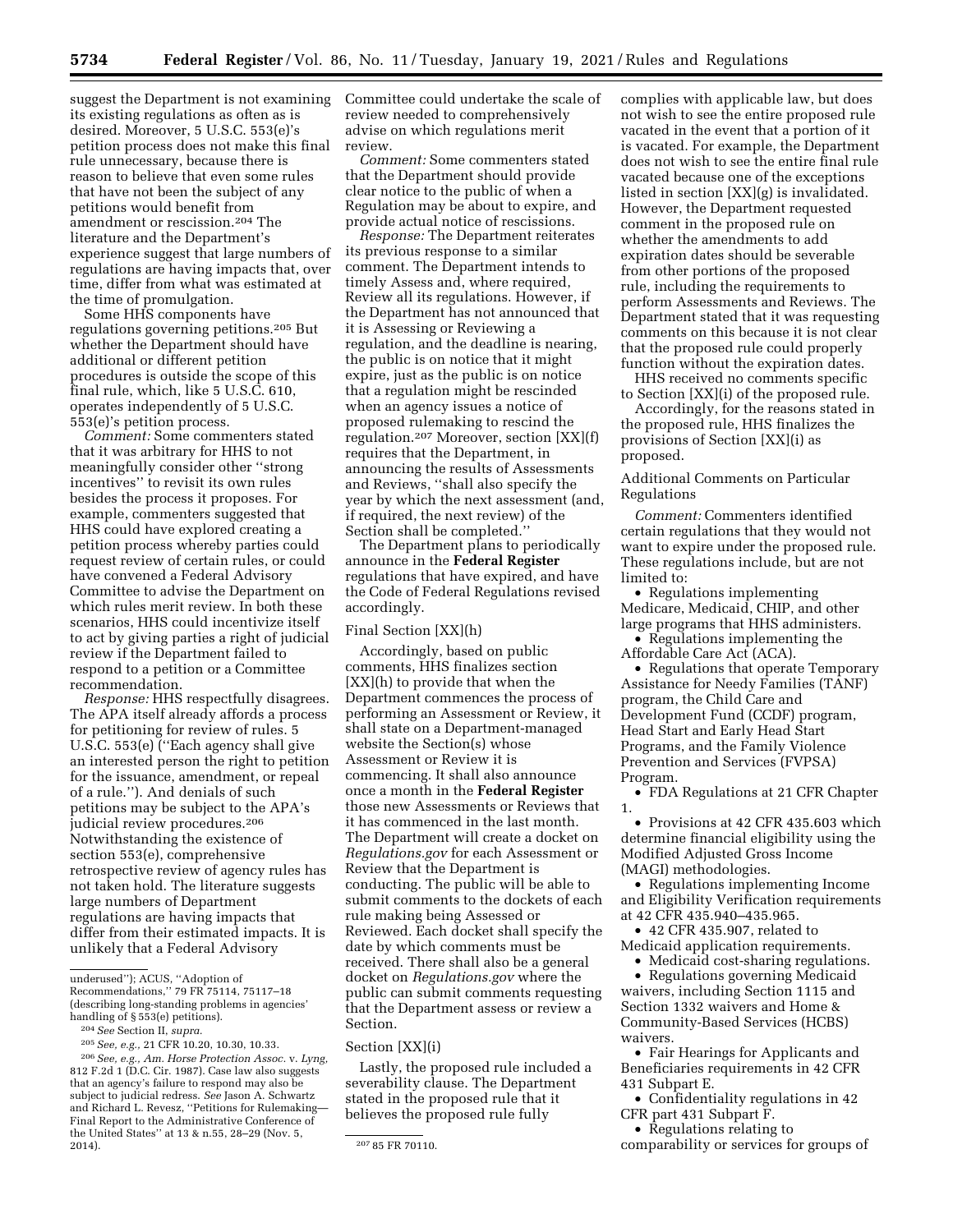beneficiaries and sufficiency of amount, duration, and scope of Medicaid services, found at 42 CFR 440.230– 440.250.

• The Medicaid balanced billing regulation at 42 CFR 447.15.

• Regulations that shape children's access to care in a wide range of areas, including but not limited to: 42 CFR 438.1–438.930—Medicaid Managed Care; 42 CFR 447.56—Limitations on premiums and cost sharing; 42 CFR 447.203—Documentation of access to care and service payment rates; 42 CFR 447.204—Medicaid provider participation and public process to inform access to care; 42 CFR 447.400— Payments for Primary Care Services Furnished by Physicians; 42 CFR 410.78—Telehealth services; 45 CFR 156.10–156.1256—Health Insurance Issuer Standards Under the Affordable Care Act, Including Standards Related to Exchanges.

• Regulations concerning infant formula, including: 21 CFR 101: Food Labeling; 21 CFR 105.65: Infant Foods; 21 CFR 106: Infant Formula Requirements Pertaining to Current Good Manufacturing Practice, Quality Control; Procedures, Quality Factors, Records and Reports, and Notifications; 21 CFR 107: Infant Formula; and 21 CFR 312: Investigational New Drug Application.

• Regulations implementing the Vaccines for Children Program at 42 CFR 441.600–441.615 and Grants for Childhood Immunization Programs at 42 CFR 51b.201–51b.206.

• Regulations implementing title IV– E programs that HHS administers, which provide funds for States and Tribes to provide foster care, transitional independent living programs for children, guardianship assistance, and adoption assistance for children with special needs at 45 CFR part 1356.

• Regulations that pertain to maternal and child health project grants administered by the Health Resources and Services Administration's Maternal and Child Health Bureau at 42 CFR 51a.1–42 CFR 51a.8.

• Medicaid regulations that outline the mandatory and optional benefits that States commonly use to finance home visiting services, such as: Extended pregnancy services (42 CFR 440.210, 42 CFR 440.220); Targeted case management (42 CFR 440.169(b)); Medical or other remedial care by licensed practitioners (42 CFR 440.60); Early and Periodic Screening, Diagnostic and Treatment (42 CFR 440.40(b)); Medicaid Administrative Claiming (42 CFR 433.15); and Managed care (42 CFR part 438).

• Regulations in 45 CFR Subchapter B that require insurance coverage of essential health benefits (EHBs) such as preventive health services, prohibit preexisting condition exclusions, and establish fair practices in setting health insurance premiums and mental health parity, among other protections.

• Regulations in 42 CFR part 441, which sets forth State Medicaid plan requirements and Federal Financial Participation for specific services. Commenters specifically mentioned Early and Periodic Screening, Diagnosis, and Treatment (EPSDT) regulations found throughout Part 441, which provide essential comprehensive and preventive services to children who are covered by Medicaid.

• Regulations that protect nursing home patients by requiring reasonable promptness for medical assistance fair hearing obligations (42 CFR 435.930(a), 42 CFR 431.10(c)(3); 435.1200(b).

• Regulations found in 42 CFR part 483 protecting long term care facility residents, and specifically Subpart G, which protects children in psychiatric residential treatment facilities (PRTFs) from restraint and seclusion used as a means of ''coercion, discipline, convenience or retaliation.''

• Regulations found in 42 CFR part 460, implementing Programs of All-Inclusive Care for the Elderly (PACE).

• Regulations implementing the Medicare Low Income Subsidy program under 42 CFR part 423.

• Regulations at 42 CFR part 438 which implement Medicaid Managed Care.

• Regulations related to food ingredients, including color additives (21 CFR parts 70–82), Generally Recognized as Safe (GRAS) regulations, and procedural regulations governing the agency's premarket review functions, among others.

• Regulations implementing the Food Safety Modernization Act (FSMA), Good Manufacturing Practices (GMPs), low acid canned foods/acidified foods (LACF/AF), Hazard Analysis and Critical Control Point (HACCP) regulations for juice and seafood, Dietary Supplement GMPs, import/ export requirements, and infant formula, among others).

• Nutrition labeling regulations.

• Regulations implementing Food Standards of Identity and Quality (*e.g.,*  dairy standards, bottled water (21 CFR 165.110), cacao products, and other food categories).

• Regulations implementing the Family Smoking Prevention and Tobacco Control Act (the ''TCA'').

• Regulations governing the Indian health system, the Indian Health

Service's (IHS) Tribal Self-Governance program, and Indian specific provisions in the Medicaid, Medicare CHIP and Marketplace regulations.

• Regulations implementing the Indian Child Welfare Act, which impacts all Indian Health Service regulations (42 CFR parts 136 and 136a) and the Department's Tribal Self-Governance regulations (42 CFR part 137).

• Regulations implementing the Mental Health Parity and Addiction Equity Act (MHPAEA), which requires that mental health and substance use disorder coverage be comparable to general medical coverage.

• Regulations that implement programs authorized by the Developmental Disabilities Assistance and Bill of Rights Act that help ensure people with intellectual or developmental disabilities and their families have access to needed community services and individualized supports, and other programs that are important to people with disabilities, such as the Independent Living programs and critical safety net programs such as Medicaid.

• 42 CFR 457.520, relating to cost sharing for well-baby and well-child care services.

• Regulations in 42 CFR part 407 relating to Hospital Insurance Entitlement and Supplementary Medical Insurance Enrollment and Entitlement, Part B enrollment including so-called state buy-in plans would harm seniors, and retroactive liability for Part B premiums when a beneficiary loses eligibility for a buy-in plan.

• Provisions found at 45 CFR 146.136 that apply the federal law requiring parity between private health insurance coverage for physical ailments and for mental illness and substance use disorders would be at risk.

• Regulations that implement the Title X Family Planning Program.

• Regulations guiding the practice of social work.

• Regulations implementing the Health Insurance Portability and Accountability Act of 1996 (HIPAA), found in 45 CFR parts 160, 162, and 164, particularly 45 CFR 164.502, which clarifies and strengthens privacy protections people with HIV.

• Preadmission Screening and Resident Review (PASRR) regulations found at 483.100 through 483.138.

• Regulations protecting the confidentiality of Substance Use Disorder (SUD) patient records, found at 42 CFR part 2.

• Regulations that prohibit insurance plans and issuers from imposing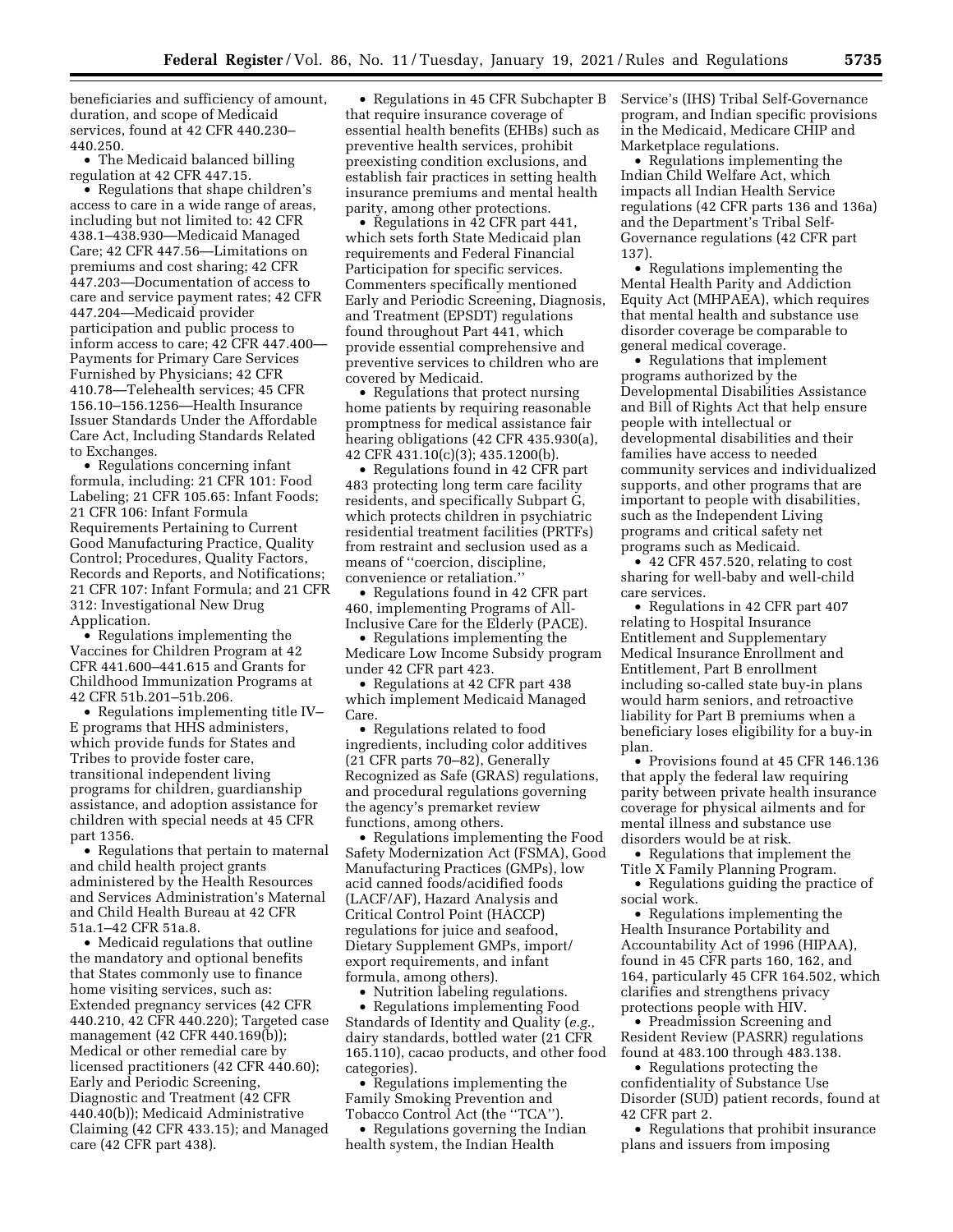financial requirements or treatment limitations on mental health and SUD benefits that are more restrictive than those that apply to medical/surgical benefits.

• Office of Human Research Protections (OHRP) regulations in 45 CFR part 46, and FDA regulations at 21 CFR part 50, which protect human research subjects.

• Regulations in 45 CFR part 96, which govern block grants.

• 42 CFR 489.24, related to the special responsibilities of Medicare hospitals in emergency cases.

• Regulations concerning Section 1557 of the Affordable Care Act, which prevents discrimination on the basis of race, sex, sexual orientation, and gender identity in healthcare settings.

• Regulations implementing the Ryan White Program

• Regulations governing Medicare's Six Protected Classes.

• Regulations related to the Congregate and Home-Delivered Nutrition Programs.

• Regulations related to over-thecounter medicine products.

• Regulations at 42 CFR 425.612 identify the circumstances under which specific payment regulations are waived under the accountable care organization (ACO) program.

• Regulations related to nonemergency medical transportation (NEMT).

• Regulations affecting the domestic and global seafood industry.

• Regulations affecting the pet food industry.

• Regulations implementing the Medicare Modernization Act, such as 42 CFR 422.2268, which establishes standards for marketing by MA plans.

• Regulations requiring CMS programs to include an extraordinary circumstances exception (ECE) policy for natural disasters and other circumstances (*see* 42 CFR 412.140(c)(2) for the inpatient quality reporting (IQR) program and 42 CFR 412.160(c)(1)–(4) for the value-based purchasing program).

• Regulations at 42 CFR 441.62, which require, according to the commenters, that states assure transportation for periodic screening and treatment for Medicaid eligible children, and regulations at 42 CFR 440.170(a), which provide the definition for what constitutes transportation, *e.g.,*  ambulance, taxicab, common carrier or other appropriate means, as well as meals and lodging for both the child and necessary attendant.

• 42 CFR 440.230(b)–(d), which requires that services be ''sufficient in amount, duration, and scope to

reasonably achieve their purpose,'' directs states not to ''arbitrarily deny or reduce the amount, duration, or scope of such services to an otherwise eligible individual solely because of the diagnosis, type of illness, or condition,'' and permits states to place appropriate limits on a service based on such criteria as ''medical necessity'' or on utilization review criteria.

• 42 CFR 435.831, which establishes the standards for determining eligibility for the ''medically needy''—an optional category that may enable aged, blind and disabled persons in certain states who have ''excess income'' above the Medicaid limits to qualify for Medicaid, if they incur certain medical expenses.

• 42 CFR 415.174 Exception: Evaluation and management services furnished in certain centers.

• 42 CFR 457.496—Parity in mental health and substance use disorder benefits.

• 42 CFR 457.410—Health benefits coverage options.

• What commenters characterized as many highly important and sensitive Medicare provisions in Title 42, CFR parts 400–499 that directly impact beneficiaries and health care providers. Some of these provisions include beneficiary and provider appeal rights (Part 405); Part A eligibility and entitlement provisions (Part 406); Part B enrollment and entitlement provisions (Part 407); provisions that outline the scope of Part A Benefits, including hospital and skilled nursing facility coverage (Part 409); Medicare Advantage coverage rules and enrollee protections (Part 422); and, Part D prescription drug parameters (Part 423).

*Response:* The Department thanks the commenters for identifying these regulations. The Department intends to timely Assess and (if necessary) Review these regulations.

*Comment:* Commenters identified certain regulations for which they would like the Department to prioritize amendment through its proposed retrospective regulatory review process. These regulations include, but are not limited to:

• Regulations mandated for review by the 21st Century Cures Act, Public Law 114–255, sec. 2034, 130 Stat. 1033 (2016). Section 2034 of that Act requires the Secretary to lead a review by research funding agencies of all regulations and policies related to the disclosure and reporting of financial conflicts of interest to reduce administrative burden on federally funded researchers. It also calls for the Secretary to harmonize the differences between the Basic HHS Policy for the Protection of Human Research Subjects

(45 CFR part 46, subpart A) and the FDA regulations for the protection of human subjects (21 CFR parts 50 and 56). Commenters stated that these regulations are well overdue for assessment and review.

• Regulations covering access to skilled therapy services, which commenters say must be updated to reflect the national settlement in the *Jimmo* v. *Sebelius* litigation to codify the fact that skilled services are covered for Medicare beneficiaries not just to improve function, but to maintain or prevent deterioration in function.

• The dockets established by FDA's Center for Food Safety and Applied Nutrition and Center for Veterinary Medicine on Sept. 8, 2017,208 in which the Centers requested comments and information to assist in identifying existing regulations and related paperwork requirements that could be modified, repealed or replaced, consistent with the law, to achieve meaningful burden reduction while allowing FDA to achieve its public health mission and fulfill statutory obligations are examples of incomplete regulatory review initiatives.209 Commenters stated that despite submitting extensive comments that detailed numerous regulations that they believe could be modified, repealed or replaced, the agency did not take any further action.

*Response:* The Department thanks the commenters for identifying these regulations. The Department intends to timely Assess and (if necessary) Review these regulations. If the Assessments and Reviews suggest these regulations should be amended or rescinded, the Department will commence rulemaking to amend or rescind them.

*Comment:* Commenters identified certain regulations that they would want amended or rescinded. These regulations include, but are not limited to:

• What the commenters characterized as unnecessary burdens in post-acute care (PAC) regulations.

• What the commenters characterized as the outdated and inappropriate ''in the home'' requirement for coverage of durable medical equipment (DME), which commenters believe significantly limits the mobility devices available to beneficiaries with mobility disabilities.

<sup>208</sup>*E.g.,* Nonrulemaking Docket FDA-2017-N-5093: Review of Existing General Regulatory and Information Collection Requirements of the Food and Drug Administration, *[https://](https://beta.regulations.gov/docket/FDA-2017-N-5093) [beta.regulations.gov/docket/FDA-2017-N-5093.](https://beta.regulations.gov/docket/FDA-2017-N-5093)* 

<sup>209</sup>*See* Review of Existing General Regulatory and Information Collection Requirements of the Food and Drug Administration, 82 FR 42506 (Sept. 8, 2017); FDA-2017-N-5093, *[https://](https://beta.regulations.gov/docket/FDA-2017-N-5093) [beta.regulations.gov/docket/FDA-2017-N-5093.](https://beta.regulations.gov/docket/FDA-2017-N-5093)*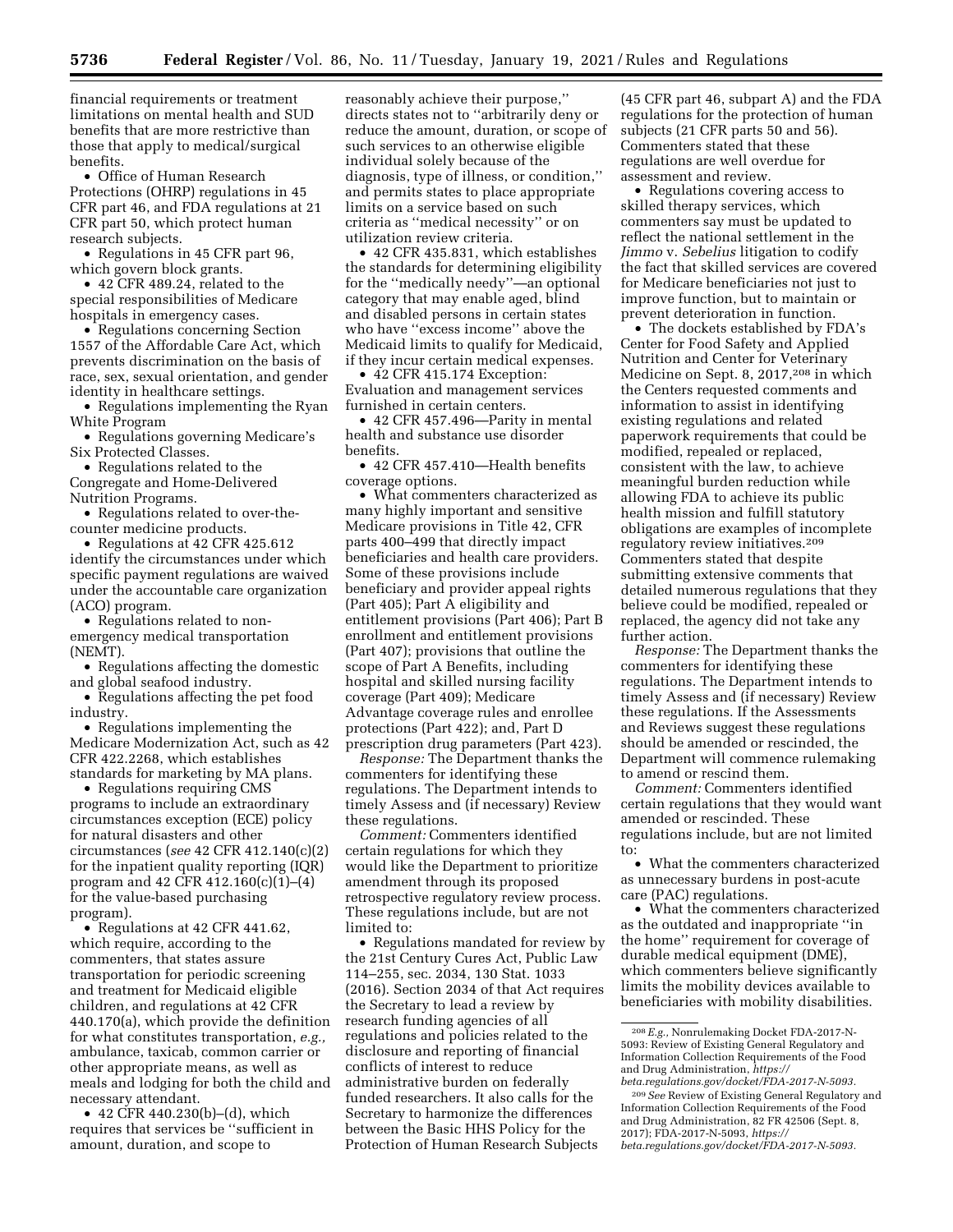*Response:* The Department thanks the commenters for identifying these regulations. The Department intends to timely Assess and (if necessary) Review these regulations. If the Assessments and Reviews suggest these regulations should be amended or rescinded, the Department will commence rulemaking to amend or rescind them.

*Comment:* Some commenters provided feedback on what baseline the Department could use when conducting an analysis of an existing regulation. Commenters suggested that HHS could simply conduct an ex ante analysis of how the regulation is likely to perform going forward compared with the baseline scenario of what would happen if the regulation were allowed to expire. The benefits of this approach, according to the commenters, are that HHS already produces ex ante analyses (so this approach would not be departing from present practices), the analysis could still include a backward-looking component to the extent that data on past performance could be used to forecast the regulation's future performance, and the regulation's future performance is what should ultimately determine whether the regulation should continue as-is or be amended or rescinded. Another option, according to commenters, is that the Department could perform a retrospective costbenefit analysis that looks at how the regulation performed relative to the baseline of what would have happened in the absence of the regulation, or relative to the regulation as it stood before it was last significantly amended.

*Response:* The Department appreciates this comment. The comments suggest different approaches may make sense for different regulations. Accordingly, the Department declines to adopt in this final rule a single method for conducting retrospective reviews. Reviews must be conducted in a manner that is not arbitrary and capricious under the APA, so that will provide a minimum level of rigor that all Reviews will have to meet, though different methodologies may be appropriate in different cases. The Department intends to take into account these comments when conducting Reviews pursuant to this final rule.

### **V. Regulatory Impact Analysis (Executive Orders 12866, 13563, 13771)**

#### *A. Executive Order 12866 Determination*

Executive Order 12866 directs agencies to assess the costs and benefits of available regulatory alternatives and, if regulation is necessary and not prohibited by statute, to select regulatory approaches that maximize net benefits. Section 3(f) of Executive Order 12866 defines a ''significant regulatory action'' as an action that is likely to result in a regulation (1) having an annual effect on the economy of \$100 million or more in any one year, or adversely and materially affecting a sector of the economy, productivity, competition, jobs, the environment, public health or safety, or State, local, or tribal governments or communities (also referred to as ''economically significant''). OMB has designated this rule as economically significant for the purposes of Executive Order 12866. This regulatory impact analysis fulfills analytical obligations under section 3(f) of Executive Order 12866 for economically significant rulemakings.210

#### *B. Need for Regulation*

The first principle of regulation, according to Executive Order 12866, is that ''Each agency shall identify the problem that it intends to address (including, where applicable, the failures of private markets or public institutions that warrant new agency action) as well as assess the significance of that problem.'' The regulation being finalized by the Department addresses lax compliance with periodic review requirements under the Regulatory Flexibility Act (RFA) of 1980 and the need to periodically review existing regulations to determine if they are having their intended impacts. Section 610 of the RFA calls upon the Department to have a plan to conduct periodic reviews of its regulations that have or will have a significant economic impact upon a substantial number of small entities (SEISNOSE). The RFA directs agencies to consider the following factors as part of those reviews: (1) The continued need for the rule; (2) the nature of complaints or comments received concerning the rule from the public; (3) the complexity of

the rule; (4) the extent to which the rule overlaps, duplicates or conflicts with other rules; and (5) the length of time since the rule has been evaluated or the degree to which technology, economic conditions, or other factors have changed in the area affected by the rule.

A review of department semi-annual agenda reports over the last ten years, as well as a review of specific rules identified in those agendas as completed rulemakings resulting from section 610 reviews, indicated three completed final rulemakings that emanated from section 610 reviews since 2011.211 (These rules are presented in table 1 below). To put this in context, the Department estimates it has roughly 18,000 regulations under its purview and that five regulations on average are part of the same rulemaking. Further, (as discussed in more detail below) the Department estimates approximately 11% of its regulations have a SEISNOSE, which suggests that approximately 396 Department rulemakings have a SEISNOSE. The three rules in table 1 amend approximately 130 sections of the CFR. (If an average rulemaking contains five sections, 130 sections correspond to the number of sections on average in approximately 26 rulemakings.) Given that Section 610 of the RFA sets a 10 year schedule for review of rulemakings, one might expect that roughly ten percent of regulations with a SEISNOSE would be reviewed each year, which would be approximately 40 rulemakings every year.212 Moreover, many of these regulations should likely be updated to reflect evolving circumstances. However, this does not appear to be occurring.213

<sup>210</sup>This analysis was informed by public comments and also by work of Dr. James Broughel.

<sup>211</sup>Note that some rules labeled as 610 reviews in Department semi-annual agendas were not, in actuality, a result of section 610 reviews.

<sup>212</sup>There are roughly 3,600 rulemakings (18,000 divided by 5). 11% of this figure is 396. Ten percent of 396 is roughly 40.

<sup>213</sup>A review of Department semiannual regulatory agendas issued between June of 2016 and August of 2020 confirms the three rules listed in table 1 are the only three final rulemakings to be completed in the last five years that are also associated with section 610 reviews. One rule, 0938–AT23, was merged with another rule, 0938–AS21. *See* Dept. Health & Human Servs., Semiannual Regulatory Agenda, 81 FR 37,294 (Jun. 9, 2016); 81 FR 94742 (Dec. 23, 2016); 82 FR 40278 (Aug. 24, 2017); 83 FR 27126 (Jun. 11, 2018); 83 FR 58020 (Nov. 16, 2018); 84 FR 29624 (Jun. 24, 2019); 84 FR 71130 (Dec. 26, 2019); and 85 FR 52704 (Aug. 26, 2020).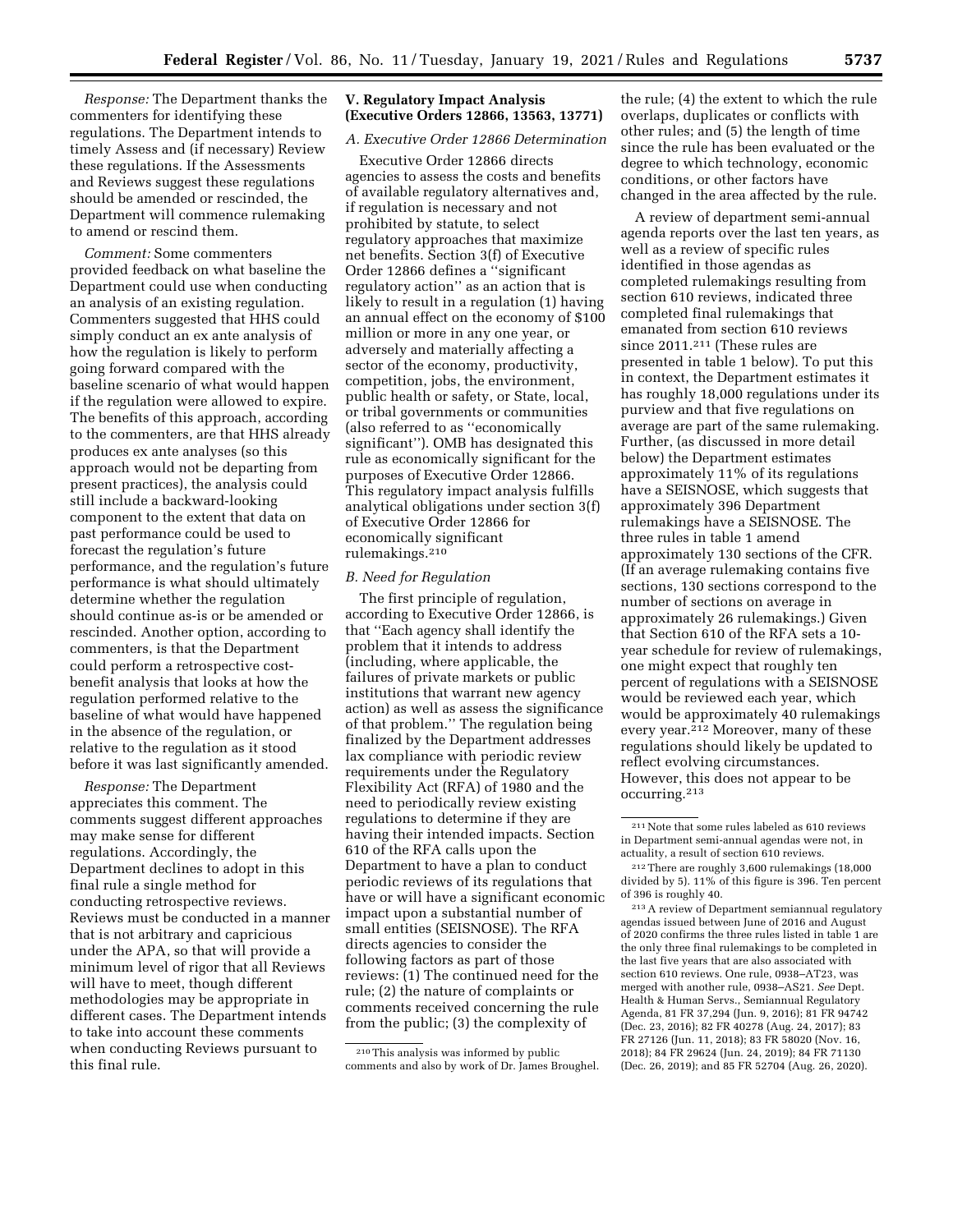| Name of rulemaking                                                                                                                                                                                                                                                                                                                    | CFR citation and RIN                                                                                        | Year              | Regulatory changes made as a result of Section<br>610 reviews                                                                                                                                                                                                                                                                                                                                                                                                                                                                                                                                                                                                                                                                                                                                                                                                                                                                                                                                                                                                              |
|---------------------------------------------------------------------------------------------------------------------------------------------------------------------------------------------------------------------------------------------------------------------------------------------------------------------------------------|-------------------------------------------------------------------------------------------------------------|-------------------|----------------------------------------------------------------------------------------------------------------------------------------------------------------------------------------------------------------------------------------------------------------------------------------------------------------------------------------------------------------------------------------------------------------------------------------------------------------------------------------------------------------------------------------------------------------------------------------------------------------------------------------------------------------------------------------------------------------------------------------------------------------------------------------------------------------------------------------------------------------------------------------------------------------------------------------------------------------------------------------------------------------------------------------------------------------------------|
| Medicare and Medicaid Programs;<br>Regulatory Provisions To Promote<br>Program Efficiency, Transparency,<br>and Burden Reduction; Fire Safety<br>Requirements for Certain Dialysis<br>Facilities; Hospital and Critical Ac-<br>cess Hospital (CAH) Changes To<br>Promote Innovation, Flexibility, and<br>Improvement in Patient Care. | 42 CFR Parts 403, 416,<br>418, 441, 460, 482,<br>483, 484, 485, 486,<br>488, 491, and 494.<br>RIN 0938-AT23 | 2019 (Final Rule) | Reformed Medicare regulations that were identified<br>as unnecessary, obsolete, or excessively bur-<br>densome on health care providers and suppliers,<br>and increased the ability of health care profes-<br>sionals to devote resources to improving patient<br>care by eliminating or reducing requirements that<br>impede quality patient care or that divert re-<br>sources away from furnishing high quality patient<br>care. Updated fire safety standards for Medicare<br>and Medicaid participating End-Stage Renal Dis-<br>ease (ESRD) facilities by adopting the 2012 edi-<br>tion of the Life Safety Code and the 2012 edition<br>of the Health Care Facilities Code, and updated<br>the requirements that hospitals and Critical Ac-<br>cess Hospitals must meet to participate in the<br>Medicare and Medicaid programs. Requirements<br>were intended to conform to current standards of<br>practice and support improvements in quality of<br>care, reduce barriers to care, and reduce some<br>issues that may exacerbate workforce shortage<br>concerns. |
| Medicare and Medicaid Programs;<br>Conditions of Participation for Home<br>Health Agencies.                                                                                                                                                                                                                                           | 42 CFR Parts 409, 410,<br>418, 440, 484, 485 and<br>488.<br>RIN 0938-AG81                                   | 2017 (Final Rule) | Revised the conditions of participation that home<br>health agencies (HHAs) must meet in order to<br>participate in the Medicare and Medicaid pro-<br>grams. The new requirements focus on the care<br>delivered to patients by HHAs, reflect an inter-<br>disciplinary view of patient care, allow HHAs<br>greater flexibility in meeting quality care stand-<br>ards, and eliminate unnecessary procedural re-<br>quirements.                                                                                                                                                                                                                                                                                                                                                                                                                                                                                                                                                                                                                                            |
| Medicare and Medicaid Programs; Re-<br>form of Requirements for Long-<br>Term Care Facilities.                                                                                                                                                                                                                                        | 42 CFR Parts 405, 431,<br>447, 482, 483, 485,<br>488, and 489.<br>RIN 0938-AR61                             | 2016 (Final Rule) | Revised the requirements that Long-Term Care fa-<br>cilities must meet to participate in the Medicare<br>and Medicaid programs. These changes are<br>necessary to reflect the substantial advances<br>that have been made over the past several<br>years in the theory and practice of service deliv-<br>ery and safety.                                                                                                                                                                                                                                                                                                                                                                                                                                                                                                                                                                                                                                                                                                                                                   |

TABLE 1—FINAL ACTIONS AS A RESULT OF SECTION 610 REVIEWS SINCE 2011

The Department's limited success in performing retrospective regulatory review is further supported by a regulatory reform project the Department piloted, which utilized AIdriven data analysis. Machine-learning algorithms identified over 1,200 CFR section citations that merited consideration for reform and 159 CFR sections that could benefit from regulatory streamlining based on their similarities to other sections.<sup>214</sup> That project uncovered that 85% of Department regulations created before 1990 have not been edited, and that the Department has nearly 300 broken citation references in the CFR (*i.e.,* CFR sections that reference other CFR sections that no longer exist).<sup>215</sup> These findings are consistent with a 2018 study by the same consulting firm that estimated that 68 percent of federal regulations have never been updated.216 These findings suggest regulations are not being updated to reflect evolving economic conditions and technology, even though this is a goal of the RFA.

Machine-learning tools also demonstrate the complexity of Department rules—and reducing complexity is another goal of the RFA. *See, e.g.,* 5 U.S.C. 610(b)(3). Data from the Mercatus Center show that the Department's regulations in 2019 received a Shannon entropy score of 8.2. Shannon Entropy is a measure of complexity based on the amount of information contained in text. It can be thought of as measuring the number of new ideas that are introduced in a document, or, alternatively, how much computational effort would be required to understand a document. To put the Shannon entropy score into context, a typical Shakespeare play receives a Shannon entropy score of 8.0. The complexity of Department regulations is

not entirely surprising given that regulations often involve science, engineering, or other highly technical material. However, having regulations that are more complex than a typical Shakespeare play would seem to be at odds with various directives that fall on the Department for regulations to be simple, easy to understand, and written in plain language.217

## TABLE 2—2019 SHANNON ENTROPY SCORE FOR HHS REGULATIONS

| Department                                 | Shannon<br>entropy<br>score |  |
|--------------------------------------------|-----------------------------|--|
| Department of Health and<br>Human Services | Rワ                          |  |

### Source: *Quantgov.org.*

Without a consistent process for periodically reviewing regulations, there is no guarantee that regulations will be

<sup>214</sup>Regulatory Streamlining & Analysis, at 11  $\frac{\text{(Mar. 2019)}}{215}$  *Id.* 

<sup>216</sup>William D. Eggers & Mike Turley, *The Future of Regulation: Principles for Regulating Emerging* 

*Technologies,* Deloitte Ctr. for Gov't Insights (2018), *[https://www2.deloitte.com/content/dam/Deloitte/](https://www2.deloitte.com/content/dam/Deloitte/lu/Documents/risk/lu-future-of-regulation.pdf)  [lu/Documents/risk/lu-future-of-regulation.pdf.](https://www2.deloitte.com/content/dam/Deloitte/lu/Documents/risk/lu-future-of-regulation.pdf)* 

<sup>217</sup>*See, e.g.,* Exec. Order No. 12866; Exec. Order 13563, sec. 1; and various presidential memoranda and guidance on plain language.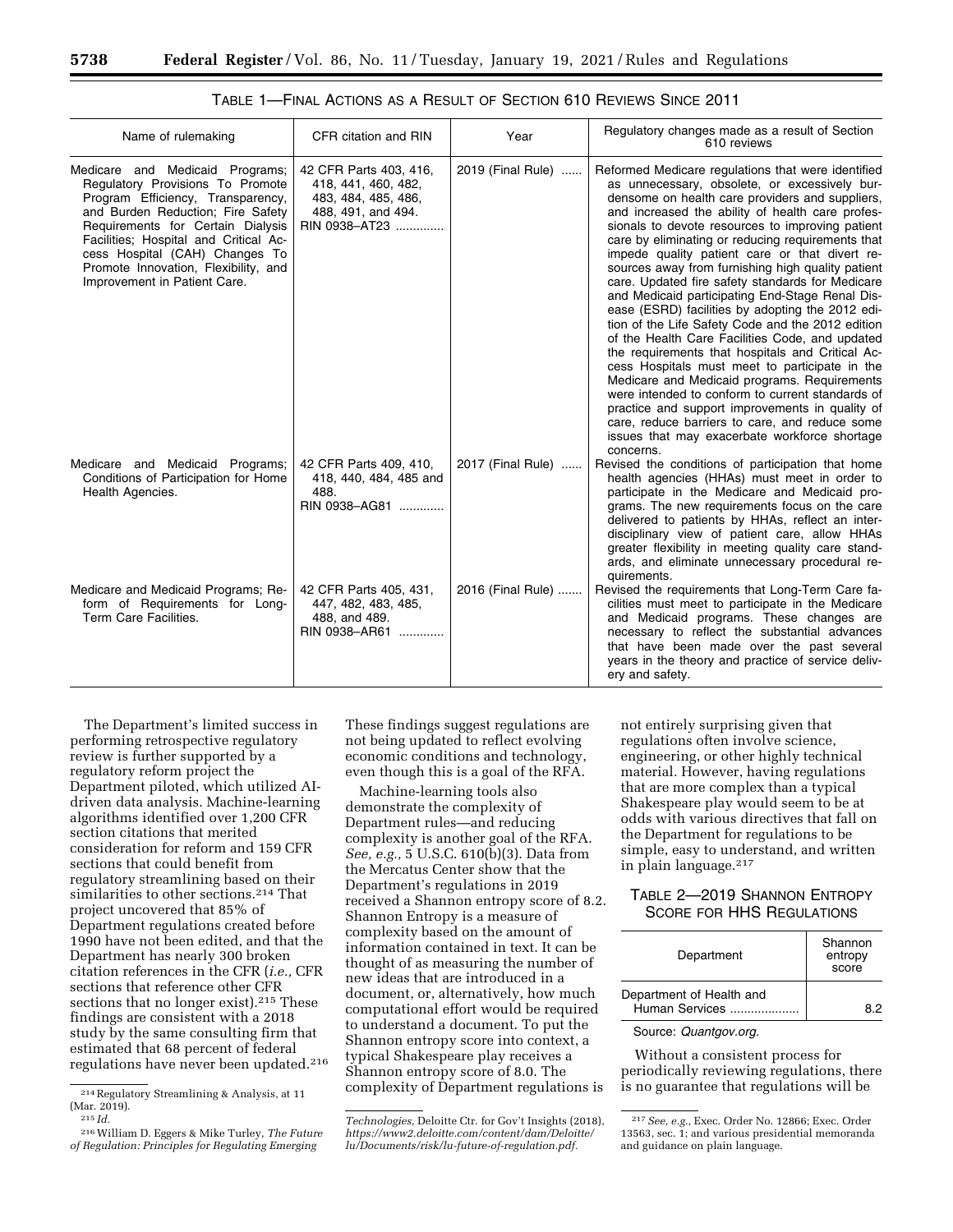reviewed and revised to align with technological, economic, and other developments. Section 5 of Executive Order 12866 requires agencies to submit to the Office of Information and Regulatory Affairs (OIRA) a plan to periodically review their existing significant regulations to determine whether any such regulations should be modified or eliminated so as to make the agency's regulatory program more effective in achieving regulatory objectives, less burdensome, or in greater alignment with the President's priorities and principles. Section 6 of Executive Order 13563 similarly requires agencies to submit to OIRA a plan to periodically review their existing significant regulations to determine whether any such regulations should be modified, streamlined, expanded, or repealed so as to make the agency's regulatory program more effective or less burdensome in achieving regulatory objectives.

However, existing executive orders have not institutionalized a process for retrospective review and periodic updating of regulations, as evidenced by the fact that relatively few Department regulations are updated. Furthermore, every president since Jimmy Carter, including all those elected after enactment of 5 U.S.C. 610, has ordered some form of retrospective review of regulations,218 with mixed effects. This suggests that stronger incentives and forcing mechanisms are needed to ensure retrospective review occurs to an appropriate extent.

Some commenters suggested that a review of existing regulations does not make sense during a pandemic, but this misses the broader point that the Department has waived, suspended, or exercised enforcement discretion not to enforce many regulations in order to respond to the pandemic.<sup>219</sup> Had the Department not done so, this may have hampered the Department's ability to respond nimbly, flexibly and quickly to the emergency.220 For example, the

Department has issued waivers or exemptions, or exercised enforcement discretion with respect to, certain Medicare, Medicaid, CHIP, and HIPAA restrictions, including waivers to increase hospital capacity, ease restrictions on services rendered by medical residents, and allow patients to seek more services via telehealth. Meanwhile, other regulations that may have facilitated pandemic response have remained in place.

The Department's position is that retrospective review would require some change from the status quo, and unless there is a strong incentive to change, continuing business as usual is the path of least resistance.<sup>221</sup> Thus, the status quo is maintained. Moreover, rescinding a regulation that has already been promulgated is likely to meet greater resistance than resistance to foregoing promulgating a regulation not yet enacted. This reflects a phenomenon known as loss aversion.222

The Department's determination is that this final rule will address these issues by changing the choice architecture facing the Department by enacting a new default rule when the Department fails to conduct retrospective reviews. Sunset provisions change the default from rules staying on the books indefinitely to rules being eliminated after some predetermined amount of time unless evidence is presented for why rules should continue. When a default rule is changed, the choice architecture confronting decision makers is altered and can spur changes in behavior. A consistent finding in the literature on behavioral anomalies is that choice architecture and default rules have an important influence on decision making.223 Changes in the Department's choice architecture can ultimately result in changes in public wellbeing.

To conclude, this final rule is intended to address a failure to periodically review regulations as often as desired in line with the RFA and other directives for retrospective review. The Department believes that this final rule, by changing the default for regulations from continued existence to expiration unless periodic review is conducted, will result in more widespread retrospective review of

regulations. Requiring the expiration of rules that have not been assessed or reviewed in accordance with section 610 of the RFA should result in more regulations being updated to reflect evolving circumstances.

#### *C. Alternatives Considered*

The Department considered several alternatives to the proposed regulation. First, it considered not issuing this final rule. However, the RFA and certain Executive Orders direct the Department to periodically review certain Department regulations. Moreover, the literature and the Department's experience suggest that large numbers of regulations are having estimated impacts that, over time, differ from what was estimated at the time the regulations were promulgated, so many regulations should be periodically reviewed.224 The Department's experience over the last forty years is that, absent a strong incentive such as the potential expiration of a regulation, the Department will not review an adequate number of its regulations.

Next, the Department considered seeking to perform the reviews called for by the RFA without implementing a new forcing mechanism. Given past experience, however, it seems unrealistic to assume this would bring about meaningful change. First, the fact that these reviews are not already occurring is evidence they are unlikely to occur in the future. Second, as discussed above, there is a strong bias towards the status quo in governmental action, and this may stand in the way of behavior changes. Third, the literature suggests that enforcement mechanisms are needed to spur more periodic reviews, and specifically that sunset provisions are a useful enforcement mechanism.225 Moreover,

225Curtis W. Copeland, Cong. Rsch. Serv., RL32801, Reexamining Rules: Section 610 of the Regulatory Flexibility Act (2008); Michael Greenstone, *Toward a Culture of Persistent Regulatory Experimentation and Evaluation,* in New Perspectives on Regulation 111, 113 (David Moss & John Cisternino eds., 2009); Australian Gov't Att'y Gen.'s Dep't, Guide to Managing the Sunsetting of Legislative Instruments, at 3 (July Continued

<sup>218</sup>*See* Exec. Order No. 12044 of Mar. 23, 1978, 43 FR 12661 (Mar. 24, 1978) (President Carter) (revoked by Exec. Order No. 12291 of Feb. 17, 1981, 46 FR 13193 (Feb. 19, 1981) (President Reagan)); Memorandum on Reducing the Burden of Government Regulation (Jan. 28, 1992) (President H.W. Bush); Exec. Order No. 12866 of Sept. 30, 1993, 58 FR 190 (Oct. 4, 1993) (President Clinton); Exec. Order No. 13563 of Jan. 18, 2011, 76 FR 3821 (Jan. 21, 2011) (President Obama); Exec. Order No. 13771 of Jan. 30, 2017, 82 FR 9339 (Feb. 3, 2017) (President Trump).

<sup>219</sup>*See* Regulatory Relief to Support Economic Recovery; Request for Information (RFI), 85 FR 75720, at Attachment A (Nov. 25, 2020).

<sup>220</sup>*See, for example,* Alec Stapp, ''Timeline: The Regulations—and Regulators—That Delayed Coronavirus Testing,'' *The Dispatch* (March 20, 2020).

<sup>221</sup>*See also* Yoon-Ho Alex Lee, *An Options Approach to Agency Rulemaking,* 65 Admin. L. Rev. 881, 895–96 (2013) (positing reasons why agencies may be reluctant to perform retrospective reviews). 222 Daniel Kahneman et al., *Anomalies: The* 

*Endowment Effect, Loss Aversion, and Status Quo Bias,* 5 J. Econ. Persp. 193 (1991).

<sup>223</sup>Richard H. Thaler et al., *Choice Architecture, in* The Behavioral Foundations of Public Policy 428, (Eldar Shafir ed., 2012).

<sup>224</sup>Office of Mgmt. & Budget, Validating Regulatory Analysis: 2005 Report to Congress on the Costs and Benefits of Federal Regulations and Unfunded Mandates on State, Local, and Tribal Entities, at 46–47 (2005), *[http://perma.cc/R8LX-](http://perma.cc/R8LX-BQMJ)[BQMJ](http://perma.cc/R8LX-BQMJ)* (collecting studies comparing ex ante and ex post analyses of regulations' costs and benefits, including examples where cost and benefit estimates were off by more than a factor of ten); Winston Harrington, *Grading Estimates of the Benefits and Costs of Federal Regulation* 33 (Res. for the Future, Discussion Paper 06–39, 2006), *[http://papers.ssrn.com/sol3/papers.cfm?abstract](http://papers.ssrn.com/sol3/papers.cfm?abstract_id=937357)*\_ *[id=937357.](http://papers.ssrn.com/sol3/papers.cfm?abstract_id=937357)*; Richard Morgenstern, *Retrospective Analysis of U.S. Federal Environmental Regulation,*  J. of Benefit Cost Anal. 9 no. 2, 2018, at 285.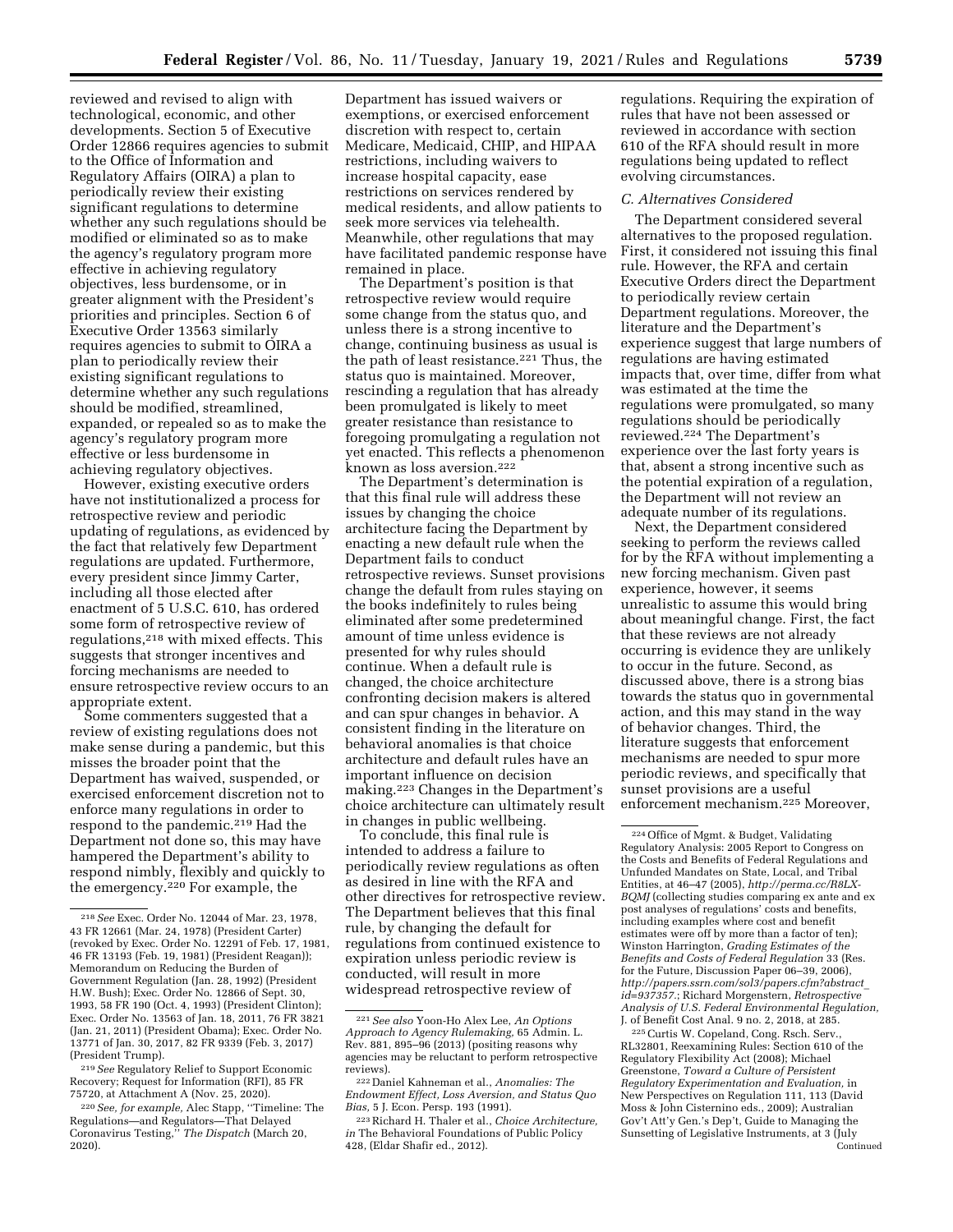even if the Department conducted the reviews called for by the RFA absent a new forcing mechanism, there might be benefits to this final rule, albeit ones that are hard to quantify. For example, this final rule could guard against a decrease in the frequency of Department retrospective reviews in future years.

Another alternative the Department considered is conducting in-depth Reviews of all of its Regulations (absent those that are exempt from this rulemaking), not just those designated as having a SEISNOSE. The Department sees value in conducting such widespread Reviews. However, the Department has opted not to require a complete Review of all Department regulations at the present time, although it leaves open the option to require such Reviews in the future.

The Department also considered conducting Reviews of significant regulations, as that term is defined in Executive Order 12866. The Department is choosing to Review those regulations that have a SEISNOSE, in order to maintain a close connection between this final rule and the RFA. The Department sought comment on whether to Review additional regulations, such as those that are significant under Executive Order 12866. Given limited responses to this request, the Department will not Review other regulations at this time beyond those designated as having a SEISNOSE. However, the Department leaves open the possibility to conduct Reviews of other regulations in the future.

The Department considered only Reviewing those regulations that, at the time of promulgation, the Department determined had a SEISNOSE. However, such determinations were not made for regulations that were promulgated prior to the passage of the RFA,226 and some post-RFA regulations that did not have such a SEISNOSE at the time of promulgation might have such a SEISNOSE today. One commenter suggested that an alternative to the proposed rule would be to attach sunset dates only prospectively for regulations finalized after the effective date of this rule. The same commenter suggested requiring retrospective reviews only for those regulations specifically identified by stakeholders as problematic. But as a general matter, the Department believes that older regulations are more likely to be obsolete. As a result, the Department

believes that this final rule should apply to them. Moreover, only reviewing regulations identified by stakeholders is unlikely to suffice. Regulations are known to create entry barriers into industries and these barriers often affect small businesses disproportionally.<sup>227</sup> Therefore, the Department believes stakeholder input cannot be the only source of information to spur reviews. Concentrated interest groups will lobby to protect regulations that have been specifically constructed for their benefit. Meanwhile, consumers, small businesses, and the public more generally often experience dispersed costs that are not taken into account by these stakeholders. The work of political scientist Mancur Olson explains why these groups that comprise broader society, because they are larger, face collective action problems and often find it costly to organize and lobby on behalf of their own interests.228 Meanwhile, more narrow, concentrated interests find it relatively easier to organize and lobby for their own interests. Thus, stakeholders may not identify to the Department many regulations that are unduly burdensome to the public at large.<sup>229</sup>

The Department is also aware of literature suggesting that agencies have not been consistent in deciding which rules have a SEISNOSE or have avoided such a finding in order to avoid the RFA's requirements.230 Moreover, 5

227*See, e.g., Regulatory Reform: Hearings on S. 104, S. 262, S. 755, S. 1291 Before the Subcomm. on Admin. Practice & Procedure of the Comm. on the Judiciary,* 96th Cong. 3–4 (1979) (statement of Peter J. Petkas, Director, The Regulatory Council) (describing the disproportionate impact on small businesses and uncertainty about benefits resulting from burdensome regulations); 142 Cong. Rec. S1637 (daily ed. Mar. 7, 1996) (statement of Sen. Bond) (''The SBA chief counsel for advocacy released a report that said that small businesses bear a disproportionate share of the regulatory burden.''); Nicole V. Crain & W. Mark Crain, *The Impact of Regulatory Costs on Small Firms,* (U.S. Small Bus. Admin., Office of Advocacy, Washington, DC), at 55, 57 (2010) (finding that ''regulations cost small firms an estimated \$10,585 per employee. Regulations cost medium-sized firms \$7,454 per employee, and large firms \$7,755 per employee,'' and that in the health care sector, the cost per employee is 45 percent higher in small firms than in medium-sized firms, and 28 percent higher in small firms than in large firms).

228Mancur Olson, The Logic of Collective Action (Harv. U. Press 1971).

229The Department welcomes comments from all members of the public on (1) regulations being Assessed or Reviewed pursuant to this final and (2) future notices of proposed rulemaking. The Department will consider comments received from all members of the public. We merely make this observation to explain why relying solely on stakeholders may not enable the Department to identify certain regulations that should be amended or rescinded.

230*See, e.g.,* Connor Raso, *Agency Avoidance of Rulemaking Procedures,* 67 Admin. L. Rev. 65, 93– 95, 99–101 (2015); Michael R. See, *Willful* 

U.S.C. 610 presupposes the agency will make a determination about which regulations have or will have a SEISNOSE. This suggests there is good reason to Assess most of the Department's regulations. For these reasons, the Department has chosen to Assess all of its Regulations (subject to the exceptions listed herein) to determine which have a SEISNOSE and to Review those Regulations that have a SEISNOSE using the criteria listed in 5 U.S.C. 610 (as well as whether they comply with applicable law).

Finally, some commenters suggested that the Department include a provision granting the Secretary the authority to extend the expiration date in certain circumstances. Other commenters suggested that the proposed rule's twoyear Assessment and Review period affecting some of the Department's older regulations was too short. In response, the Department has made several modifications to the final rule from its proposed form. First, regulations older than ten years will expire after five years, as opposed to expiring after two years, if these Regulations are not Assessed and (when necessary) Reviewed. Second, this final rule grants the Secretary a one-time option to push back this expiration date by one year for a given Regulation. Both of these modifications have the effect of lowering some costs of this final rule as compared to the proposed rule, because these changes lengthen the expected Assessment and Review period, pushing some costs into the future. This reduces the present value of these costs.

#### *D. Cost Analysis*

5 U.S.C. 610 already directs the Department to undertake periodic reviews of its regulations. Nevertheless, because the Department believes this final rule will stimulate a behavior change at the Department and among the public, the regulation has some costs associated with it. Therefore, the Department performed the following analysis to estimate the costs and burdens to the Department and the public from (1) Assessing which Department regulations have a SEISNOSE, and (2) Reviewing those regulations.

The Department has roughly 18,000 regulations, the vast majority of which it believes would need to be Assessed.231 Roughly 12,400 of these

<sup>2020),</sup> *[https://www.ag.gov.au/sites/default/files/](https://www.ag.gov.au/sites/default/files/2020-07/Guide%20to%20Managing%20Sunsetting%20of%20Legislative%20Instruments.pdf) [2020-07/Guide%20to%20Managing%20Sunsetting](https://www.ag.gov.au/sites/default/files/2020-07/Guide%20to%20Managing%20Sunsetting%20of%20Legislative%20Instruments.pdf) [%20of%20Legislative%20Instruments.pdf.](https://www.ag.gov.au/sites/default/files/2020-07/Guide%20to%20Managing%20Sunsetting%20of%20Legislative%20Instruments.pdf)* 

<sup>226</sup>The Department estimates that 16% of its regulations that are more than ten years old were promulgated prior to 1980, when Congress passed the RFA.

*Blindness: Federal Agencies' Failure to Comply with the Regulatory Flexibility Act's Periodic Review Requirement—And Current Proposals to Reinvigorate the Act,* 33 Fordham Urb. L. J. 1199, 1222–25 (2006).

<sup>231</sup>*See* Enhancing Regulatory Reform Through Advanced Machine Learning Findings (internal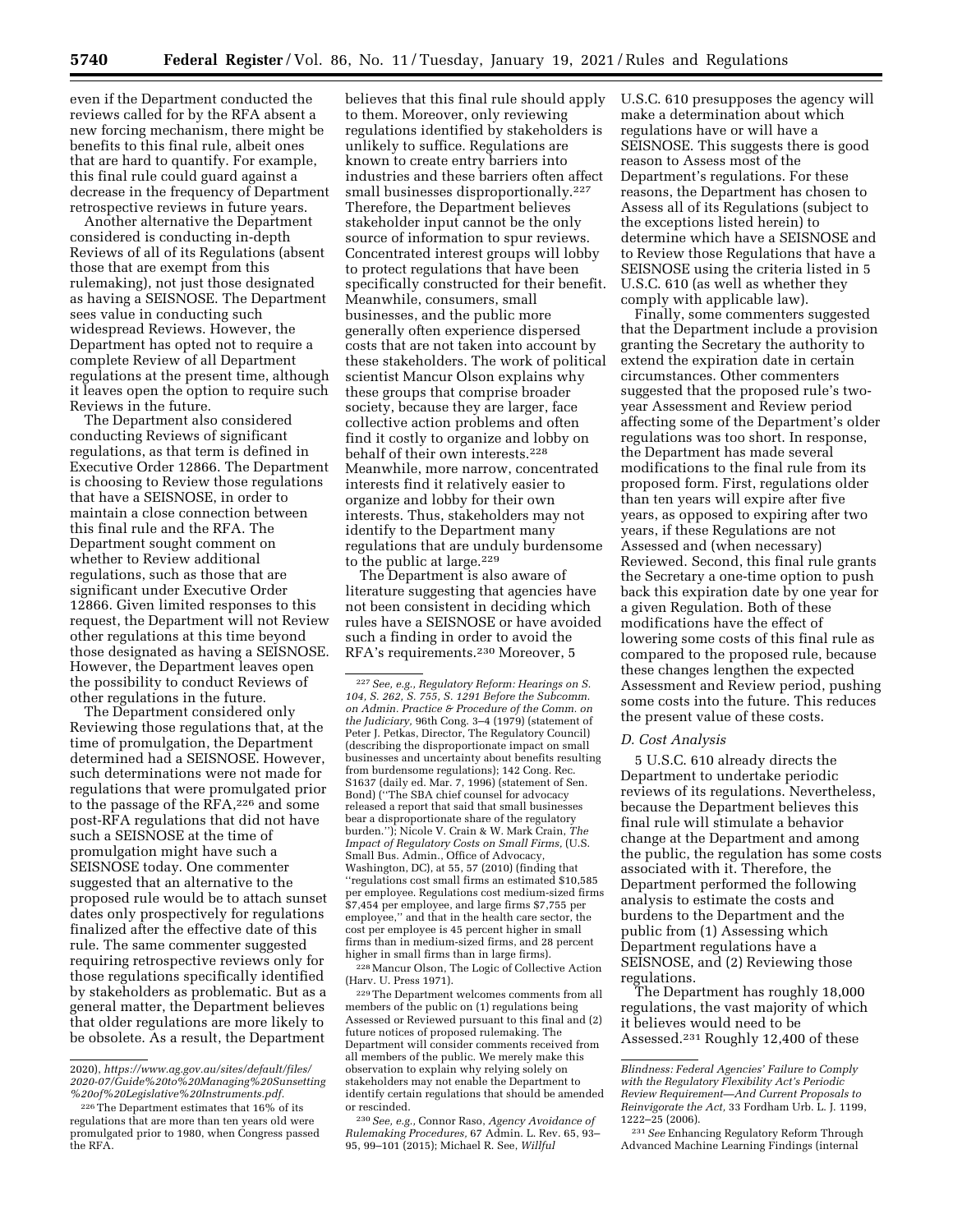regulations are over ten years old, and roughly 17,200 are more than five years old.232 The vast majority of these would need to be Assessed within five years of this final rule's effective date (or six years if the optional extension is exercised by the Secretary). The Department estimates that roughly five regulations on average are part of the same rulemaking due to the number of unique **Federal Register** citations associated with its regulations. This would suggest the Department would have to perform roughly 3,440 Assessments in the first five years (or six for certain of these regulations if the

extension is exercised by the Secretary, and 3,600 Assessments in total.

However, some of these rulemakings are exempt from this final rule. The Department estimates that approximately 66 parts of the CFR that the Department actively updates contain the vast majority of the regulations that are exempt from this final rule. According to analysis from the Mercatus Center, however, the Department has approximately 8,574 active parts of the CFR.233 66 parts are therefore less than 1% of the Department's active parts. As a result, the Department does not believe the exemptions will

significantly alter the costs of this final rule.234

To help estimate the impact of this final rule, the Department conducted a limited randomized sampling 235 of its regulations and assessed whether the sampled regulations would be exempt from this final rule and whether, at the time of issuance, the regulations were: Economically significant; found to have a SEISNOSE; or subject to the Unfunded Mandates Reform Act (UMRA) of 1995. This information is included in table 3. Also included in table 3 is the estimated impact of the regulations when they were first promulgated.

| Title | Rulemaking                                                                                                                                                                                                 | Citation    | Exempt<br>from this<br>Final<br>Rule? | Economically<br>significant? | SEISNOSE? | Subject to UMRA? | Impact estimates at issuance                                                                                                                                                                                                                                                                                                                                                                                                                                                                          |
|-------|------------------------------------------------------------------------------------------------------------------------------------------------------------------------------------------------------------|-------------|---------------------------------------|------------------------------|-----------|------------------|-------------------------------------------------------------------------------------------------------------------------------------------------------------------------------------------------------------------------------------------------------------------------------------------------------------------------------------------------------------------------------------------------------------------------------------------------------------------------------------------------------|
| 21    | Toll-Free Number for Reporting Ad-<br>verse Events on Labeling for Human<br>Drug Products.                                                                                                                 | 73 FR 63886 | No                                    | No                           | No        |                  | "[O]ne-time costs will range<br>from approximately \$38.0 mil-<br>lion to \$49.6 million and an-<br>nual costs will range from<br>\$12.4 million to \$46.3 mil-<br>lion." 236                                                                                                                                                                                                                                                                                                                         |
| 21    | Unique Device Identification System                                                                                                                                                                        | 78 FR 58786 | No                                    | Yes                          | Yes       |                  | 'Over 10 years, the estimated<br>present value of the total do-<br>mestic costs is \$642.2 million<br>using a 7 percent discount<br>rate and \$737.7 million using<br>a 3 percent rate, and the<br>annualized costs are \$85.7<br>million using a 7 percent dis-<br>count rate and \$84.1 million<br>using a 3 percent discount<br>rate." 237                                                                                                                                                         |
| 21    | Requirements for Foreign and Domes-<br>tic Establishment Registration And<br>Listing for Human Drugs, Including<br>Drugs That Are Regulated Under a<br>Biologics License Application, and<br>Animal Drugs. | 81 FR 60170 | No                                    | No                           | No        |                  | "We estimate one-time total<br>costs of \$59.7 million and re-<br>curring costs of \$0.5 million.<br>These costs represent total<br>annualized costs of \$9 million<br>when calculated at a 7-per-<br>cent discount rate over 10<br>years, and \$7.5 million when<br>calculated using a 3-percent<br>discount rate. The largest<br>cost elements will be for req-<br>istrants reading and under-<br>standing the final rule and<br>making changes to their<br>standard operating proce-<br>dures."238 |
| 21    | Human Tissue Intended for Transplan-<br>tation.                                                                                                                                                            | 62 FR 40429 | No                                    | No                           | No        | No               | FDA confirmed "that the only<br>economic impact of the rule<br>would be related to record-<br>keeping burdens" that al-<br>ready existed. <sup>239</sup>                                                                                                                                                                                                                                                                                                                                              |
| 42    | Medicare Program; Health Care Infra-<br>structure Improvement Program; Se-<br>lection Criteria of Loan Program for<br>Qualifying Hospitals Engaged in Can-<br>cer-Related Health Care.                     | 70 FR 57368 | No                                    | Yes                          | No        |                  | "The Congress provided<br>\$142,000,000 for the loan<br>program effective July 1,<br>2004 through September 30,<br>2008, and not more than<br>\$2,000,000 may be used for<br>the administration of the loan<br>program for each of the fiscal<br>years (that is, 2004 through<br>2008)."240                                                                                                                                                                                                           |

HHS slide) (the sum of the numbers listed in the table under the column denoted "#" is 17,890<br>Department regulations).

<sup>232</sup> See id. (adding the figures listed in the "#" columns for the 1950s, 1960s, 1970s, 1980s, 1990s, and 2000s yields 12,383 regulations. 17,200 regulations are estimated to have been issued by the end of 2016).

233These data are available at *Quantgov.org.* 

234The exempt parts may on average have more Sections than other parts. But even still, it seems

unlikely the exemptions would significantly alter the costs of this final rule. If the Department were incorrect about this assumption, costs from this final rule would likely be lower than estimated herein. Similarly, the Department does not have enough information at present to determine whether the CFR sections that could potentially benefit from regulatory streamlining based on their similarities to, overlap with, or duplicativeness of other Sections will lead to a reduction in Department costs of Assessments and Reviews, due to duplication of work. The initial Assessment of all non-exempt regulations would determine whether this is the case.

235With the aid of a random number generator, the Department selected Department regulations in each of its three main titles (21, 42, and 45) of the Code of Federal Regulations. The random number generator was used to identify the relevant part of each title of the CFR to assess.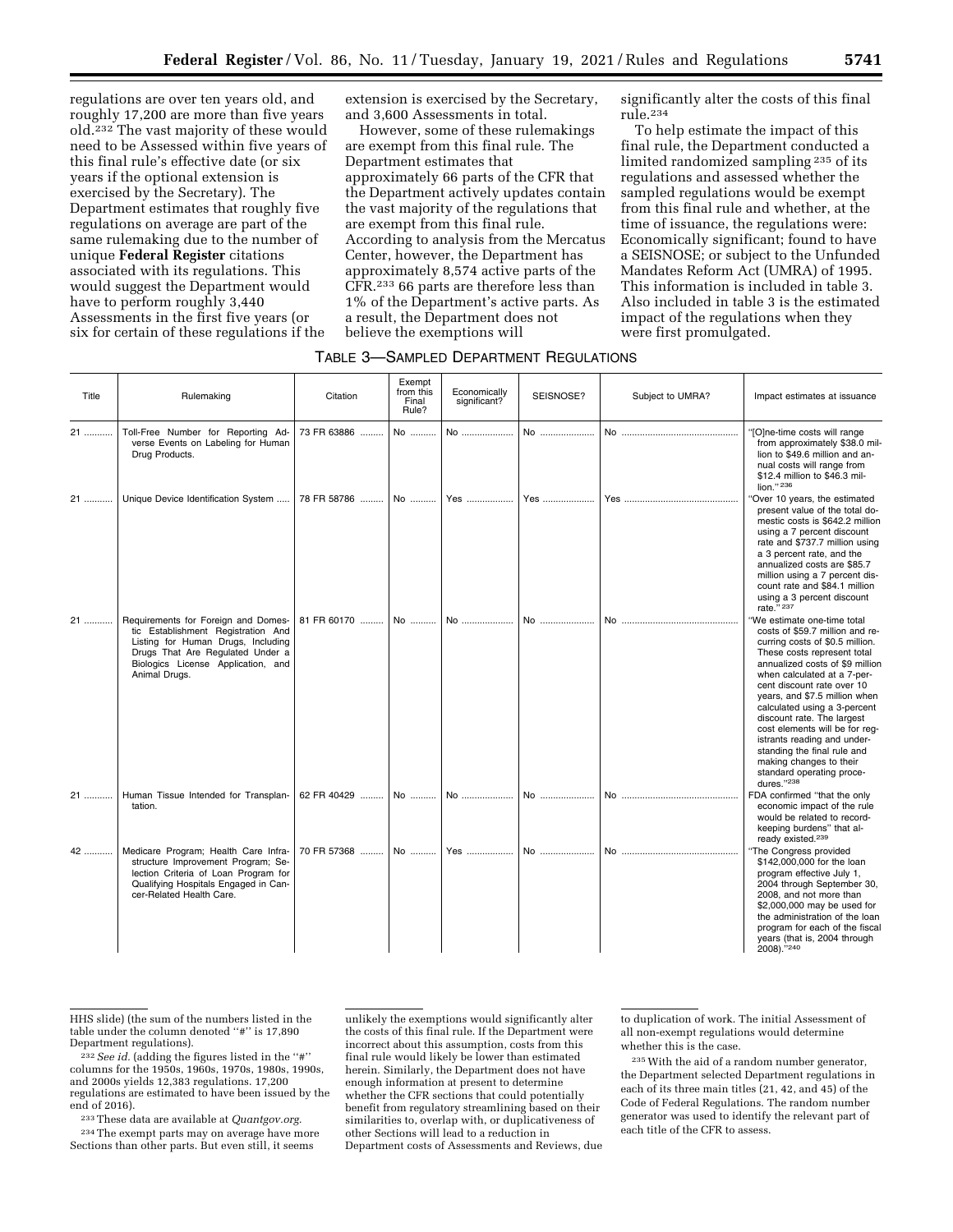| Title | Rulemaking                                                                                                                                                                    | Citation    | Exempt<br>from this<br>Final<br>Rule? | Economically<br>significant? | SEISNOSE? | Subject to UMRA?                                  | Impact estimates at issuance                                                                                                                                                                                                                                                                                                                                                                                                                                                                                                                                                                                                                                                                           |
|-------|-------------------------------------------------------------------------------------------------------------------------------------------------------------------------------|-------------|---------------------------------------|------------------------------|-----------|---------------------------------------------------|--------------------------------------------------------------------------------------------------------------------------------------------------------------------------------------------------------------------------------------------------------------------------------------------------------------------------------------------------------------------------------------------------------------------------------------------------------------------------------------------------------------------------------------------------------------------------------------------------------------------------------------------------------------------------------------------------------|
| 42    | Organ Procurement and Transplan-<br>tation Network.                                                                                                                           | 63 FR 16296 | No                                    | Yes                          | No        |                                                   | Although incremental effects at-<br>tributable to the rule were not<br>estimated, impact categories<br>would have included life-<br>years saved by non-renal<br>organ transplants, quality of<br>life improvements for kidney<br>recipients, and the admittedly<br>expensive costs of transplan-<br>tation. <sup>241</sup>                                                                                                                                                                                                                                                                                                                                                                             |
| 42    | Medicare Program; Hospital Insurance<br>Entitlement and Supplementary Med-<br>ical Insurance Enrollment and Entitle-<br>ment.                                                 | 53 FR 47199 | No                                    | No                           | No        | N/A (rule issued prior to UMRA<br>being enacted). | N/A: "We have determined that<br>a regulatory impact analysis<br>is not required for these rules<br>because they would not have<br>an annual impact of \$100<br>million or more."242                                                                                                                                                                                                                                                                                                                                                                                                                                                                                                                   |
| $45$  | Cooperation in Identifying and Pro-<br>viding Information To Assist States in<br>Pursuing Third Party Health Cov-<br>erage.                                                   | 56 FR 8926  | No                                    | No                           | No        | N/A (rule issued prior to UMRA<br>being enacted). | The cost of implementation is<br>expected to be insignifi-<br>cant."243                                                                                                                                                                                                                                                                                                                                                                                                                                                                                                                                                                                                                                |
| 45    | Responsibility of Applicants for Pro-<br>moting Objectivity in Research for<br>which Public Health Service Funding<br>is Sought and Responsible Prospec-<br>tive Contractors. | 76 FR 53256 | No                                    | No                           | No        |                                                   | Estimated annual cost of<br>\$23.236.238.244                                                                                                                                                                                                                                                                                                                                                                                                                                                                                                                                                                                                                                                           |
| 45    | Rate Increase Disclosure and Review                                                                                                                                           | 76 FR 29964 | No                                    | No                           | No        | No.                                               | "CMS estimates that issuers<br>will incur approximately \$10<br>million to \$15 million in one-<br>time administrative costs, and<br>\$0.6 million to \$5.5 million in<br>annual ongoing administra-<br>tive costs related to com-<br>plying with the requirements<br>of this final rule from 2011<br>through 2013. In addition,<br>States will incur very small<br>additional costs for reporting<br>the results of their reviews to<br>the Federal government, and<br>the Federal government will<br>incur approximately \$0.7 mil-<br>lion to \$5.9 million in annual<br>costs to conduct reviews of<br>justifications filed by issuers<br>in States that do not perform<br>effective reviews." 245 |

## TABLE 3—SAMPLED DEPARTMENT REGULATIONS—Continued

None of the sampled regulations would be exempt from this final rule,

<sup>238</sup> Requirements for Foreign and Domestic Establishment Registration And Listing for Human Drugs, Including Drugs That Are Regulated Under a Biologics License Application, and Animal Drugs,<br>81 FR 60170, 60171 (Aug. 31, 2016).

 $^{239}$  Human Tissue Intended for Transplantation, 62 FR 40429, 40442 (Jul. 29, 1997).

<sup>240</sup> Medicare Program; Health Care Infrastructure Improvement Program; Selection Criteria of Loan Program for Qualifying Hospitals Engaged in Cancer-Related Health Care, 70 FR 57368, 57372

<sup>241</sup> Organ Procurement and Transplantation Network, 63 FR 16296, 16321–29 (Apr. 2, 1998).<br><sup>242</sup> Medicare Program; Hospital Insurance

Entitlement and Supplementary Medical Insurance Enrollment and Entitlement, 53 FR 47199, 47201

meaning all sampled rules would need to be Assessed. This is consistent with the assumption that few enough regulations would be exempt from this final rule to significantly affect the cost estimates presented here. At the time the ten sampled regulations were promulgated, the Department believed that one of the ten had a SEISNOSE. If the Assessments' findings mirror the findings from the time of issuance, one of the ten sampled regulations would need to be Reviewed. Similarly, an academic study found 11.1% of Department final rules issued in 1993 had a SEISNOSE.246 A more recent study found that 92% of agency rules were found to not be subject to the RFA, suggesting agencies believe roughly 8%

of their regulations have a SEISNOSE.<sup>247</sup>

Assuming the Department has roughly 3,600 total rulemakings that are subject to this final rule; 3,440 of these are more than five years old (*i.e.* would be ten years old by the end of 2026); and that roughly 11% 248 have a SEISNOSE, then the Department might have to perform roughly 396 Reviews in total, of which 378 would have to be completed in the five years after this rule is finalized. However, some of these rulemakings might be reviewed as part of section 610 reviews even in absence of this final rule (*i.e.,* in the baseline scenario). As noted above, the Department estimates that the three completed rulemakings emanating from section 610 reviews over the last decade amend approximately 130 sections of the CFR.

<sup>236</sup>Toll-Free Number for Reporting Adverse Events on Labeling for Human Drug Products, 73 FR

<sup>63,886, 63,892 (</sup>Oct. 28, 2008).<br><sup>237</sup> Unique Device Identification System, 78 FR<br>58786, 58811 (Sept. 24, 2013).

<sup>&</sup>lt;sup>243</sup> Cooperation in Identifying and Providing Information To Assist States in Pursuing Third Party Health Coverage, 56 FR 8926, 8929 (Mar. 4,

<sup>244</sup> Responsibility of Applicants for Promoting Objectivity in Research for which Public Health Service Funding is Sought and Responsible Prospective Contractors, 76 FR 53256, 53280 (Aug. 25, 2011).

<sup>245</sup>Rate Increase Disclosure and Review, 76 FR 29964, 29978 (May 23, 2011).

<sup>246</sup>Michael R. See, *Willful Blindness: Federal Agencies' Failure to Comply with the Regulatory Flexibility Act's Periodic Review Requirement—And Current Proposals to Reinvigorate the Act,* 33 Fordham Urb. L. J. 1199, 1217 (2006).

<sup>247</sup>Connor Raso, *Agency Avoidance of Rulemaking Procedures,* 67 Admin. L. Rev. 65, 69 (2015).

<sup>248</sup>The Department chooses 11%, rather than 8% or 10%, because the study that found 11.1% of Department regulations had a significant economic impact upon a substantial number of small entities was focused solely on the Department's regulations.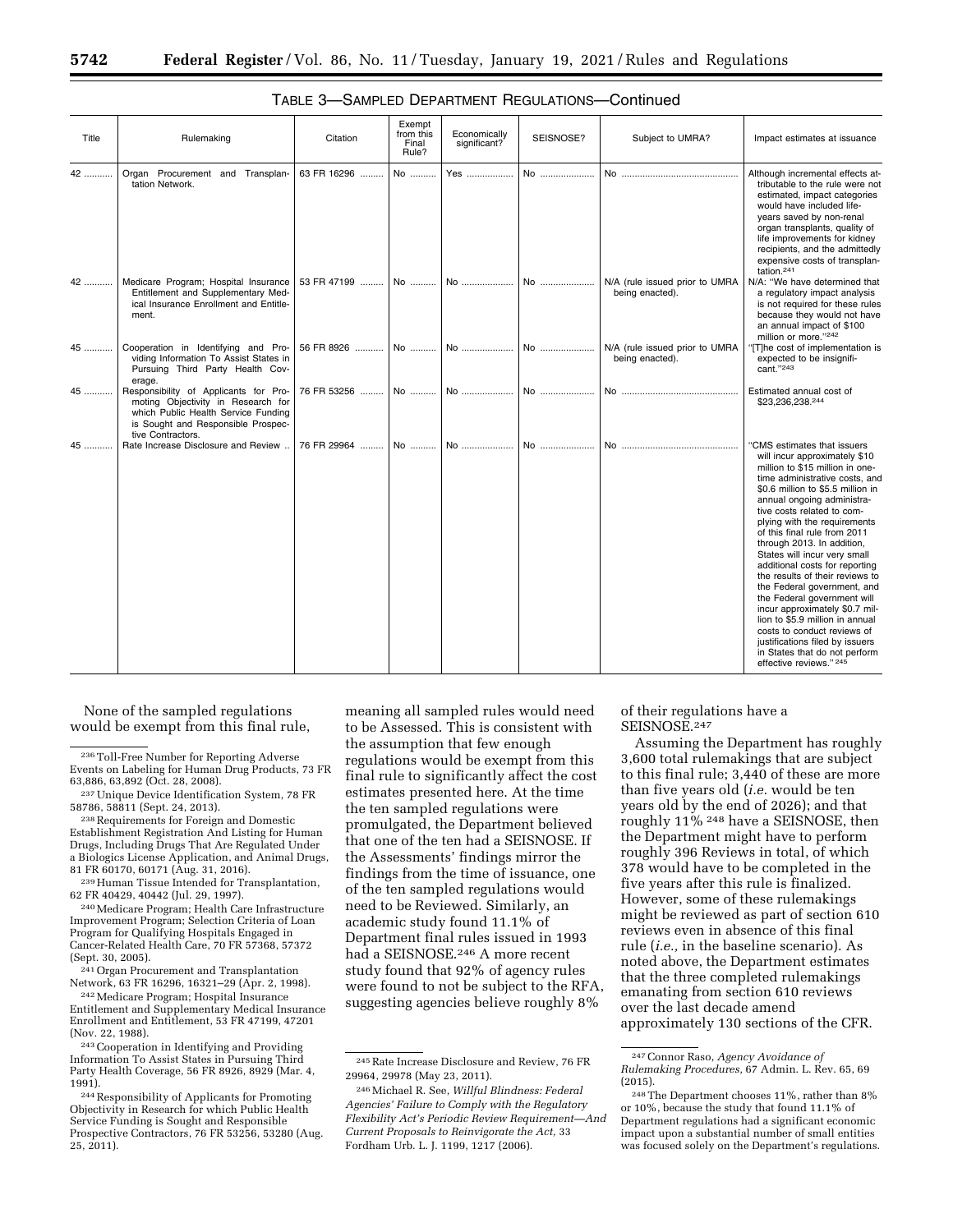If the decade following implementation of this final rule is similar to the previous decade, then the Department can expect to review and amend 130 sections of the CFR, which is equivalent to 26 average rulemakings if 5 regulations correspond with one rulemaking on average. These 26 rulemakings are assumed to be what would be Reviewed in the baseline scenario. Therefore, the Department expects to conduct 370 Reviews in total, of which 353 would have to be completed in the five years after this rule is finalized.249

Of the 353 rulemakings subject to Reviews in the first five years (or six years if the Secretary exercises the oneyear extension authority), the Department estimates roughly 44 rulemakings were promulgated prior to the requirement for prospective regulatory flexibility analyses. Those 44 Reviews will require more Department resources than the estimated 309 Reviews of rulemakings promulgated after the prospective analysis requirement went into effect.

Therefore, as a result of this final rule, the Department expects to have to conduct 370 Reviews in total. These include approximately 44 rulemakings that were promulgated prior to the requirement for prospective regulatory flexibility analyses, and 326 Reviews of rulemakings promulgated after the prospective analysis requirement went into effect. Of these 326, the Department assumes most Reviews will occur earlier in the coming ten years such that 309 Reviews are conducted in the first five calendar years following implementation of this final rule and 17 of the Reviews occur in the second five calendar years. This is consistent with the fact that the vast majority, roughly 95 percent, of Department regulations are older than five years (and therefore will be more than ten years old by the end of 2026).

1. Costs Related to Section 610 Reviews of Regulations More Than Five Years Old

The majority of the Reviews conducted in response to this regulation will have to be conducted in the first five calendar years following implementation of this regulation, because the vast majority of the Department's regulations were finalized before the end of 2016. A full initial Regulatory Flexibility Act (RFA)

analysis requires 250 to 500 hours to complete because federal agencies must analyze the impact of their regulatory actions on small entities (small businesses, small non-profit organizations and small jurisdictions of government) and, where the regulatory impact is likely to be ''significant'' and affecting a ''substantial number'' of these small entities, seek less burdensome alternatives for them. This involves defining the market and determining costs for each small entity. The section 610 review is a more streamlined analysis because the regulatory flexibility analysis is the starting point. The section 610 review focuses on five areas of analysis: (1) Whether there is a continued need for the rule, (2) the number and nature of complaints, (3) the complexity of the regulation, (4) whether there is duplication, and (5) the degree to which technology, economic conditions, or other factors have changed in the area affected by the rule, as well as whether the Regulation complies with applicable law. As such, the Department estimates that a Review will require significantly less time than a full RFA analysis.

The Department recognizes that some regulations were promulgated prior to when the requirement for prospective regulatory analysis went into effect, and that a section 610 review of such rulemakings may be more time intensive. The Department estimates 309 rulemakings from 2016 or earlier will be subject to section 610 review where some prospective analysis has been performed, in which case such reviews will take 40 to 100 hours. The Department estimates it will undertake section 610 reviews of 44 rules for which no prospective regulatory analysis was performed. The Department assumes that between 250 to 500 hours may be required for these reviews, even though the section 610 review is more circumscribed than a full regulatory flexibility analysis and will therefore generally take less time to perform. The Department also notes that there could be costs associated with publishing the notices of Assessments and Reviews to the Department's website and the **Federal Register** for public comment, but that such costs will be minimal and would not require the hiring of additional personnel.

Therefore, the Department estimates that a total of between 23,360 and 52,900 hours will be spent on Reviews outside the Assessment process during the first five years (the number of hours may ultimately be slightly less if the Secretary exercises the optional oneyear extension with respect to some regulations), which will clear the

backlog of section 610 reviews for regulations at least five years old. The Department assumes 40 to 100 hours per Review for the estimated 309 Reviews for which an initial prospective analysis was performed. The Department assumes 250 to 500 hours per Review for the estimated 44 Reviews where no such initial prospective analysis was performed.

The Department estimates that the fully-loaded cost per hour to the Department to employ a person to conduct a Review or Assessment is \$244.98 per hour (referred to as ''*LaborCost*'').250 Assuming the 23,360 to 52,900 estimated hours are spread evenly across the first five years following implementation of this final rule, and assuming a 7 percent discount rate, the present value of these costs ranges from \$4.7 to \$10.6 million in total. Without discounting, this is equal to 20.1 to 45.6 full-time equivalents (FTEs) working at *LaborCost* to initiate and conduct Reviews of regulations in the first 5 years.

2. Costs Related to Rulemakings That ''Age In'' To Section 610 Review

The Department estimates 17 rulemakings would ''age in'' 251 to the section 610 review requirement during years six through ten after this rule is finalized. The Department estimates it will require between 680 to 1,700 hours to Review these rules, because the Department assumes those 17 Reviews would take between 40 to 100 hours per Review, as each of those rulemakings were promulgated after prospective regulatory analysis was required. Assuming hours reviewing these rulemakings are spread equally across years six through ten, the Department estimates the present value of the cost of Reviewing 17 rulemakings in years six through ten to be between \$0.1 million and \$0.3 million at a seven percent discount rate. Without discounting, this represents 0.6 to 1.5 FTEs working at *LaborCost* to conduct 17 Reviews of rules that age into the Review requirement during the decade following implementation of this regulation.

<sup>249</sup>Since approximately 95 percent of Department rules were finalized before 2016, this analysis assumes 25 Reviews in the baseline scenario would occur in the first five years following implementation of this final rule, and one Review would occur in the subsequent five years.

<sup>250</sup>Here, the Department uses the reported ''FY 2021 average fully supported cost to [FDA of] \$284,174 per FTE,'' divided by 1,160 ''Net Supported Direct FDA Work Hours Available for Assignments'' per year to arrive at \$244.98 per hour. Food Safety Modernization Act Domestic and Foreign Facility Reinspection, Recall, and Importer Reinspection Fee Rates for Fiscal Year 2021, 85 FR 46669, 46670 (Aug. 3, 2020).

<sup>251</sup> ''Age in,'' meaning that the rules become ten years old during years six through ten.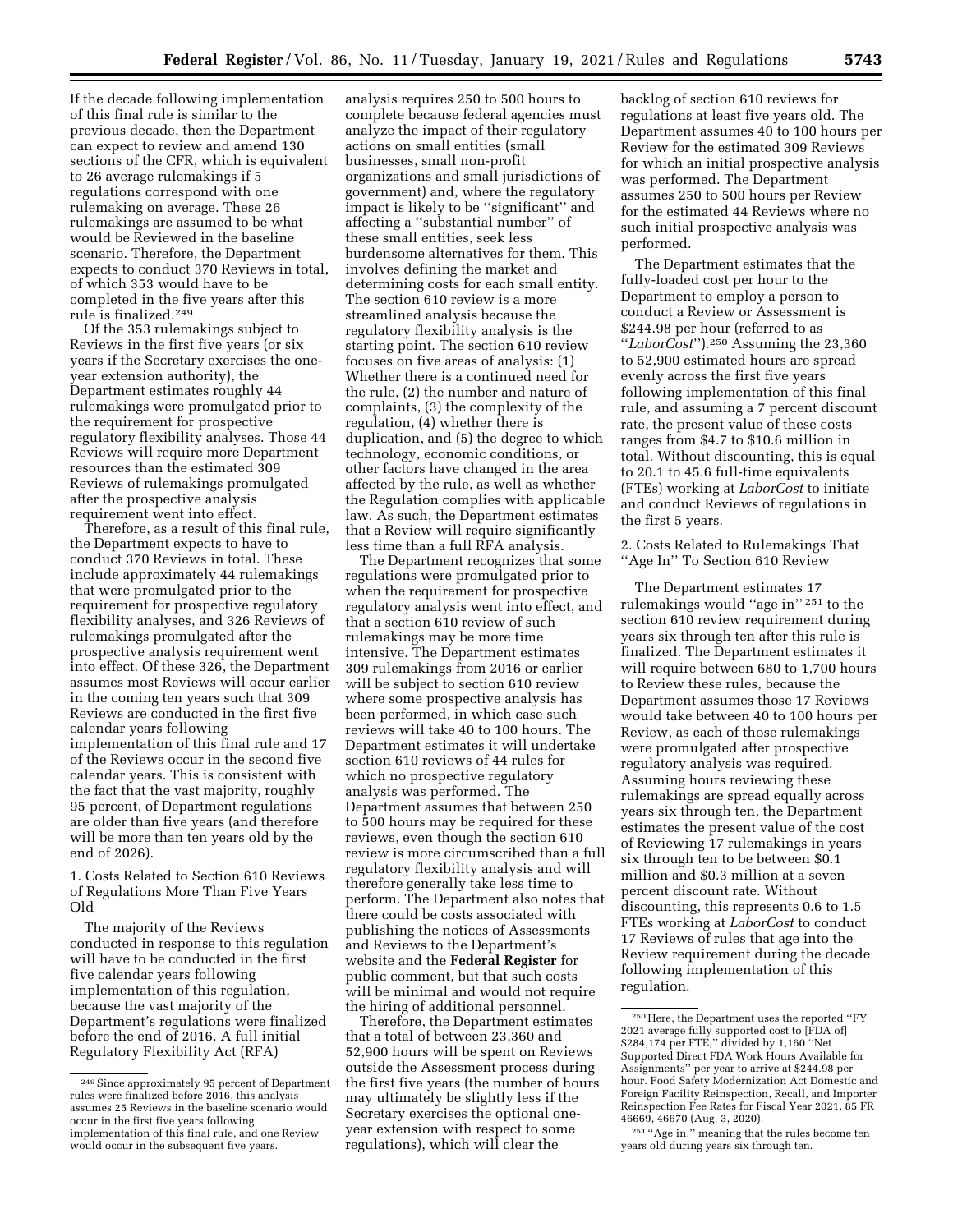### 3. Costs Related to Assessments

In addition to conducting Reviews of rulemakings that have a SEISNOSE, the Department will allocate resources towards conducting Assessments of its rulemakings to determine whether a Review is required. At the time of promulgation, regulations are evaluated as to whether they had a SEISNOSE under the RFA. However, some regulations were promulgated prior to the RFA, while others were certified exempt from having to produce a regulatory flexibility analysis because they were certified as not having a SEISNOSE. This final rule will require the Department to make a determination as to whether covered rulemakings currently have a SEISNOSE and, if so, to Review those regulations. Because circumstances could change over time, the designation that a regulation has a SEISNOSE is likely to change for some rules. As a result, this final rule requires the Department to timely Assess all of its regulations (subject to the exceptions in this final rule) to determine whether they have a SEISNOSE, otherwise the regulations would expire. As discussed above, some rulemakings may overlap with or be duplicative of one another, reducing the number of Reviews that will be eventually required. However, the Department believes an initial Assessment of all rulemakings (subject to this final rule's exceptions) will likely be required first to determine the extent of such overlap or duplication.

The Department believes each Assessment will require between three and 10 hours to perform. The Department estimates that it will have to conduct roughly 3,062 Assessments in the first five years after this rule is finalized, and an additional 142 Assessments in the subsequent five years, for a total of 3,204 Assessments across ten years.252

As such, the Department believes 9,186 to 30,620 hours will be spent on Assessments in the first five years. The Department believes 426 to 1,420 hours will be spent on Assessments in the following five years. Assuming these hours are spread evenly across their respective ranges of years, the present value of costs associated with these Assessments ranges from \$1.9 to \$6.4 million at a 7 percent discount rate. Without discounting, this represents 8.3 to 27.6 FTEs working on a total of 3,204

Assessments over ten years. If, as seems plausible, Assessments of regulations more than ten years old will disproportionately occur in the latter half of the 2021–2026 time period, the present value of the cost of Assessments will be slightly less than estimated herein.

4. Costs Related to Review of Additional Rulemakings Found To Have a SEISNOSE

Depending on the outcome of the Assessments, the Department may have to Review additional rulemakings. The Department estimates roughly 5% of Assessments of Regulations not initially found to have a SEISNOSE will conclude that a Review is required. The Department believes this is a reasonable estimate because the 5% rate is roughly half of the percentage of all Department regulations that the Department currently believes have a SEISNOSE. Accordingly, the Department estimates 153 Reviews will be required in the first five years,253 and seven Reviews will be required in the subsequent five years,254 for a total of 160 additional Reviews. The Department estimates the 153 Reviews will require 6,120 to 15,300 hours,255 and that the seven Reviews will require 280 to 700 hours in the subsequent five years.

Assuming these hours are spread evenly across the corresponding time frames, multiplying these hour estimates by *LaborCost* and discounting at a seven percent discount rate yields an estimated \$1.3 to \$3.2 million over ten years, which corresponds with 5.5 to 13.8 FTEs for additional post-Assessment Reviews over ten years (without discounting). If, as seems plausible, Reviews of regulations in this category will not be spread evenly across the corresponding time frames but will disproportionately occur in the latter half of the time frames, the present value of the cost of these Reviews will be slightly less than estimated herein.

### 5. Monitoring Costs

Some commenters argued that the proposed rule's regulatory impact analysis underestimated the costs of this rulemaking, because it did not consider the costs to the regulated community of: Monitoring which regulations may expire; commenting either during the Assessment and Review process or to request that the Department conduct an Assessment or Review; and, when necessary, writing and submitting comments on regulations amended as a

result of retrospective reviews conducted pursuant to this final rule.

The Department believes the cost of monitoring Assessments will be relatively trivial. This final rule requires the Department to announce on its website, as well as on *Regulations.gov*, when it has commenced Reviews and Assessments. Making the announcement on *Regulations.gov* (as opposed to only on the Department's website, as proposed) will reduce the monitoring costs raised by the commenters, because the regulated community already monitors *Regulations.gov*.

Moreover, in conjunction with this final rule, the Department is placing at *[https://www.hhs.gov/regulations/](https://www.hhs.gov/regulations/federal-registry/index.html) [federal-registry/index.html](https://www.hhs.gov/regulations/federal-registry/index.html)* a list of Department regulations, the year they were initially promulgated, the last year the rule was amended, and the **Federal Register** citation from the time the rule was initially promulgated. This list was generated with artificial intelligence and the Department believes it is accurate, but it is conceivable that some Department regulations are not included. This list can be used to easily create a schedule of expiration dates, so that the monitoring public does not need to identify these dates itself. Announcements of this kind conform to Organisation for Economic Co-operation and Development guidelines that recommended creating a predetermined schedule for when regulations are due for assessment and review.256 This type of ''programmed review'' would give both the Department and the public ample time to prepare for the Review and to submit comments as needed. It would also reduce the time and effort required of the public to track those regulations that are set to expire or be revised. As such, the monitoring public should not bear any significant expense keeping track of when regulations are set to expire or reminding the Department of when regulations are set to expire. Additionally, monitoring costs associated with Assessments are likely to not be significant because Assessments are unlikely to result in amendments of regulations, absent a subsequent Review also occurring. This final rule only mandates amendment or rescission of certain regulations that have been Reviewed.

In addition, the Department intends to create on its website a dashboard that shows its progress on its Assessments and Reviews, including when it commenced those Assessments and Reviews, its progress, and when it

<sup>252</sup> 3,062 is 3,440 total Department rulemakings older than 2016, minus 25 rulemakings Reviewed in the baseline scenario, minus the 353 rulemakings Reviewed in the first five years. 142 is 160 rulemakings affected by this final rule in the second five years, minus one rulemaking Reviewed in the baseline scenario, minus the 17 rulemakings expected to be Reviewed in the second five years.

<sup>253</sup> 5% of 3,062 is 153.

<sup>254</sup> 5% of 142 is 7.

<sup>255</sup>Each review will take 40–100 hours.

<sup>256</sup>Organisation for Economic Co-operation and Development, ''Reviewing the Stock of Regulation'' (2020).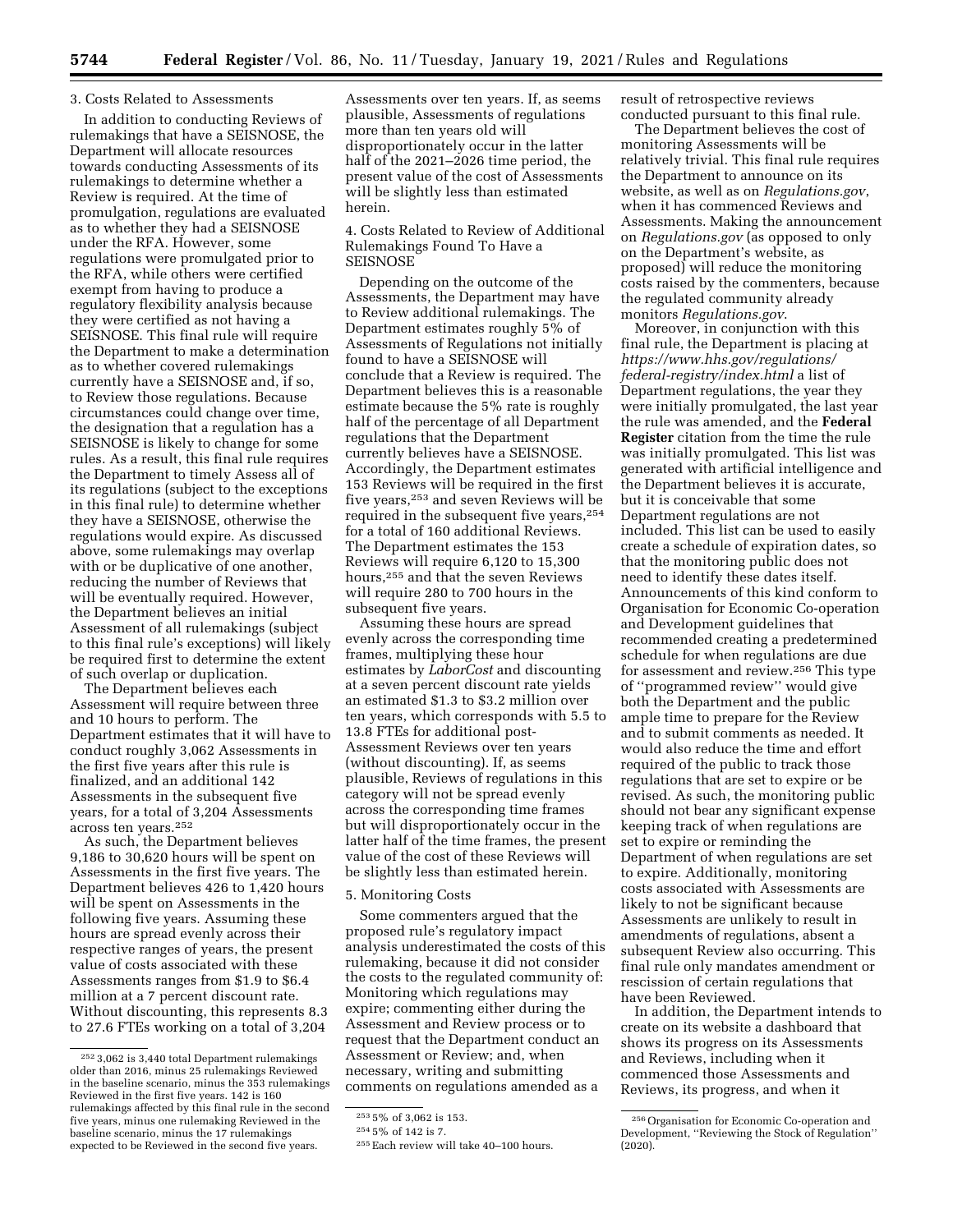expects them to be completed. If they so choose, the public can view this dashboard to see the Department's progress on its Assessments and Reviews of particular regulations. The dashboard will also help to keep the Department on track to timely complete Assessments and Reviews.

Based on the experience of North Carolina,257 the Department estimates that approximately 10 percent of Reviewed rulemakings will be rescinded and 30 percent of Reviewed rulemakings will be amended in some way. Since 530 rulemakings are expected to be Reviewed in total,258 this suggests 53 regulations will be rescinded and 159 will be updated.

To estimate how much interest these expiring and amended regulations are likely to generate, the Department notes that it received 486 comments on the proposed rule as of the close of the 30 day public comment period. A typical commenter is likely to be someone with a legal background. According to the Bureau of Labor Statistics,259 the mean hourly wage of a lawyer is \$71.60 (2020\$). Assuming base salary constitutes one half of fully-loaded wages,260 this suggests the fully loaded cost per hour of writing comments is \$143.20.

If a typical comment takes 5 to 15 hours to write, and if the 486 comments the Department received on the proposed rule is a good proxy for the interest the Department will receive on the 159 rulemakings expected to be amended as a result of this final rule over the next decade, then the total (undiscounted) monitoring cost related to writing comments on those 159 regulations is \$55.3 to \$166.0 million.261 However, rulemakings are not likely to all be amended at the same time. Further, if the Secretary determines that completion of an amendment or a

rescission is not feasible by the required date, he or she can certify this in a statement published in the **Federal Register** and may extend the completion date by one year at a time, no more than three times.

Assuming the Secretary does not extend the completion date (this assumption is relaxed in the sensitivity analysis below), the Department expects 152 of the amended rulemakings will be Reviewed in the first five years and seven regulations Reviewed in the second five years. Assuming monitoring costs are spread equally across these timeframes (with the understanding that this may overestimate costs somewhat since rulemakings are likely to be amended after they are Reviewed, which would push amendment to the later end of the timeframe) the present value of these monitoring costs ranges from \$44.8 to \$134.3 million at a seven percent discount rate.

The Department expects it will receive less interest in regulations that are rescinded after being Reviewed, given that many regulations that are sunset in states often face little resistance from the public, perhaps because their rescission is uncontroversial. For example, the state of Idaho underwent a sunset review process for its entire regulatory code in 2019. As a result of the review, 19 percent of rule chapters, 10 percent of pages, and more than 19,000 regulatory restrictions were rescinded when the code was rewritten in the summer of 2019.262 This occurred with little controversy, suggesting many regulations that were rescinded were obviously outdated or counterproductive, such that their removal was uncontroversial.263

The North Carolina experience, which has been ongoing for several years, may be a better representation of what the

Department can expect from its reviews, since the circumstances in Idaho were somewhat unique. Nonetheless, the 10 percent of reviewed rules being rescinded in North Carolina is comparable to the 10 percent of pages of rules repealed during Idaho's mid-2019 review. The Department assumes rescinded regulations will receive half as many comments as amended regulations. In that case, 53 rescinded regulations, of which 51 are expected in the first five years, should generate costs of \$7.5 to \$22.4 million (discounted at a 7 percent discount rate, assuming rescinded regulations are spread across corresponding timeframes in a manner consistent with the amended regulations described above). Thus, the total cost of monitoring is likely to range from \$52.2 to \$156.7 million (at a seven percent discount rate).

6. Total Estimated Costs From Implementing This Rulemaking

The Department estimates a total cost of between \$60.2 to \$199.3 million over ten years in order to do the following: (a) Conduct section 610 Reviews for Department rulemakings from 2016 or earlier in years 1 to 5, (b) conduct section 610 Reviews of rulemakings that "age in" to section 610 review in years 6 to 10, (c) conduct Assessments of rulemakings in years 1 to 10, and (d) conduct section 610 Reviews of rulemakings deemed to be subject to Review following an Assessment in years 1 to 10. The total number of Department employees required to conduct these activities is estimated to be 34.5 to 88.5 FTEs over ten years. The Department has also estimated the cost of increased monitoring falling on regulated entities. Results are presented in table 4 below, which also includes cost estimates discounted at a 3 percent discount rate for sensitivity purposes.264

TABLE 4—PRESENT VALUE OF ESTIMATED COST OF ASSESSING AND REVIEWING DEPARTMENT REGULATIONS OVER TEN YEARS (MILLIONS OF 2020\$), AT 3 AND 7 PERCENT DISCOUNT RATES

| Type of cost      | Cost (7%) | Cost<br>(3%) | <b>FTEs</b> |
|-------------------|-----------|--------------|-------------|
| Department Costs: |           |              |             |

<sup>257</sup> Jon Sanders, *Rule removal under periodic review has slowed down, but a new law tightens the process,* The John Locke Found.: The Locker Room (July 22, 2019), *[https://lockerroom.johnlocke.org/](https://lockerroom.johnlocke.org/2019/07/22/rule-removal-under-periodic-review-has-slowed-down-but-a-new-law-tightens-the-process/)  [2019/07/22/rule-removal-under-periodic-review](https://lockerroom.johnlocke.org/2019/07/22/rule-removal-under-periodic-review-has-slowed-down-but-a-new-law-tightens-the-process/)has-slowed-down-but-a-new-law-tightens-the[process/.](https://lockerroom.johnlocke.org/2019/07/22/rule-removal-under-periodic-review-has-slowed-down-but-a-new-law-tightens-the-process/)* 

258This is 370 Reviews from rules that were initially identified as having a SEISNOSE plus the 160 Reviews from Assessments determining that

<sup>259</sup> See Bureau of Labor Statistics, Occupational Employment Statistics, 23–1011 Lawyers. *[https://](https://www.bls.gov/oes/current/oes231011.htm) [www.bls.gov/oes/current/oes231011.htm.](https://www.bls.gov/oes/current/oes231011.htm)* 

260This assumption is in line with Department guidelines on regulatory analysis. *See* U.S. Dep't of Health & Hum. Servs., Guidelines for Regulatory Impact Analysis, at 28 (2016).

<sup>261</sup> This is 159 rulemakings  $\times$  486 commenters  $\times$  $$143.20$  per hour  $\times$  5 to 15 hours per comment.

262Office of Gov. Brad Little, Idaho's Historic Regulatory Cuts (July 2019).

263The fact that there seemed to be little controversy surrounding rescinded rules may imply some of those rescissions were fairly trivial in some cases. While data on the extent to which rescissions were trivial or nontrivial are unavailable, news

stories provide some basis for this belief. Note that rescinded rules being relatively trivial is not evidence that amended rules were trivial. *See, e.g.,*  Editorial, Idaho Quits Worrying About Snails, Wall St. J., June 28, 2019, *[https://www.wsj.com/articles/](https://www.wsj.com/articles/idaho-quits-worrying-about-snails-11561763217) [idaho-quits-worrying-about-snails-11561763217.](https://www.wsj.com/articles/idaho-quits-worrying-about-snails-11561763217)* 

264The Office of Management and Budget recommends a 7 percent base-case default discount rate be used in regulatory impact analysis. OMB also recommends a 3 percent consumption rate of interest be used as an alternative. See Office of Mgmt. & Budget, Circular A–4, Regulatory Analysis (Sept. 17, 2003).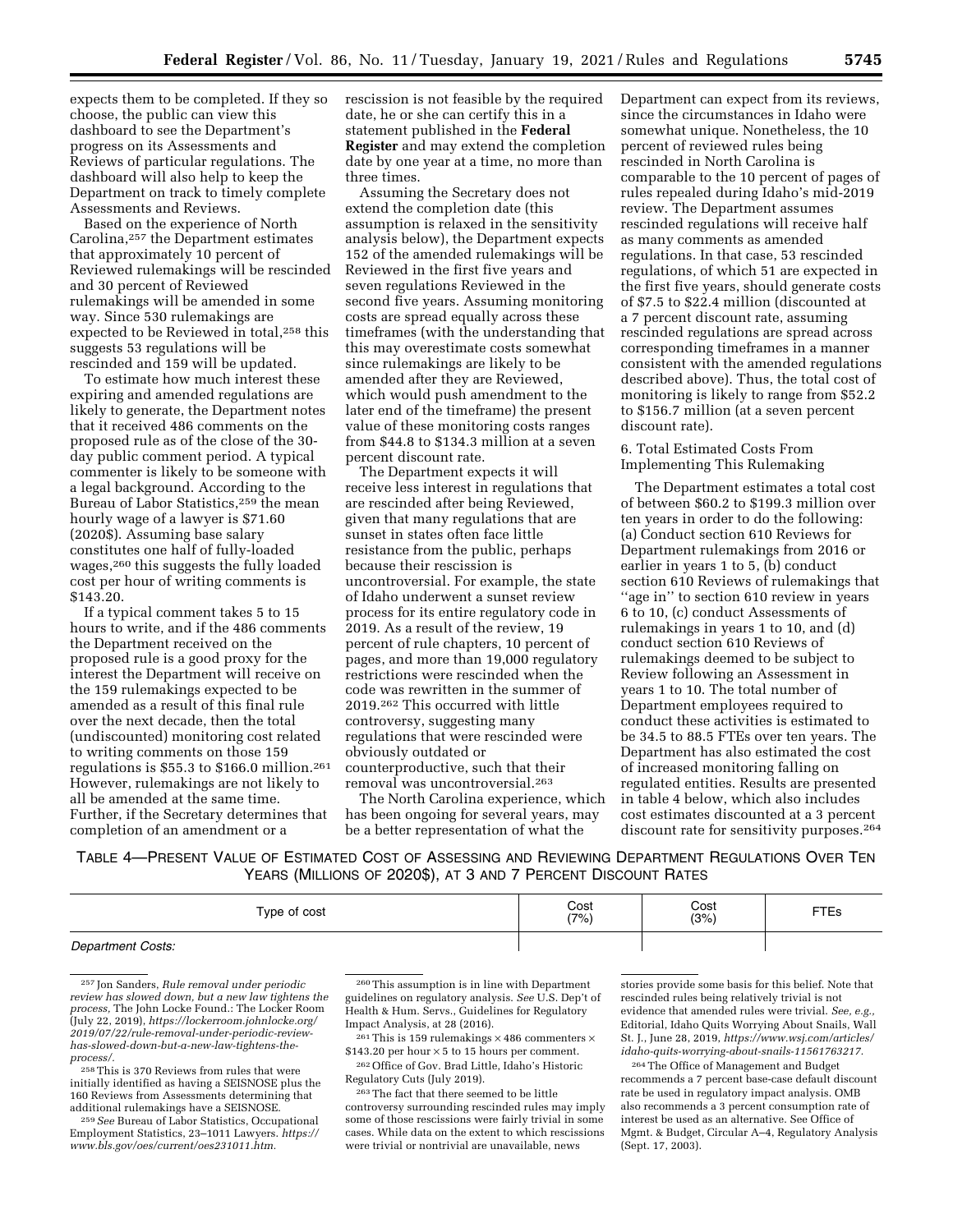TABLE 4—PRESENT VALUE OF ESTIMATED COST OF ASSESSING AND REVIEWING DEPARTMENT REGULATIONS OVER TEN YEARS (MILLIONS OF 2020\$), AT 3 AND 7 PERCENT DISCOUNT RATES—Continued

| Type of cost                                                                        | Cost<br>(7%)                  | Cost<br>(3%)                                               | <b>FTEs</b>   |
|-------------------------------------------------------------------------------------|-------------------------------|------------------------------------------------------------|---------------|
| A. Costs Related to Section 610 Reviews of Regulations More Than Five<br>Years Old. | \$4.7 to \$10.6 mil-<br>lion. | \$5.2 to \$11.9    20.1 to 45.6.                           |               |
| B. Costs Related to Rulemakings That "Age In" to Section 610 Review                 | \$0.1 to \$0.3                | $\vert$ \$0.2 to \$0.4 $\vert$                             | 0.6 to 1.5.   |
|                                                                                     |                               | \$1.9 to \$6.4  \$2.1 to \$7.1  8.3 to 27.6.               |               |
| D. Costs Related to Review of Additional Rulemakings Found to Have a                |                               | \$1.3 to \$3.2 $\vert$ \$1.4 to \$3.6 $\vert$ 5.5 to 13.8. |               |
| SEISNOSE.                                                                           |                               |                                                            |               |
| Private Costs:                                                                      |                               |                                                            |               |
|                                                                                     | \$52.2 to \$156.7             | \$58.8 to \$176.3                                          | $N/A$ .       |
| Total                                                                               | \$60.2 to \$177.2             | 567.7 to \$199.3  I                                        | 34.5 to 88.5. |

an annualized basis, calculations of which are presented in table 5 below.

These figures can also be presented on Annualized costs are estimated to range from \$7.9 million to \$25.2 million per

year over the decade following implementation of this final rule.

TABLE 5—ACCOUNTING STATEMENT: ANNUALIZED COSTS OF FINAL RULES

| Present value                          | Discount rate | Time horizon | Annualized, millions                                         |
|----------------------------------------|---------------|--------------|--------------------------------------------------------------|
| $(millions of 2020\$                   | (percent)     |              | of 2020\$ per year                                           |
| \$60.2 to \$177.2<br>\$67.7 to \$199.3 |               |              | 2021-2030   \$8.6 to \$25.2.<br>2021-2030   \$7.9 to \$23.4. |

### 7. Sensitivity Analysis

One commenter noted that conducting a retrospective analysis can be as time-consuming and expensive as a prospective regulatory analysis, suggesting the Department's estimates of the time and expense of Reviews may be understated. The Department believes that on average Reviews of rulemakings implemented after the RFA are likely to be less time consuming than those implemented before. Moreover, 250 to 500 hours is the amount of time estimated to produce a full initial RFA analysis, which requires more time than a section 610 review, even one where no RFA analysis was conducted when the rulemaking was promulgated. Nevertheless, for the sake of testing the sensitivity of the cost estimates for Reviews, the Department calculates the costs of Reviews assuming all Reviews take 250 to 500 hours, rather than the assumption of 40 to 100 hours for post-RFA regulations made above. In this case, the present value of the total cost of Reviews (A, B and D in table 4) would rise to \$26.5 to \$53.0 million from \$6.1 to \$14.1 million (at a seven percent discount rate), and would rise to \$29.7 to \$59.4 million from \$6.8 to \$15.8 million (at a three percent discount rate).

However, there are also reasons to believe the costs estimated in table 4 are overestimated. First, this final rule permits the Secretary to extend by up to one year the expiration date for

particular regulations. Having this option might have the effect of pushing back the time horizon for certain Reviews and Assessments by one year. This would suggest the costs presented in table 4 above are overestimated to the extent that the present value of these costs will fall as some costs are pushed into the future. Assuming all costs are pushed back by one year, discounting the total costs by one additional year at a seven percent discount rate yields a present value of total costs in the range of \$56.3 million to \$165.6 million, and at a three percent rate yields a present value of total costs in the range of \$65.7 to \$193.5 million. These potential reduced costs are one reason the Department has decided to modify the final rule from its proposed form.

Similarly, the costs of monitoring might be pushed into the future if the Secretary exercises his or her right to extend the completion date by one year at a time, up to three times, with respect to amendment or rescission of regulations after Review. Assuming amended or rescinded regulations are pushed back three years in the future, the present value of monitoring costs would fall to \$42.6 to \$127.9 million at a seven percent discount rate and to \$53.8 to \$161.3 million at a three percent discount rate. If, as some commenters stated, this final rule resulted in the Department issuing fewer new notices of proposed rulemaking, the reduction in commenting costs from the reduction in

new notices of proposed rulemaking would cause the monitoring costs from this final rule to drop.

#### 8. Other Possible Costs

Some commenters noted that there might be other sources of cost associated with this rulemaking other than those cited in the regulatory impact analysis accompanying the proposed rule. Some of these costs have been accounted for above, such as the cost of monitoring or the potential for Reviews to take longer than estimated in the proposed rule. Other commenters cited increased uncertainty to businesses and members of the regulated community as a possible cost due to the increased chance that rules may expire in the future. The Department does not believe uncertainty among the regulated community will add significantly to the costs of this rulemaking for the following reasons. The Department's sporadic use of periodic retrospective review—notwithstanding the RFA and Executive Orders—itself leads to ''uncertainty'' about how robustly the Department implements directives that make for good policy.265 To the extent that the Department can maintain compliance with its obligations, this should build trust in the Department

<sup>265</sup>To the extent this uncertainty has been lessened because the public has seen how the Department has implemented these directives over the course of many years, the same can be said for this final rule once it has been implemented for several years.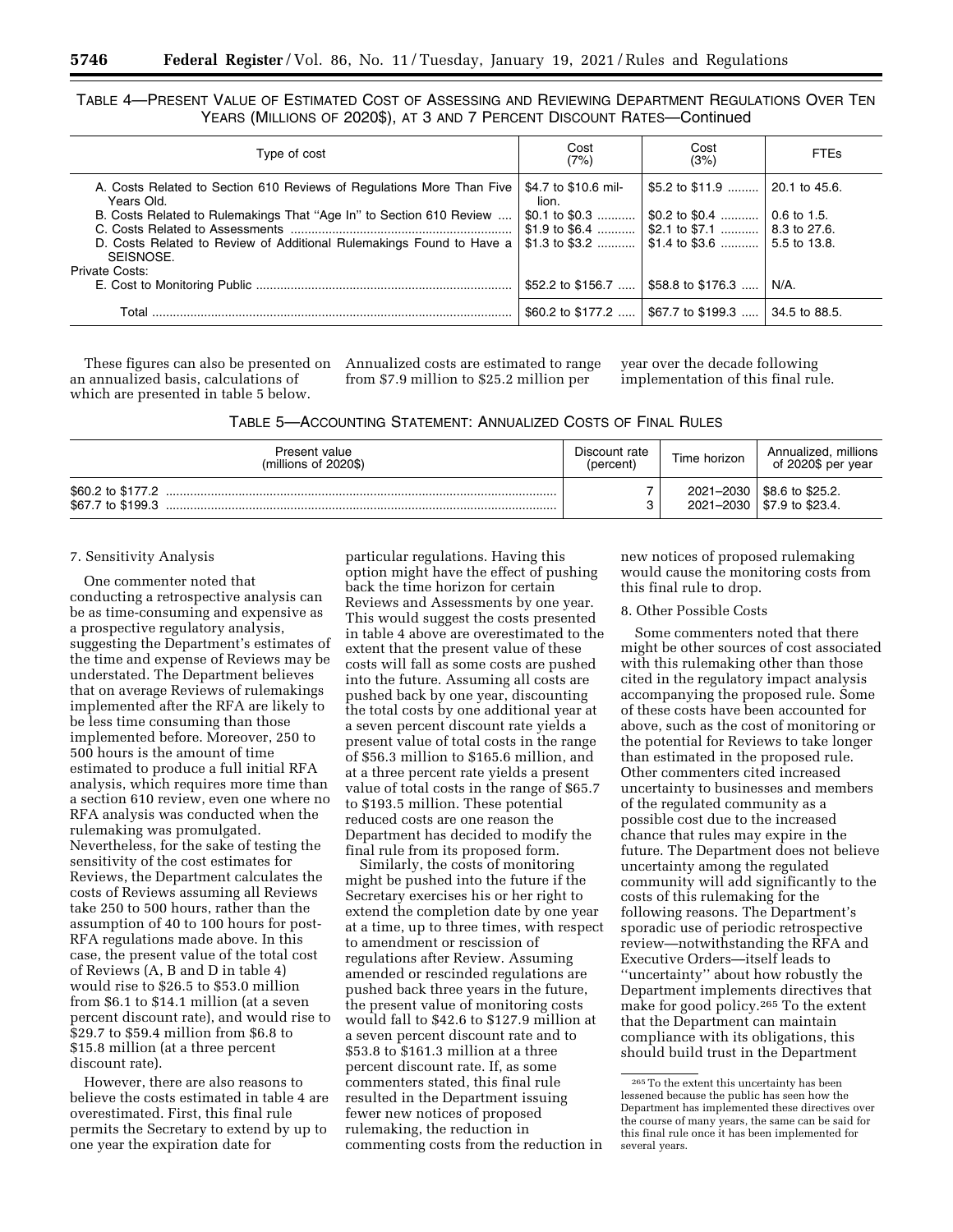and reduce uncertainty (offsetting some or all of the uncertainty discussed by the commenters, if such uncertainty exists). Further, as noted above, the Department plans to release information about the 18,000 regulations under its authority and when they were adopted, such that any uncertainty surrounding the expiration dates of the Department's various rulemakings will be reduced substantially, if not entirely. Additional measures to mitigate private costs are discussed in the ''Operationalization of This Final Rule'' section of this final rule.

Second, the Department notes that many states have sunset provisions that are a routine part of their regulatory processes. New Jersey, Indiana, and North Carolina have sunset provisions for their regulations. Missouri has a sunset provision for regulations, which is tied to a periodic review requirement.266 Colorado, California, and Texas have sunset review processes for entire boards, commissions, and agencies. Some states have an annual sunset review process for their entire administrative code.267 Although the sunset clause is rarely exercised, there nevertheless is always the possibility the entire regulatory code will expire in these states in any particular year. In fact, two states (Idaho and Rhode Island) replaced their regulatory codes in recent years as part of sunset processes, and these experiences seemed to work relatively seamlessly.268

Similarly, many major federal laws have sunset clauses attached to them. Notable among these are the Patriot Act, enacted in the aftermath of the 9/11 terrorist attack, and tax laws passed as part of the budget reconciliation process under the Byrd Rule in the U.S. Senate. Federal agencies like the Food and Drug Administration within the Department periodically go through a reauthorization process, not unlike a sunset review.269 Sunset provisions are also routinely used in other countries, notably in Australia, Canada and the United Kingdom. A recent OECD report noted that just under half of OECD member countries have some form of sunsetting arrangements in place.<sup>270</sup> In Australia, since the passage of the

*Future of Cost-Benefit Analysis,* 3 Bus. Entrepreneurship & Tax L. Rev. 206, at 216 (2019).

Legislation Act of 2003,271 all regulations (known as legislative instruments), with some exceptions, automatically expire 10 years after enactment unless parliament acts to extend the period or a replacement instrument is adopted.272 The Australian Federal Register of Legislation (the equivalent of the **Federal Register** in the United States) maintains the sunset dates for qualifying legislation and provides notice about legislative instruments set to expire soon.273 The Department also plans to provide advance notice of expiration dates, and will provide updates on its progress conducting its regulatory reviews.

The Australian government also notes that sunset provisions are a useful way to spur periodic review of regulations, stating in a report that ''Sunsetting provides an opportunity for agencies to review and streamline legislative instruments. It is an important mechanism for reducing red tape, delivering clearer laws and aligning existing legislation with current government policy.'' 274

The Republic of Korea (ROK) enacted regulatory sunset legislation in the late 1990s and formed a Regulatory Reform Committee (RRC) to review newlyintroduced regulations and to improve the quality of existing regulations.275 According to a report from the OECD, ''The overall aim of the sunset clause is to periodically review regulations in order to determine whether it will be retained or abolished.'' 276 In 2009, ROK broadened the scope of its regulatory sunset process by tying in requirements for retrospective analysis.277 About 20 percent of existing regulations are reviewed every three to five years and rescinded if found to ''not serve the originally intended purpose.'' 278 Moreover, according to the OECD, ''[i]n 2014, the RRC set goals to reduce the economic regulations by 10% . . . As a result, 995 out of 9,876 economic

regulations were improved, which amounts to 10.1% of the total.'' 279

These jurisdictions' sunset provisions do not all work identically to this final rule. However, in some ways this final rule is more lax than these other jurisdictions' sunset provisions, because the requirements to extend expiration dates are more modest compared to some other jurisdictions. For example, conducting an Assessment, and when necessary, a Review, is a relatively easy way to extend an expiration date compared to having to initiate an entirely new rulemaking. If the sunset reviews in these other jurisdictions do not create tremendous uncertainty, it stands to reason that neither will this final rule.

Some commenters expressed concern that regulations might accidentally expire due to the Department not timely conducting an Assessment or Review. The Department intends to review all regulations subject to this final rule, and that any regulations that are eliminated will be formally rescinded following the Review process. This is consistent with the experiences of other jurisdictions with sunset provisions, where rules (or boards or commissions) are first subjected to a review process before they are reauthorized or rescinded. As an example, Idaho recently conducted a sunset review of its entire regulatory code. While a significant number of rule chapters were eliminated as part of that effort, those chapters were rescinded as part of a deliberate review process.

New Jersey is a state that attaches a 7 year sunset provision to regulations. According to the Office of Administrative Law in the state, it is a relatively rare phenomenon that rules expire due to administrative error.280 Similarly, accidental expiration of rules appears to be uncommon in Missouri, a state that connects a sunset provision to a periodic review requirement, much like this final rule.<sup>281</sup>

Data from North Carolina's sunset review process can be informative about the extent to which rules are likely to be rescinded, modified, or kept without change as part of a sunset review. A North Carolina public policy organization found that 19,361 rules were reviewed as part of that state's sunset review process in recent years.282

<sup>266</sup>Missouri Revised Statutes, Title XXXVI § 536.175.5.

<sup>267</sup>Utah Code Ann. § 63G–3–502(2) (2020); Idaho Code Ann. § 67–5292 (2020).

<sup>268</sup> James Broughel, *The Mighty Waves of Regulatory Reform: Regulatory Budgets and the* 

<sup>269</sup>*See* FDA Reauthorization Act of 2017, Public Law 115–52 (Aug. 18, 2017).

<sup>270</sup>OECD, Reviewing the Stock of Regulation, at 25 (2020).

<sup>271</sup> *Legislation Act 2003* (Cth) (Austl.) 272Australian Gov't Att'y Gen.'s Dep't, Guide to Managing the Sunsetting of Legislative Instruments, at 6 (July 2020), *[https://www.ag.gov.au/sites/](https://www.ag.gov.au/sites/default/files/2020-07/Guide%20to%20Managing%20Sunsetting%20of%20Legislative%20Instruments.pdf) [default/files/2020-07/Guide%20to%20Managing](https://www.ag.gov.au/sites/default/files/2020-07/Guide%20to%20Managing%20Sunsetting%20of%20Legislative%20Instruments.pdf) [%20Sunsetting%20of%20Legislative](https://www.ag.gov.au/sites/default/files/2020-07/Guide%20to%20Managing%20Sunsetting%20of%20Legislative%20Instruments.pdf) [%20Instruments.pdf.](https://www.ag.gov.au/sites/default/files/2020-07/Guide%20to%20Managing%20Sunsetting%20of%20Legislative%20Instruments.pdf)* 

<sup>273</sup> ''Federal Register of Legislation,'' Australian Government, accessed November 30, 2020, *[https://](https://www.legislation.gov.au/Browse/Results/BySunsetDate/LegislativeInstruments/SunsettingSoon/2022/0/0/) [www.legislation.gov.au/Browse/Results/](https://www.legislation.gov.au/Browse/Results/BySunsetDate/LegislativeInstruments/SunsettingSoon/2022/0/0/)  [BySunsetDate/LegislativeInstruments/](https://www.legislation.gov.au/Browse/Results/BySunsetDate/LegislativeInstruments/SunsettingSoon/2022/0/0/)  [SunsettingSoon/2022/0/0/.](https://www.legislation.gov.au/Browse/Results/BySunsetDate/LegislativeInstruments/SunsettingSoon/2022/0/0/)* 

<sup>274</sup> *Id.* at 3.

<sup>275</sup>OECD, Regulatory Policy in Korea: Towards Better Regulation (2017).

<sup>276</sup> *Id.* at 20.

<sup>277</sup> *Id.*at 71.

<sup>278</sup> *Id.* at 41.

<sup>279</sup> *Id.* at 84.

<sup>280</sup>Personal communication with an official from the New Jersey Office of Administrative Law (Dec. 9, 2020).

 $^{\rm 281}$  Personal communication with an official from the Missouri Office of the Attorney General (Dec. 31, 2020).

<sup>282</sup> Jon Sanders, *Rule removal under periodic review has slowed down, but a new law tightens the*  Continued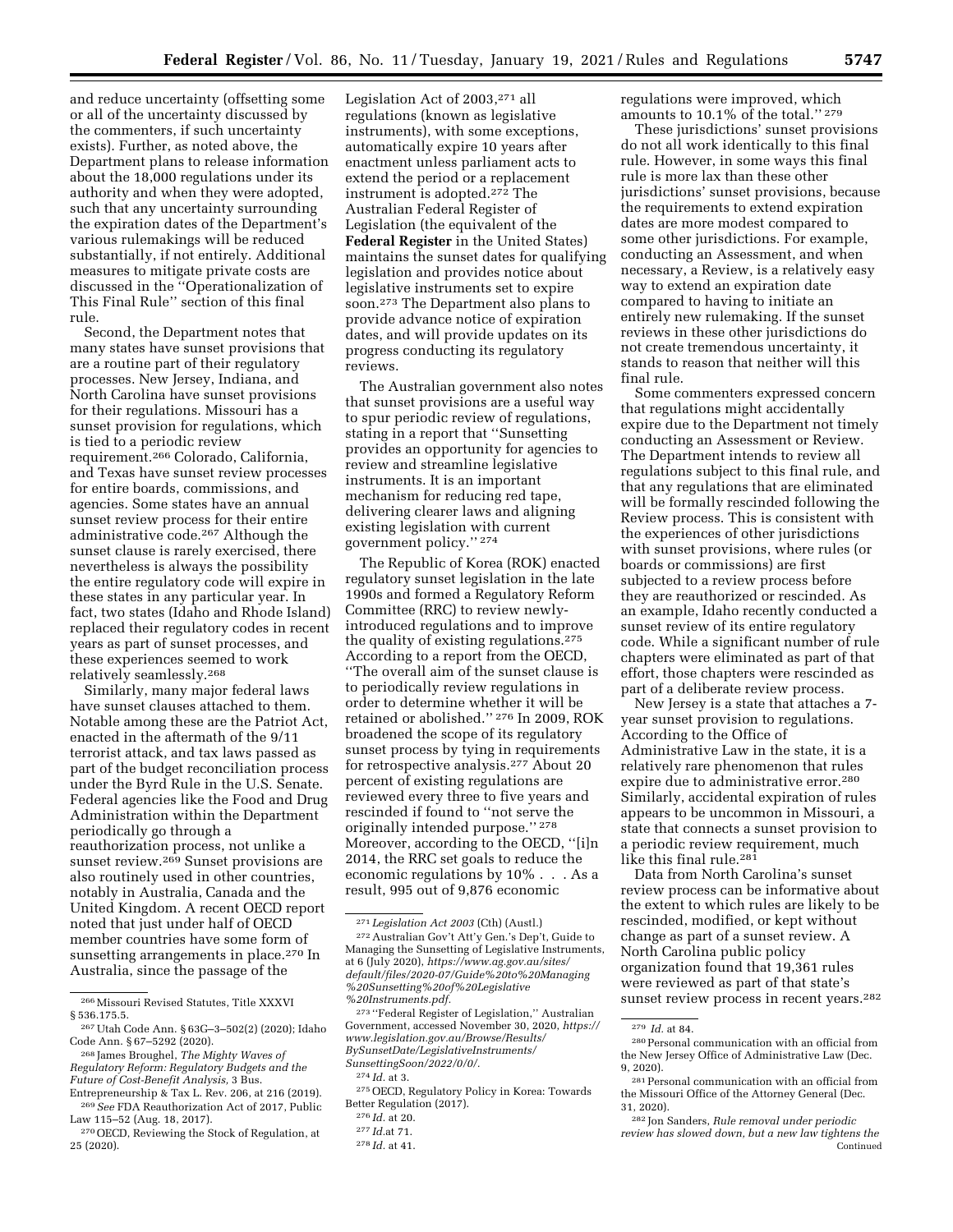Of these, 5,542 were sent back through the rule adoption process (28.6%), presumably to be updated, and 11,811 rules were automatically re-upped with no change (61.0%). About 10 percent of regulations reviewed under the recent sunset review process were rescinded,283 and this occurred under the supervision of the state Rules Review Commission that was overseeing the process.

These numbers reinforce that there is little empirical basis to support fears that thousands of regulations might accidentally expire as a result of the Department's final regulation. The experiences in Idaho, New Jersey, Missouri and North Carolina demonstrate that sunset reviews tend to be orderly processes. Even in states like Idaho and Rhode Island, where significant portions of their regulatory codes were eliminated in recent years, these processes took place in an orderly fashion under the supervision of the state budget offices in those states.

Moreover, the Department has built in safeguards to prevent inadvertent expiration of regulations, such as seeking comment on the proposed rule regarding regulations that are important to Assess and Review, and enabling the public to submit comments requesting that the Department commence an Assessment or Review. Most importantly, the Department plans to release a list of when all of the regulations under its authority were created and last modified. This can be used to easily determine the expiration date of all regulations under its authority, which will significantly lower the chance any regulation might expire accidentally. The fact that a schedule of the Department's rules, along with their corresponding creation and modification dates, will be made public by the Department means the public will also be aware of which rules are scheduled to expire and when, thereby providing an additional safeguard against accidental expirations. Additionally, the timeline for initial reviews of older regulations has also been extended to five years in this final rule, with the option of a one-year extension, which should give the Department ample time to conduct

Assessments and Reviews and should result in few, if any, accidental expirations.

One might worry that periodic reviews may distract from other potentially beneficial rulemakings, which could impose a cost that the Department has not fully considered in the proposed rule. However, there is some indication that when regulators are undergoing retrospective review efforts, if a rulemaking is an urgent priority to them, they often find ways to justify it as part of their reviews, even if the rulemaking would have occurred absent the review.284 In other words, regulators maintain some flexibility to enact necessary new regulations by folding them into retrospective reviews, including the amendment and rescission process, alleviating some of the concern raised by the commenters. To the extent that any new rulemaking is displaced as a result of reviews required by the current regulation, it is likely to be the case that relatively lower priority rulemakings are displaced first (as presumably the Department will first implement high priority regulations before moving on to lower priority regulations).

Unfortunately, it is unknown with certainty whether Department rules impose benefits in excess of costs on average. The vast majority of Department rules do not have costbenefit reports associated with them. Even for those that do, there are large uncertainties, and the literature suggests that many regulations are having estimated impacts that, over time, differ from what was estimated at the time the regulations were promulgated.285 This suggests that if a regulation did expire accidentally, this could be a cost or a benefit of this final rule, depending on the circumstances, since it is unknown whether the net benefits of the preponderance of Department rules are positive or negative. Regulations that are rescinded through sunset procedures are

sometimes obviously problematic, such that their removal is uncontroversial. And if a regulation accidentally expired, it could very well be because neither the Department nor interested members of the public saw a discernible benefit from the regulation. Regulations with discernible benefits are unlikely to go under the radar.

A related concern in comments is that Assessments and Reviews will take Department time and resources away from responding to the COVID–19 pandemic. Under this final rule, no Assessments or Reviews need to be completed until the end of 2026, well after the COVID–19 pandemic is likely to have subsided. Hence it is unlikely that this final rule will hamper the response to the pandemic.

The Department recognizes that this final rule requires the Department to undertake certain tasks. But given the importance of retrospective review, the Department believes that review should be a priority and it is willing to commit the necessary resources towards performing Assessments and Reviews.286

The expertise of Department analysts may also be best leveraged through Assessments and Reviews that could facilitate the Department's response to future pandemics or emergencies. As noted earlier, the Department waived or exercised enforcement discretion with respect to many regulations as part of its response to the pandemic. A review of those regulations is entirely appropriate to determine whether those regulations are undermining Department goals. Additionally, the COVID–19 pandemic has raised serious questions about whether certain Department regulations are protecting public health or otherwise achieving their objectives. In fact, it is possible that in the coming years even absent this final rule the Department would find it necessary to conduct in-depth reviews of Department regulations given the need to suspend, waive, or exercise enforcement discretion with respect to certain regulations during the COVID–19 pandemic. If such reviews would have taken place even absent this final rule, the cost of this final rule could be significantly lower than estimated (since those costs would be built into the baseline scenario).

Some commenters cited a report that stated ''sunset requirements produce perfunctory reviews and waste

*process,* The John Locke Found.: The Locker Room (July 22, 2019), *[https://lockerroom.johnlocke.org/](https://lockerroom.johnlocke.org/2019/07/22/rule-removal-under-periodic-review-has-slowed-down-but-a-new-law-tightens-the-process/)  [2019/07/22/rule-removal-under-periodic-review](https://lockerroom.johnlocke.org/2019/07/22/rule-removal-under-periodic-review-has-slowed-down-but-a-new-law-tightens-the-process/)[has-slowed-down-but-a-new-law-tightens-the](https://lockerroom.johnlocke.org/2019/07/22/rule-removal-under-periodic-review-has-slowed-down-but-a-new-law-tightens-the-process/)[process/.](https://lockerroom.johnlocke.org/2019/07/22/rule-removal-under-periodic-review-has-slowed-down-but-a-new-law-tightens-the-process/)* 

<sup>283</sup> Jon Sanders, *Rule removal under periodic review has slowed down, but a new law tightens the process,* The John Locke Found.: The Locker Room (July 22, 2019), *[https://lockerroom.johnlocke.org/](https://lockerroom.johnlocke.org/2019/07/22/rule-removal-under-periodic-review-has-slowed-down-but-a-new-law-tightens-the-process/) [2019/07/22/rule-removal-under-periodic-review](https://lockerroom.johnlocke.org/2019/07/22/rule-removal-under-periodic-review-has-slowed-down-but-a-new-law-tightens-the-process/)[has-slowed-down-but-a-new-law-tightens-the](https://lockerroom.johnlocke.org/2019/07/22/rule-removal-under-periodic-review-has-slowed-down-but-a-new-law-tightens-the-process/)[process/.](https://lockerroom.johnlocke.org/2019/07/22/rule-removal-under-periodic-review-has-slowed-down-but-a-new-law-tightens-the-process/)* 

<sup>284</sup>Randall Lutter, *Regulatory Policy: What Role for Retrospective Analysis and Review?,* 4 J. Benefit-Cost Analysis 17 (2013).

<sup>285</sup>Office of Mgmt. & Budget, *Validating Regulatory Analysis: 2005 Report to Congress on the Costs and Benefits of Federal Regulations and Unfunded Mandates on State, Local, and Tribal Entities,* at 46–47 (2005) *[http://perma.cc/R8LX-](http://perma.cc/R8LX-BQMJ)[BQMJ](http://perma.cc/R8LX-BQMJ)* (collecting studies comparing ex ante and ex post analyses of regulations' costs and benefits, including examples where cost and benefit estimates were off by more than a factor of ten); Winston Harrington, *Grading Estimates of the Benefits and Costs of Federal Regulation,* at 33 (Resources for the Future, Discussion Paper No. 06– 39, 2006), *[http://papers.ssrn.com/sol3/papers.cfm?](http://papers.ssrn.com/sol3/papers.cfm?abstract_id=937357) abstract*\_*[id=937357.;](http://papers.ssrn.com/sol3/papers.cfm?abstract_id=937357)* Richard Morgenstern, *Retrospective Analysis of U.S. Federal Environmental Regulation,* 9 J. Benefit-Cost Analysis 285, at 294 (2018).

<sup>286</sup>*See also In re Barr Labs., Inc.,* 930 F.2d 72, 76 (D.C. Cir. 1991) (courts ''have no basis for reordering agency priorities. The agency is in a unique—and authoritative—position to view its projects as a whole, estimate the prospects for each, and allocate its resources in the optimal way.'').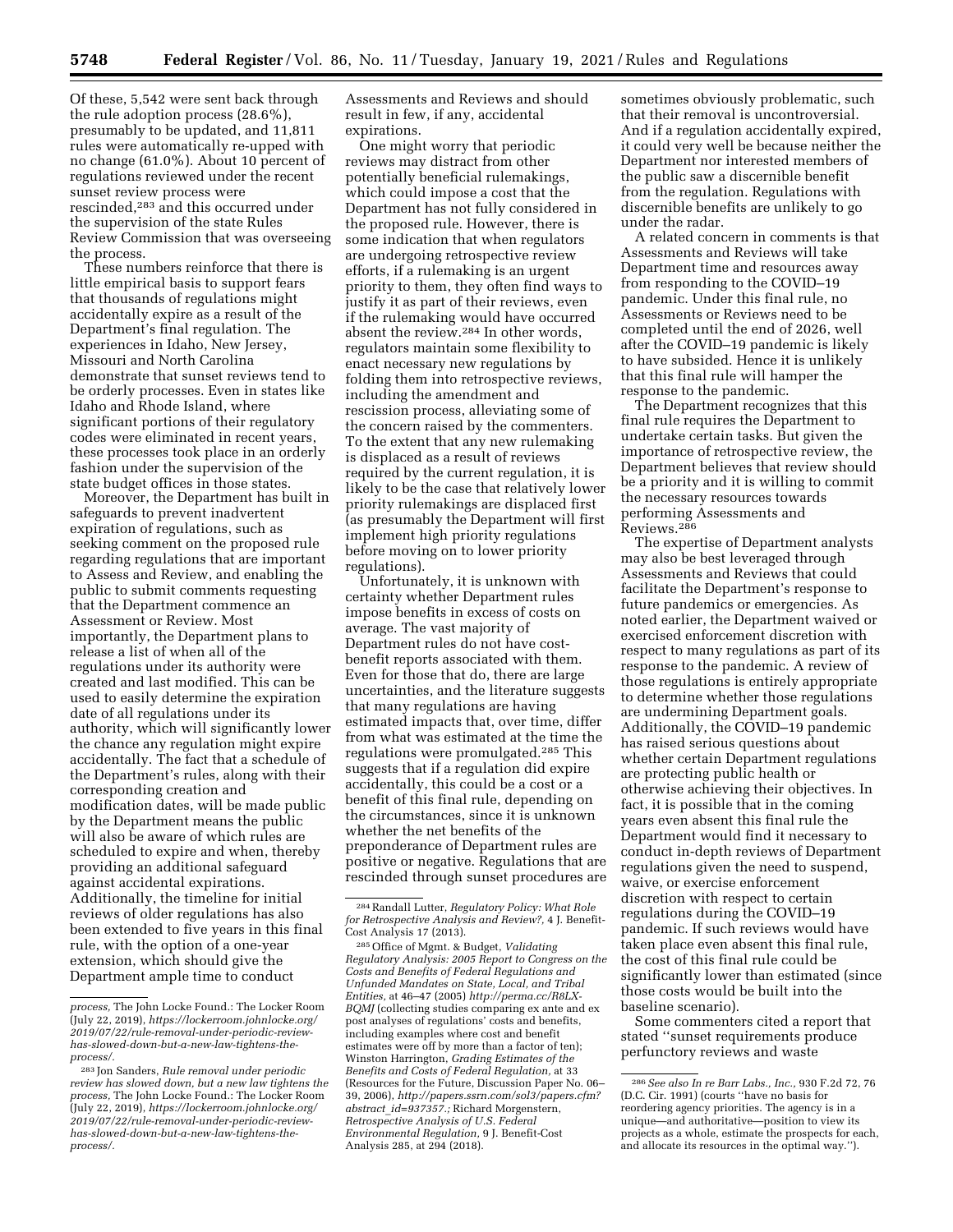resources.'' 287 Indeed, the same report was cited in the preamble of the proposed version of this rule. However, as noted in the proposed rule's preamble, this statement from the report does not appear to be supported by the evidence. For example, the report noted that some states have repealed their sunset provisions, highlighting that ''North Carolina was first to repeal its sunset law, and many other states quickly followed suit,'' and concluded that ''sunset provisions quickly proved to be an expensive, cumbersome, and disappointing method for enhancing legislative control.'' 288 However, North Carolina reenacted a sunset process for regulations in 2013 289 (after the report in question was published). Moreover, not every jurisdiction uses sunset provisions as a mechanism for enhancing legislative control. As already noted, the purpose of sunset provisions is often to spur retrospective review and analysis of regulation or legislation, not necessarily to empower the legislative branch of government. Nor is it the Department's intention with this final rule to enhance legislative control, but instead to encourage more retrospective review and improve outcomes resulting from the Department's regulations.

Sunset provisions are set up in institutionally diverse ways across diverse jurisdictions. Different jurisdictions set different expiration time horizons on rules and grant authority to different governing bodies to decide whether regulations should be extended or not. New Jersey and Indiana grant the authority to renew regulations to the regulating agency, not the legislature (similar to this final rule). Meanwhile, Idaho and Tennessee task the legislature with renewing regulations.

While legal scholars have sometimes argued that sunset provisions have a useful role to play in strengthening legislative control,290 sunset provisions' benefits in terms of improving the impacts of regulations are equally if not more important than these legislative oversight or separation of powers issues. It may be the case that sometimes legislators do not want or do not have time to devote to in-depth reviews of large numbers of regulations, which is

perhaps why sunset reviews that engage the legislature have sometimes turned into pro forma exercises.291 In other words, it seems likely that the criticisms of sunset provisions that have appeared sporadically in the academic literature may relate to whether sunsets spur legislative engagement in rulemaking, rather than whether they are useful in terms of spurring retrospective review (where there seems to be less controversy).

To conclude, the Department acknowledges that some categories of costs have not been quantified here. While other categories of costs do exist than those calculated in table 4, they may be subject to greater uncertainty, be more challenging to estimate, or be relatively minor such that their estimation would not substantially alter the conclusions of this cost analysis.

As is common practice, this regulatory impact analysis has not sought to quantify the benefits of this final rule, but the Department believes they will be substantial.

## *E. Summary of Regulatory Impact Analysis*

A forcing mechanism will help ensure robust compliance with the Department's statutory obligations, which will strengthen the rule of law in the United States. Given how much of federal spending is driven by Department spending, regulatory reviews may also constitute a way to cut the federal budget deficit. If the Department is not able to review its own regulations in a timely manner, it is not clear how any member of the public can be expected to comply with all of the regulations the Department has written for them (plus all of the regulations issued by other federal, state, and local agencies). Fortunately, the Department intends to timely Assess and (where needed) Review those regulations not exempt from this final rule. Even if for some reason the Department cannot, it has provided itself an opportunity to delay the expiration date where the public interest requires so doing.

### **Regulatory Flexibility Act**

The Department has examined the economic implications of this final rule as required by the RFA (5 U.S.C. 601– 612). The RFA generally requires that when an agency issues a proposed rule, or a final rule pursuant to section 553(b) of the APA or another law, the agency must prepare a regulatory flexibility analysis that meets the requirements of

the RFA and publish such analysis in the **Federal Register**. 5 U.S.C. 603, 604. Specifically, the RFA normally requires agencies to describe the impact of a rulemaking on small entities by providing a regulatory impact analysis. Such analysis must address the consideration of regulatory options that would lessen the economic effect of the rule on small entities. The RFA defines a ''small entity'' as (1) a proprietary firm meeting the size standards of the Small Business Administration (SBA); (2) a nonprofit organization that is not dominant in its field; or (3) a small government jurisdiction with a population of less than 50,000. 5 U.S.C. 601(3)–(6). Except for such small government jurisdictions, neither State nor local governments are ''small entities.'' Similarly, for purposes of the RFA, individual persons are not small entities. The requirement to conduct a regulatory impact analysis does not apply if the head of the agency ''certifies that the rule will not, if promulgated, have a significant economic impact on a substantial number of small entities.'' 5 U.S.C. 605(b). The agency must, however, publish the certification in the **Federal Register** at the time of publication of the rule, ''along with a statement providing the factual basis for such certification.'' *Id.* If the agency head has not waived the requirements for a regulatory flexibility analysis in accordance with the RFA's waiver provision, and no other RFA exception applies, the agency must prepare the regulatory flexibility analysis and publish it in the **Federal Register** at the time of promulgation or, if the rule is promulgated in response to an emergency that makes timely compliance impracticable, within 180 days of publication of the final rule. 5 U.S.C. 604(a), 608(b).

The Department considers a rule to have a significant impact on a substantial number of small entities if it has at least a three percent impact on revenue on at least five percent of small entities. Department regulations impact at least NAICS industry sectors 11, 31– 33, 42, 44–45, 48–49, 52, 54, 62, 81, and 92.

The Regulatory Impact Analysis in the prior section also satisfies the Department's obligation to conduct a regulatory flexibility analysis under section 604. For the reasons described in this final rule, this final rule will benefit small entities.

#### **Congressional Review Act**

The Congressional Review Act (CRA) defines a ''major rule'' as ''any rule that the Administrator of the Office of Information and Regulatory Affairs

<sup>287</sup> Jason A. Schwartz, *52 Experiments with Regulatory Review,* Inst. for Pol'y Integrity, at 24 (Nov. 2010), *[https://policyintegrity.org/files/](https://policyintegrity.org/files/publications/52_Experiments_with_Regulatory_Review.pdf) [publications/52](https://policyintegrity.org/files/publications/52_Experiments_with_Regulatory_Review.pdf)*\_*Experiments*\_*with*\_*Regulatory*\_ *[Review.pdf.](https://policyintegrity.org/files/publications/52_Experiments_with_Regulatory_Review.pdf)* 

<sup>288</sup> *Id.* at 33.

<sup>289</sup>Regulatory Reform Act of 2013, H.B. 74, 2013 Gen. Assemb., 2013 Sess. (N.C. 2013).

<sup>290</sup> Jonathan H. Adler & Christopher Walker, *Delegation and Time,* 105 Iowa L. Rev. 1931 (2020).

<sup>291</sup>Robert W. Hahn, *State and Federal Regulatory Reform: A Comparative Analysis,* 29 The J. Legal Stud. 873 (2000).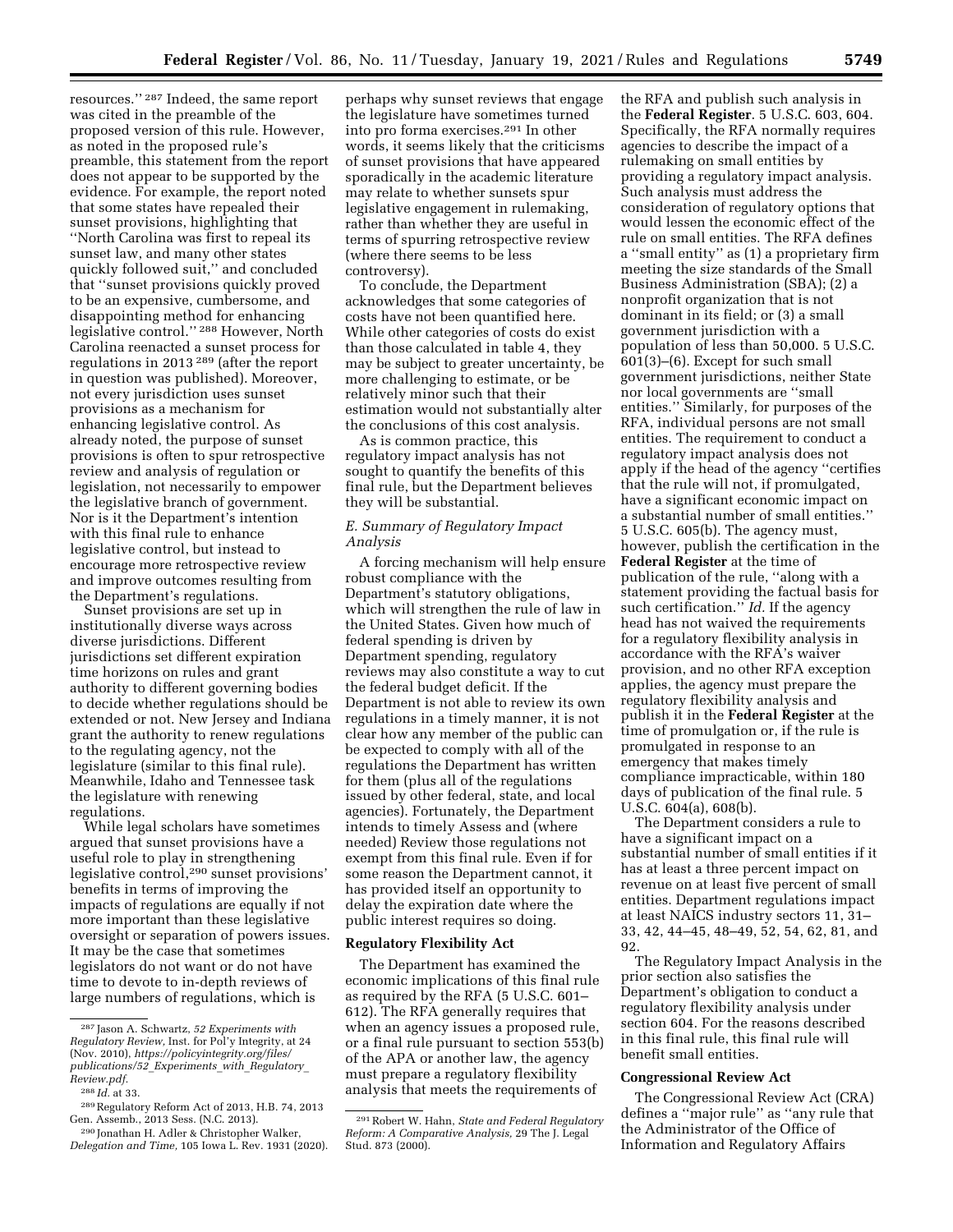(OIRA) of the Office of Management and Budget finds has resulted in or is likely to result in—(A) an annual effect on the economy of \$100,000,000 or more; (B) a major increase in costs or prices for consumers, individual industries, Federal, State, or local government agencies, or geographic regions; or (C) significant adverse effects on competition, employment, investment, productivity, innovation, or on the ability of United States-based enterprises to compete with foreignbased enterprises in domestic and export markets.'' 5 U.S.C. 804(2). Based on the analysis of this final rule under Executive Order 12866, this rule is expected to be a major rule for purposes of the CRA. The Department will comply with the CRA's requirements to inform Congress.

### **Unfunded Mandates Reform Act**

Section 202 of the Unfunded Mandates Reform Act of 1995 (Unfunded Mandates Act) (2 U.S.C. 1532) requires that covered agencies prepare a budgetary impact statement before promulgating a rule that includes any Federal mandate that may result in the expenditure by State, local, and tribal governments, in the aggregate, or by the private sector, of \$100 million in 1995 dollars, updated annually for inflation. Currently, that threshold is approximately \$156 million. If a budgetary impact statement is required, section 205 of the Unfunded Mandates Act also requires covered agencies to identify and consider a reasonable number of regulatory alternatives before promulgating a rule.

### **National Environmental Policy Act (NEPA)**

HHS has determined that the proposed rule will not have a significant impact on the environment.

## **Executive Order 12988: Civil Justice Reform**

HHS has reviewed this rule under Executive Order 12988 on Civil Justice Reform and has determined that this final rule complies with this Executive Order.

#### **Executive Order 13132: Federalism**

Executive Order 13132 establishes certain requirements that an agency must meet when it promulgates a rule that imposes substantial direct costs on State and local governments or has federalism implications. The Department has determined that this final rule does not impose substantial direct costs on State and local governments or have federalism implications as defined in Executive

Order 13132. The final rule requires the Department to periodically review certain of its regulations, and provides that if the regulations are not reviewed by a certain date, they will expire. Any rescission of a regulation would only occur because of acts independent of this final rule—either the findings of a Review determining a regulation should be amended, or a failure to perform an Assessment or Review. Thus, this final rule would impose no substantial direct costs on State and local governments.

The Department notes, though, that this final rule might indirectly have beneficial federalism implications. Among other things, the Reviews called for by this final rule require the Department to determine if certain Department regulations overlap, duplicate or conflict with State and local government rules and, if so, to consider that when determining whether to amend or rescind the regulations. If a Review conducted pursuant to this final rule were to find that a Department regulation should be amended or rescinded, the Department would comply with Executive Order 13132 in amending or rescinding the regulation.

### **Plain Writing Act of 2010**

Under the Plain Writing Act of 2010 (Pub. L. 111–274, October 13, 2010), executive departments and agencies are required to use plain language in documents that explain to the public how to comply with a requirement the federal government administers or enforces. The Department has attempted to use plain language in promulgating this proposed rule, consistent with the Federal Plain Writing Act guidelines.

### **Assessment of Federal Regulation and Policies on Families**

Section 654 of the Treasury and General Government Appropriations Act of 1999, Public Law 105–277, sec. 654, 112 Stat. 2681 (1998) requires Federal departments and agencies to determine whether a policy or regulation could affect family wellbeing. Section 601 (note) required agencies to assess whether a regulatory action (1) impacted the stability or safety of the family, particularly in terms of marital commitment; (2) impacted the authority of parents in the education, nurturing, and supervision of their children; (3) helped the family perform its functions; (4) affected disposable income or poverty of families and children; (5) was justified if it financially impacted families; (6) was carried out by State or local government or by the family; and (7) established a policy concerning the relationship

between the behavior and personal responsibility of youth and the norms of society.

This final rule would apply to and amend certain Department regulations to add dates by which they would expire unless the Department periodically reviews the regulations using certain criteria. Standing alone, absent the failure to perform an Assessment or Review, this final rule would have no direct impact, other than resulting in the Department amending or rescinding Regulations that it determines do not satisfy the Review criteria.

If the family well-being determination requirement were still in force, for the reasons described in this final rule's Regulatory Impact Analysis, the Department concludes that the benefits to the public, including families, that flow from periodic Assessments and Reviews of Regulations far outweigh any potential adverse impact on family wellbeing that might result from a regulation expiring because the Department did not Assess or Review it. The Department believes that impacted families benefit greatly when a regulatory body considers the real-world impacts of its regulations, and whether changes in technology, the economy, or the legal landscape counsel in favor of amending or rescinding regulations. It is conceivable that a regulation affecting the disposable income or poverty of families or children could expire. It is also possible that the expiration of a regulation that the Department does not Review could have beneficial impacts on family well-being. If, pursuant to this final rule, the Department amends or rescinds a regulation, it would conduct any required assessment of the policy on families at the time of such rulemaking.

#### **Paperwork Reduction Act of 1995**

In accordance with the Paperwork Reduction Act of 1995 (44 U.S.C. 3506; 5 CFR 1320 Appendix A.1), HHS has reviewed this final rule and has determined that there are no new collections of information contained therein.

### **List of Subjects**

## *21 CFR Part 6*

Administrative practice and procedure.

#### *42 CFR Part 1*

Administrative practice and procedure.

### *42 CFR Part 404*

Administrative practice and procedure.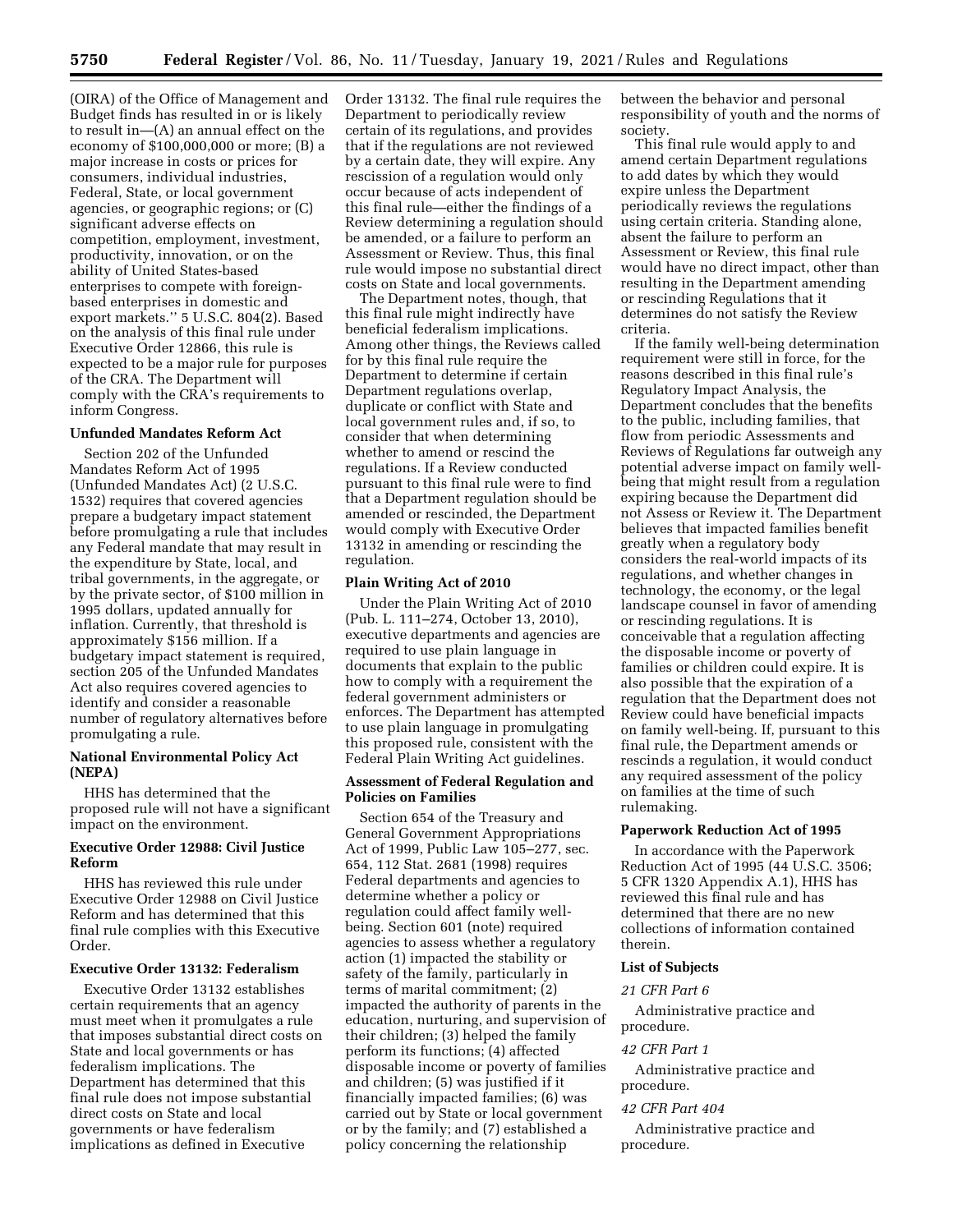### *42 CFR Part 1000*

Administrative practice and procedure.

#### *45 CFR Part 8*

Administrative practice and procedure.

*45 CFR Part 200* 

Administrative practice and procedure.

#### *45 CFR Part 300*

Administrative practice and procedure.

### *45 CFR Part 403*

Administrative practice and procedure.

#### *45 CFR Part 1010*

Administrative practice and procedure.

### *45 CFR Part 1390*

Administrative practice and procedure.

For the reasons set forth in the preamble, the Department amends 21 CFR, chapter I, 42 CFR chapters I, IV, and V; 45 CFR subtitle A; and 45 CFR subtitle B, chapters II, III, IV, X, and XIII, as follows:

## **Title 21—Food and Drugs**

### **CHAPTER I—FOOD AND DRUG ADMINISTRATION, DEPARTMENT OF HEALTH AND HUMAN SERVICES**

■ 1. Add part 6 to read as follows:

### **PART 6—REVIEW OF REGULATIONS**

Sec.<br>6.1

#### Retrospective Review of Existing Regulations.

6.2 through 6.5 [Reserved]

**Authority:** 5 U.S.C. 301; 5 U.S.C. 610; 15 U.S.C. 402; 15 U.S.C. 409; 15 U.S.C. 1261– 1276; 15 U.S.C. 1333; 15 U.S.C. 1451–1461; 15 U.S.C. 4402; 18 U.S.C. 1905; 19 U.S.C. 1490–1491; 19 U.S.C. 2531–2582; 21 U.S.C. 41–50; 21 U.S.C. 141–149; 21 U.S.C. 301 *et seq.;* 21 U.S.C. 355 note; 21 U.S.C. 301–397; 21 U.S.C. 467f; 21 U.S.C. 679; 21 U.S.C. 821; 21 U.S.C. 1034; 21 U.S.C. 1401–1403; 28 U.S.C. 2112; 35 U.S.C. 156; 42 U.S.C. 201– 262; 42 U.S.C. 263a; 42 U.S.C. 263b–263n; 42 U.S.C. 264; 42 U.S.C. 265; 42 U.S.C. 271; 42 U.S.C. 300aa–28; 42 U.S.C. 300u–300u–5; 42 U.S.C. 4321; 42 U.S.C. 4332, 42 U.S.C. 7671 *et seq.;* Sec. 121, Pub. L. 105–115, 111 Stat. 2296; Pub. L. 107–109; Pub. L. 107–188, 116 Stat. 594, 668–69; Pub. L. 108–155; Secs. 201 and 202, Pub. L. 111–31, 123 Stat. 1776; Secs. 901(b) and 906(d), Pub. L. 111–31; Pub. L. 111–353, 124 Stat. 3885, 3889; Pub. L. 113– 54.

#### **§ 6.1 Retrospective Review of Existing Regulations.**

(a) This section applies to and shall be deemed to amend all regulations issued

by the Secretary or his delegates or subdelegates in this chapter.

(b) For purposes of this section,

(1) *Assess* shall refer to a determination by the Department, in consultation with other Federal agencies as appropriate, as to whether the Sections issued as part of the same rulemaking (and any amendments or additions that may have been added thereafter) currently have a significant economic impact upon a substantial number of small entities.

(2) *Review* shall refer to a process conducted by the Department, in consultation with other Federal agencies as appropriate, the purpose of which shall be to determine whether Sections that were issued as part of the same rulemaking (and any amendments or additions that may have been issued thereafter) should be continued without change, or should be amended or rescinded, consistent with the stated objectives of applicable statutes, to minimize any significant economic impact of the Sections upon a substantial number of small entities.

(3) *Section* (when capitalized) shall mean a section of the Code of Federal Regulations. For example, 42 CFR 2.13 is a Section, and 42 CFR 2.14 is another Section (see 1 CFR 21.11).

(4) *Year of the Section's promulgation*  shall mean the year the Section first became effective, irrespective of whether it was subsequently amended.

(5) *Significant economic impact upon a substantial number of small entities*  shall have the meaning of that term in section 610 of title 5 of the United States Code.

(c)(1) Unless a Section expires earlier or is rescinded, all Sections issued by the Secretary or his delegates or subdelegates in this chapter shall expire at the end of:

(i) Five calendar years after the year that this section first becomes effective; (ii) Ten calendar years after the year

of the Section's promulgation; or

(iii) Ten calendar years after the last year in which the Department assessed and (if review of the Section is required pursuant to paragraph (d) of this section) reviewed the Section, whichever is latest.

(2) The last year in which the Department assessed and (if review of the Section is required) reviewed the Section shall be the year during which the findings of the assessment and (if required) the review of a Section are published in the **Federal Register**  pursuant to paragraph (f) of this section.

(3)(i) If, prior to the expiration of a Section under paragraph (c)(1) of this section, the Secretary makes a written determination that the public interest

requires continuation of the Section in force beyond the date on which the Section would otherwise expire under paragraph (c)(1), the Secretary may continue the Section in force one time for a period stated in the determination, which shall not exceed one calendar year.

(ii) The Department shall promptly publish in the **Federal Register** any written determination under paragraph (c)(3)(i) of this section.

(iii) The authority of the Secretary under paragraph (c)(3)(i) of this section is not delegable and may be exercised only by the Secretary or, when the office of the Secretary is vacant or the Secretary has become unable to perform the functions and duties of the office of the Secretary, by the individual acting as Secretary in accordance with the law.

(d) The Department is required to review those rulemakings (and any amendments or additions that may have been added thereafter) that the Department assesses have a significant economic impact upon a substantial number of small entities. In reviewing rulemakings to minimize any significant economic impact on a substantial number of small entities in a manner consistent with the stated objectives of applicable statutes, the Department's review shall consider the following factors:

(1) The continued need for the rulemaking, consideration of which shall include but not be limited to the extent to which the rulemaking defines terms or sets standards used in or otherwise applicable to other Federal rules;

(2) The nature of complaints or comments received concerning the rulemaking from the public;

(3) The complexity of the rulemaking; (4) The extent to which the rulemaking overlaps, duplicates or conflicts with other Federal rules, and, to the extent feasible, with State and local governmental rules;

(5) The degree to which technology, economic conditions, or other factors have changed in the area affected by the rulemaking since the rulemaking was promulgated or the last time the rulemaking was reviewed by the Department; and

(6) Whether the rulemaking complies with applicable law.

(e) If the review concludes the Section should be amended or rescinded, the Department shall have two years from the date that the findings of the review are published in the **Federal Register**  pursuant to paragraph (f) of this section to amend or rescind the Section. If the Secretary determines that completion of the amendment or rescission is not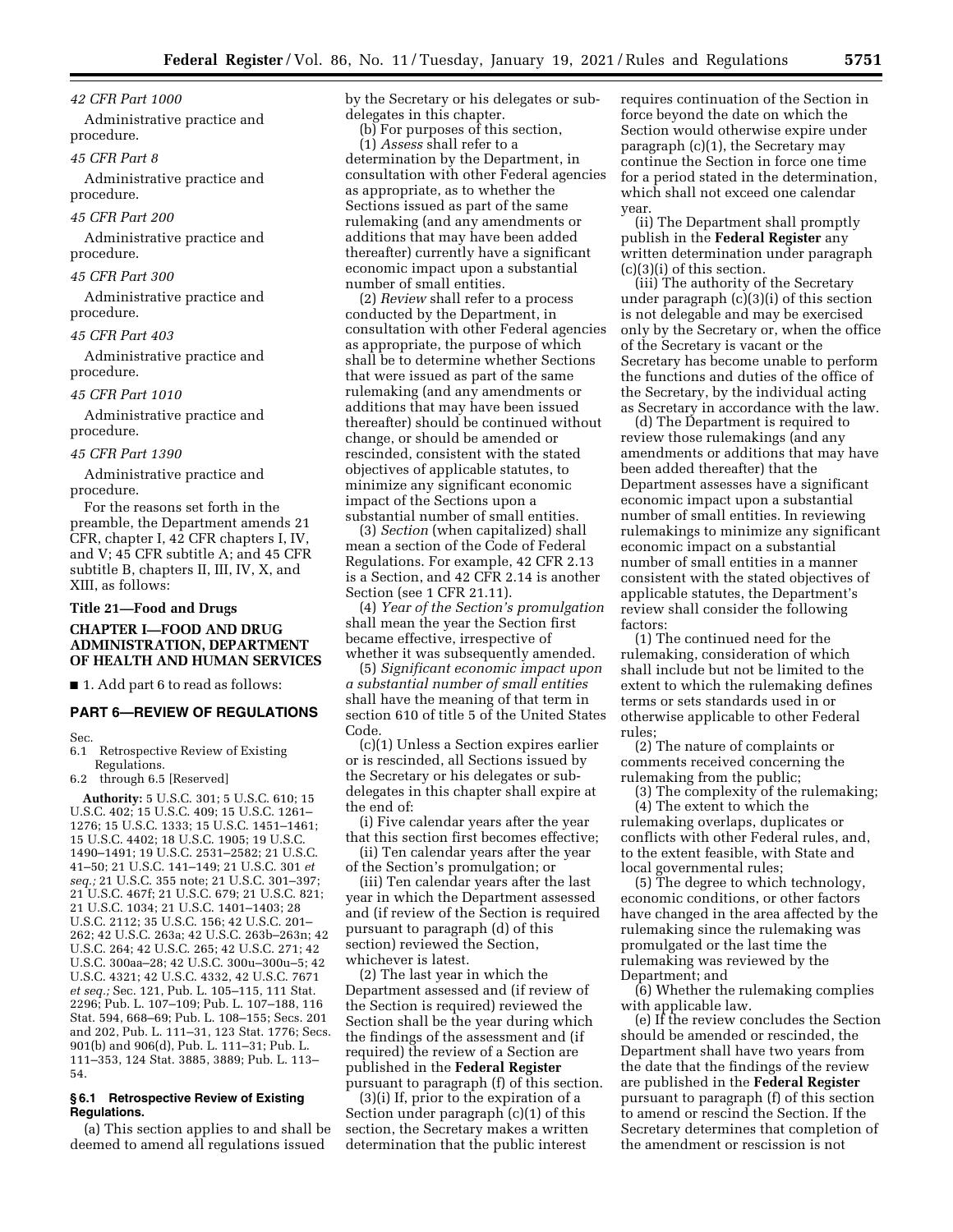feasible by the established date, he shall so certify in a statement published in the **Federal Register** and may extend the completion date by one year at a time, no more than three times, for a total of not more than five years (inclusive of the initial two-year period).

(f) The results of all assessments and reviews conducted in a calendar year, including the full underlying analyses and data used to support the results (subject to any applicable privilege, protections for confidential business information, or explicit legal prohibition on disclosure), shall be published in a single document in the **Federal Register**  during that calendar year. The document shall be organized in a manner that enables both the Department and the public to readily determine which assessments and reviews were conducted during that calendar year. The document shall also specify the year by which the next assessment (and, if required, the next review) of the Section shall be completed.

(g) Paragraph (c) of this section shall not apply to:

(1) Sections that are prescribed by Federal law, such that the Department exercises no discretion as to whether to promulgate the Section and as to what is prescribed by the Section. For Sections described in this paragraph (g)(1) that are adopted after the effective date of this section, the Federal law described in this paragraph (g)(1) shall be cited in the notice of adoption.

(2) Sections whose expiration pursuant to this section would violate any other Federal law.

(3) This section.

(4) Sections that involve a military or foreign affairs function of the United States.

(5) Sections addressed solely to internal agency management or personnel matters.

(6) Sections related solely to Federal Government procurement.

(7) Sections that were issued jointly with other Federal agencies, or that were issued in consultation with other agencies because of a legal requirement to consult with that other agency.

(8) 21 CFR parts 131, 133, 135–137, 139, 145, 146, 150, 152, 155, 156, 158,

160, 161, 163–166, 168, and 169.

(9) 21 CFR parts 331–333, 335–336, 338, 340–341, 343–344, 346–350, 352, 355, 357, and 358.

(10) 21 CFR parts 862, 864, 866, 868, 870, 872, 874, 876, 878, 880, 882, 884, 886, 888, 890, 892, 895, and 898.

(h) When the Department commences the process of performing an assessment or review, it shall state on a Departmentmanaged website the Section(s) whose

assessment or review it is commencing. It shall also announce once a month in the **Federal Register** those new assessments or reviews that it has commenced in the last month. The Department will create a docket on *Regulations.gov* for each assessment or review that the Department is conducting. The public will be able to submit comments to the dockets of each rulemaking being assessed or reviewed. Each docket shall specify the date by which comments must be received. There shall also be a general docket on *Regulations.gov* where the public can submit comments requesting that the Department assess or review a Section.

(i) Any provision of this section held to be invalid or unenforceable by its terms, or as applied to any person or circumstance, shall be construed so as to continue to give the maximum effect to the provision permitted by law, unless such holding shall be one of utter invalidity or unenforceability, in which event the provision shall be severable from this section and shall not affect the remainder thereof or the application of the provision to persons not similarly situated or to dissimilar circumstances.

### **§§ 6.2 through 6.5 [Reserved].**

**Title 42—Public Health** 

## **CHAPTER I—PUBLIC HEALTH SERVICE, DEPARTMENT OF HEALTH AND HUMAN SERVICES**

■ 2. Add part 1 to read as follows:

#### **PART 1—REVIEW OF REGULATIONS**

Sec.

1.1 Retrospective Review of Existing Regulations

through 1.5 [Reserved]

**Authority:** 5 U.S.C. 301; 5 U.S.C. 610, 8 U.S.C. 1182, 8 U.S.C. 1222, 29 U.S.C. 670(a), 30 U.S.C. 957, 31 U.S.C. 9701, 42 U.S.C. 216, 42 U.S.C. 241, 42 U.S.C. 300a-4, 42 U.S.C. 10801, 42 U.S.C. 1302, 42 U.S.C. 1395hh, 42 U.S.C. 702(a), 42 U.S.C. 702(b)(1)(A), 42 U.S.C. 706(a)(3), 42 U.S.C. 243, 42 U.S.C. 247b, 247c, 42 U.S.C. 247d–6e, 31 U.S.C. 1243 note, 42 U.S.C. 252, 42 U.S.C. 254c, 42 U.S.C. 262a, 42 U.S.C. 256b, 42 U.S.C. 263, 42 U.S.C. 263a, 42 U.S.C. 264–271, 42 U.S.C. 273–274d; 42 U.S.C. 274e; 42 U.S.C. 290aa(m), 42 U.S.C. 284g, 42 U.S.C. 285a–  $6(c)(1)(E)$ , 42 U.S.C. 285a–7(c)(1)(G), 42 U.S.C. 285b–4, 42 U.S.C. 285c–5, 42 U.S.C. 285c–8, 42 U.S.C. 285d–6, 42 U.S.C. 285e–2, 42 U.S.C. 285e–3, 42 U.S.C. 285e–10a, 42 U.S.C. 285f–1, 42 U.S.C. 285g–5, 42 U.S.C. 285g–7, 42 U.S.C. 285g–9, 42 U.S.C. 285m– 3, 42 U.S.C. 285o–2, 42 U.S.C. 286a– 7(c)(1)(G), 42 U.S.C. 287c–32(c), 42 U.S.C. 288, 42 U.S.C. 289a, 42 U.S.C. 289b, 42 U.S.C. 290aa, *et seq.,* 42 U.S.C. 290aa(d), 42 U.S.C. 290aa(m), 42 U.S.C. 290cc–21, *et seq.,*  42 U.S.C. 290dd–2, 42 U.S.C. 290kk, *et seq.,*  42 U.S.C. 300 through 300a-6, 42 U.S.C. 300cc–16, 42 U.S.C. 300mm-300mm-61, 42

U.S.C. 300x–21, et seq, 42 U.S.C. 7384n, 42 U.S.C. 7384q, 42 U.S.C. 6939a.

### **§ 1.1 Retrospective Review of Existing Regulations.**

(a) This section applies to and shall be deemed to amend all regulations issued by the Secretary or his delegates or subdelegates in this chapter.

(b) For purposes of this section, (1) *Assess* shall refer to a

determination by the Department, in consultation with other Federal agencies as appropriate, as to whether the Sections issued as part of the same rulemaking (and any amendments or additions that may have been added thereafter) currently have a significant economic impact upon a substantial number of small entities.

(2) *Review* shall refer to a process conducted by the Department, in consultation with other Federal agencies as appropriate, the purpose of which shall be to determine whether Sections that were issued as part of the same rulemaking (and any amendments or additions that may have been issued thereafter) should be continued without change, or should be amended or rescinded, consistent with the stated objectives of applicable statutes, to minimize any significant economic impact of the Sections upon a substantial number of small entities.

(3) *Section* (when capitalized) shall mean a section of the Code of Federal Regulations. For example, 42 CFR 2.13 is a Section, and 42 CFR 2.14 is another Section (see 1 CFR 21.11).

(4) *Year of the Section's promulgation*  shall mean the year the Section first became effective, irrespective of whether it was subsequently amended.

(5) *Significant economic impact upon a substantial number of small entities*  shall have the meaning of that term in section 610 of title 5 of the United States Code.

(c)(1) Unless a Section expires earlier or is rescinded, all Sections issued by the Secretary or his delegates or subdelegates in this chapter shall expire at the end of:

(i) Five calendar years after the year that this section first becomes effective;

(ii) Ten calendar years after the year of the Section's promulgation; or

(iii) Ten calendar years after the last year in which the Department assessed and (if review of the Section is required pursuant to paragraph (d) of this section) reviewed the Section, whichever is latest.

(2) The last year in which the Department assessed and (if review of the Section is required) reviewed the Section shall be the year during which the findings of the assessment and (if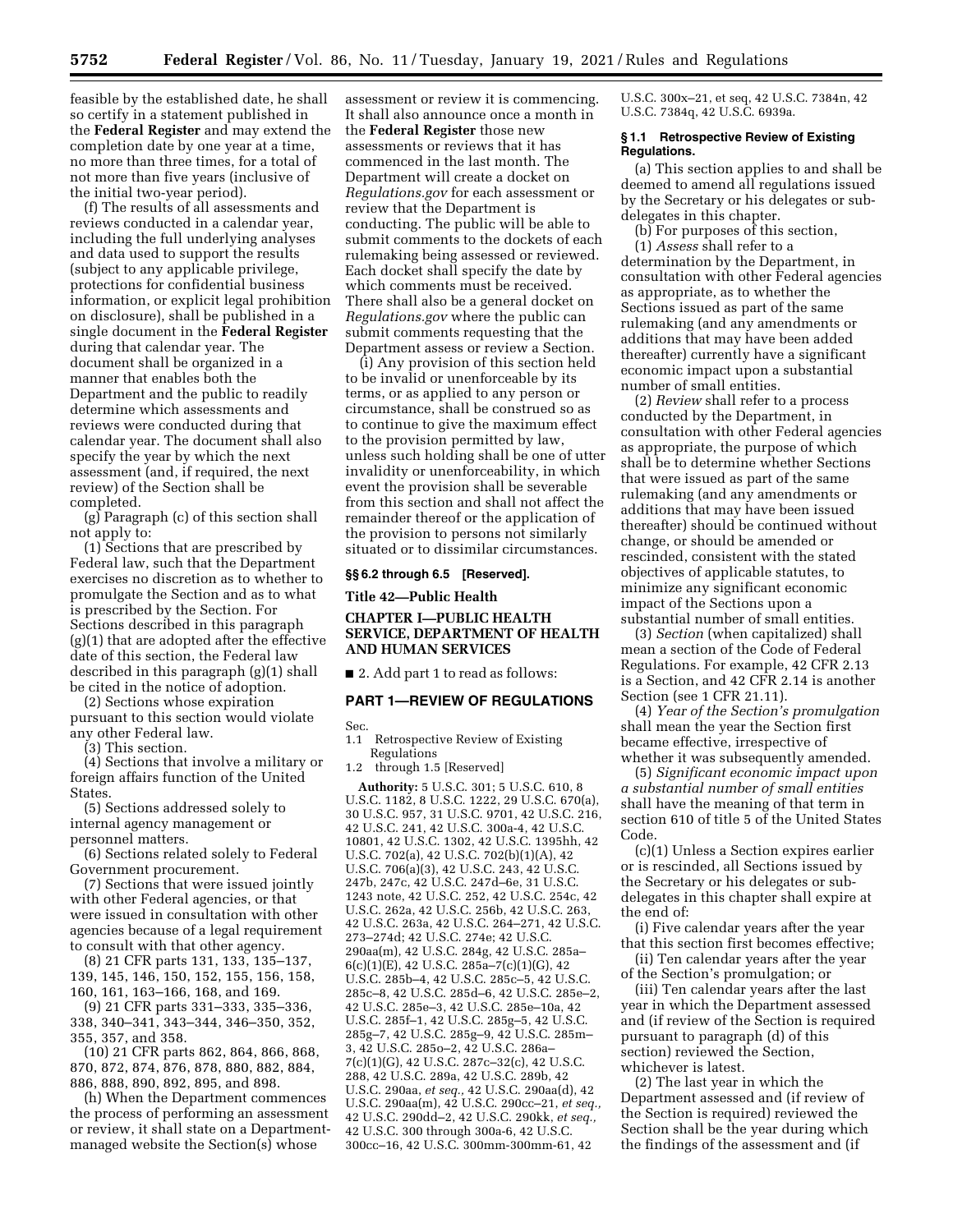required) the review of a Section are published in the **Federal Register**  pursuant to paragraph (f) of this section.

(3)(i) If, prior to the expiration of a Section under paragraph (c)(1) of this section, the Secretary makes a written determination that the public interest requires continuation of the Section in force beyond the date on which the Section would otherwise expire under paragraph (c)(1), the Secretary may continue the Section in force one time for a period stated in the determination, which shall not exceed one calendar year.

(ii) The Department shall promptly publish in the **Federal Register** any written determination under paragraph (c)(3)(i) of this section.

(iii) The authority of the Secretary under paragraph (c)(3)(i) of this section is not delegable and may be exercised only by the Secretary or, when the office of the Secretary is vacant or the Secretary has become unable to perform the functions and duties of the office of the Secretary, by the individual acting as Secretary in accordance with the law.

(d) The Department is required to review those rulemakings (and any amendments or additions that may have been added thereafter) that the Department assesses have a significant economic impact upon a substantial number of small entities. In reviewing rulemakings to minimize any significant economic impact on a substantial number of small entities in a manner consistent with the stated objectives of applicable statutes, the Department's review shall consider the following factors:

(1) The continued need for the rulemaking, consideration of which shall include but not be limited to the extent to which the rulemaking defines terms or sets standards used in or otherwise applicable to other Federal rules;

(2) The nature of complaints or comments received concerning the rulemaking from the public;

(3) The complexity of the rulemaking; (4) The extent to which the rulemaking overlaps, duplicates or conflicts with other Federal rules, and, to the extent feasible, with State and local governmental rules;

(5) The degree to which technology, economic conditions, or other factors have changed in the area affected by the rulemaking since the rulemaking was promulgated or the last time the rulemaking was reviewed by the Department; and

(6) Whether the rulemaking complies with applicable law.

(e) If the review concludes the Section should be amended or rescinded, the

Department shall have two years from the date that the findings of the review are published in the **Federal Register**  pursuant to paragraph (f) of this section to amend or rescind the Section. If the Secretary determines that completion of the amendment or rescission is not feasible by the established date, he shall so certify in a statement published in the **Federal Register** and may extend the completion date by one year at a time, no more than three times, for a total of not more than five years (inclusive of the initial two-year period).

(f) The results of all assessments and reviews conducted in a calendar year, including the full underlying analyses and data used to support the results (subject to any applicable privilege, protections for confidential business information, or explicit legal prohibition on disclosure), shall be published in a single document in the **Federal Register**  during that calendar year. The document shall be organized in a manner that enables both the Department and the public to readily determine which assessments and reviews were conducted during that calendar year. The document shall also specify the year by which the next assessment (and, if required, the next review) of the Section shall be completed.

(g) Paragraph (c) of this section shall not apply to:

(1) Sections that are prescribed by Federal law, such that the Department exercises no discretion as to whether to promulgate the Section and as to what is prescribed by the Section. For Sections described in this paragraph (g)(1) that are adopted after the effective date of this section, the Federal law described in this paragraph (g)(1) shall be cited in the notice of adoption.

(2) Sections whose expiration pursuant to this section would violate any other Federal law.

(3) This section.

(4) Sections that involve a military or foreign affairs function of the United States.

(5) Sections addressed solely to internal agency management or personnel matters.

(6) Sections related solely to Federal Government procurement.

(7) Sections that were issued jointly with other Federal agencies, or that were issued in consultation with other agencies because of a legal requirement to consult with that other agency.

(8) 42 CFR part 73.

(9) 42 CFR 100.3.

(h) When the Department commences the process of performing an assessment or review, it shall state on a Departmentmanaged website the Section(s) whose

assessment or review it is commencing. It shall also announce once a month in the **Federal Register** those new assessments or reviews that it has commenced in the last month. The Department will create a docket on *Regulations.gov* for each assessment or review that the Department is conducting. The public will be able to submit comments to the dockets of each rulemaking being assessed or reviewed. Each docket shall specify the date by which comments must be received. There shall also be a general docket on *Regulations.gov* where the public can submit comments requesting that the Department assess or review a Section.

(i) Any provision of this section held to be invalid or unenforceable by its terms, or as applied to any person or circumstance, shall be construed so as to continue to give the maximum effect to the provision permitted by law, unless such holding shall be one of utter invalidity or unenforceability, in which event the provision shall be severable from this section and shall not affect the remainder thereof or the application of the provision to persons not similarly situated or to dissimilar circumstances.

## **§§ 1.2 through 1.5 [Reserved]**

## **CHAPTER IV—CENTERS FOR MEDICARE & MEDICAID SERVICES, DEPARTMENT OF HEALTH AND HUMAN SERVICES**

■ 3. Add part 404 to subchapter A to read as follows:

### **PART 404—REVIEW OF REGULATIONS**

Sec.

404.1 Retrospective Review of Existing Regulations

404.2 through 404.5 [Reserved]

**Authority:** 5 U.S.C. 301; 5 U.S.C. 610; 31 U.S.C. 9701; 42 U.S.C. 263a; 42 U.S.C. 273; 42 U.S.C. 300e; 42 U.S.C. 300e–5; 42 U.S.C. 300e–9; 42 U.S.C. 405(a), 42 U.S.C. 1302; 42 U.S.C. 1306; 42 U.S.C. 1315a; 42 U.S.C. 1320a–7; 42 U.S.C. 1320a–7j; 42 U.S.C. 1320b–8; 42 U.S.C. 1320b–12; 42 U.S.C. 1395; 42 U.S.C. 1395aa(m); 42 U.S.C. 1395cc; 42 U.S.C. 1395d(d); 42 U.S.C. 1395ddd; 42 U.S.C. 1395eee(f); 42 U.S.C. 1395f(b); 42 U.S.C. 1395ff; 42 U.S.C. 1395g; 42 U.S.C. 1395hh; 42 U.S.C. 1395i; 42 U.S.C. 1395i–3; 42 U.S.C. 1395*l*(a), (i), (n), and (t); 42 U.S.C. 1395jjj; 42 U.S.C. 1395kk; 42 U.S.C. 1395m; 42 U.S.C. 1395nn; 42 U.S.C. 1395rr; 42 U.S.C. 1395rr(b)(l); 42 U.S.C. 1395tt; 42 U.S.C. 1395w–5; 42 U.S.C. 1395w–101 through 1395w–152; 42 U.S.C. 1395ww; 42 U.S.C. 1395ww(k); 42 U.S.C. 1395x; 1395x(e), the sentence following 1395x(s)(11) through 1395x(s)(16)); 42 U.S.C. 1395x(v); 42 U.S.C. 1395y(a); 42 U.S.C. 1396r; 42 U.S.C. 1396r– 8; 42 U.S.C. 1396u–4(f); 44 U.S.C. Chapter 35; Section 1331 of the Patient Protection and Affordable Care Act of 2010 (Pub. L. 111–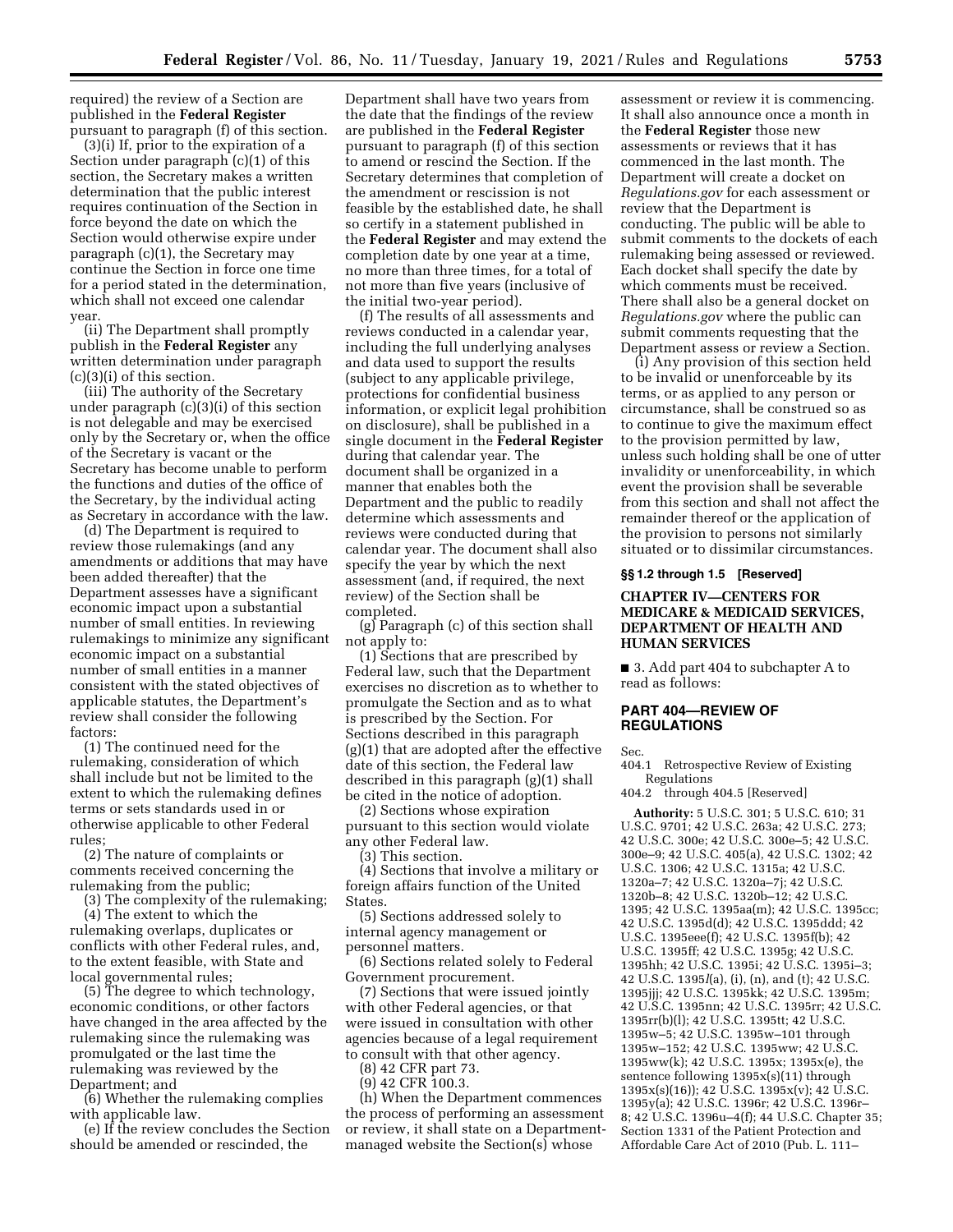148, 124 Stat. 119), as amended by the Health Care and Education Reconciliation Act of 2010 (Pub. L. 111–152, 124 Stat 1029); Pub. L. 112–202 amendments to 42 U.S.C. 263a; sec. 105, Pub. L. 114–10, 129 Stat. 87.

#### **§ 404.1 Retrospective Review of Existing Regulations.**

(a) This section applies to and shall be deemed to amend all regulations issued by the Secretary or his delegates or subdelegates in this chapter.

(b) For purposes of this section,

(1) *Assess* shall refer to a determination by the Department, in consultation with other Federal agencies as appropriate, as to whether the Sections issued as part of the same rulemaking (and any amendments or additions that may have been added thereafter) currently have a significant economic impact upon a substantial number of small entities.

(2) *Review* shall refer to a process conducted by the Department, in consultation with other Federal agencies as appropriate, the purpose of which shall be to determine whether Sections that were issued as part of the same rulemaking (and any amendments or additions that may have been issued thereafter) should be continued without change, or should be amended or rescinded, consistent with the stated objectives of applicable statutes, to minimize any significant economic impact of the Sections upon a substantial number of small entities.

(3) *Section* (when capitalized) shall mean a section of the Code of Federal Regulations. For example, 42 CFR 2.13 is a Section, and 42 CFR 2.14 is another Section (see 1 CFR 21.11).

(4) *Year of the Section's promulgation*  shall mean the year the Section first became effective, irrespective of whether it was subsequently amended.

(5) *Significant economic impact upon a substantial number of small entities*  shall have the meaning of that term in section 610 of title 5 of the United States Code.

(c)(1) Unless a Section expires earlier or is rescinded, all Sections issued by the Secretary or his delegates or subdelegates in this chapter shall expire at the end of:

(i) Five calendar years after the year that this section first becomes effective;

(ii) Ten calendar years after the year of the Section's promulgation; or

(iii) Ten calendar years after the last year in which the Department assessed and (if review of the Section is required pursuant to paragraph (d) of this section) reviewed the Section, whichever is latest.

(2) The last year in which the Department assessed and (if review of the Section is required) reviewed the Section shall be the year during which the findings of the assessment and (if required) the review of a Section are published in the **Federal Register**  pursuant to paragraph (f) of this section.

(3)(i) If, prior to the expiration of a Section under paragraph (c)(1) of this section, the Secretary makes a written determination that the public interest requires continuation of the Section in force beyond the date on which the Section would otherwise expire under paragraph (c)(1), the Secretary may continue the Section in force one time for a period stated in the determination, which shall not exceed one calendar year.

(ii) The Department shall promptly publish in the **Federal Register** any written determination under paragraph (c)(3)(i) of this section.

(iii) The authority of the Secretary under paragraph (c)(3)(i) of this section is not delegable and may be exercised only by the Secretary or, when the office of the Secretary is vacant or the Secretary has become unable to perform the functions and duties of the office of the Secretary, by the individual acting as Secretary in accordance with the law.

(d) The Department is required to review those rulemakings (and any amendments or additions that may have been added thereafter) that the Department assesses have a significant economic impact upon a substantial number of small entities. In reviewing rulemakings to minimize any significant economic impact on a substantial number of small entities in a manner consistent with the stated objectives of applicable statutes, the Department's review shall consider the following factors:

(1) The continued need for the rulemaking, consideration of which shall include but not be limited to the extent to which the rulemaking defines terms or sets standards used in or otherwise applicable to other Federal rules;

(2) The nature of complaints or comments received concerning the rulemaking from the public;

(3) The complexity of the rulemaking;

(4) The extent to which the rulemaking overlaps, duplicates or conflicts with other Federal rules, and, to the extent feasible, with State and local governmental rules;

(5) The degree to which technology, economic conditions, or other factors have changed in the area affected by the rulemaking since the rulemaking was promulgated or the last time the rulemaking was reviewed by the Department; and

(6) Whether the rulemaking complies with applicable law.

(e) If the review concludes the Section should be amended or rescinded, the Department shall have two years from the date that the findings of the review are published in the **Federal Register**  pursuant to paragraph (f) of this section to amend or rescind the Section. If the Secretary determines that completion of the amendment or rescission is not feasible by the established date, he shall so certify in a statement published in the **Federal Register** and may extend the completion date by one year at a time, no more than three times, for a total of not more than five years (inclusive of the initial two-year period).

(f) The results of all assessments and reviews conducted in a calendar year, including the full underlying analyses and data used to support the results (subject to any applicable privilege, protections for confidential business information, or explicit legal prohibition on disclosure), shall be published in a single document in the **Federal Register**  during that calendar year. The document shall be organized in a manner that enables both the Department and the public to readily determine which assessments and reviews were conducted during that calendar year. The document shall also specify the year by which the next assessment (and, if required, the next review) of the Section shall be completed.

(g) Paragraph (c) of this section shall not apply to:

(1) Sections that are prescribed by Federal law, such that the Department exercises no discretion as to whether to promulgate the Section and as to what is prescribed by the Section. For Sections described in this paragraph (g)(1) that are adopted after the effective date of this section, the Federal law described in this paragraph (g)(1) shall be cited in the notice of adoption.

(2) Sections whose expiration pursuant to this section would violate any other Federal law.

(3) This section.

(4) Sections that involve a military or foreign affairs function of the United States.

(5) Sections addressed solely to internal agency management or personnel matters.

(6) Sections related solely to Federal Government procurement.

(7) Sections that were issued jointly with other Federal agencies, or that were issued in consultation with other agencies because of a legal requirement to consult with that other agency.

(8) The annual Medicare payment update rules.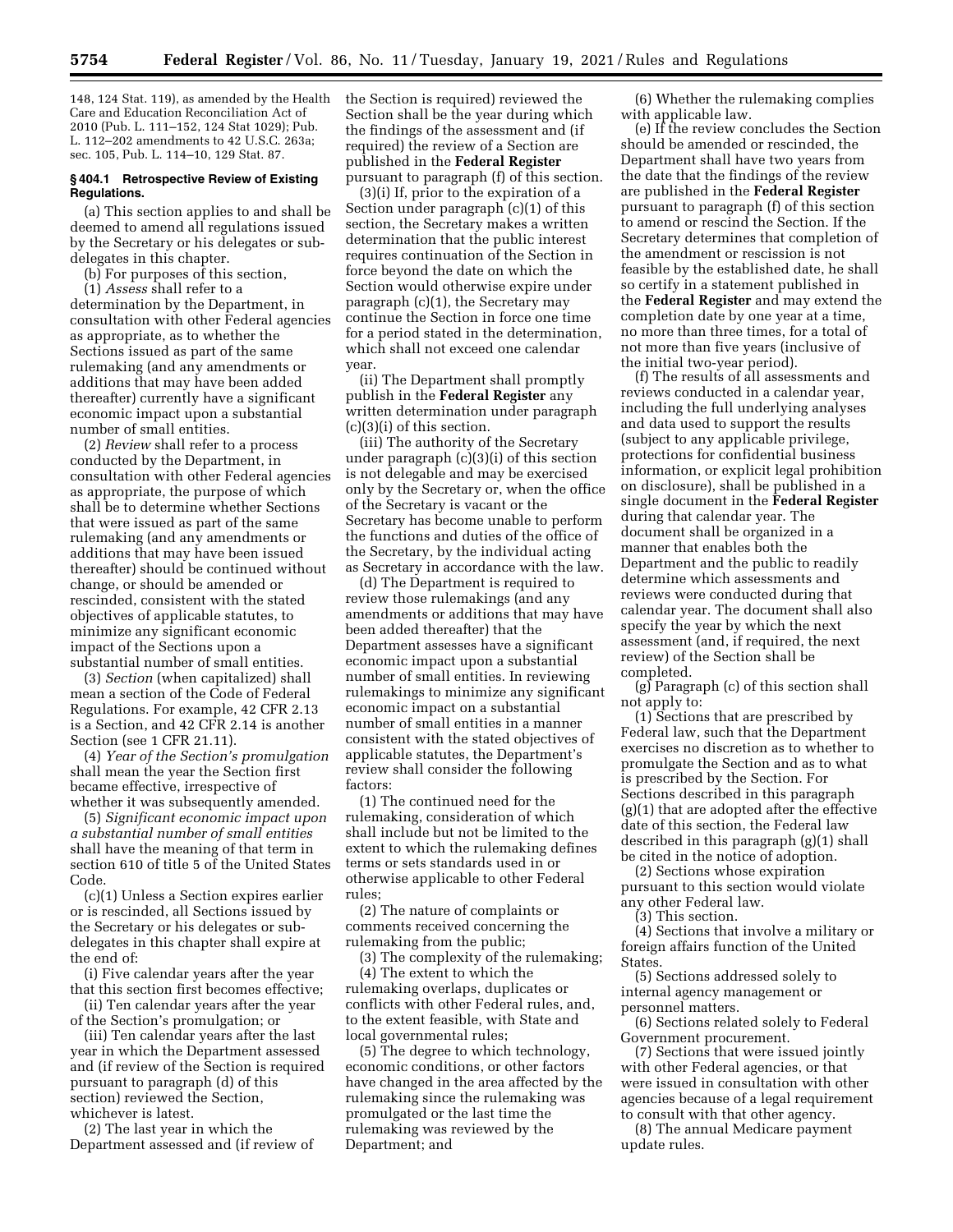(h) When the Department commences the process of performing an assessment or review, it shall state on a Departmentmanaged website the Section(s) whose assessment or review it is commencing. It shall also announce once a month in the **Federal Register** those new assessments or reviews that it has commenced in the last month. The Department will create a docket on *Regulations.gov* for each assessment or review that the Department is conducting. The public will be able to submit comments to the dockets of each rulemaking being assessed or reviewed. Each docket shall specify the date by which comments must be received. There shall also be a general docket on *Regulations.gov* where the public can submit comments requesting that the Department assess or review a Section.

(i) Any provision of this section held to be invalid or unenforceable by its terms, or as applied to any person or circumstance, shall be construed so as to continue to give the maximum effect to the provision permitted by law, unless such holding shall be one of utter invalidity or unenforceability, in which event the provision shall be severable from this section and shall not affect the remainder thereof or the application of the provision to persons not similarly situated or to dissimilar circumstances.

### **§§ 404.2 through 404.5 [Reserved]**

### **CHAPTER V—OFFICE OF INSPECTOR GENERAL—HEALTH CARE, DEPARTMENT OF HEALTH AND HUMAN SERVICES**

■ 4. Add subpart A to part 1000 to read as follows:

### **PART 1000—Introduction, General Definitions**

## **Subpart A—Review of regulations**

Sec.

1000.1 Retrospective Review of Existing Regulations

1000.2 through 1000.5 [Reserved]

**Authority:** 5 U.S.C. 301; 5 U.S.C. 610; 31 U.S.C. 6101 note; 42 U.S.C. 262a; 42 U.S.C. 405(a); 42 U.S.C. 405(b); 42 U.S.C. 405(d); 42 U.S.C. 405(e); 42 U.S.C. 1302; 42 U.S.C.1320; 42 U.S.C. 1320a–7d(b); 1320b–10; 42 U.S.C. 1320c–5; 42 U.S.C. 1395cc(b)(2)(D), (E), and (F); 42 U.S.C. 1395cc(j); 42 U.S.C. 1395dd(d)(1); 42 U.S.C. 1395hh; 42 U.S.C. 1395mm; 42 U.S.C. 1395nn(g); 42 U.S.C. 1395ss(d); 42 U.S.C. 1395u(j); 42 U.S.C. 1395u(k); 42 U.S.C. 1395w–104(e)(6); 42 U.S.C. 1395w–141(i)(3); 42 U.S.C. 1395y(d); 42 U.S.C. 1395y(e); 42 U.S.C. 1396(a)(4)(A); 42 U.S.C. 1396a(p); 42 U.S.C. 1396a(a)(39); 42 U.S.C. 1396a(a)(41); 42 U.S.C. 1396a(a)(61); 42 U.S.C. 1396b(a)(6); 42 U.S.C. 1396b(b)(3); 42 U.S.C. 1396b(i)(2); 42 U.S.C. 1396b(m); 42 U.S.C. 1396b(q); 42 U.S.C. 1842(j)(1)(D)(iv);

42 U.S.C. 1842(k)(1); 42 U.S.C. 11131(c); 42 U.S.C. 11137(b)(2).

### **§ 1000.1 Retrospective Review of Existing Regulations.**

(a) This section applies to and shall be deemed to amend all regulations issued by the Secretary or his delegates or subdelegates in this chapter.

(b) For purposes of this section, (1) *Assess* shall refer to a determination by the Department, in consultation with other Federal agencies as appropriate, as to whether the Sections issued as part of the same rulemaking (and any amendments or additions that may have been added thereafter) currently have a significant economic impact upon a substantial number of small entities.

(2) *Review* shall refer to a process conducted by the Department, in consultation with other Federal agencies as appropriate, the purpose of which shall be to determine whether Sections that were issued as part of the same rulemaking (and any amendments or additions that may have been issued thereafter) should be continued without change, or should be amended or rescinded, consistent with the stated objectives of applicable statutes, to minimize any significant economic impact of the Sections upon a substantial number of small entities.

(3) *Section* (when capitalized) shall mean a section of the Code of Federal Regulations. For example, 42 CFR 2.13 is a Section, and 42 CFR 2.14 is another Section (see 1 CFR 21.11).

(4) *Year of the Section's promulgation*  shall mean the year the Section first became effective, irrespective of whether it was subsequently amended.

(5) *Significant economic impact upon a substantial number of small entities*  shall have the meaning of that term in section 610 of title 5 of the United States Code.

(c)(1) Unless a Section expires earlier or is rescinded, all Sections issued by the Secretary or his delegates or subdelegates in this chapter shall expire at the end of:

(i) Five calendar years after the year that this section first becomes effective;

(ii) Ten calendar years after the year of the Section's promulgation; or

(iii) Ten calendar years after the last year in which the Department assessed and (if review of the Section is required pursuant to paragraph (d) of this section) reviewed the Section, whichever is latest.

(2) The last year in which the Department assessed and (if review of the Section is required) reviewed the Section shall be the year during which the findings of the assessment and (if

required) the review of a Section are published in the **Federal Register**  pursuant to paragraph (f) of this section.

(3)(i) If, prior to the expiration of a Section under paragraph (c)(1) of this section, the Secretary makes a written determination that the public interest requires continuation of the Section in force beyond the date on which the Section would otherwise expire under paragraph (c)(1), the Secretary may continue the Section in force one time for a period stated in the determination, which shall not exceed one calendar year.

(ii) The Department shall promptly publish in the **Federal Register** any written determination under paragraph (c)(3)(i) of this section.

(iii) The authority of the Secretary under paragraph (c)(3)(i) of this section is not delegable and may be exercised only by the Secretary or, when the office of the Secretary is vacant or the Secretary has become unable to perform the functions and duties of the office of the Secretary, by the individual acting as Secretary in accordance with the law.

(d) The Department is required to review those rulemakings (and any amendments or additions that may have been added thereafter) that the Department assesses have a significant economic impact upon a substantial number of small entities. In reviewing rulemakings to minimize any significant economic impact on a substantial number of small entities in a manner consistent with the stated objectives of applicable statutes, the Department's review shall consider the following factors:

(1) The continued need for the rulemaking, consideration of which shall include but not be limited to the extent to which the rulemaking defines terms or sets standards used in or otherwise applicable to other Federal rules;

(2) The nature of complaints or comments received concerning the rulemaking from the public;

(3) The complexity of the rulemaking; (4) The extent to which the rulemaking overlaps, duplicates or conflicts with other Federal rules, and, to the extent feasible, with State and local governmental rules;

(5) The degree to which technology, economic conditions, or other factors have changed in the area affected by the rulemaking since the rulemaking was promulgated or the last time the rulemaking was reviewed by the Department; and

(6) Whether the rulemaking complies with applicable law.

(e) If the review concludes the Section should be amended or rescinded, the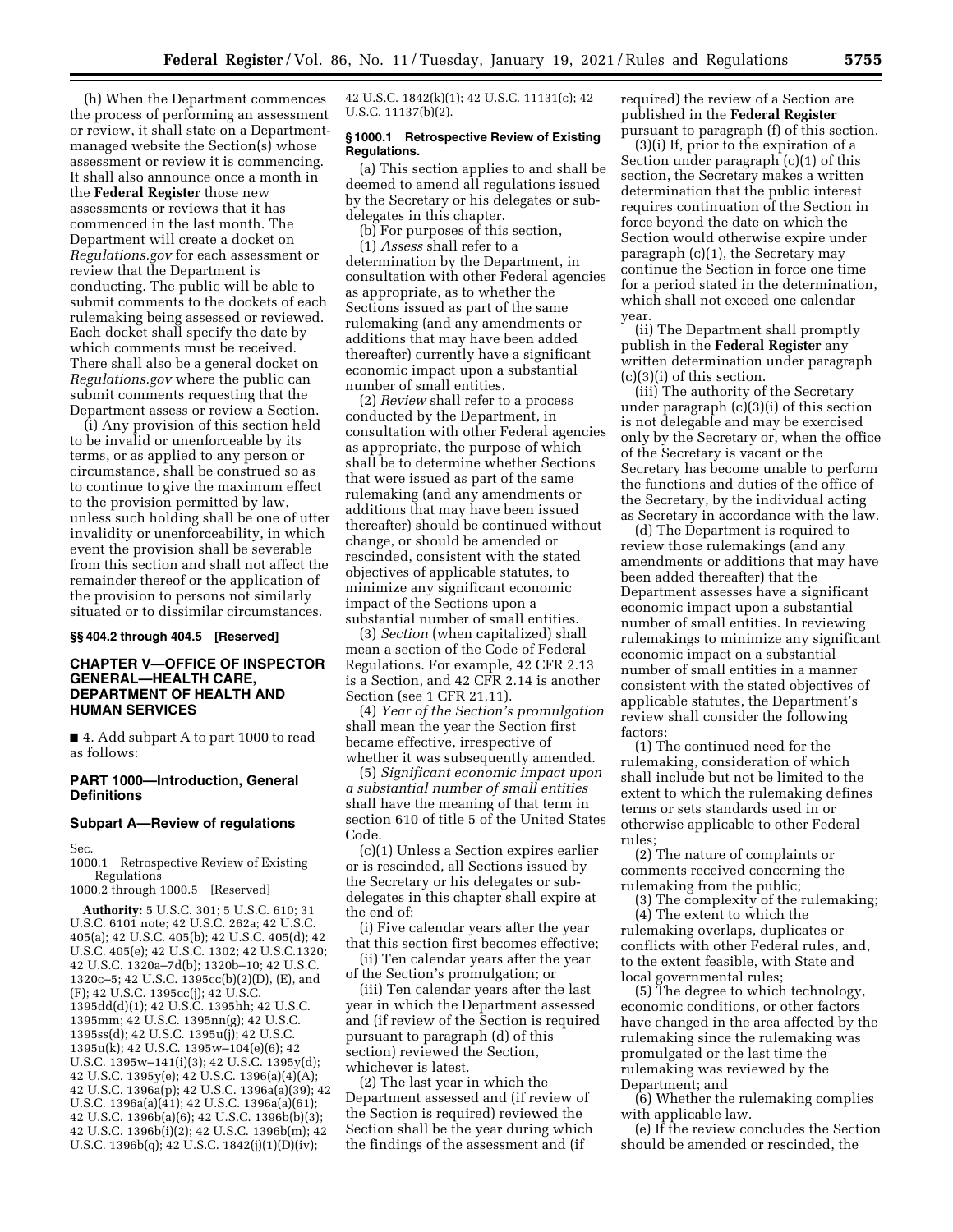Department shall have two years from the date that the findings of the review are published in the **Federal Register**  pursuant to paragraph (f) of this section to amend or rescind the Section. If the Secretary determines that completion of the amendment or rescission is not feasible by the established date, he shall so certify in a statement published in the **Federal Register** and may extend the completion date by one year at a time, no more than three times, for a total of not more than five years (inclusive of the initial two-year period).

(f) The results of all assessments and reviews conducted in a calendar year, including the full underlying analyses and data used to support the results (subject to any applicable privilege, protections for confidential business information, or explicit legal prohibition on disclosure), shall be published in a single document in the **Federal Register**  during that calendar year. The document shall be organized in a manner that enables both the Department and the public to readily determine which assessments and reviews were conducted during that calendar year. The document shall also specify the year by which the next assessment (and, if required, the next review) of the Section shall be completed.

(g) Paragraph (c) of this section shall not apply to:

(1) Sections that are prescribed by Federal law, such that the Department exercises no discretion as to whether to promulgate the Section and as to what is prescribed by the Section. For Sections described in this paragraph (g)(1) that are adopted after the effective date of this section, the Federal law described in this paragraph (g)(1) shall be cited in the notice of adoption.

(2) Sections whose expiration pursuant to this section would violate any other Federal law.

(3) This section.

(4) Sections that involve a military or foreign affairs function of the United **States** 

(5) Sections addressed solely to internal agency management or personnel matters.

(6) Sections related solely to Federal Government procurement.

(7) Sections that were issued jointly with other Federal agencies, or that were issued in consultation with other agencies because of a legal requirement to consult with that other agency.

(8) 42 CFR 1001.952.

(h) When the Department commences the process of performing an assessment or review, it shall state on a Departmentmanaged website the Section(s) whose assessment or review it is commencing.

It shall also announce once a month in the **Federal Register** those new assessments or reviews that it has commenced in the last month. The Department will create a docket on *Regulations.gov* for each assessment or review that the Department is conducting. The public will be able to submit comments to the dockets of each rulemaking being assessed or reviewed. Each docket shall specify the date by which comments must be received. There shall also be a general docket on *Regulations.gov* where the public can submit comments requesting that the Department assess or review a Section.

(i) Any provision of this section held to be invalid or unenforceable by its terms, or as applied to any person or circumstance, shall be construed so as to continue to give the maximum effect to the provision permitted by law, unless such holding shall be one of utter invalidity or unenforceability, in which event the provision shall be severable from this section and shall not affect the remainder thereof or the application of the provision to persons not similarly situated or to dissimilar circumstances.

### **§§ 1000.2 through 1000.5 [Reserved]**

**Title 45—Public Welfare** 

**Subtitle A—Department of Health and Human Services** 

■ 5. Add part 8 to read as follows:

# **PART 8—REVIEW OF REGULATIONS**

Sec.

8.1 Retrospective Review of Existing Regulations

8.2 through 8.5 [Reserved]

**Authority:** 5 U.S.C. 301; 5 U.S.C. 504(c)(1); 5 U.S.C. 552; 5 U.S.C. 552a; 5 U.S.C. 553; 5 U.S.C. 5514; 5 U.S.C. 7301; 8 U.S.C. 1182(e)); 8 U.S.C. 1182(j)(2)(A); 18 U.S.C. 207(j); 18 U.S.C. 1905; 20 U.S.C. 91; 20 U.S.C. 1405; 20 U.S.C. 1681 *et seq.;* 20 U.S.C. 1681 through 1688; 21 U.S.C. 1174; 22 U.S.C. 2151b(f) (*e.g.,*  Pub. L. 116–6, Div. F, sec. 7018); 22 U.S.C. 2451 *et seq.;* 22 U.S.C. 7631(d); 22 U.S.C. 7631(f); 26 U.S.C. 36B; 26 U.S.C. 5000A(d)(2); 28 U.S.C. 2672; 29 U.S.C. 669(a)(5); 29 U.S.C. 794; 31 U.S.C. 1243 note; 31 U.S.C. 1352; 31 U.S.C. 3711(d); 31 U.S.C. 3720A; 31 U.S.C. 3720D; 31 U.S.C. 3721; 31 U.S.C. 3801–3812; 31 U.S.C. 6506; 31 U.S.C. 7501–7507; 31 U.S.C. 9701; 40 U.S.C. 121(c); 40 U.S.C. 318– 318d; 40 U.S.C. 484; 40 U.S.C. 484(k); 40 U.S.C. 486; 42 U.S.C. 216; 42 U.S.C. 216(b); 42 U.S.C. 238n; 42 U.S.C. 263a(f)(1)(E); 42 U.S.C. 280g–1(d); 42 U.S.C. 289(a); 42 U.S.C. 289b–1; 42 U.S.C. 290bb–36(f); 42 U.S.C. 290dd–2; 42 U.S.C. 299c–4; 42 U.S.C. 300a– 7; 42 U.S.C. 300aa–11; 42 U.S.C. 300gg through 300gg–63; 42 U.S.C. 300gg–1 through 300gg–5; 42 U.S.C. 300gg–11 through 300gg– 23; 42 U.S.C. 300gg–18; 42 U.S.C. 300gg–91; 42 U.S.C. 300gg–92; 42 U.S.C. 300gg–94; 42 U.S.C. 300jj–11; 42 U.S.C 300jj–14; 42 U.S.C. 300jj–52; 42 U.S.C. 300w *et seq.;* 42 U.S.C.

300x *et seq.;* 42 U.S.C. 300y *et seq.;* 42 U.S.C. 618; 42 U.S.C. 622(b); 42 U.S.C. 629b(a); 42 U.S.C. 652(a); 42 U.S.C. 652(d); 42 U.S.C. 654A; 42 U.S.C. 671(a); 42 U.S.C. 701 *et seq.;*  42 U.S.C. 1302; 42 U.S.C. 1302(a); 42 U.S.C. 1306(c); 42 U.S.C. 1310; 42 U.S.C. 1315; 42 U.S.C. 1315a; 42 U.S.C. 1320a–1; 42 U.S.C. 1320a–7e; 42 U.S.C. 1320c–11; 42 U.S.C. 1395cc(f); 42 U.S.C. 1320d–2 (note); 42 U.S.C. 1320d–1320d–9; 42 U.S.C. 1395i–3; 42 U.S.C. 1395i–5; 42 U.S.C. 1395w–22(j)(3)(B); 42 U.S.C. 1395w–26; 42 U.S.C. 1395w–27; 42 U.S.C. 1395x; 42 U.S.C. 1396a; 42 U.S.C. 1396a(a); 42 U.S.C. 1396a(w)(3); 42 U.S.C. 1396f; 42 U.S.C. 1396r; 42 U.S.C. 1396r–2; 42 U.S.C. 1396s(c)(2)(B)(ii); 42 U.S.C. 1396u– 2(b)(3)(B); 42 U.S.C. 1397 *et seq.;* 42 U.S.C. 1397j–1(b); 42 U.S.C. 2000d *et seq.;* 42 U.S.C. 2000d–1; 42 U.S.C. 2942; 42 U.S.C. 3334; 42 U.S.C. 3505; 42 U.S.C. 3535(d); 42 U.S.C. 5106i(a); 42 U.S.C. 6101 *et seq.;* 42 U.S.C. 8621 *et seq.;* 42 U.S.C. 9858; 42 U.S.C. 9901 *et seq.;* 42 U.S.C. 11101–11152; 42 U.S.C. 11411; 42 U.S.C. 14406; 42 U.S.C. 18021– 18024; 42 U.S.C. 18031–18033; 42 U.S.C. 18041(a); 42 U.S.C. 18041–18042; 42 U.S.C. 18044; 42 U.S.C. 18051; 42 U.S.C. 18054; 42 U.S.C. 18061 through 18063; 42 U.S.C. 18071; 42 U.S.C. 18081–18083; 42 U.S.C. 18113; 42 U.S.C. 18116; 48 U.S.C. 1469a; 50 U.S.C. App. 2061–2171; 27 Stat. 395; Sec. 1(a), 80 Stat. 306; secs. 1, 5, 6, and 7 of Reorganization Plan No. 1 of 1953, 18 FR 2053, 67 Stat. 631 and authorities cited in the Appendix; Sec. 203, 63 Stat. 385; Section 213, Uniform Relocation Assistance and Real Property Acquisition Policies Act of 1970, Pub. L. 91–646, 84 Stat. 1894 (42 U.S.C. 4633) as amended by the Surface Transportation and Uniform Relocation Assistance Act of 1987, Title IV of Pub. L. 100–17, 101 Stat. 246–256 (42 U.S.C. 4601 note); Sec. 223, 58 Stat. 683, as amended by 81 Stat. 539: 42 U.S.C. 217b; Sec. 602, 78 Stat. 252; Sec. 501 of Pub. L. 100–77, 101 Stat. 509–10, 42 U.S.C 11411; Pub. L. 100– 259, 102 Stat. 28 (Mar. 22, 1988); 5 U.S.C. 301, Pub. L. 100–259, 102 Stat. 28 (Mar. 22 1988); Public Law 101–410, Sec. 701 of Public Law 114–74, 31 U.S.C. 3801–3812; Section 5301 of Pub. L. 100–690, the Anti– Drug Abuse Act of 1988, 102 Stat. 4310, 21 U.S.C. 853a; secs. 13400–13424, Pub. L. 111– 5, 123 Stat. 258–279; Sec. 1101 of the Patient Protection and Affordable Care Act (Pub. L. 111–148); Section 1103 of the Patient Protection and Affordable Care Act (Pub. L. 111–148); secs. 1104 and 10109 of Pub. L. 111–148, 124 Stat. 146–154 and 915–917; Title I of the Affordable Care Act, Sections 1311, 1312, 1411, 1412, Pub. L. 111–148, 124 Stat. 119; Medicare Advantage (*e.g.,* Pub. L. 115–245, Div. B, sec. 209); the Weldon Amendment (*e.g.,* Pub. L. 115–245, Div. B, sec. 507(d)); 5 U.S.C. 610.

### **§ 8.1 Retrospective Review of Existing Regulations.**

(a) This section applies to and shall be deemed to amend all regulations issued by the Secretary or his delegates or subdelegates in this subtitle.

(b) For purposes of this section,

(1) *Assess* shall refer to a determination by the Department, in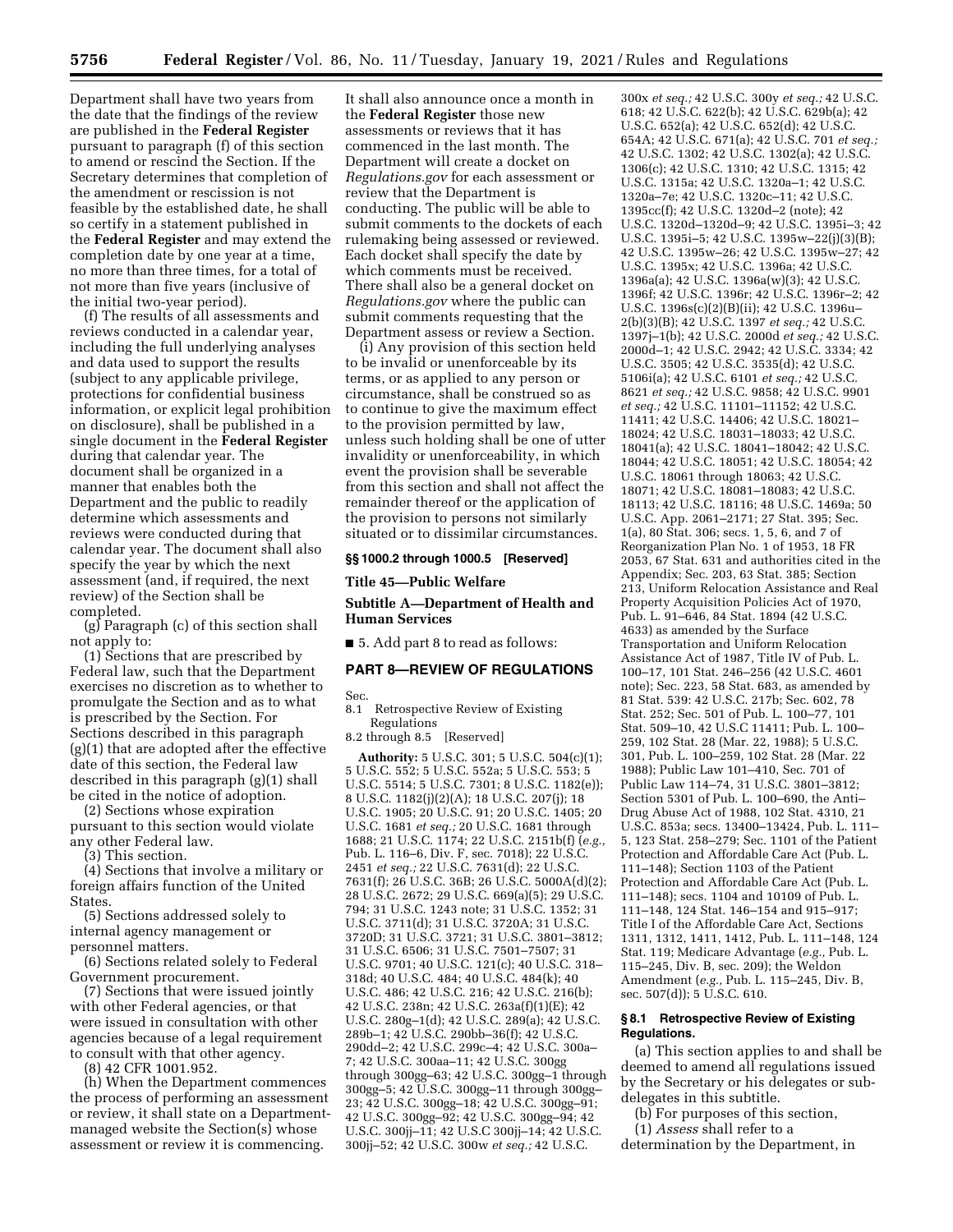consultation with other Federal agencies for a period stated in the determination, as appropriate, as to whether the Sections issued as part of the same rulemaking (and any amendments or additions that may have been added thereafter) currently have a significant economic impact upon a substantial number of small entities.

(2) *Review* shall refer to a process conducted by the Department, in consultation with other Federal agencies as appropriate, the purpose of which shall be to determine whether Sections that were issued as part of the same rulemaking (and any amendments or additions that may have been issued thereafter) should be continued without change, or should be amended or rescinded, consistent with the stated objectives of applicable statutes, to minimize any significant economic impact of the Sections upon a substantial number of small entities.

(3) *Section* (when capitalized) shall mean a section of the Code of Federal Regulations. For example, 42 CFR 2.13 is a Section, and 42 CFR 2.14 is another Section (see 1 CFR 21.11).

(4) *Year of the Section's promulgation*  shall mean the year the Section first became effective, irrespective of whether it was subsequently amended.

(5) *Significant economic impact upon a substantial number of small entities*  shall have the meaning of that term in section 610 of title 5 of the United States Code.

(c)(1) Unless a Section expires earlier or is rescinded, all Sections issued by the Secretary or his delegates or subdelegates in this chapter shall expire at the end of:

(i) Five calendar years after the year that this section first becomes effective;

(ii) Ten calendar years after the year of the Section's promulgation; or

(iii) Ten calendar years after the last year in which the Department assessed and (if review of the Section is required pursuant to paragraph (d) of this section) reviewed the Section, whichever is latest.

(2) The last year in which the Department assessed and (if review of the Section is required) reviewed the Section shall be the year during which the findings of the assessment and (if required) the review of a Section are published in the **Federal Register**  pursuant to paragraph (f) of this section.

(3)(i) If, prior to the expiration of a Section under paragraph (c)(1) of this section, the Secretary makes a written determination that the public interest requires continuation of the Section in force beyond the date on which the Section would otherwise expire under paragraph (c)(1), the Secretary may continue the Section in force one time

which shall not exceed one calendar year.

(ii) The Department shall promptly publish in the **Federal Register** any written determination under paragraph (c)(3)(i) of this section.

(iii) The authority of the Secretary under paragraph (c)(3)(i) of this section is not delegable and may be exercised only by the Secretary or, when the office of the Secretary is vacant or the Secretary has become unable to perform the functions and duties of the office of the Secretary, by the individual acting as Secretary in accordance with the law.

(d) The Department is required to review those rulemakings (and any amendments or additions that may have been added thereafter) that the Department assesses have a significant economic impact upon a substantial number of small entities. In reviewing rulemakings to minimize any significant economic impact on a substantial number of small entities in a manner consistent with the stated objectives of applicable statutes, the Department's review shall consider the following factors:

(1) The continued need for the rulemaking, consideration of which shall include but not be limited to the extent to which the rulemaking defines terms or sets standards used in or otherwise applicable to other Federal rules;

(2) The nature of complaints or comments received concerning the rulemaking from the public;

(3) The complexity of the rulemaking; (4) The extent to which the rulemaking overlaps, duplicates or

conflicts with other Federal rules, and, to the extent feasible, with State and local governmental rules;

(5) The degree to which technology, economic conditions, or other factors have changed in the area affected by the rulemaking since the rulemaking was promulgated or the last time the rulemaking was reviewed by the Department; and

(6) Whether the rulemaking complies with applicable law.

(e) If the review concludes the Section should be amended or rescinded, the Department shall have two years from the date that the findings of the review are published in the **Federal Register**  pursuant to paragraph (f) of this section to amend or rescind the Section. If the Secretary determines that completion of the amendment or rescission is not feasible by the established date, he shall so certify in a statement published in the **Federal Register** and may extend the completion date by one year at a time, no more than three times, for a total of

not more than five years (inclusive of the initial two-year period).

(f) The results of all assessments and reviews conducted in a calendar year, including the full underlying analyses and data used to support the results (subject to any applicable privilege, protections for confidential business information, or explicit legal prohibition on disclosure), shall be published in a single document in the **Federal Register**  during that calendar year. The document shall be organized in a manner that enables both the Department and the public to readily determine which assessments and reviews were conducted during that calendar year. The document shall also specify the year by which the next assessment (and, if required, the next review) of the Section shall be completed.

(g) Paragraph (c) of this section shall not apply to:

(1) Sections that are prescribed by Federal law, such that the Department exercises no discretion as to whether to promulgate the Section and as to what is prescribed by the Section. For Sections described in this paragraph (g)(1) that are adopted after the effective date of this section, the Federal law described in this paragraph (g)(1) shall be cited in the notice of adoption.

(2) Sections whose expiration pursuant to this section would violate any other Federal law.

(3) This section.

(4) Sections that involve a military or foreign affairs function of the United States.

(5) Sections addressed solely to internal agency management or personnel matters.

(6) Sections related solely to Federal Government procurement.

(7) Sections that were issued jointly with other Federal agencies, or that were issued in consultation with other agencies because of a legal requirement to consult with that other agency.

(8) The annual Notice of Benefit and Payment Parameters update rules.

(h) When the Department commences the process of performing an assessment or review, it shall state on a Departmentmanaged website the Section(s) whose assessment or review it is commencing. It shall also announce once a month in the **Federal Register** those new assessments or reviews that it has commenced in the last month. The Department will create a docket on *Regulations.gov* for each assessment or review that the Department is conducting. The public will be able to submit comments to the dockets of each rulemaking being assessed or reviewed. Each docket shall specify the date by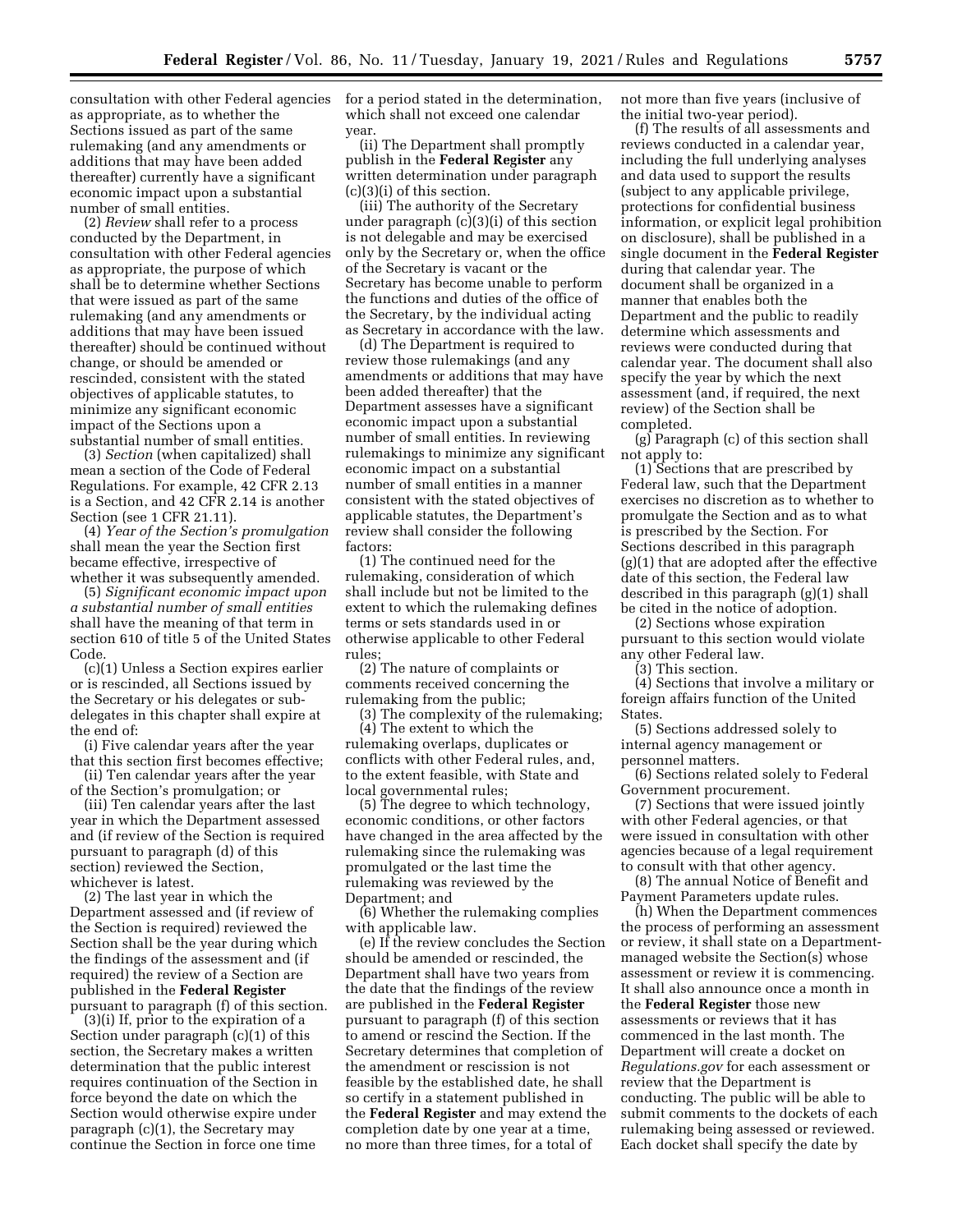which comments must be received. There shall also be a general docket on *Regulations.gov* where the public can submit comments requesting that the Department assess or review a Section.

(i) Any provision of this section held to be invalid or unenforceable by its terms, or as applied to any person or circumstance, shall be construed so as to continue to give the maximum effect to the provision permitted by law, unless such holding shall be one of utter invalidity or unenforceability, in which event the provision shall be severable from this section and shall not affect the remainder thereof or the application of the provision to persons not similarly situated or to dissimilar circumstances.

#### **§ 8.2 through 8.5 [Reserved]**

**Subtitle B—Regulations Relating to Public Welfare** 

## **CHAPTER II—OFFICE OF FAMILY ASSISTANCE (ASSISTANCE PROGRAMS), ADMINISTRATION FOR CHILDREN AND FAMILIES, DEPARTMENT OF HEALTH AND HUMAN SERVICES**

■ 6. Add part 200 to read as follows:

## **PART 200—REVIEW OF REGULATIONS**

Sec.

200.1 Retrospective Review of Existing Regulations

200.2 through 200.5 [Reserved]

**Authority:** 5 U.S.C. 301; 5 U.S.C. 610; 24 U.S.C. 321–329; 31 U.S.C. 7501 *et seq.;* 42 U.S.C. 301; 42 U.S.C. 303; 42 U.S.C. 601; 42 U.S.C. 601 note; 42 U.S.C. 602; 42 U.S.C. 602 (note); 42 U.S.C. 602(a)(44); 42 U.S.C. 603; 42 U.S.C. 603(a)(4); 42 U.S.C. 604; 42 U.S.C. 605; 42 U.S.C. 606; 42 U.S.C. 607; 42 U.S.C. 608; 42 U.S.C. 609; 42 U.S.C. 610; 42 U.S.C. 611; 42 U.S.C. 612; 42 U.S.C. 613; 42 U.S.C. 613(i); 42 U.S.C. 616; 42 U.S.C. 619; 42 U.S.C. 654; 42 U.S.C. 862a; 42 U.S.C. 1202; 42 U.S.C. 1203; 42 U.S.C. 1301; 42 U.S.C. 1302; 42 U.S.C. 1306(a); 42 U.S.C. 1308; 42 U.S.C. 1313; 42 U.S.C. 1316; 1320b–7: 42 U.S.C. 1973gg–5; 42 U.S.C. 1337; 42 U.S.C. 1352; 42 U.S.C. 1353; 42 U.S.C. 1382 (note); 42 U.S.C. 1383 (note); sections 1, 5, 6, and 7 of Reorganization Plan No. 1 of 1953, 67 Stat. 631; Secs. 1–11, 74 Stat. 308–310; Sec. 302, 75 Stat. 142, sec. 1102, 49 Stat. 647; sec. 6 of Pub. L. 94–114, 89 Stat. 579; Pub. L. No. 97–248, 96 Stat. 324, and Pub. L. No. 99–603, 100 Stat. 3359; sec. 4 of Pub. L. 97–458, 96 Stat. 2513; sec. 2 of Pub. L. 98–64, 97 Stat. 365; sec. 1883 of Pub. L. 99–514, 100 Stat. 2916; sec. 15 of Pub. L. 100–241, 101 Stat. 1812; sec. 105(f) of Pub. L. 100–383, 102 Stat. 908; sec. 206(d) of Pub. L. 100–383, 102 Stat. 914; sec. 105(i) of Pub. L. 100–707, 102 Stat. 4693; sec. 1(a) of Pub. L. 101–201, 103 Stat. 1795; sec. 10405 of Pub. L. 101–239, 103 Stat. 2489; sec. 501(c) of Pub. L. 101–392, 104 Stat. 831; sec. 6(h)(2) of Pub. L. 101–426, 104 Stat. 925; and sec. 471(a) of Pub. L. 102–325, 106

Stat. 606; Sec. 7102, Pub. L. 109–171, 120 Stat. 135; Public Law 111–5; Sec. 4004, Pub. L. 112–96, 126 Stat. 197; 49 Stat. 647.

#### **§ 200.1 Retrospective Review of Existing Regulations.**

(a) This section applies to and shall be deemed to amend all regulations issued by the Secretary or his delegates or subdelegates in this chapter.

(b) For purposes of this section, (1) *Assess* shall refer to a determination by the Department, in consultation with other Federal agencies as appropriate, as to whether the Sections issued as part of the same rulemaking (and any amendments or additions that may have been added thereafter) currently have a significant economic impact upon a substantial number of small entities.

(2) *Review* shall refer to a process conducted by the Department, in consultation with other Federal agencies as appropriate, the purpose of which shall be to determine whether Sections that were issued as part of the same rulemaking (and any amendments or additions that may have been issued thereafter) should be continued without change, or should be amended or rescinded, consistent with the stated objectives of applicable statutes, to minimize any significant economic impact of the Sections upon a substantial number of small entities.

(3) *Section* (when capitalized) shall mean a section of the Code of Federal Regulations. For example, 42 CFR 2.13 is a Section, and 42 CFR 2.14 is another Section (see 1 CFR 21.11).

(4) *Year of the Section's promulgation*  shall mean the year the Section first became effective, irrespective of whether it was subsequently amended.

(5) *Significant economic impact upon a substantial number of small entities*  shall have the meaning of that term in section 610 of title 5 of the United States Code.

(c)(1) Unless a Section expires earlier or is rescinded, all Sections issued by the Secretary or his delegates or subdelegates in this chapter shall expire at the end of:

(i) Five calendar years after the year that this section first becomes effective;

(ii) Ten calendar years after the year of the Section's promulgation; or

(iii) Ten calendar years after the last year in which the Department assessed and (if review of the Section is required pursuant to paragraph (d) of this section) reviewed the Section, whichever is latest.

(2) The last year in which the Department assessed and (if review of the Section is required) reviewed the Section shall be the year during which the findings of the assessment and (if required) the review of a Section are published in the **Federal Register**  pursuant to paragraph (f) of this section.

(3)(i) If, prior to the expiration of a Section under paragraph (c)(1) of this section, the Secretary makes a written determination that the public interest requires continuation of the Section in force beyond the date on which the Section would otherwise expire under paragraph (c)(1), the Secretary may continue the Section in force one time for a period stated in the determination, which shall not exceed one calendar year.

(ii) The Department shall promptly publish in the **Federal Register** any written determination under paragraph (c)(3)(i) of this section.

(iii) The authority of the Secretary under paragraph  $(c)(3)(i)$  of this section is not delegable and may be exercised only by the Secretary or, when the office of the Secretary is vacant or the Secretary has become unable to perform the functions and duties of the office of the Secretary, by the individual acting as Secretary in accordance with the law.

(d) The Department is required to review those rulemakings (and any amendments or additions that may have been added thereafter) that the Department assesses have a significant economic impact upon a substantial number of small entities. In reviewing rulemakings to minimize any significant economic impact on a substantial number of small entities in a manner consistent with the stated objectives of applicable statutes, the Department's review shall consider the following factors:

(1) The continued need for the rulemaking, consideration of which shall include but not be limited to the extent to which the rulemaking defines terms or sets standards used in or otherwise applicable to other Federal rules;

(2) The nature of complaints or comments received concerning the rulemaking from the public;

(3) The complexity of the rulemaking;

(4) The extent to which the rulemaking overlaps, duplicates or conflicts with other Federal rules, and, to the extent feasible, with State and local governmental rules;

(5) The degree to which technology, economic conditions, or other factors have changed in the area affected by the rulemaking since the rulemaking was promulgated or the last time the rulemaking was reviewed by the Department; and

(6) Whether the rulemaking complies with applicable law.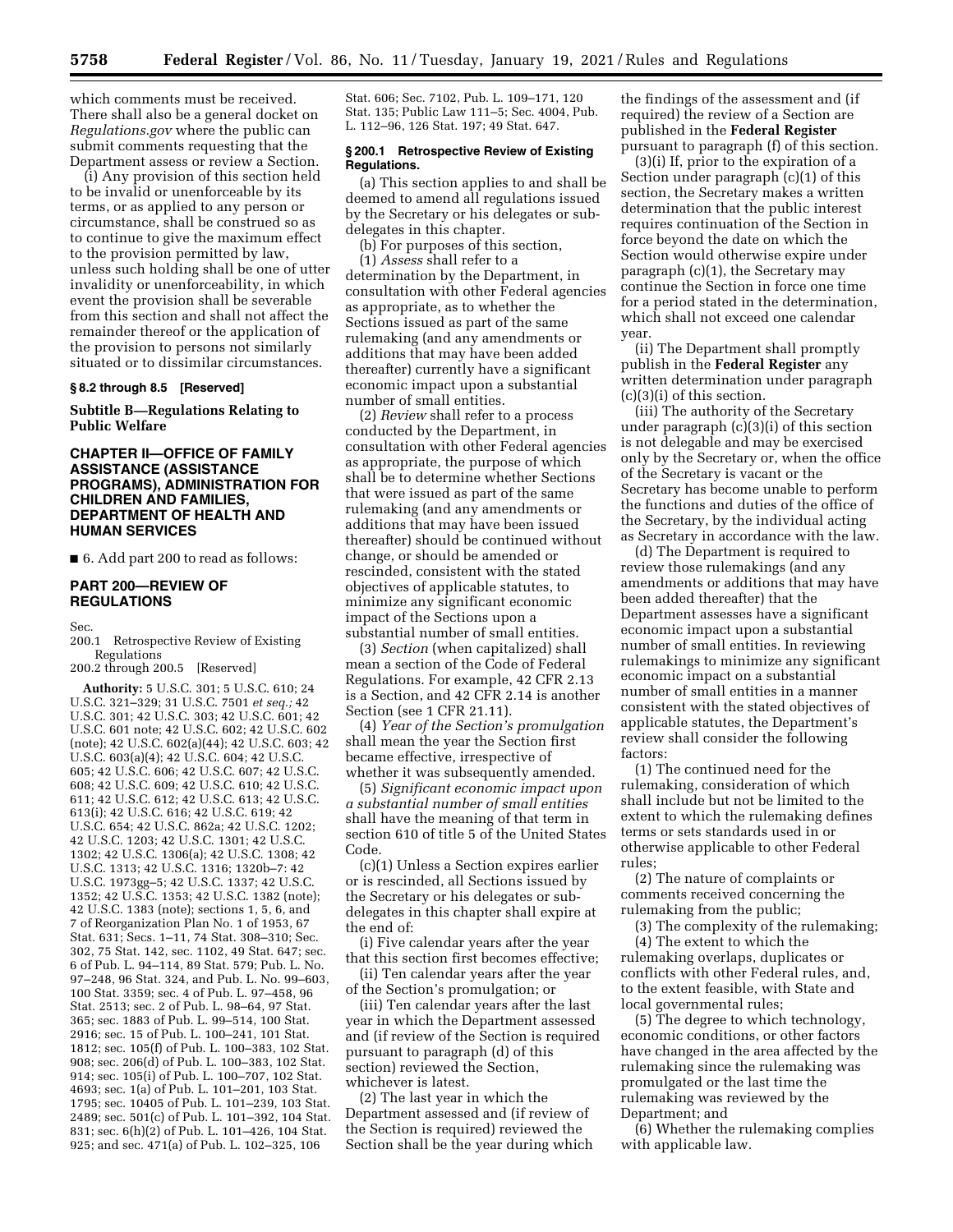(e) If the review concludes the Section should be amended or rescinded, the Department shall have two years from the date that the findings of the review are published in the **Federal Register**  pursuant to paragraph (f) of this section to amend or rescind the Section. If the Secretary determines that completion of the amendment or rescission is not feasible by the established date, he shall so certify in a statement published in the **Federal Register** and may extend the completion date by one year at a time, no more than three times, for a total of not more than five years (inclusive of the initial two-year period).

(f) The results of all assessments and reviews conducted in a calendar year, including the full underlying analyses and data used to support the results (subject to any applicable privilege, protections for confidential business information, or explicit legal prohibition on disclosure), shall be published in a single document in the **Federal Register**  during that calendar year. The document shall be organized in a manner that enables both the Department and the public to readily determine which assessments and reviews were conducted during that calendar year. The document shall also specify the year by which the next assessment (and, if required, the next review) of the Section shall be completed.

(g) Paragraph (c) of this section shall not apply to:

(1) Sections that are prescribed by Federal law, such that the Department exercises no discretion as to whether to promulgate the Section and as to what is prescribed by the Section. For Sections described in this paragraph (g)(1) that are adopted after the effective date of this section, the Federal law described in this paragraph (g)(1) shall be cited in the notice of adoption.

(2) Sections whose expiration pursuant to this section would violate any other Federal law.

(3) This section.

(4) Sections that involve a military or foreign affairs function of the United States.

(5) Sections addressed solely to internal agency management or personnel matters.

(6) Sections related solely to Federal Government procurement.

(7) Sections that were issued jointly with other Federal agencies, or that were issued in consultation with other agencies because of a legal requirement to consult with that other agency.

(h) When the Department commences the process of performing an assessment or review, it shall state on a Departmentmanaged website the Section(s) whose

assessment or review it is commencing. It shall also announce once a month in the **Federal Register** those new assessments or reviews that it has commenced in the last month. The Department will create a docket on *Regulations.gov* for each assessment or review that the Department is conducting.The public will be able to submit comments to the dockets of each rulemaking being assessed or reviewed. Each docket shall specify the date by which comments must be received. There shall also be a general docket on *Regulations.gov* where the public can submit comments requesting that the Department assess or review a Section.

(i) Any provision of this section held to be invalid or unenforceable by its terms, or as applied to any person or circumstance, shall be construed so as to continue to give the maximum effect to the provision permitted by law, unless such holding shall be one of utter invalidity or unenforceability, in which event the provision shall be severable from this section and shall not affect the remainder thereof or the application of the provision to persons not similarly situated or to dissimilar circumstances.

## **§ 200.2 through 200.5 [Reserved]**

## **CHAPTER III—OFFICE OF CHILD SUPPORT ENFORCEMENT (CHILD SUPPORT ENFORCEMENT PROGRAM), ADMINISTRATION FOR CHILDREN AND FAMILIES, DEPARTMENT OF HEALTH AND HUMAN SERVICES**

■ 7. Add part 300 to read as follows:

### **PART 300—REVIEW OF REGULATIONS**

Sec.

300.1 Retrospective Review of Existing Regulations

300.2 through 300.5 [Reserved]

**Authority:** 5 U.S.C. 301; 5 U.S.C. 610; 25 U.S.C. 1603(12); 25 U.S.C. 1621e; 42 U.S.C. 609(a)(8); 42 U.S.C. 651 through 658; 42 U.S.C. 652(a)(4) and (g); 42 U.S.C. 654(15)(A); 42 U.S.C. 655(f); 42 U.S.C. 658a; 42 U.S.C. 659a; 42 U.S.C. 660; 42 U.S.C. 663; 42 U.S.C. 664; 42 U.S.C. 666 through 669A; 42 U.S.C. 1301; 42 U.S.C. 1302; 42 U.S.C. 1396a(a)(25); 42 U.S.C. 1396b(d)(2); 42 U.S.C. 1396b(o); 42 U.S.C. 1396b(p); 42 U.S.C. 1396(k).

#### **§ 300.1 Retrospective Review of Existing Regulations.**

(a) This section applies to and shall be deemed to amend all regulations issued by the Secretary or his delegates or subdelegates in this chapter.

(b) For purposes of this section, (1) *Assess* shall refer to a determination by the Department, in consultation with other Federal agencies as appropriate, as to whether the Sections issued as part of the same rulemaking (and any amendments or additions that may have been added thereafter) currently have a significant economic impact upon a substantial number of small entities.

(2) *Review* shall refer to a process conducted by the Department, in consultation with other Federal agencies as appropriate, the purpose of which shall be to determine whether Sections that were issued as part of the same rulemaking (and any amendments or additions that may have been issued thereafter) should be continued without change, or should be amended or rescinded, consistent with the stated objectives of applicable statutes, to minimize any significant economic impact of the Sections upon a substantial number of small entities.

(3) *Section* (when capitalized) shall mean a section of the Code of Federal Regulations. For example, 42 CFR 2.13 is a Section, and 42 CFR 2.14 is another Section (see 1 CFR 21.11).

(4) *Year of the Section's promulgation*  shall mean the year the Section first became effective, irrespective of whether it was subsequently amended.

(5) *Significant economic impact upon a substantial number of small entities*  shall have the meaning of that term in section 610 of title 5 of the United States Code.

(c)(1) Unless a Section expires earlier or is rescinded, all Sections issued by the Secretary or his delegates or subdelegates in this chapter shall expire at the end of:

(i) Five calendar years after the year that this section first becomes effective;

(ii) Ten calendar years after the year of the Section's promulgation; or

(iii) Ten calendar years after the last year in which the Department assessed and (if review of the Section is required pursuant to paragraph (d) of this section) reviewed the Section, whichever is latest.

(2) The last year in which the Department assessed and (if review of the Section is required) reviewed the Section shall be the year during which the findings of the assessment and (if required) the review of a Section are published in the **Federal Register**  pursuant to paragraph (f) of this section.

(3)(i) If, prior to the expiration of a Section under paragraph (c)(1) of this section, the Secretary makes a written determination that the public interest requires continuation of the Section in force beyond the date on which the Section would otherwise expire under paragraph (c)(1), the Secretary may continue the Section in force one time for a period stated in the determination,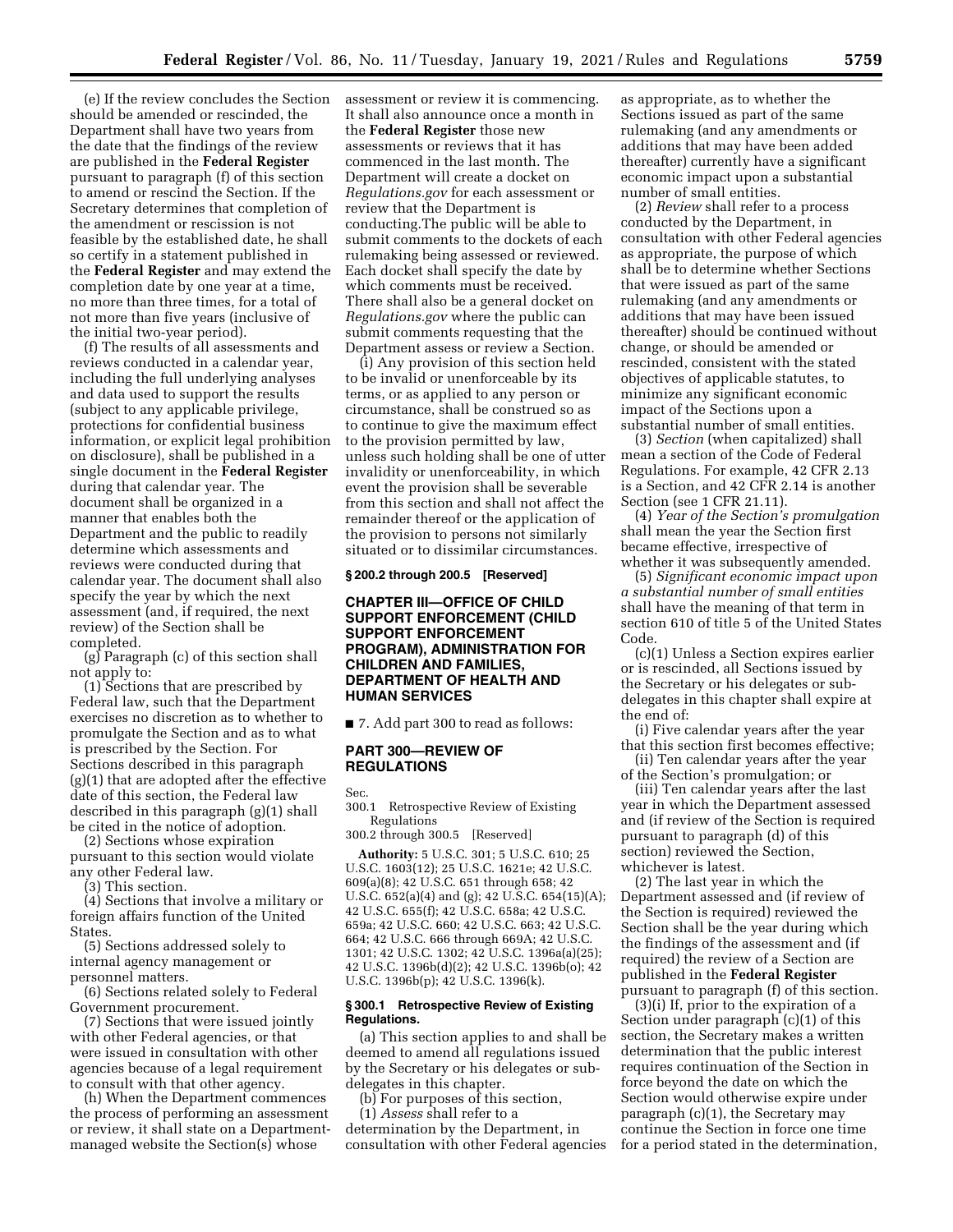which shall not exceed one calendar year.

(ii) The Department shall promptly publish in the **Federal Register** any written determination under paragraph (c)(3)(i) of this section.

(iii) The authority of the Secretary under paragraph (c)(3)(i) of this section is not delegable and may be exercised only by the Secretary or, when the office of the Secretary is vacant or the Secretary has become unable to perform the functions and duties of the office of the Secretary, by the individual acting as Secretary in accordance with the law.

(d) The Department is required to review those rulemakings (and any amendments or additions that may have been added thereafter) that the Department assesses have a significant economic impact upon a substantial number of small entities. In reviewing rulemakings to minimize any significant economic impact on a substantial number of small entities in a manner consistent with the stated objectives of applicable statutes, the Department's review shall consider the following factors:

(1) The continued need for the rulemaking, consideration of which shall include but not be limited to the extent to which the rulemaking defines terms or sets standards used in or otherwise applicable to other Federal rules;

(2) The nature of complaints or comments received concerning the rulemaking from the public;

(3) The complexity of the rulemaking;

(4) The extent to which the rulemaking overlaps, duplicates or conflicts with other Federal rules, and, to the extent feasible, with State and local governmental rules;

(5) The degree to which technology, economic conditions, or other factors have changed in the area affected by the rulemaking since the rulemaking was promulgated or the last time the rulemaking was reviewed by the Department; and

(6) Whether the rulemaking complies with applicable law.

(e) If the review concludes the Section should be amended or rescinded, the Department shall have two years from the date that the findings of the review are published in the **Federal Register**  pursuant to paragraph (f) of this section to amend or rescind the Section. If the Secretary determines that completion of the amendment or rescission is not feasible by the established date, he shall so certify in a statement published in the **Federal Register** and may extend the completion date by one year at a time, no more than three times, for a total of

not more than five years (inclusive of the initial two-year period).

(f) The results of all assessments and reviews conducted in a calendar year, including the full underlying analyses and data used to support the results (subject to any applicable privilege, protections for confidential business information, or explicit legal prohibition on disclosure), shall be published in a single document in the **Federal Register**  during that calendar year. The document shall be organized in a manner that enables both the Department and the public to readily determine which assessments and reviews were conducted during that calendar year. The document shall also specify the year by which the next assessment (and, if required, the next review) of the Section shall be completed.

(g) Paragraph (c) of this section shall not apply to:

(1) Sections that are prescribed by Federal law, such that the Department exercises no discretion as to whether to promulgate the Section and as to what is prescribed by the Section. For Sections described in this paragraph (g)(1) that are adopted after the effective date of this section, the Federal law described in this paragraph (g)(1) shall be cited in the notice of adoption.

(2) Sections whose expiration pursuant to this section would violate any other Federal law.

(3) This section.

(4) Sections that involve a military or foreign affairs function of the United States.

(5) Sections addressed solely to internal agency management or personnel matters.

(6) Sections related solely to Federal Government procurement.

(7) Sections that were issued jointly with other Federal agencies, or that were issued in consultation with other agencies because of a legal requirement to consult with that other agency.

(h) When the Department commences the process of performing an assessment or review, it shall state on a Departmentmanaged website the Section(s) whose assessment or review it is commencing. It shall also announce once a month in the **Federal Register** those new assessments or reviews that it has commenced in the last month. The Department will create a docket on *Regulations.gov* for each assessment or review that the Department is conducting. The public will be able to submit comments to the dockets of each rulemaking being assessed or reviewed. Each docket shall specify the date by which comments must be received. There shall also be a general docket on

*Regulations.gov* where the public can submit comments requesting that the Department assess or review a Section.

(i) Any provision of this section held to be invalid or unenforceable by its terms, or as applied to any person or circumstance, shall be construed so as to continue to give the maximum effect to the provision permitted by law, unless such holding shall be one of utter invalidity or unenforceability, in which event the provision shall be severable from this section and shall not affect the remainder thereof or the application of the provision to persons not similarly situated or to dissimilar circumstances.

#### **§ 300.2 through 300.5 [Reserved]**

## **CHAPTER IV—OFFICE OF REFUGEE RESETTLEMENT, ADMINISTRATION FOR CHILDREN AND FAMILIES DEPARTMENT OF HEALTH AND HUMAN SERVICES**

■ 8. Add part 403 to read as follows:

### **PART 403—REVIEW OF REGULATIONS**

Sec.

403.1 Retrospective Review of Existing Regulations

403.2 through 403.5 [Reserved]

**Authority:** 5 U.S.C. 301; 5 U.S.C. 610; 6 U.S.C. 279; 8 U.S.C. 1103(a)(3); 8 U.S.C. 1232; 8 U.S.C. 1255a note; 8 U.S.C. 1522 note; 8 U.S.C. 1522(a)(9); 42 U.S.C. 15607(d).

#### **§ 403.1 Retrospective Review of Existing Regulations.**

(a) This section applies to and shall be deemed to amend all regulations issued by the Secretary or his delegates or subdelegates in this chapter.

(b) For purposes of this section,

(1) *Assess* shall refer to a determination by the Department, in consultation with other Federal agencies as appropriate, as to whether the Sections issued as part of the same rulemaking (and any amendments or additions that may have been added thereafter) currently have a significant economic impact upon a substantial number of small entities.

(2) *Review* shall refer to a process conducted by the Department, in consultation with other Federal agencies as appropriate, the purpose of which shall be to determine whether Sections that were issued as part of the same rulemaking (and any amendments or additions that may have been issued thereafter) should be continued without change, or should be amended or rescinded, consistent with the stated objectives of applicable statutes, to minimize any significant economic impact of the Sections upon a substantial number of small entities.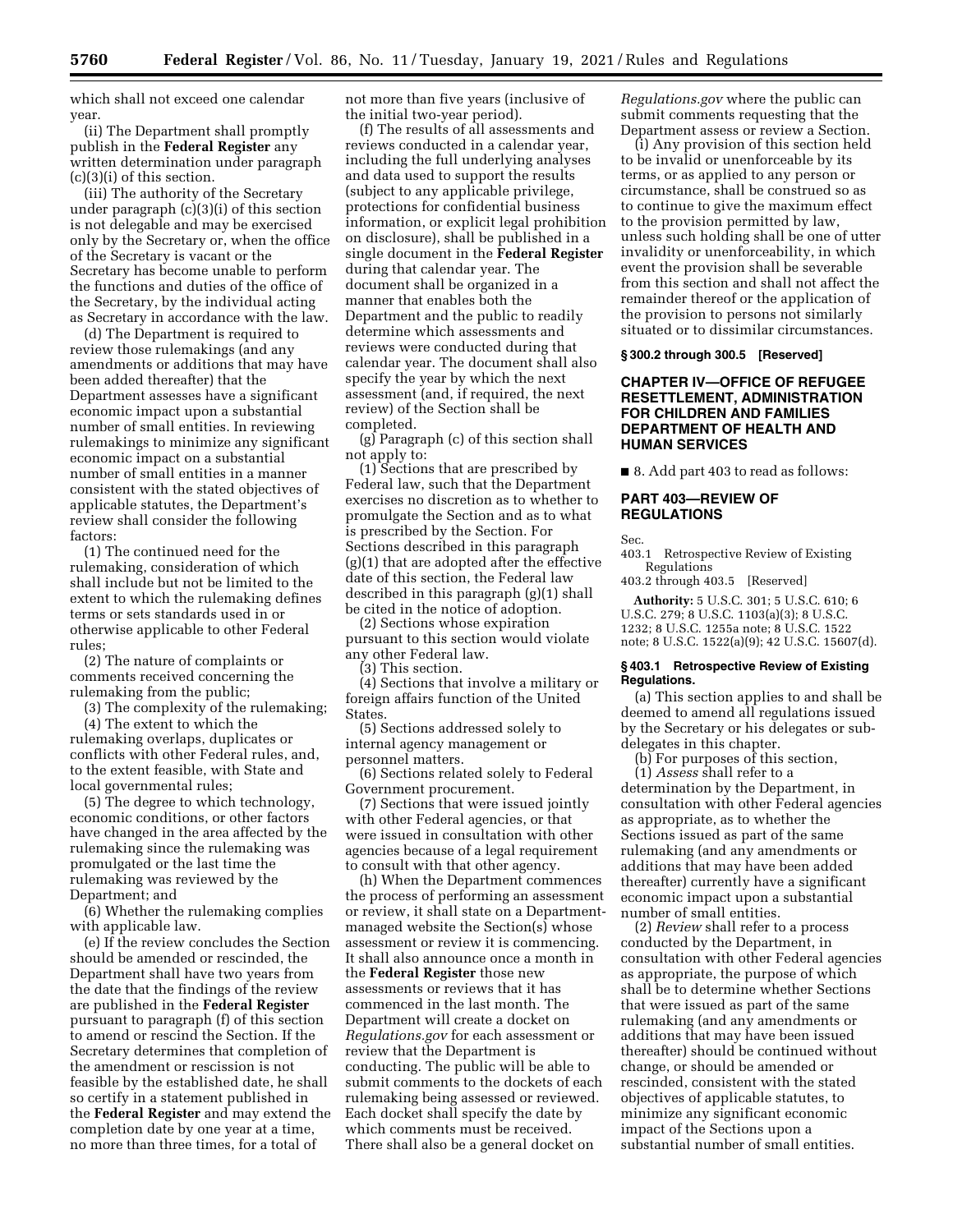(3) *Section* (when capitalized) shall mean a section of the Code of Federal Regulations. For example, 42 CFR 2.13 is a Section, and 42 CFR 2.14 is another Section (see 1 CFR 21.11).

(4) *Year of the Section's promulgation*  shall mean the year the Section first became effective, irrespective of whether it was subsequently amended.

(5) *Significant economic impact upon a substantial number of small entities*  shall have the meaning of that term in section 610 of title 5 of the United States Code.

(c)(1) Unless a Section expires earlier or is rescinded, all Sections issued by the Secretary or his delegates or subdelegates in this chapter shall expire at the end of:

(i) Five calendar years after the year that this section first becomes effective;

(ii) Ten calendar years after the year of the Section's promulgation; or

(iii) Ten calendar years after the last year in which the Department assessed and (if review of the Section is required pursuant to paragraph (d) of this section) reviewed the Section, whichever is latest.

(2) The last year in which the Department assessed and (if review of the Section is required) reviewed the Section shall be the year during which the findings of the assessment and (if required) the review of a Section are published in the **Federal Register**  pursuant to paragraph (f) of this section.

(3)(i) If, prior to the expiration of a Section under paragraph (c)(1) of this section, the Secretary makes a written determination that the public interest requires continuation of the Section in force beyond the date on which the Section would otherwise expire under paragraph (c)(1), the Secretary may continue the Section in force one time for a period stated in the determination, which shall not exceed one calendar year.

(ii) The Department shall promptly publish in the **Federal Register** any written determination under paragraph (c)(3)(i) of this section.

(iii) The authority of the Secretary under paragraph (c)(3)(i) of this section is not delegable and may be exercised only by the Secretary or, when the office of the Secretary is vacant or the Secretary has become unable to perform the functions and duties of the office of the Secretary, by the individual acting as Secretary in accordance with the law.

(d) The Department is required to review those rulemakings (and any amendments or additions that may have been added thereafter) that the Department assesses have a significant

economic impact upon a substantial number of small entities. In reviewing rulemakings to minimize any significant economic impact on a substantial number of small entities in a manner consistent with the stated objectives of applicable statutes, the Department's review shall consider the following factors:

(1) The continued need for the rulemaking, consideration of which shall include but not be limited to the extent to which the rulemaking defines terms or sets standards used in or otherwise applicable to other Federal rules;

(2) The nature of complaints or comments received concerning the rulemaking from the public;

(3) The complexity of the rulemaking; (4) The extent to which the

rulemaking overlaps, duplicates or conflicts with other Federal rules, and, to the extent feasible, with State and local governmental rules;

(5) The degree to which technology, economic conditions, or other factors have changed in the area affected by the rulemaking since the rulemaking was promulgated or the last time the rulemaking was reviewed by the Department; and

(6) Whether the rulemaking complies with applicable law.

(e) If the review concludes the Section should be amended or rescinded, the Department shall have two years from the date that the findings of the review are published in the **Federal Register**  pursuant to paragraph (f) of this section to amend or rescind the Section. If the Secretary determines that completion of the amendment or rescission is not feasible by the established date, he shall so certify in a statement published in the **Federal Register** and may extend the completion date by one year at a time, no more than three times, for a total of not more than five years (inclusive of the initial two-year period).

(f) The results of all assessments and reviews conducted in a calendar year, including the full underlying analyses and data used to support the results (subject to any applicable privilege, protections for confidential business information, or explicit legal prohibition on disclosure), shall be published in a single document in the **Federal Register**  during that calendar year. The document shall be organized in a manner that enables both the Department and the public to readily determine which assessments and reviews were conducted during that calendar year. The document shall also specify the year by which the next

assessment (and, if required, the next review) of the Section shall be completed.

(g) Paragraph (c) of this section shall not apply to:

(1) Sections that are prescribed by Federal law, such that the Department exercises no discretion as to whether to promulgate the Section and as to what is prescribed by the Section. For Sections described in this paragraph (g)(1) that are adopted after the effective date of this section, the Federal law described in this paragraph (g)(1) shall be cited in the notice of adoption.

(2) Sections whose expiration pursuant to this section would violate any other Federal law.

(3) This section.

(4) Sections that involve a military or foreign affairs function of the United States.

(5) Sections addressed solely to internal agency management or personnel matters.

(6) Sections related solely to Federal Government procurement.

(7) Sections that were issued jointly with other Federal agencies, or that were issued in consultation with other agencies because of a legal requirement to consult with that other agency.

(h) When the Department commences the process of performing an assessment or review, it shall state on a Departmentmanaged website the Section(s) whose assessment or review it is commencing. It shall also announce once a month in the **Federal Register** those new assessments or reviews that it has commenced in the last month. The Department will create a docket on *Regulations.gov* for each assessment or review that the Department is conducting. The public will be able to submit comments to the dockets of each rulemaking being assessed or reviewed. Each docket shall specify the date by which comments must be received. There shall also be a general docket on *Regulations.gov* where the public can submit comments requesting that the Department assess or review a Section.

(i) Any provision of this section held to be invalid or unenforceable by its terms, or as applied to any person or circumstance, shall be construed so as to continue to give the maximum effect to the provision permitted by law, unless such holding shall be one of utter invalidity or unenforceability, in which event the provision shall be severable from this section and shall not affect the remainder thereof or the application of the provision to persons not similarly situated or to dissimilar circumstances.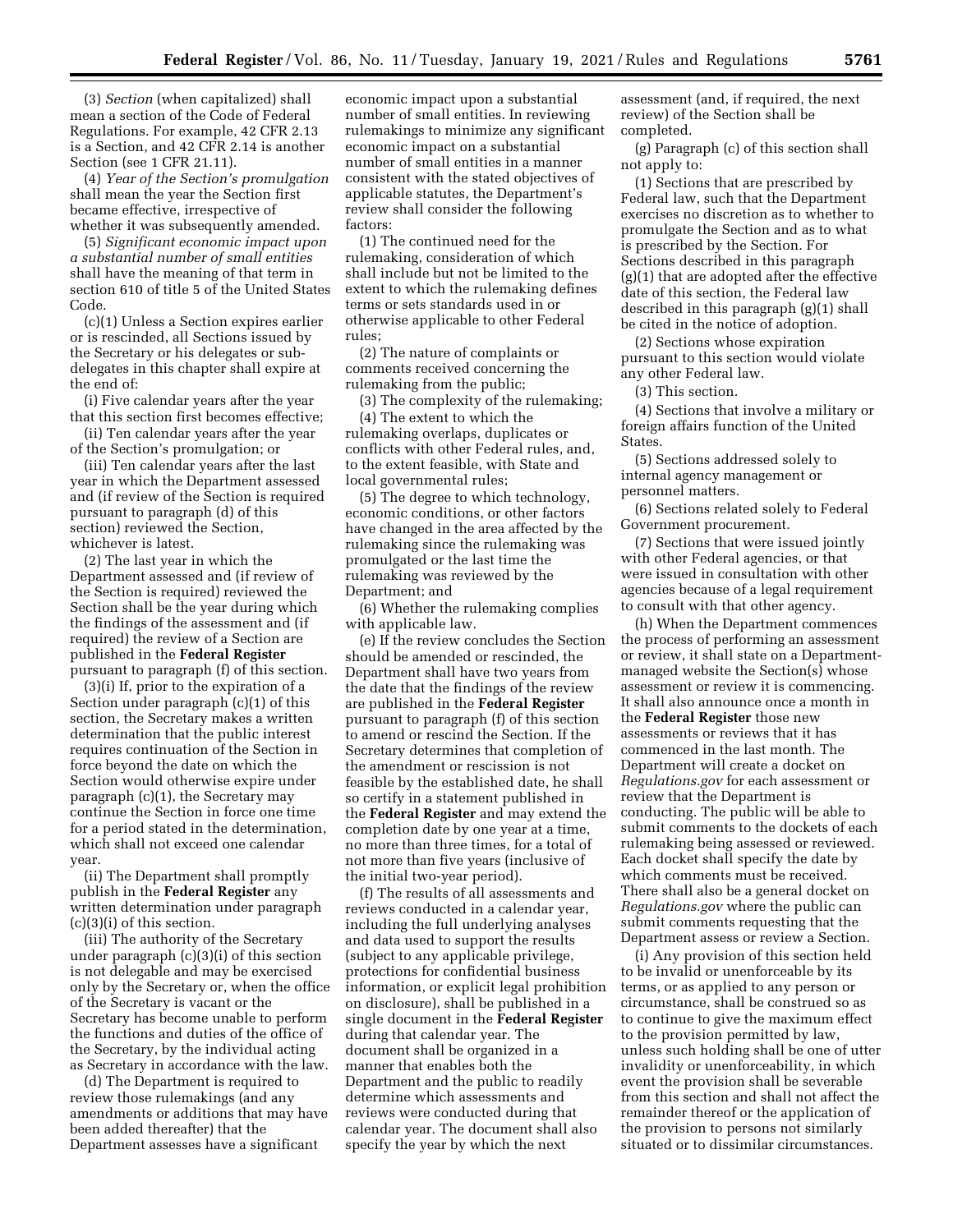**§ 403.2 through 403.5 [Reserved]** 

## **CHAPTER X—OFFICE OF COMMUNITY SERVICES, ADMINISTRATION FOR CHILDREN AND FAMILIES, DEPARTMENT OF HEALTH AND HUMAN SERVICES**

■ 9. Add part 1010 to read as follows:

## **PART 1010—REVIEW OF REGULATIONS**

Sec.

1010.1 Retrospective Review of Existing Regulations

1010.2 through 1010.5 [Reserved]

**Authority:** 5 U.S.C. 301; 5 U.S.C. 610; 42 U.S.C. 604 nt.; 42 U.S.C. 9901 *et seq.;* 42 U.S.C. 11302 (101 Stat. 485); 42 U.S.C. 11461–11464; 42 U.S.C. 11472 (101 Stat. 532–533).

### **§ 1010.1 Retrospective Review of Existing Regulations**

(a) This section applies to and shall be deemed to amend all regulations issued by the Secretary or his delegates or subdelegates in this chapter.

(b) For purposes of this section,

(1) *Assess* shall refer to a determination by the Department, in consultation with other Federal agencies as appropriate, as to whether the Sections issued as part of the same rulemaking (and any amendments or additions that may have been added thereafter) currently have a significant economic impact upon a substantial number of small entities.

(2) *Review* shall refer to a process conducted by the Department, in consultation with other Federal agencies as appropriate, the purpose of which shall be to determine whether Sections that were issued as part of the same rulemaking (and any amendments or additions that may have been issued thereafter) should be continued without change, or should be amended or rescinded, consistent with the stated objectives of applicable statutes, to minimize any significant economic impact of the Sections upon a substantial number of small entities.

(3) *Section* (when capitalized) shall mean a section of the Code of Federal Regulations. For example, 42 CFR 2.13 is a Section, and 42 CFR 2.14 is another Section (see 1 CFR 21.11).

(4) *Year of the Section's promulgation*  shall mean the year the Section first became effective, irrespective of whether it was subsequently amended.

(5) *Significant economic impact upon a substantial number of small entities*  shall have the meaning of that term in section 610 of title 5 of the United States Code.

(c)(1) Unless a Section expires earlier or is rescinded, all Sections issued by

the Secretary or his delegates or subdelegates in this chapter shall expire at the end of:

(i) Five calendar years after the year that this section first becomes effective;

(ii) Ten calendar years after the year of the Section's promulgation; or

(iii) Ten calendar years after the last year in which the Department assessed and (if review of the Section is required pursuant to paragraph (d) of this section) reviewed the Section, whichever is latest.

(2) The last year in which the Department assessed and (if review of the Section is required) reviewed the Section shall be the year during which the findings of the assessment and (if required) the review of a Section are published in the **Federal Register**  pursuant to paragraph (f) of this section.

(3)(i) If, prior to the expiration of a Section under paragraph (c)(1) of this section, the Secretary makes a written determination that the public interest requires continuation of the Section in force beyond the date on which the Section would otherwise expire under paragraph (c)(1), the Secretary may continue the Section in force one time for a period stated in the determination, which shall not exceed one calendar year.

(ii) The Department shall promptly publish in the **Federal Register** any written determination under paragraph (c)(3)(i) of this section.

(iii) The authority of the Secretary under paragraph (c)(3)(i) of this section is not delegable and may be exercised only by the Secretary or, when the office of the Secretary is vacant or the Secretary has become unable to perform the functions and duties of the office of the Secretary, by the individual acting as Secretary in accordance with the law.

(d) The Department is required to review those rulemakings (and any amendments or additions that may have been added thereafter) that the Department assesses have a significant economic impact upon a substantial number of small entities. In reviewing rulemakings to minimize any significant economic impact on a substantial number of small entities in a manner consistent with the stated objectives of applicable statutes, the Department's review shall consider the following factors:

(1) The continued need for the rulemaking, consideration of which shall include but not be limited to the extent to which the rulemaking defines terms or sets standards used in or otherwise applicable to other Federal rules;

(2) The nature of complaints or comments received concerning the rulemaking from the public;

(3) The complexity of the rulemaking; (4) The extent to which the rulemaking overlaps, duplicates or conflicts with other Federal rules, and, to the extent feasible, with State and local governmental rules;

(5) The degree to which technology, economic conditions, or other factors have changed in the area affected by the rulemaking since the rulemaking was promulgated or the last time the rulemaking was reviewed by the Department; and

(6) Whether the rulemaking complies with applicable law.

(e) If the review concludes the Section should be amended or rescinded, the Department shall have two years from the date that the findings of the review are published in the **Federal Register**  pursuant to paragraph (f) of this section to amend or rescind the Section. If the Secretary determines that completion of the amendment or rescission is not feasible by the established date, he shall so certify in a statement published in the **Federal Register** and may extend the completion date by one year at a time, no more than three times, for a total of not more than five years (inclusive of the initial two-year period).

(f) The results of all assessments and reviews conducted in a calendar year, including the full underlying analyses and data used to support the results (subject to any applicable privilege, protections for confidential business information, or explicit legal prohibition on disclosure), shall be published in a single document in the **Federal Register**  during that calendar year. The document shall be organized in a manner that enables both the Department and the public to readily determine which assessments and reviews were conducted during that calendar year. The document shall also specify the year by which the next assessment (and, if required, the next review) of the Section shall be completed.

(g) Paragraph (c) of this section shall not apply to:

(1) Sections that are prescribed by Federal law, such that the Department exercises no discretion as to whether to promulgate the Section and as to what is prescribed by the Section. For Sections described in this paragraph (g)(1) that are adopted after the effective date of this section, the Federal law described in this paragraph (g)(1) shall be cited in the notice of adoption.

(2) Sections whose expiration pursuant to this section would violate any other Federal law.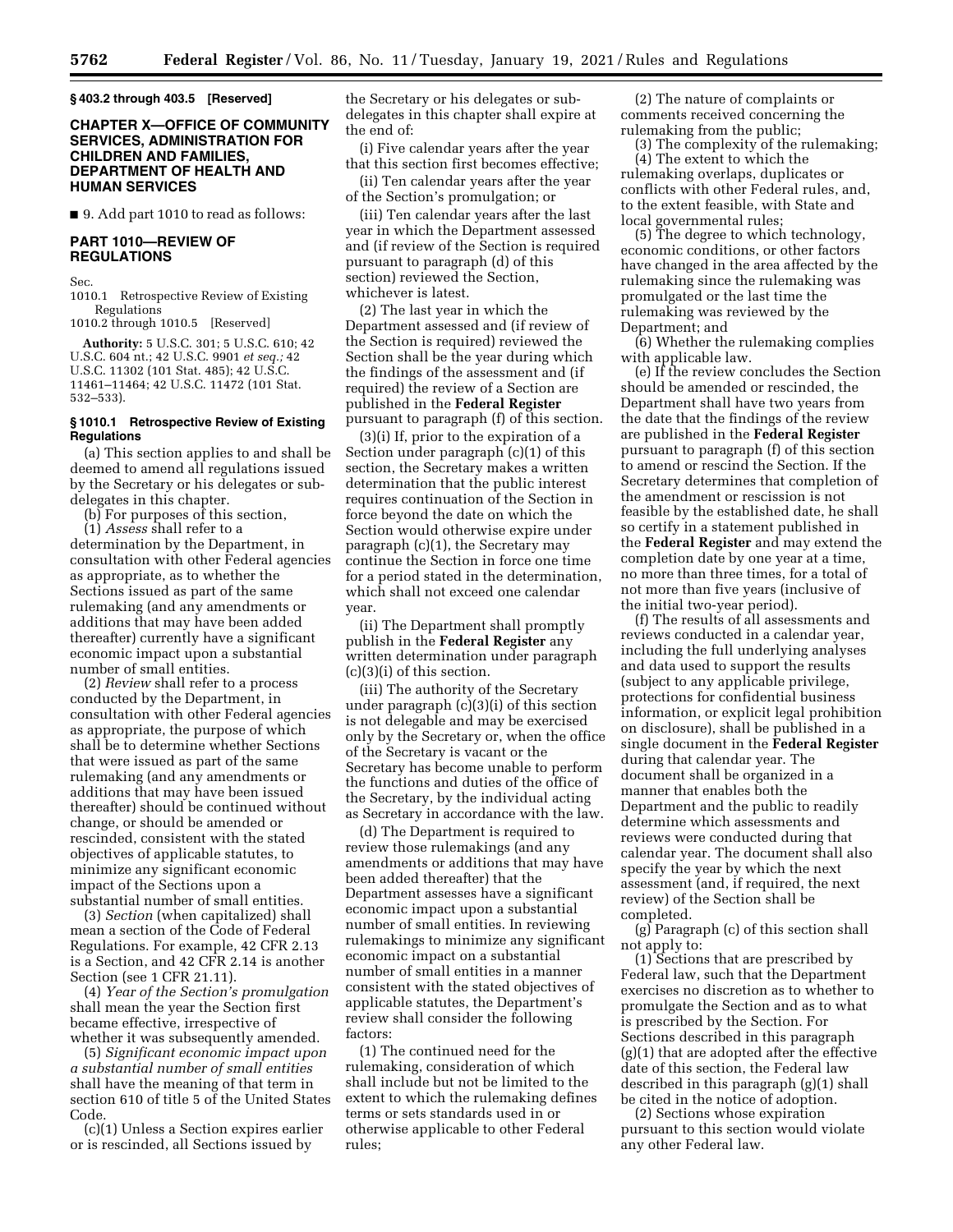(3) This section.

(4) Sections that involve a military or foreign affairs function of the United States.

(5) Sections addressed solely to internal agency management or personnel matters.

(6) Sections related solely to Federal Government procurement.

(7) Sections that were issued jointly with other Federal agencies, or that were issued in consultation with other agencies because of a legal requirement to consult with that other agency.

(h) When the Department commences the process of performing an assessment or review, it shall state on a Departmentmanaged website the Section(s) whose assessment or review it is commencing. It shall also announce once a month in the **Federal Register** those new assessments or reviews that it has commenced in the last month. The Department will create a docket on *Regulations.gov* for each assessment or review that the Department is conducting. The public will be able to submit comments to the dockets of each rulemaking being assessed or reviewed. Each docket shall specify the date by which comments must be received. There shall also be a general docket on *Regulations.gov* where the public can submit comments requesting that the Department assess or review a Section.

(i) Any provision of this section held to be invalid or unenforceable by its terms, or as applied to any person or circumstance, shall be construed so as to continue to give the maximum effect to the provision permitted by law, unless such holding shall be one of utter invalidity or unenforceability, in which event the provision shall be severable from this section and shall not affect the remainder thereof or the application of the provision to persons not similarly situated or to dissimilar circumstances.

## **§ 1010.2 through 1010.5 [Reserved]**

### **CHAPTER XIII—ADMINISTRATION FOR CHILDREN AND FAMILIES, DEPARTMENT OF HEALTH AND HUMAN SERVICES**

■ 10. Add subchapter A to read as follows:

## **SUBCHAPTER A—[include your preferred subchapter heading]**

### **PART 1300—REVIEW OF REGULATIONS**

Sec.

1300.1 Retrospective Review of Existing Regulations.

1300.2 through 1390.5 [Reserved]

**Authority:** 5 U.S.C. 301; 5 U.S.C. 610; 29 U.S.C. 709; 29 U.S.C. 3343; 42 U.S.C. 620 *et*  *seq.,* 42 U.S.C. 670 *et seq.;* 42 U.S.C. 1302; 42 U.S.C. 1395b–4; 42 U.S.C. 2991, *et seq.;*  42 U.S.C. 3001 *et seq.;* Title III of the Older Americans Act; 42 U.S.C. 3001; Title VI, Part A of the Older Americans Act; 42 U.S.C. 3001; Title VI Part B of the Older Americans Act; 42 U.S.C. 3515e; 42 U.S.C. 5701; 42 U.S.C. 9801 *et seq.;* 42 U.S.C. 10401 *et seq.;*  42 U.S.C. 15001 *et seq.* 

### **§ 1300.1 Retrospective Review of Existing Regulations.**

(a) This section applies to and shall be deemed to amend all regulations issued by the Secretary or his delegates or subdelegates in this chapter.

(b) For purposes of this section, (1) *Assess* shall refer to a determination by the Department, in consultation with other Federal agencies as appropriate, as to whether the Sections issued as part of the same rulemaking (and any amendments or additions that may have been added thereafter) currently have a significant economic impact upon a substantial number of small entities.

(2) *Review* shall refer to a process conducted by the Department, in consultation with other Federal agencies as appropriate, the purpose of which shall be to determine whether Sections that were issued as part of the same rulemaking (and any amendments or additions that may have been issued thereafter) should be continued without change, or should be amended or rescinded, consistent with the stated objectives of applicable statutes, to minimize any significant economic impact of the Sections upon a substantial number of small entities.

(3) *Section* (when capitalized) shall mean a section of the Code of Federal Regulations. For example, 42 CFR 2.13 is a Section, and 42 CFR 2.14 is another Section (see 1 CFR 21.11).

(4) *Year of the Section's promulgation*  shall mean the year the Section first became effective, irrespective of whether it was subsequently amended.

(5) *Significant economic impact upon a substantial number of small entities*  shall have the meaning of that term in section 610 of title 5 of the United States Code.

(c)(1) Unless a Section expires earlier or is rescinded, all Sections issued by the Secretary or his delegates or subdelegates in this chapter shall expire at the end of:

(i) Five calendar years after the year that this section first becomes effective;

(ii) Ten calendar years after the year of the Section's promulgation; or

(iii) Ten calendar years after the last year in which the Department assessed and (if review of the Section is required pursuant to paragraph (d) of this

section) reviewed the Section, whichever is latest.

(2) The last year in which the Department assessed and (if review of the Section is required) reviewed the Section shall be the year during which the findings of the assessment and (if required) the review of a Section are published in the **Federal Register**  pursuant to paragraph (f) of this section.

(3)(i) If, prior to the expiration of a Section under paragraph (c)(1) of this section, the Secretary makes a written determination that the public interest requires continuation of the Section in force beyond the date on which the Section would otherwise expire under paragraph (c)(1), the Secretary may continue the Section in force one time for a period stated in the determination, which shall not exceed one calendar year.

(ii) The Department shall promptly publish in the **Federal Register** any written determination under paragraph (c)(3)(i) of this section.

(iii) The authority of the Secretary under paragraph (c)(3)(i) of this section is not delegable and may be exercised only by the Secretary or, when the office of the Secretary is vacant or the Secretary has become unable to perform the functions and duties of the office of the Secretary, by the individual acting as Secretary in accordance with the law.

(d) The Department is required to review those rulemakings (and any amendments or additions that may have been added thereafter) that the Department assesses have a significant economic impact upon a substantial number of small entities. In reviewing rulemakings to minimize any significant economic impact on a substantial number of small entities in a manner consistent with the stated objectives of applicable statutes, the Department's review shall consider the following factors:

(1) The continued need for the rulemaking, consideration of which shall include but not be limited to the extent to which the rulemaking defines terms or sets standards used in or otherwise applicable to other Federal rules;

(2) The nature of complaints or comments received concerning the rulemaking from the public;

(3) The complexity of the rulemaking; (4) The extent to which the rulemaking overlaps, duplicates or conflicts with other Federal rules, and, to the extent feasible, with State and local governmental rules;

(5) The degree to which technology, economic conditions, or other factors have changed in the area affected by the rulemaking since the rulemaking was